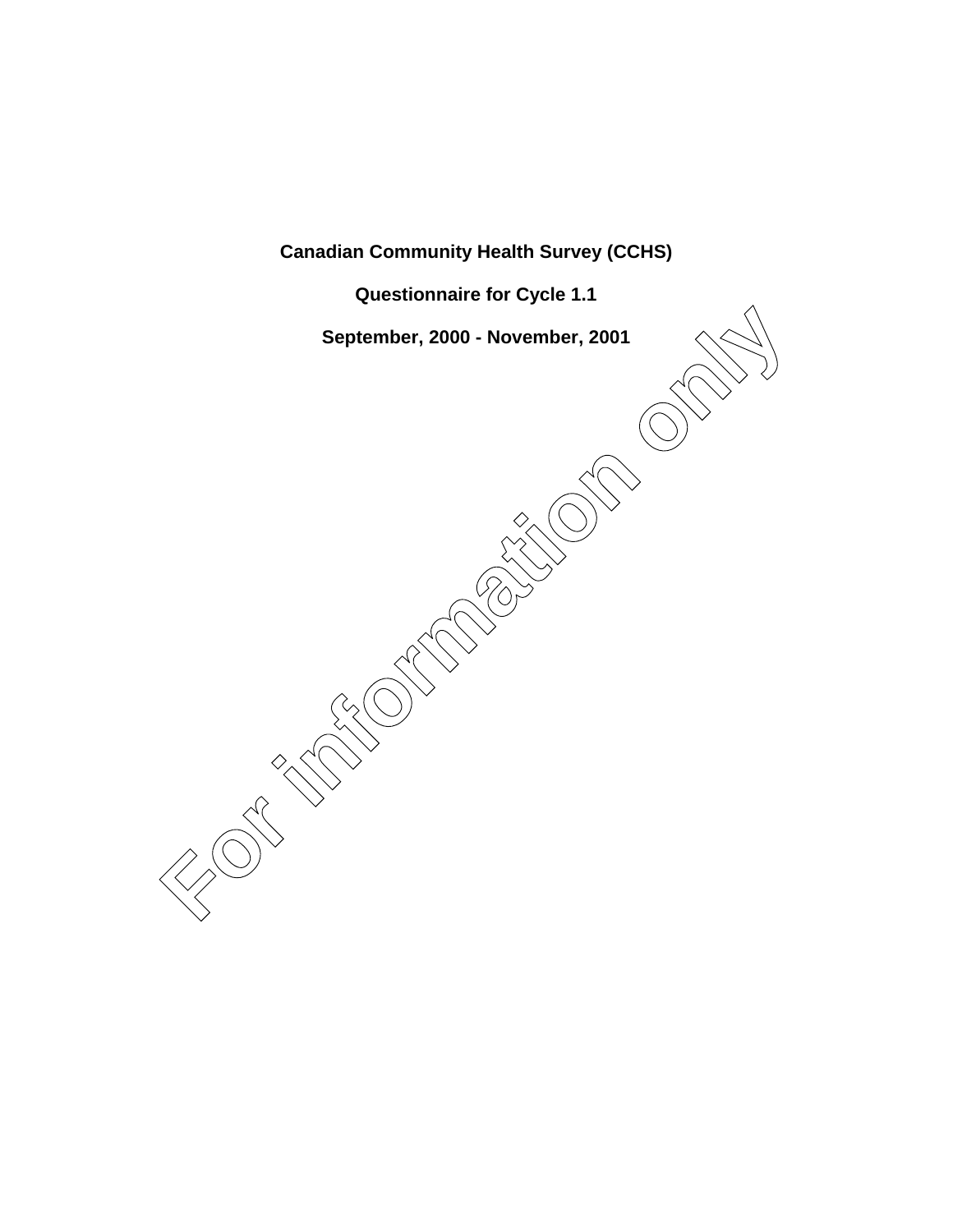# **TABLE OF CONTENTS**

| <b>A.com</b> 21                                                                                          |      |
|----------------------------------------------------------------------------------------------------------|------|
|                                                                                                          | 30   |
|                                                                                                          | ) 33 |
| <del>∶…</del> ∕∕…. 34                                                                                    |      |
|                                                                                                          | 35   |
| . 37                                                                                                     |      |
| 38                                                                                                       |      |
|                                                                                                          |      |
|                                                                                                          |      |
|                                                                                                          |      |
|                                                                                                          |      |
|                                                                                                          |      |
| $\sim$ 44                                                                                                |      |
|                                                                                                          |      |
|                                                                                                          |      |
|                                                                                                          |      |
| EXERCISE ACTIVITIES<br>SEDENTARY ACTIVITIES<br>USE OF PROTECTIVE EQUIPMENT<br>INJURIES<br>INJURIES<br>56 |      |
|                                                                                                          |      |
|                                                                                                          |      |
|                                                                                                          |      |
|                                                                                                          |      |
|                                                                                                          |      |
|                                                                                                          |      |
|                                                                                                          |      |
|                                                                                                          |      |
|                                                                                                          |      |
|                                                                                                          |      |
|                                                                                                          |      |
|                                                                                                          |      |
|                                                                                                          |      |
| SEXUAL BÉHAVOURS.                                                                                        |      |
|                                                                                                          | 90   |
| SPIRITUALITY                                                                                             |      |
|                                                                                                          |      |
|                                                                                                          |      |
|                                                                                                          |      |
|                                                                                                          |      |
|                                                                                                          |      |
|                                                                                                          |      |
|                                                                                                          |      |
|                                                                                                          |      |
|                                                                                                          |      |
|                                                                                                          |      |
|                                                                                                          |      |
|                                                                                                          |      |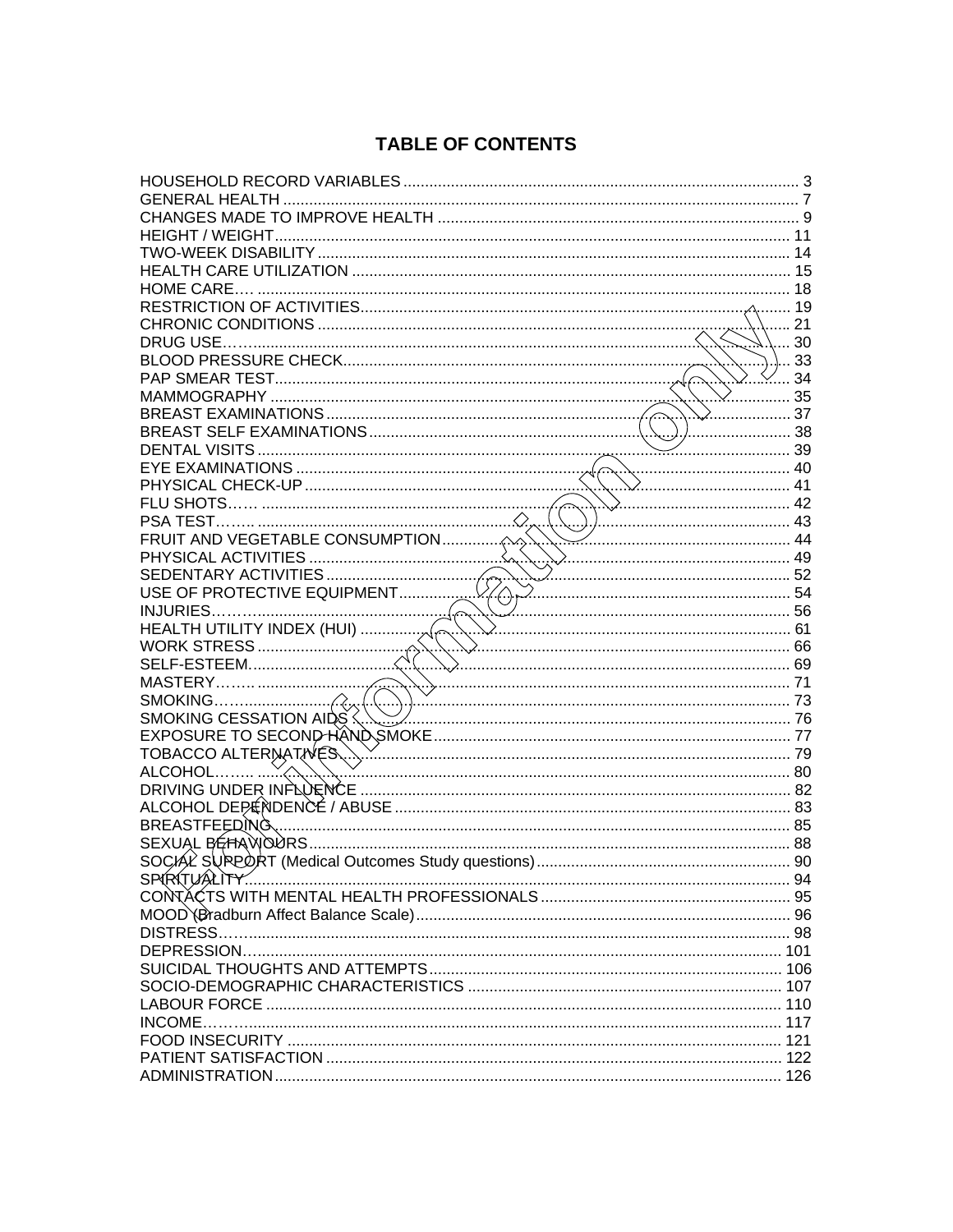## **HOUSEHOLD RECORD VARIABLES**

#### **Household Composition**

(To be collected at initial contact from a knowledgeable household member)

Type of contact

- 1 Telephone<br>2 Personal
- Personal

Language preference

- 1 English
- 2 French<br>3 Either
- **Either**

The following information is collected for each household member:

Membership status First name Last name Date of birth (8 characters) Day of birth (2 digits) Month of birth (2 digits) Year of birth (4 digits) Age (age is calculated and confirmed with the respondent) Sex 1 Male 2  $\lambda$  Female Marital Status **Married** Living common-law **Widowed** 4 Separated<br>5 Divorced Eiving co<br>
France Company<br>
France Company<br>
France Company<br>
France Company<br>
France Company<br>
France Company<br>
France Company<br>
France Company<br>
France Company<br>
France Company<br>
France Company<br>
France Company<br>
France Company<br>
Fra 6 Single, never married Language preference<br>
1 English<br>
2 French<br>
3 Either<br>
wing information is collected for each household member:<br>
Membership status<br>
First name<br>
Last name<br>
Last name<br>
Date of birth (8 characters)<br>
Day of birth (4 digits)<br>
Year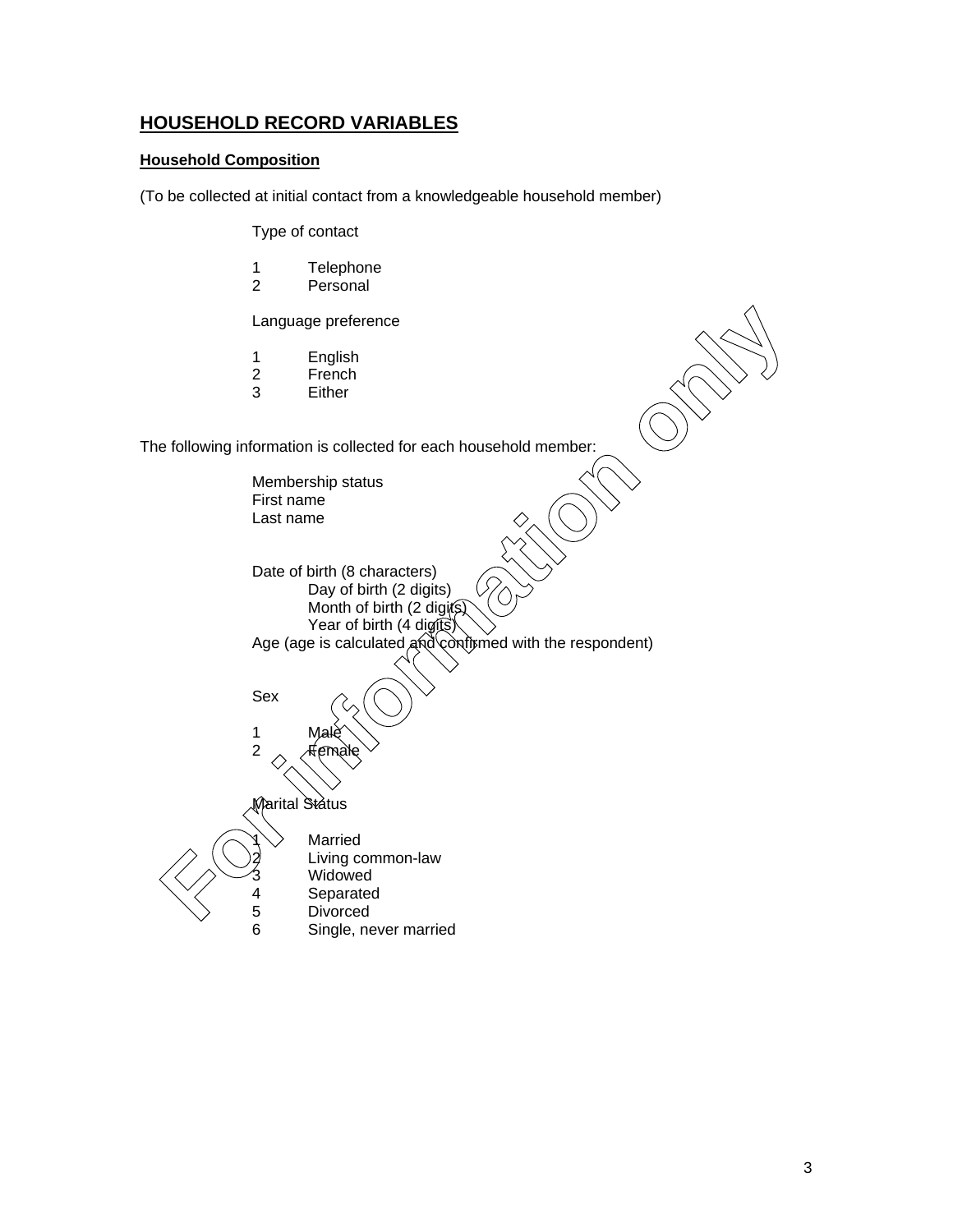Relationships of everyone to everyone else

Husband / Wife Foster Parent<br>Common-law partner Foster Child Common-law partner Same-sex partner Grandparent Father / Mother Grandchild Birth In-laws Step **Other related** Adoptive Unrelated Child Sister / Brother Birth Full<br>Step Half Step Half<br>Adopted Step Adopted Adopted Foster Family ID code A to Z (Assigned by the computer) Educational attainment Highest grade of elementary or high school completed 1 Grade 8 or lower (Quebec: Secondary II or lower)<br>2 Grade 9 – 10 (Quebec: Secondary III or IV: Newfo Grade 9 – 10 (Quebec: Secondary III or IV; Newfoundland:  $1<sup>st</sup>$ year of secondary)  $\cup$ 3 Grade 11  $\approx$  13 (Quebec: Secondary V; Newfoundland: 2<sup>nd</sup> to 4<sup>th</sup> year of secondary) Highest degree, certificate or diploma 1  $\left\langle \right\rangle$  No postsecondary degree, certificate or diploma  $2 \leq \sqrt{\sqrt{r}}$  and  $\sqrt{r}$  certificate or diploma from a vocational school or apprenticeship training Non-university certificate or diploma from a community college, CEGEP, school of nursing, etc. University certificate below bachelor's level 5 Bachelor's degree University certificate or diploma above bachelor's degree Step<br> **For information**<br> **For information**<br> **For information**<br> **For information**<br> **For information**<br> **For information**<br> **For information**<br> **For information**<br> **For information**<br> **For information**<br> **For information**<br> **For in**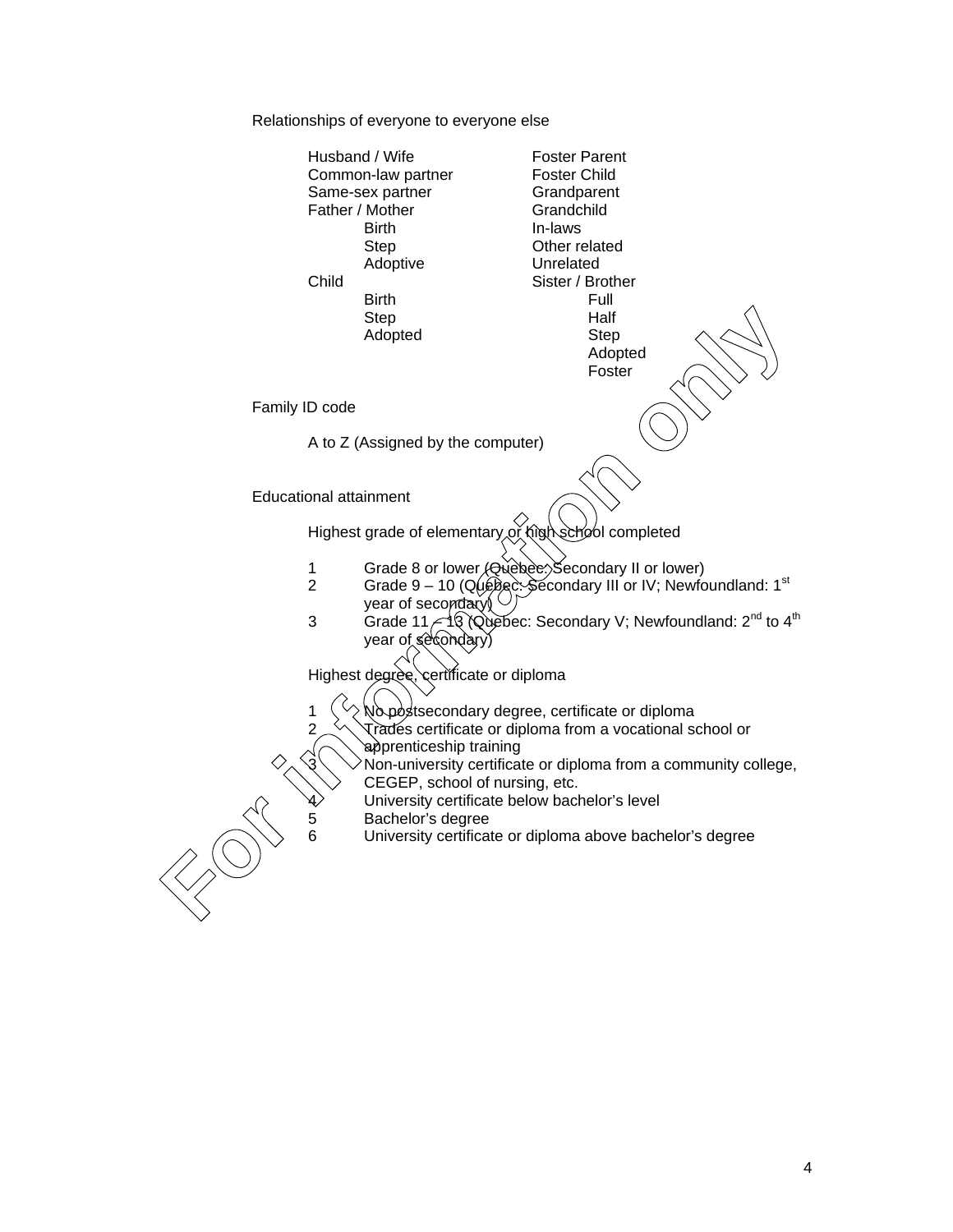*Legal household check*

#### **Housing**

The following information is collected once in each household:

Type of dwelling

- 1 Single detached house<br>2 Semi-detached or doub
- Semi-detached or double (side-by-side)
- 3 Garden house, town-house or row house<br>4 Duplex (one above the other)
- 4 Duplex (one above the other)<br>5 Low-rise apartment (less than
- Low-rise apartment (less than 5 stories)
- 6 High-rise apartment (5 or more stories)
- 7 Institution<br>8 Collective
- Collective dwelling (such as a hotel/motel, rooming or boarding house, hutterite colony) For Low-rise apartment (less than 5 stories)<br>
For Low-rise apartment (less than 5 stories)<br>
For information operations of Sciences)<br>
7 Institution operations (S or more stories)<br>
7 Collective dwelling (such as a hotel/mote
	- 9 Mobile home
	- 10 Other Specify

#### **Is this dwelling owned by a member of this household?**

- 1 Yes<br>2 No
- No.

#### **Is there a mortgage on this dwelling?**

1 Yes<br>2 No 2 No

 $(MIN:$ 

Bed

**How many bedrooms are there in this dwelling?** INTERVIEWER: Enter '0' if no separate, enclosed bedroom.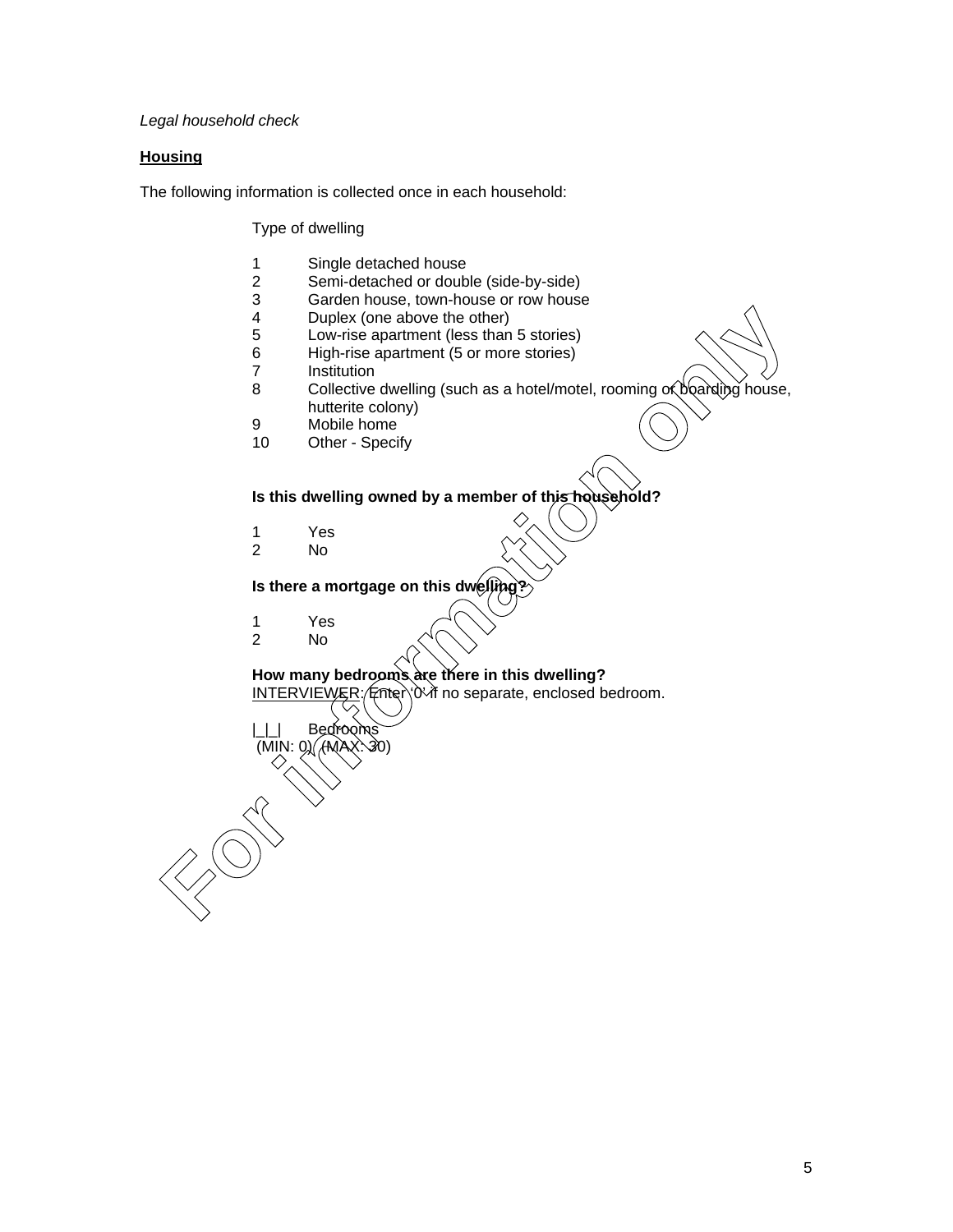*Selection criteria applied.*

Information source (i.e. the household member providing the information for the previous questions)

## INTERVIEWER: Enter language of interview

| $\mathbf 1$<br>$\overline{c}$<br>$\mathbf{3}$<br>$\overline{\mathbf{4}}$<br>5<br>$\,6$<br>$\overline{7}$<br>8<br>9<br>10<br>11<br>12<br>13 | English<br>French<br>Chinese<br>Italian<br>Punjabi<br>Spanish<br>Portuguese<br>Polish<br>German<br>Vietnamese<br>Arabic<br>Tagalog<br>Greek | 14<br>15<br>16<br>17<br>18<br>19<br>20<br>21<br>22<br>23<br>24<br>90 | Tamil<br>Cree<br>Afghan<br>Cantonese<br>Hindi<br>Mandarin<br>Persian<br>Russian<br>Ukrainian<br>Urdu<br>Inuktitut<br>Other - Specify |  |
|--------------------------------------------------------------------------------------------------------------------------------------------|---------------------------------------------------------------------------------------------------------------------------------------------|----------------------------------------------------------------------|--------------------------------------------------------------------------------------------------------------------------------------|--|
|                                                                                                                                            |                                                                                                                                             |                                                                      |                                                                                                                                      |  |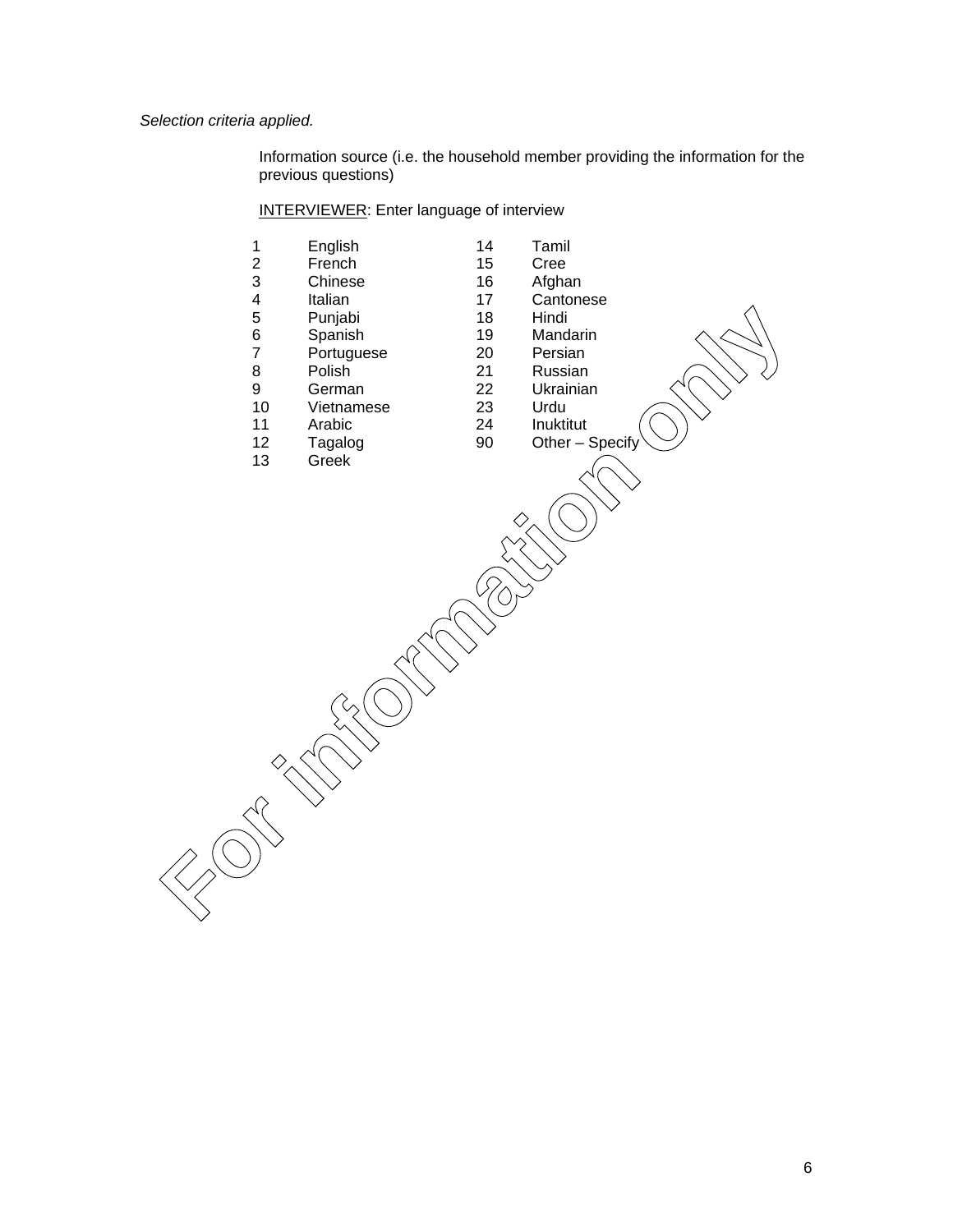# **GENERAL HEALTH**

GH\_BEG

| GH_QINT                  | This part of the survey deals with various aspects of %your/FNAME's%<br>health. I'll be asking about such things as physical activity, social<br>relationships and health status. By health, we mean not only the absence<br>of disease or injury but also physical, mental and social well-being.<br><b>INTERVIEWER: Press <enter> to continue.</enter></b> |
|--------------------------|--------------------------------------------------------------------------------------------------------------------------------------------------------------------------------------------------------------------------------------------------------------------------------------------------------------------------------------------------------------|
| GH_Q01<br><b>GENA_01</b> | I'll start with a few questions concerning %your/FNAME's% health in general.<br>In general, would you say %your/his/her% health is:<br><b>INTERVIEWER:</b> Read categories to respondent.                                                                                                                                                                    |
|                          | 1<br>$\ldots$ excellent?                                                                                                                                                                                                                                                                                                                                     |
|                          | $\overline{2}$<br>very good?                                                                                                                                                                                                                                                                                                                                 |
|                          | 3<br>good?                                                                                                                                                                                                                                                                                                                                                   |
|                          | $\ldots$ fair?<br>4                                                                                                                                                                                                                                                                                                                                          |
|                          | 5<br>$\ldots$ poor?                                                                                                                                                                                                                                                                                                                                          |
| GH_Q02                   | Compared to one year ago, how would you say Wyour/his/her% health is                                                                                                                                                                                                                                                                                         |
| GENA_02                  | now? Is it:                                                                                                                                                                                                                                                                                                                                                  |
|                          | <b>INTERVIEWER:</b> Read categories to respondent.                                                                                                                                                                                                                                                                                                           |
|                          | much better now than 1 year ago?<br>1                                                                                                                                                                                                                                                                                                                        |
|                          | $\overline{2}$<br>somewhat better now than i year ago?                                                                                                                                                                                                                                                                                                       |
|                          | 3<br>about the same $\gamma$                                                                                                                                                                                                                                                                                                                                 |
|                          | somewhat worse now than 1 year ago?<br>4<br>5<br>much worse now than 1 year ago?                                                                                                                                                                                                                                                                             |
|                          |                                                                                                                                                                                                                                                                                                                                                              |
| GH_C03                   | If proxy interview, go to GH_C07.                                                                                                                                                                                                                                                                                                                            |
| GH_Q03                   | How long do you usually spend sleeping each night?                                                                                                                                                                                                                                                                                                           |
| GENA_03                  | <b>INTERVIEWER: Do not include time spent resting.</b>                                                                                                                                                                                                                                                                                                       |
|                          |                                                                                                                                                                                                                                                                                                                                                              |
|                          | Under∕2 hours                                                                                                                                                                                                                                                                                                                                                |
|                          | 2<br>2 hours to less than 3 hours                                                                                                                                                                                                                                                                                                                            |
|                          | $\beta$<br>3∕hours to less than 4 hours                                                                                                                                                                                                                                                                                                                      |
|                          | 4 hours to less than 5 hours                                                                                                                                                                                                                                                                                                                                 |
|                          | 5 hours to less than 6 hours<br>6 hours to less than 7 hours                                                                                                                                                                                                                                                                                                 |
|                          | 7 hours to less than 8 hours                                                                                                                                                                                                                                                                                                                                 |
|                          | 8 hours to less than 9 hours                                                                                                                                                                                                                                                                                                                                 |
|                          | 9<br>9 hours to less than 10 hours                                                                                                                                                                                                                                                                                                                           |
|                          | 10<br>10 hours to less than 11 hours                                                                                                                                                                                                                                                                                                                         |
|                          | 11<br>11 hours to less than 12 hours                                                                                                                                                                                                                                                                                                                         |
|                          | $12 \,$<br>12 hours or more                                                                                                                                                                                                                                                                                                                                  |
| GH_Q04                   | How often do you have trouble going to sleep or staying asleep?                                                                                                                                                                                                                                                                                              |
| GENA_04                  | <b>INTERVIEWER:</b> Read categories to respondent.                                                                                                                                                                                                                                                                                                           |
|                          | 1<br>Most of the time<br>$\overline{2}$<br><b>Sometimes</b>                                                                                                                                                                                                                                                                                                  |
|                          |                                                                                                                                                                                                                                                                                                                                                              |

3 **Never**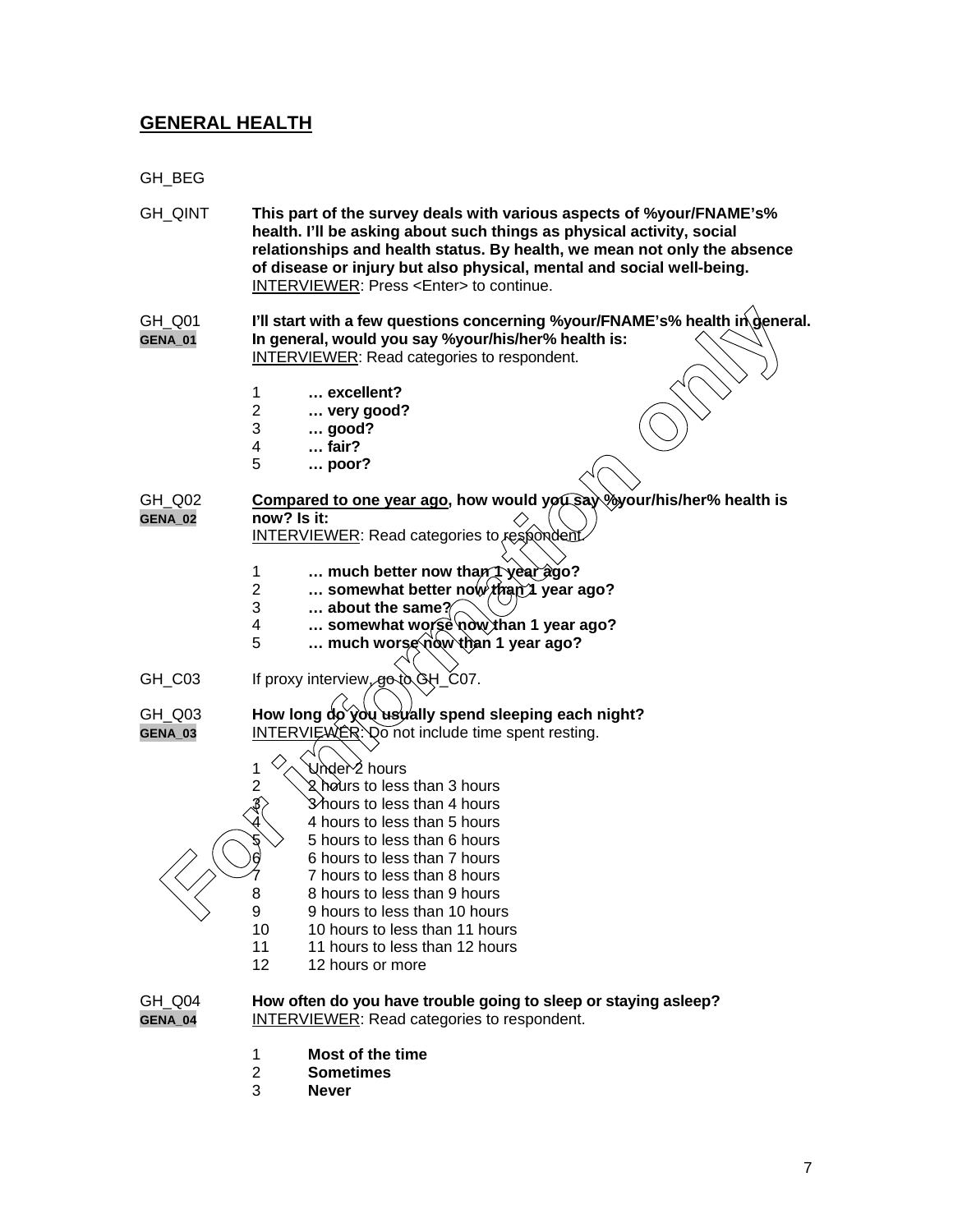| GH_Q05<br>GENA 05        | How often do you find your sleep refreshing?                                                                                                                             |
|--------------------------|--------------------------------------------------------------------------------------------------------------------------------------------------------------------------|
|                          | Most of the time<br>1<br>$\overline{2}$<br>Sometimes<br>3<br><b>Never</b>                                                                                                |
| GH Q06<br>GENA_06        | How often do you find it difficult to stay awake when you want to?                                                                                                       |
|                          | 1<br>Most of the time<br>$\overline{2}$<br>Sometimes<br>3<br>Never                                                                                                       |
| GH_C07                   | If age $<$ 18, go to GH_C08.                                                                                                                                             |
| GH_Q07<br><b>GENA_07</b> | Thinking about the amount of stress in %your/his/her% life, would you say<br>that most days are:<br>INTERVIEWER: Read categories to respondent.                          |
|                          | not at all stressful?<br>1<br>2<br>not very stressful?<br>3<br>a bit stressful?<br>quite a bit stressful?<br>4<br>5<br>extremely stressful?                              |
| GH_C08                   | If proxy interview, go to GH_END                                                                                                                                         |
| GH_C08A                  | If age < 15 or age > 75, go to $\left( \frac{1}{2} \right)$                                                                                                              |
| GH_Q08<br>GENA_08        | Have you worked at a job or business at any time in the past 12 months?<br>Yes<br>1<br>$60$ to $ GH_Q$ (10)<br>$\overline{2}$<br>No.<br>(Go tø GH_Q10)<br>DK, R          |
| GH_Q09<br>GENA_09        | The next question is about your main job or business in the past 12<br>months. Would you say that most days at work were:<br>INTERVIEWER: Read categories to respondent. |
|                          | not at all stressful?<br>እ<br>not very stressful?<br>a bit stressful?<br>quite a bit stressful?<br>5<br>extremely stressful?                                             |
| GH_Q10<br><b>GENA_10</b> | How would you describe your sense of belonging to your local<br>community? Would you say it is:<br><b>INTERVIEWER:</b> Read categories to respondent.                    |
|                          | very strong?<br>1<br>$\overline{2}$<br>somewhat strong?<br>somewhat weak?<br>3<br>4<br>very weak?                                                                        |
| GH_END                   | Go to next module                                                                                                                                                        |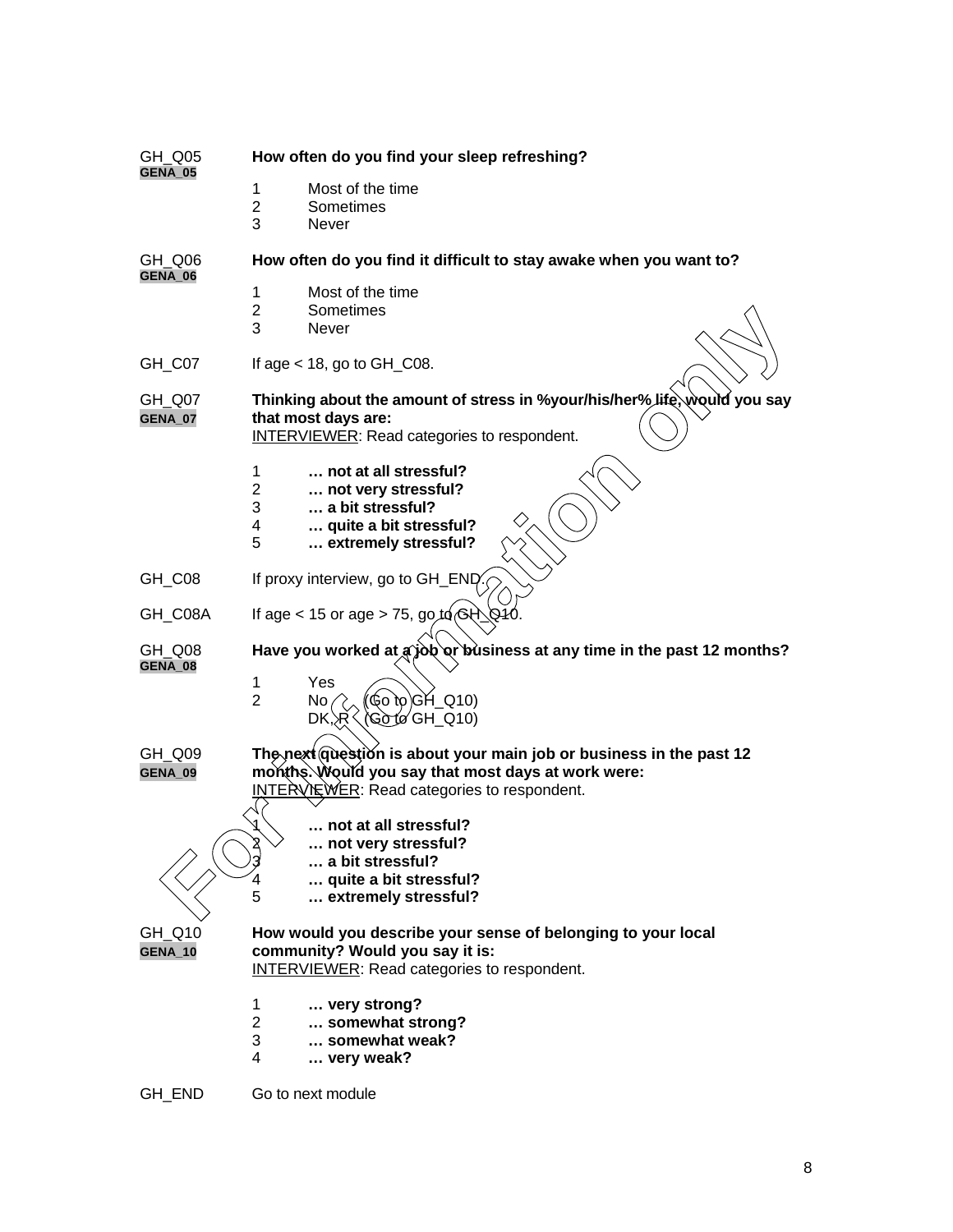## **CHANGES MADE TO IMPROVE HEALTH**

CI BEG Selection of the module is indicated using a Health Region number or province code. CI\_C1 If proxy interview, go to CI\_END. CI\_Q1 **In the past 12 months, that is, from %12MOSAGO% to yesterday, did you do CIHA\_1 anything to improve your health? (For example, lost weight, quit smoking, increased exercise)** 1 Yes 2 No (Go to CI\_Q3) DK, R (Go to CI\_END) CI\_Q2 **What is the single most important change you have made? CIHA\_2** 1 Increased exercise, sports or physical activity<br>2 Lost weight Lost weight 3 Changed diet or eating habits<br>4 Quit smoking / reduced amour 4 Quit smoking / reduced amount smoked<br>5 Drank less alcohol Drank less alcohol 6 Received medical treatment<br>7 Took vitamins 7 Took vitamins<br>8 Other - Specify Other - Specify CI\_Q3 **Do you think there is %anything/anything else% you should do to improve CIHA\_3 your physical health?** 1 Yes 2 No (Go to DK, R $(Got$ CI\_Q4 **What is the most important thing? CIHA\_4** 1 Increase exercise  $2 <$ Lose weight<br>3  $\longrightarrow$  Improve eatir Improve eating habits Quit smoking Take vitamins Other - Specify CI\_Q5 **Is there anything stopping you from making this improvement**? **CIHA\_5** 1 Yes<br>2 No 2 **S**<br>2 No (Go to CI\_Q7)<br>2 No (Go to CI\_Q7) DK, R (Go to CI\_Q7) <sup>2</sup> No. (Go to Cl\_G3)<br>
What is the single most important change you have made?<br>
1 Increased exercise, sports or physical activity<br>
2 Lost weight<br>
3 Changed die or eating habits<br>
4 Quit smoking / reduced amount smoked<br>
5 Dr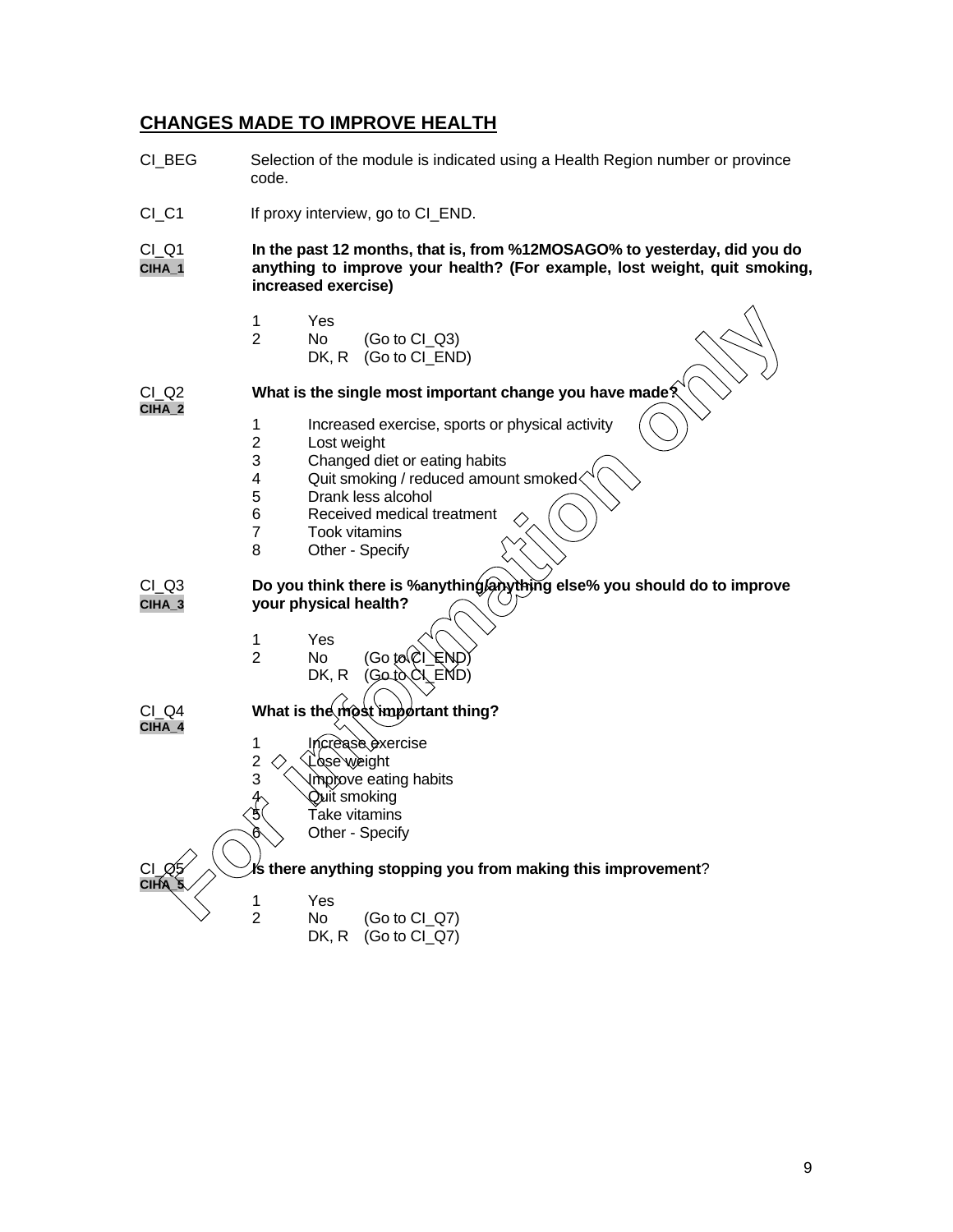#### CI\_Q6 **What is that?** INTERVIEWER: Mark all that apply.

- CIHA\_6A 1 Lack of will power / self-discipline<br>
CIHA 6B 2 Lack of time
- CIHA\_6B 2 Lack of time<br>CIHA\_6C 3 Too tired
- **CIHA\_6C** 3 Too tired<br>**CIHA\_6D** 4 Too diffici
- **CIHA\_6D** 4 Too difficult<br>**CIHA\_6E** 5 Too costly
- **CIHA\_6E** 5 Too costly
- **CIHA\_6F** 6 Too stressed<br>**CIHA\_6G** 7 Disability / he
- **CIHA\_6G** 7 Disability / health problem
- **CIHA\_6H** 8 Other Specify

# CI\_Q7 **Is there anything you intend to do to improve your physical health in the next CIHA\_7 year? For information** of the energy of the energy of the state of the state of the state of the state of the state of the state of the state of the state of the state of the state of the state of the state of the state of the

1 Yes

| 2 | No. | (Go to CI_END)           |
|---|-----|--------------------------|
|   |     | $DK, R$ (Go to $CI$ END) |

#### CI\_Q8 **What is that?** INTERVIEWER: Mark all that apply.

- CIHA\_8A 1 Start / increase exercise<br>
CIHA\_8B 2 Lose weight
- 2 Lose weight<br>3 Improve eatir
- **CIHA\_8C** 3 Improve eating habits
- **CIHA\_8D** 4 Quit smoking<br> **CIHA\_8E** 5 Reduce amou
- **CIHA\_8E** 5 Reduce amount smoked  $\bigcirc$ <br>**CIHA\_8F** 6 Learn to manage stress
- **CIHA\_8F** 6 Learn to manage stres
- **CIHA\_8G** 7 Reduce stress level
- **CIHA\_8H** 8 Take vitamins
- **CIHA\_8I** 9 Other Specify

CI\_END Go to next modu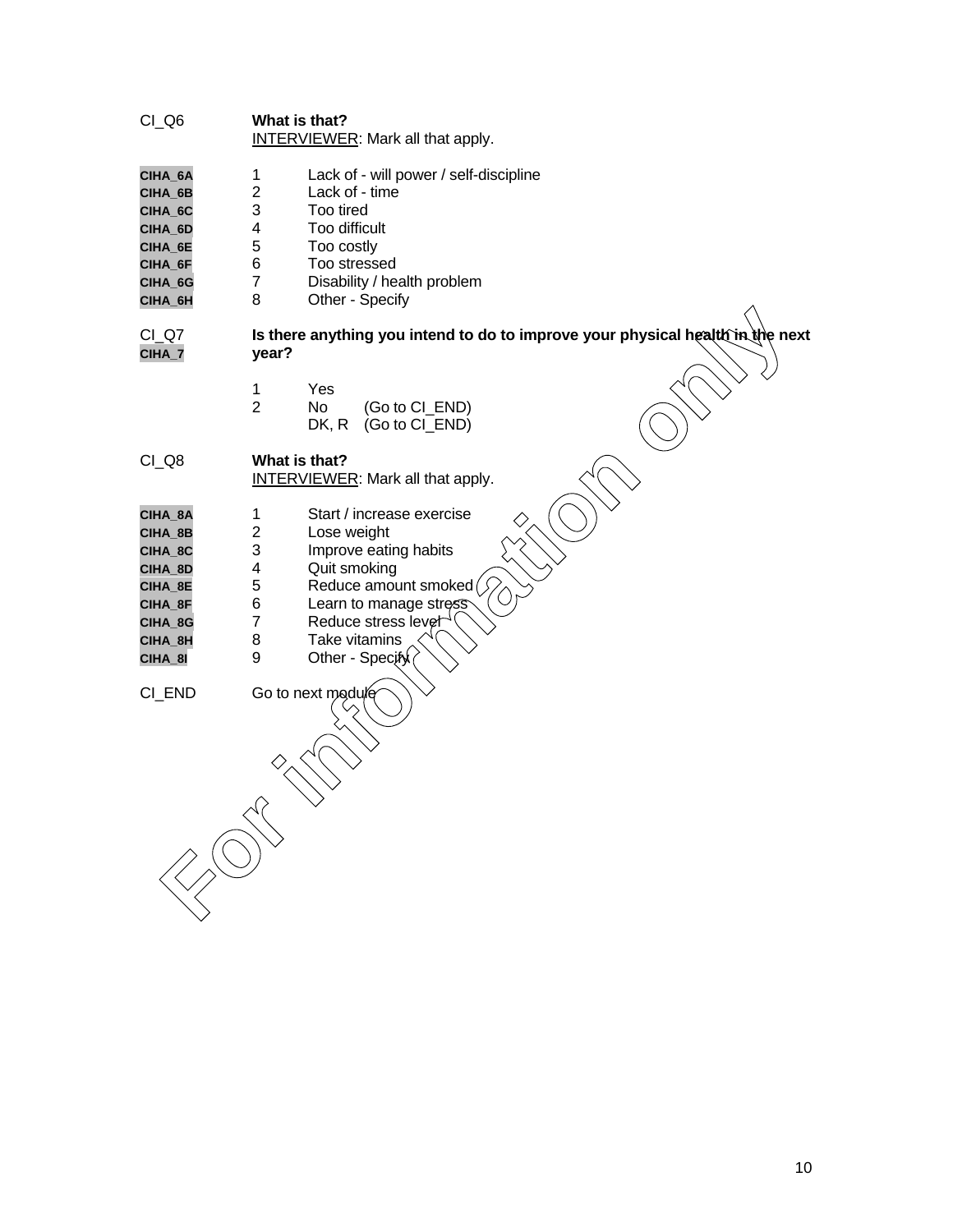## **HEIGHT / WEIGHT**

HW\_BEG



Go to HW\_Q3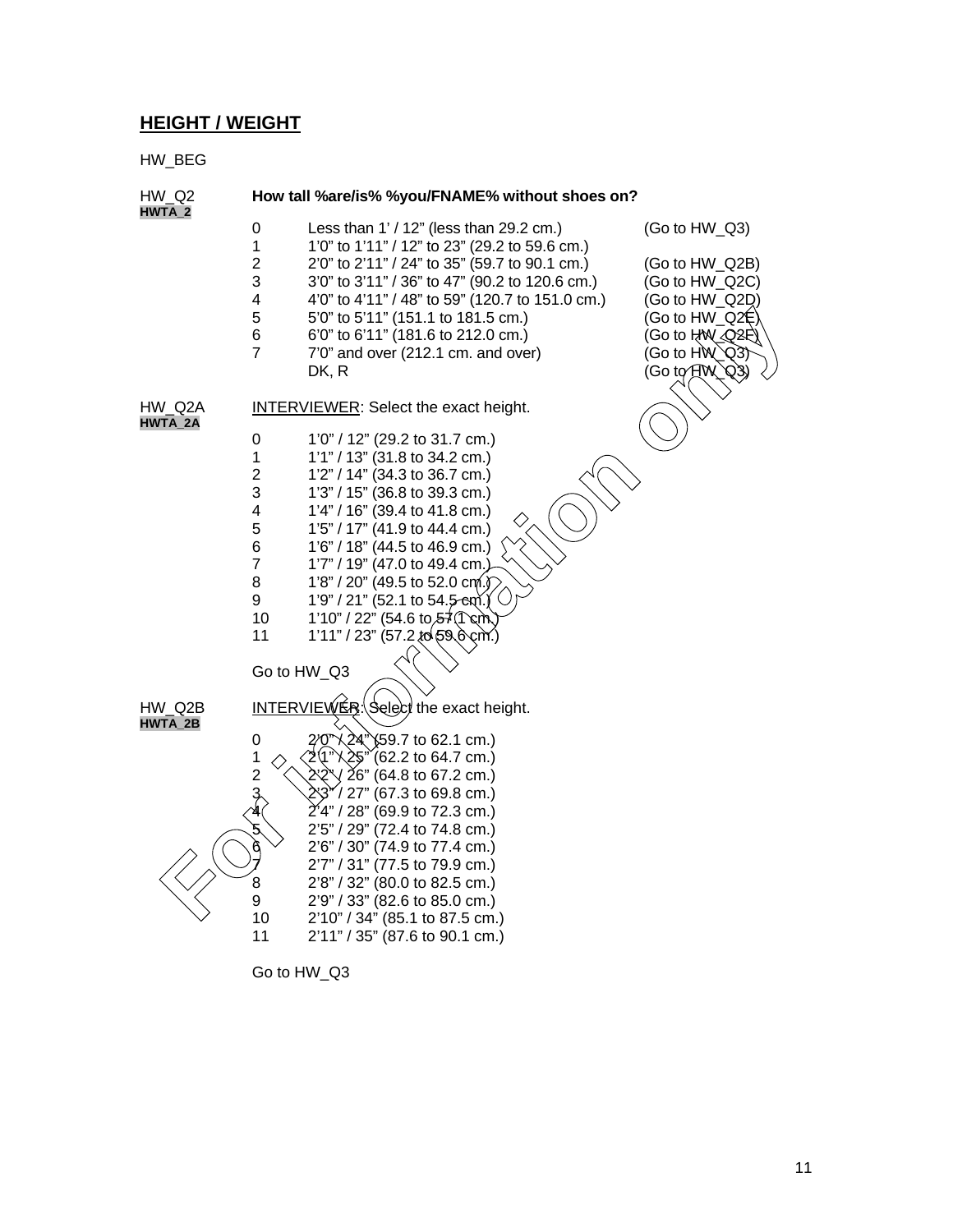

Go to HW\_Q3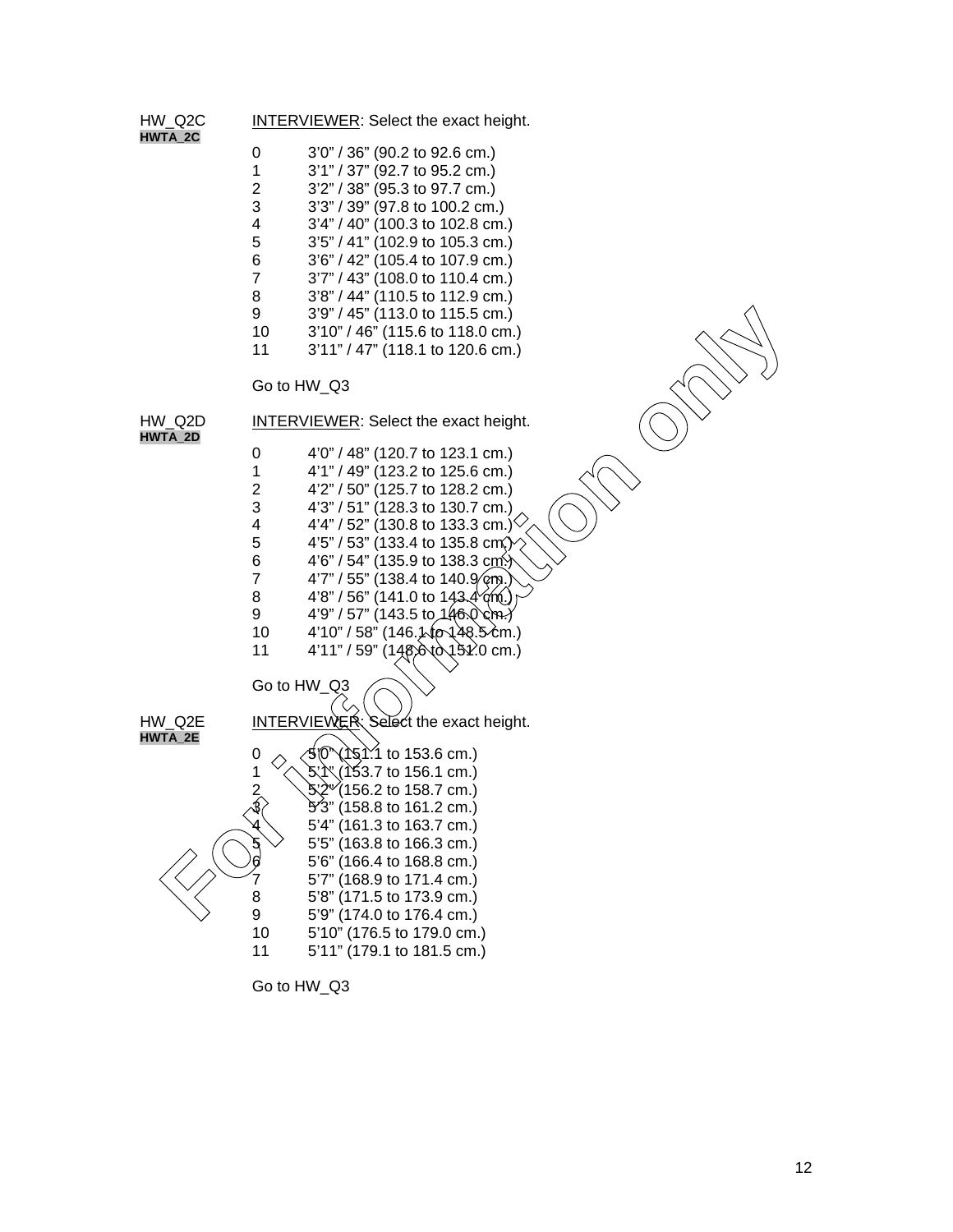| HW Q2F<br><b>HWTA 2F</b> | <b>INTERVIEWER:</b> Select the exact height.                                  |
|--------------------------|-------------------------------------------------------------------------------|
|                          | $\pmb{0}$<br>6'0" (181.6 to 184.1 cm.)                                        |
|                          | $\mathbf{1}$<br>6'1" (184.2 to 186.6 cm.)                                     |
|                          | $\overline{c}$<br>6'2" (186.7 to 189.1 cm.)<br>3<br>6'3" (189.2 to 191.7 cm.) |
|                          | $\overline{\mathbf{4}}$<br>6'4" (191.8 to 194.2 cm.)                          |
|                          | 5<br>6'5" (194.3 to 196.8 cm.)                                                |
|                          | 6<br>6'6" (196.9 to 199.3 cm.)                                                |
|                          | $\overline{7}$<br>6'7" (199.4 to 201.8 cm.)<br>8<br>6'8" (201.9 to 204.4 cm.) |
|                          | 9<br>6'9" (204.5 to 206.9 cm.)                                                |
|                          | 10<br>6'10" (207.0 to 209.5 cm.)                                              |
|                          | 11<br>6'11" (209.6 to 212.0 cm.)                                              |
| HW Q3                    | How much %do/does% %you/FNAME% weigh?                                         |
| HWTA_3                   | <b>INTERVIEWER:</b> Enter amount only.                                        |
|                          | Weight                                                                        |
|                          | (MIN: 1) (MAX: 575)                                                           |
|                          | (Go to HW_END)<br>DK, R                                                       |
| HW N4<br><b>HWTA_N4</b>  | <b>INTERVIEWER:</b> Was that in pounds or kilograms                           |
|                          | 1<br>Pounds                                                                   |
|                          | $\overline{2}$<br>Kilograms                                                   |
|                          | (DK, R are not allowed)                                                       |
| HW_C4                    | If proxy interview, go to HW_FNI                                              |
| HW_Q4                    | Do you consider yourself.                                                     |
| HWTA_4                   | <b>INTERVIEWER:</b> Read categories to respondent.                            |
|                          | $\mathbf{1}$<br>overweight?                                                   |
|                          | $\overline{2}$<br>underweight?                                                |
|                          | 3<br>iustabout right?                                                         |
| HW_END                   | Go to hext module                                                             |
|                          |                                                                               |
|                          |                                                                               |
|                          |                                                                               |
|                          |                                                                               |
|                          |                                                                               |
|                          |                                                                               |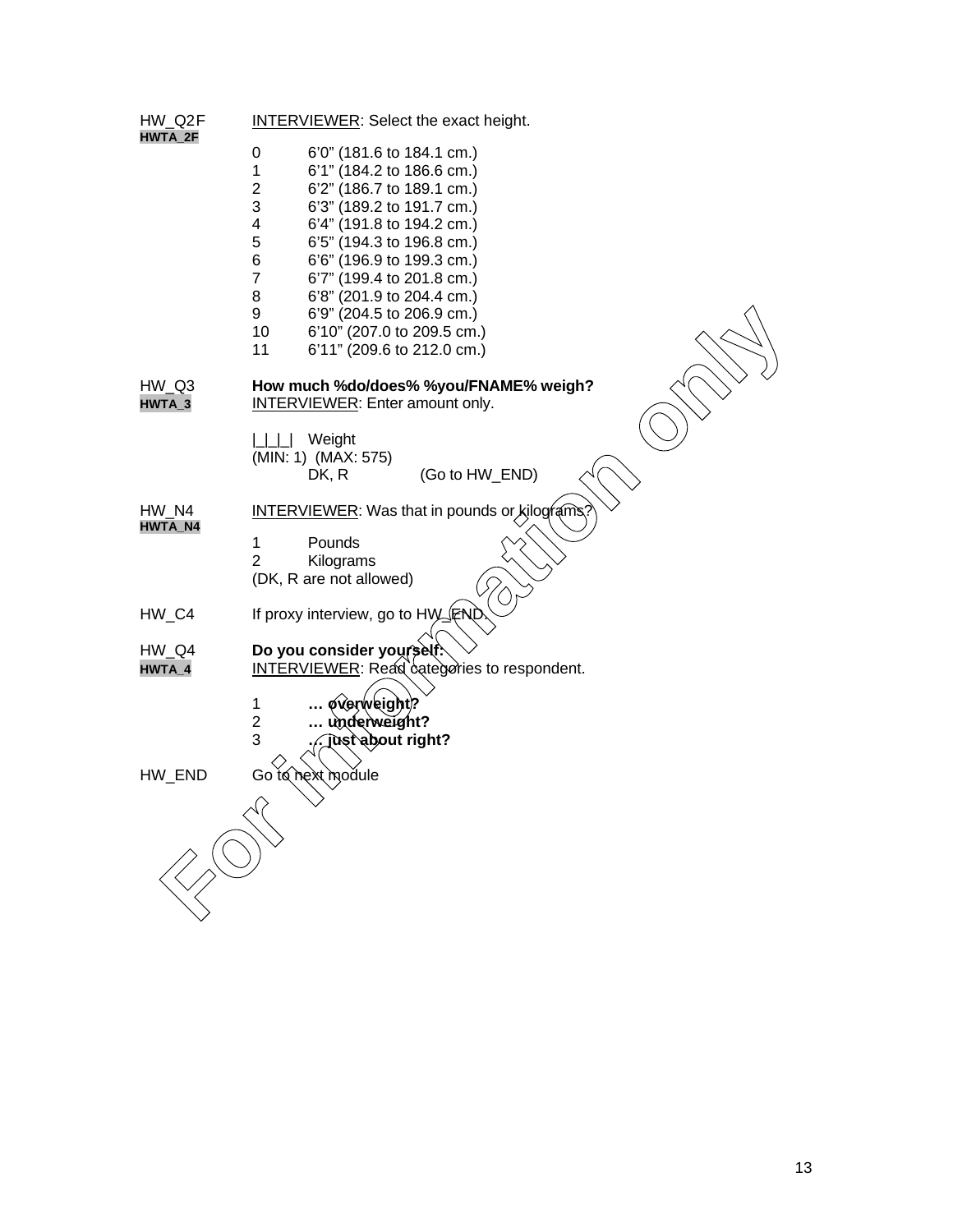## **TWO-WEEK DISABILITY**

TW\_BEG

TW\_QINT **The next few questions ask about %your/FNAME's% health during the past 14 days. It is important for you to refer to the 14-day period from %date two weeks ago% to %date yesterday%.** INTERVIEWER: Press <Enter> to continue.

TW\_Q1 **During that period, did %you/FNAME% stay in bed at all because of illness TWDA\_1 or injury, including any nights spent as a patient in a hospital?**

| -1 | Yes   |                  |
|----|-------|------------------|
| 2  | No.   | (Go to TW_Q3)    |
|    | DK, R | (Go to $TW_Q5$ ) |

TW\_Q2 **How many days did %you/FNAME% stay in bed for all axit of the day? TWDA\_2** INTERVIEWER: Enter 0 if less than a day.

- $|L|$  Days (MIN: 0) (MAX: 14)
	- If 14 days, go to TW\_Q5 DK, R  $(Go to TW_Q5)$
- TW\_Q3 **(Not counting days spent in bed) During those 14 days, were there any days TWDA\_3 that %you/FNAME% cut down on things %you/he/she% normally %do/does% because of illness or injury?**

| Yes   |                                |
|-------|--------------------------------|
| N٥    |                                |
| DK, R | (Go to TW_Q5)<br>(Go to TW_Q5) |

TW\_Q4 **How many days did %you/FNAME% cut down on things for all or most of TWDA\_4 the day?**

INTERVIEWER: Enter 0 if less than a day. Maximum is %14 - TW\_Q2%.

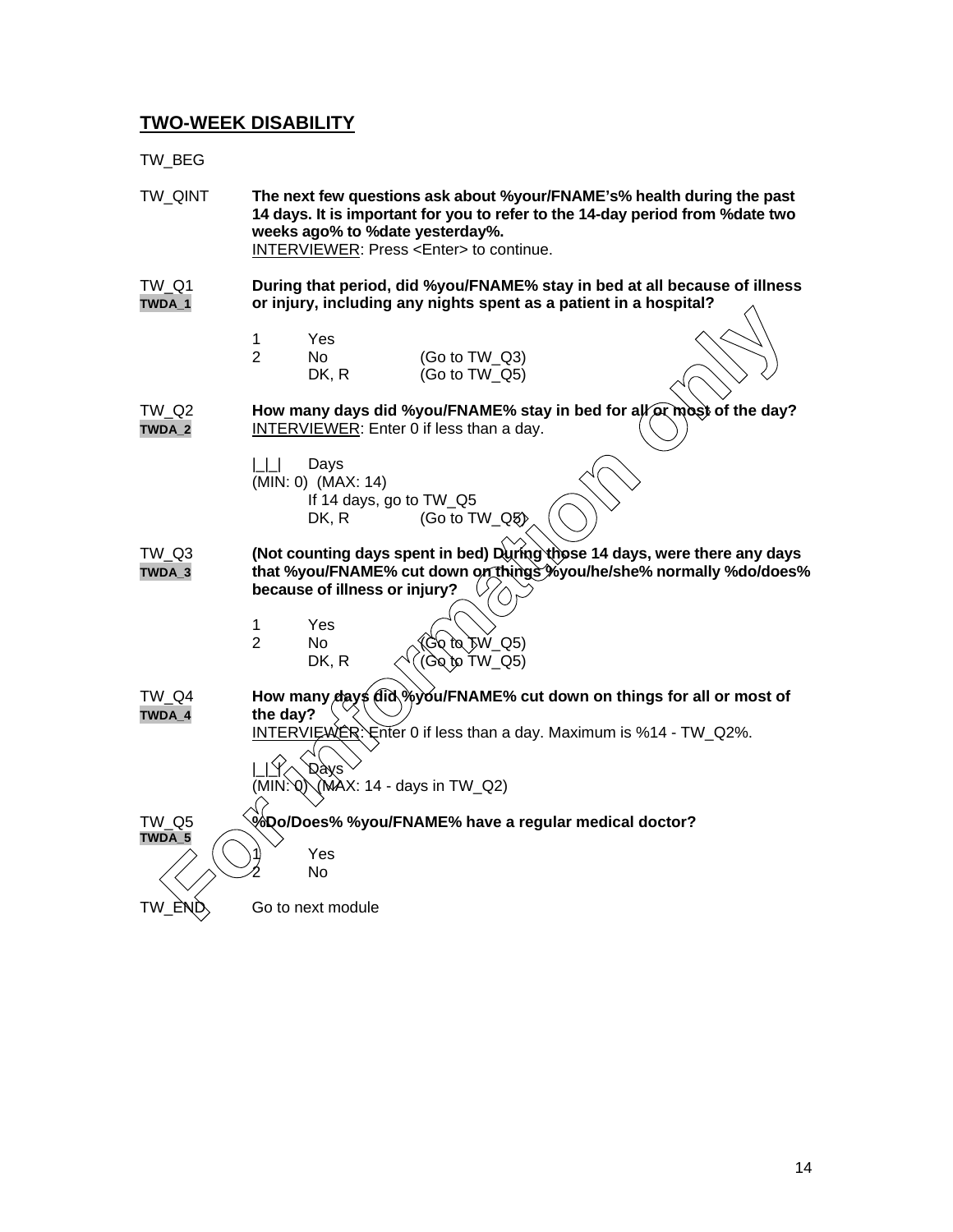# **HEALTH CARE UTILIZATION**

HC\_BEG

| HC QINT1            | Now I'd like to ask about %your/FNAME's% contacts with health<br>professionals during the past 12 months, that is, from % date one year ago%<br>to yesterday.<br>INTERVIEWER: Press <enter> to continue.</enter> |                                     |                                                                                                                                                                                                                        |            |     |                             |
|---------------------|------------------------------------------------------------------------------------------------------------------------------------------------------------------------------------------------------------------|-------------------------------------|------------------------------------------------------------------------------------------------------------------------------------------------------------------------------------------------------------------------|------------|-----|-----------------------------|
| HC Q01<br>HCUA_01   | In the past 12 months, %have/has% %you/FNAME% been a patient overnight<br>in a hospital, nursing home or convalescent home?                                                                                      |                                     |                                                                                                                                                                                                                        |            |     |                             |
|                     | 1<br>$\overline{2}$                                                                                                                                                                                              | Yes<br><b>No</b><br><b>DK</b><br>R. | (Go to HC Q02)<br>(Go to HC Q02)<br>(Go to HC_END)                                                                                                                                                                     |            |     |                             |
| HC Q01A<br>HCUA_01A |                                                                                                                                                                                                                  |                                     | For how many nights in the past 12 months?                                                                                                                                                                             |            |     |                             |
|                     | $\lfloor \lfloor \rfloor \rfloor$                                                                                                                                                                                | <b>Nights</b>                       | (MIN: 1) (MAX: 366; warning after 100)                                                                                                                                                                                 |            |     |                             |
| HC Q02              | health with:                                                                                                                                                                                                     |                                     | (Not counting when %you/FNAME% %were Was% an overnight patient) In the<br>past 12 months, how many times %have/has%%you/FNAME% seen, or<br>talked on the telephone, about %yourthis/her% physical, emotional or mental |            |     |                             |
|                     |                                                                                                                                                                                                                  |                                     |                                                                                                                                                                                                                        | <b>MIN</b> |     | <b>MAX Warning</b><br>After |
| HCUA_02A            | a)                                                                                                                                                                                                               |                                     | a family doctor or general practitioner?<br>(include pediatricián if age < 18)                                                                                                                                         | 0          | 366 | 12                          |
| HCUA_02B            | b)                                                                                                                                                                                                               |                                     | an eye specialist (such as an<br>ophthalmologist or optometrist)?                                                                                                                                                      | 0          | 75  | 3                           |
| HCUA_02C            | c)                                                                                                                                                                                                               |                                     | any other medical doctor (such as a<br>∕ sùrgeon, allergist, orthopedist,<br>gynaecologist or psychiatrist)?                                                                                                           | 0          | 300 | $\overline{7}$              |
| HCUA_02D            | d)                                                                                                                                                                                                               |                                     | anurse for care or advice?                                                                                                                                                                                             | 0          | 366 | 15                          |
| HCUA_02E            | e                                                                                                                                                                                                                |                                     | $\downarrow$ a dentist or orthodontist?                                                                                                                                                                                | 0          | 99  | 4                           |
| HCUA_02F            |                                                                                                                                                                                                                  | a chiropractor?                     |                                                                                                                                                                                                                        | 0          | 366 | 20                          |
| HCUA_02G            |                                                                                                                                                                                                                  | a physiotherapist?                  |                                                                                                                                                                                                                        | 0          | 366 | 30                          |
| HCUA <i>_</i> 02H   | h                                                                                                                                                                                                                |                                     | a social worker or counsellor?                                                                                                                                                                                         | 0          | 366 | 20                          |
| HCUA 021            |                                                                                                                                                                                                                  | a psychologist?                     |                                                                                                                                                                                                                        | 0          | 366 | 25                          |
| HCUA_02J            | j)                                                                                                                                                                                                               | therapist?                          | a speech, audiology or occupational                                                                                                                                                                                    | 0          | 200 | 12                          |

For each response  $> 0$  in a), c), or d), ask  $HC_Q03$ .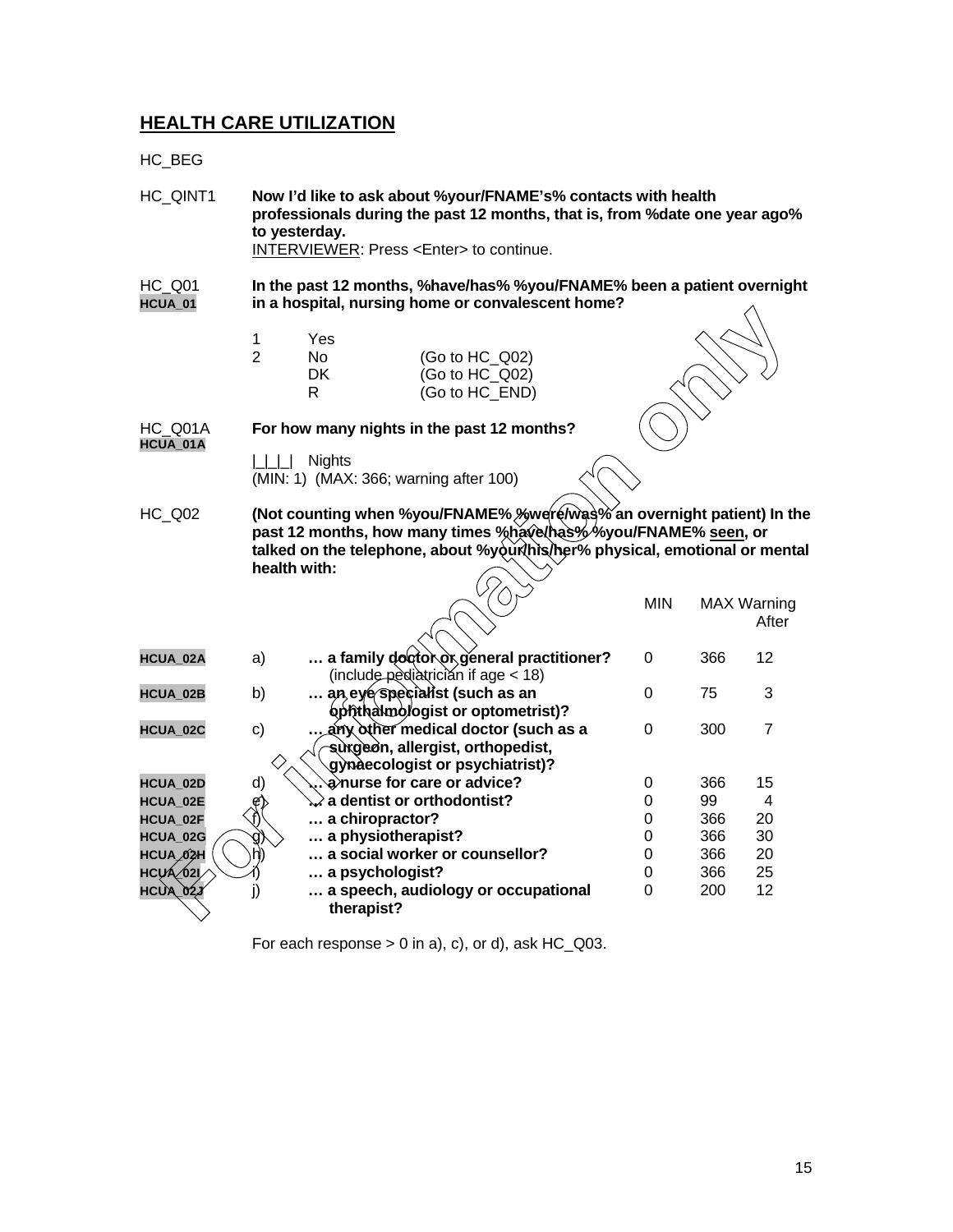#### HC\_Q03 **Where did the most recent contact take place?**

**HCUA\_03A** INTERVIEWER: If respondent says "hospital", probe for details.

- **HCUA\_03C**
- 1 Doctor's office<br>2 Hospital emerc
- 2 Hospital emergency room<br>3 Hospital outpatient clinic (
- 3 Hospital outpatient clinic (e.g. day surgery, cancer)
- 4 Walk-in clinic<br>5 Appointment
- 5 Appointment clinic<br>6 Community health
- 6 Community health centre / CLSC
- At work
- 8 At school
- 9 At home
- 10 Telephone consultation only
- 11 Other Specify

- 1 Yes
- 2 No
- HC\_Q04 **People may also use alternative or complementary medicine. In the past 12 HCUA\_04 months, %have/has% %you/FNAME% seen or talked to an alternative health** care provider such as an acupuncturist, homeopath or massage therapist **about %your/his/her% physical, emotional or mental health?**
	- 1 Yes
	- 2 No (Go t<del>o H</del>C\_C06)  $DK, R$
- HC\_Q05 **Who did %you/FNAME% see or talk to?** INTERVIEWER: Mark all that apply.

|                      | 9<br>10<br>11       | At home<br>Telephone consultation only<br>Other - Specify |                                                                                                                                                                                                                                                                                             |  |
|----------------------|---------------------|-----------------------------------------------------------|---------------------------------------------------------------------------------------------------------------------------------------------------------------------------------------------------------------------------------------------------------------------------------------------|--|
| HC_Q04A<br>HCUA_04A  |                     |                                                           | In the past 12 months, %have/has% %you/he/she% attended a meeting of a<br>self-help group such as AA or a cancer support group?                                                                                                                                                             |  |
|                      | 1<br>$\overline{2}$ | Yes<br>No.                                                |                                                                                                                                                                                                                                                                                             |  |
| HC_Q04<br>HCUA_04    |                     |                                                           | People may also use alternative or complementary medicine. In the past 12<br>months, %have/has% %you/FNAME% seem or talked to an alternative health<br>care provider such as an acupuncturist, homeopath or massage therapist<br>about %your/his/her% physical, emotional or mental health? |  |
|                      | 1<br>$\overline{2}$ | Yes<br><b>No</b><br>DK, R                                 | CO <sub>6</sub><br>(Go t <del>o ∖l</del> ĭ<br>Go <sup>i</sup> t©`HC`<br>CO6)                                                                                                                                                                                                                |  |
| <b>HC_Q05</b>        |                     | <b>INTERVIEWER: Mark all that apply.</b>                  | Who did %you/FNAME% see or talk to?                                                                                                                                                                                                                                                         |  |
| HCUA_05A             | 1                   | Massage the apist                                         |                                                                                                                                                                                                                                                                                             |  |
| <b>HCUA 05B</b>      | $\overline{c}$      | Acupuncturist                                             |                                                                                                                                                                                                                                                                                             |  |
| HCUA_05C             | 3                   | Homeopath or naturopath                                   |                                                                                                                                                                                                                                                                                             |  |
| HCUA_05D             | 4<br>5              |                                                           | Feldenkrais or Alexander teacher                                                                                                                                                                                                                                                            |  |
| HCUA 05E             |                     | Relaxation therapist                                      |                                                                                                                                                                                                                                                                                             |  |
| <b>HCUA 05F</b>      | Ģ                   | Biofeedback teacher<br>Rolfer                             |                                                                                                                                                                                                                                                                                             |  |
| HCUA_05G<br>HCUA_05H | 8                   | Herbalist                                                 |                                                                                                                                                                                                                                                                                             |  |
| HCUA_05I             | 9                   | Reflexologist                                             |                                                                                                                                                                                                                                                                                             |  |
| HCUÁ <i>∠</i> 05J    | ľ٥                  | Spiritual healer                                          |                                                                                                                                                                                                                                                                                             |  |
| HCUA 05K             | 11                  | Religious healer                                          |                                                                                                                                                                                                                                                                                             |  |
| HCUA_05L             | 12                  | Other - Specify                                           |                                                                                                                                                                                                                                                                                             |  |

HC C06 If age < 18 or (if age > = 18 and non-proxy interview), ask the respondent's opinion of whether health care was needed. Otherwise, ask for the respondent's opinion of what FNAME's opinion was regarding the need for health care.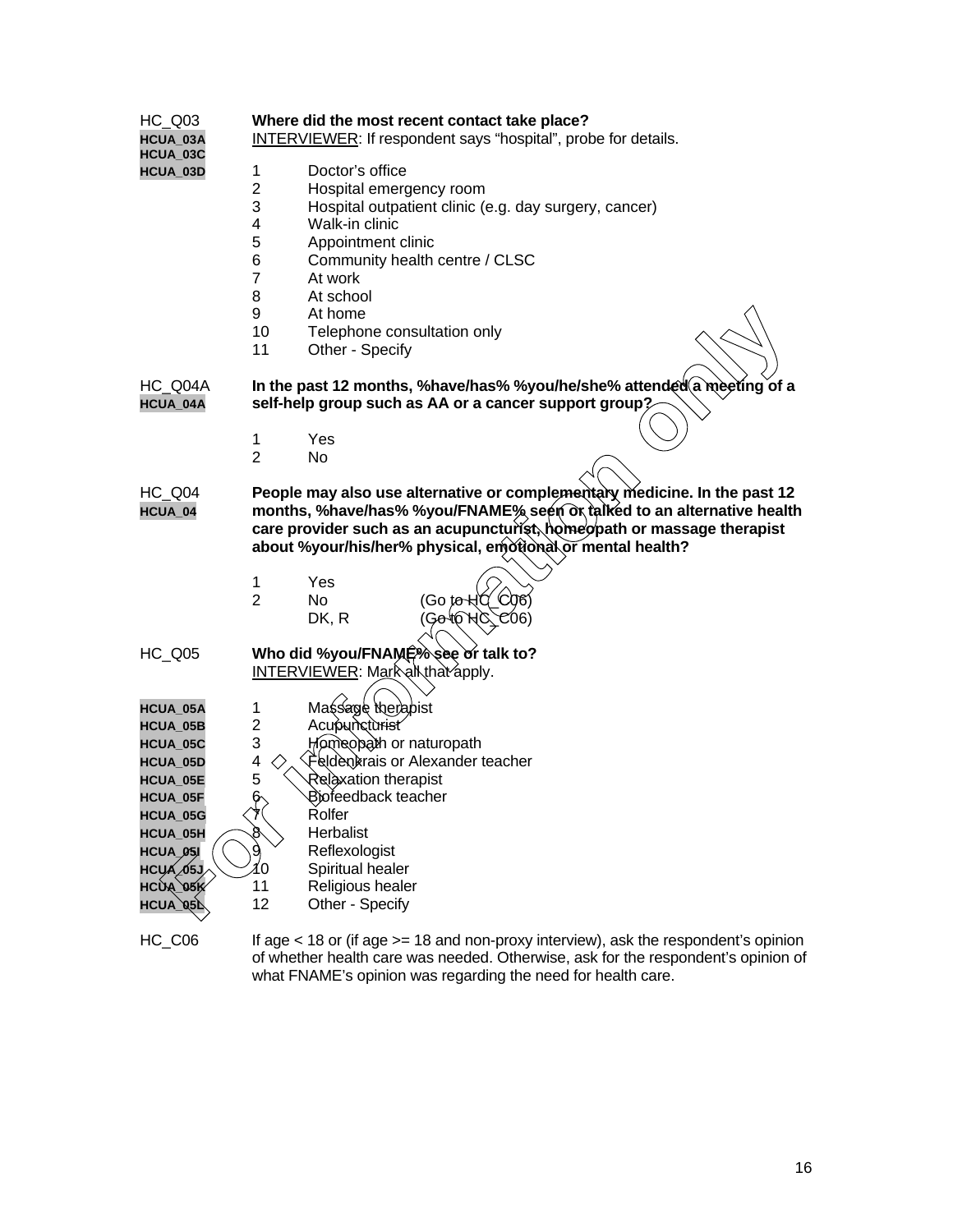| <b>HC_Q06</b><br>HCUA_06 | During the past 12 months, was there ever a time when %you/FNAME% felt<br>that %you/he/she% needed health care but %you/he/she% didn't receive it? |  |  |  |
|--------------------------|----------------------------------------------------------------------------------------------------------------------------------------------------|--|--|--|
|                          | 1<br>Yes                                                                                                                                           |  |  |  |
|                          | $\overline{2}$<br><b>No</b><br>(Go to HC_END)                                                                                                      |  |  |  |
|                          | (Go to HC_END)<br>DK, R                                                                                                                            |  |  |  |
|                          |                                                                                                                                                    |  |  |  |
| <b>HC_Q07</b>            | Thinking of the most recent time, why didn't %you/he/she% get care?<br>INTERVIEWER: Mark all that apply.                                           |  |  |  |
| HCUA_07A                 | $\mathbf{1}$<br>Not available - in the area                                                                                                        |  |  |  |
| HCUA_07B                 | $\overline{2}$<br>Not available - at time required (e.g. doctor on holidays, inconvenient                                                          |  |  |  |
|                          | hours)                                                                                                                                             |  |  |  |
| HCUA_07C                 | 3<br>Waiting time too long                                                                                                                         |  |  |  |
| <b>HCUA_07D</b>          | 4<br>Felt would be inadequate                                                                                                                      |  |  |  |
| HCUA_07E                 | 5<br>Cost                                                                                                                                          |  |  |  |
| HCUA_07F                 | 6<br>Too busy                                                                                                                                      |  |  |  |
| HCUA_07G                 | $\overline{7}$<br>Didn't get around to it / didn't bother                                                                                          |  |  |  |
| HCUA_07H                 | 8<br>Didn't know where to go                                                                                                                       |  |  |  |
| HCUA_07I                 | 9<br><b>Transportation problems</b>                                                                                                                |  |  |  |
| HCUA_07J                 | 10<br>Language problems                                                                                                                            |  |  |  |
| HCUA_07K                 | Personal or family responsibilities<br>11                                                                                                          |  |  |  |
| HCUA_07L                 | 12<br>Dislikes doctors / afraid                                                                                                                    |  |  |  |
| HCUA_07M                 | 13<br>Decided not to seek care                                                                                                                     |  |  |  |
| HCUA_07N                 | 14<br>Other - Specify                                                                                                                              |  |  |  |
|                          |                                                                                                                                                    |  |  |  |
| <b>HC_Q08</b>            | Again, thinking of the most recent time, what was the type of care that was                                                                        |  |  |  |
|                          | needed?                                                                                                                                            |  |  |  |
|                          | <b>INTERVIEWER:</b> Mark all that apply.                                                                                                           |  |  |  |
| HCUA_08A                 | Treatment of a physical health problem<br>$\mathbf{1}$                                                                                             |  |  |  |
| HCUA_08B                 | $\overline{2}$<br>Treatment of an emotional or mental health problem                                                                               |  |  |  |
| HCUA_08C                 | 3<br>A regular check-up (including regular pre-natal care)                                                                                         |  |  |  |
| HCUA_08D                 | 4<br>Care of a hinjury                                                                                                                             |  |  |  |
| HCUA_08E                 | 5<br>Other Specify                                                                                                                                 |  |  |  |
|                          |                                                                                                                                                    |  |  |  |
| HC_END                   | Go to next module                                                                                                                                  |  |  |  |
|                          |                                                                                                                                                    |  |  |  |
|                          |                                                                                                                                                    |  |  |  |
|                          |                                                                                                                                                    |  |  |  |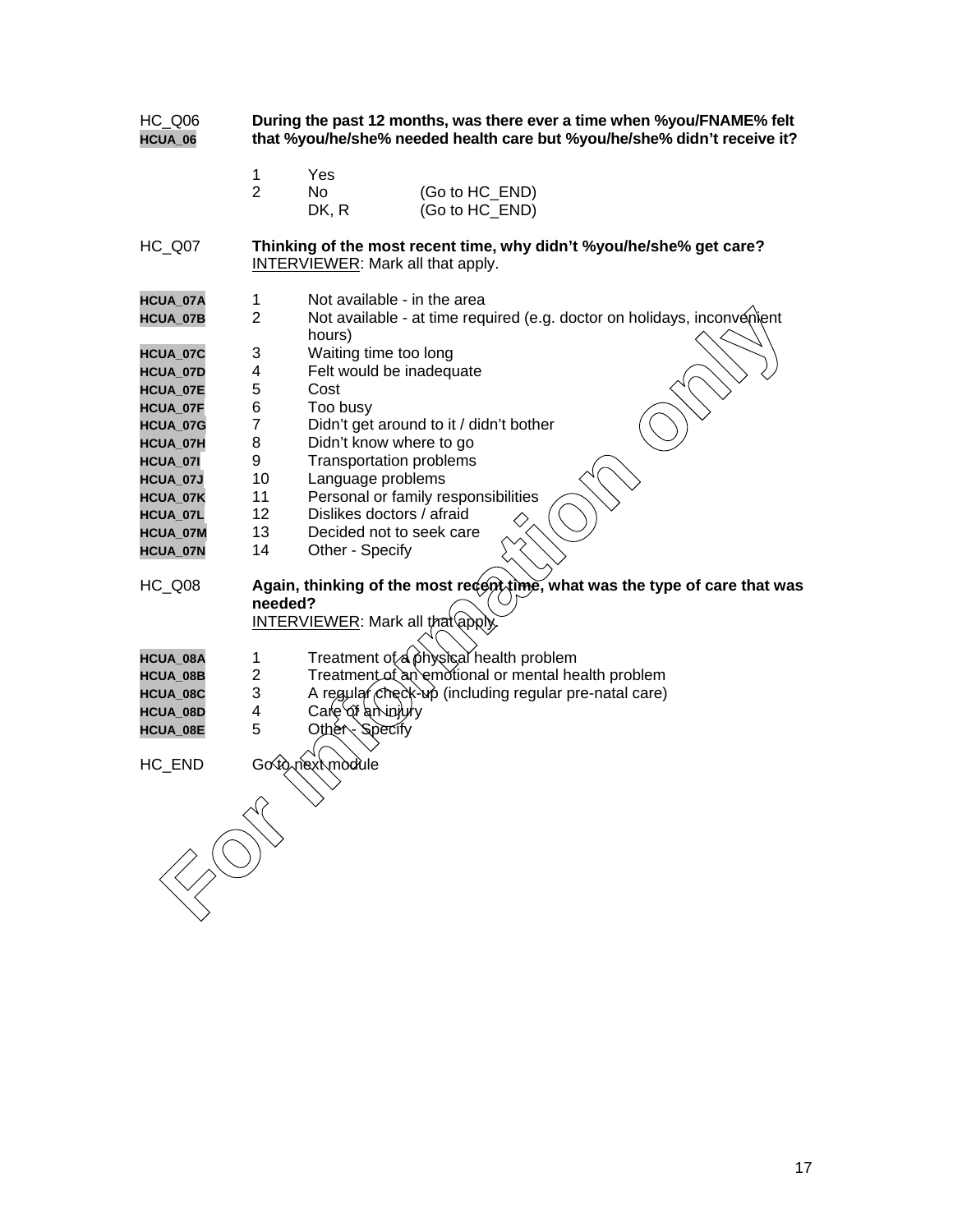## **HOME CARE**

- HM\_BEG Selection of the module is indicated using a Health Region number or province code.
- $HM\_CO9$  If age < 18, go to  $HM\_END$ .
- HM\_QINT2 **Home care services are health care or homemaker services received at home, with the cost being entirely or partially covered by government. Examples are: nursing care, help with bathing or housework, respite care and meal delivery.** INTERVIEWER: Press <Enter> to continue.

HM\_Q09 **%Have/Has% %you/FNAME% received any home care in the past 12 HMCA\_09 months?**

- 1 Yes<br>2 No
- No (Go to HM\_END) DK, R (Go to HM\_END)
- HM\_Q10 **What types of services %have/has% %you/he/she% received?** INTERVIEWER: Read categories to respondent) Mark all that apply. Cost must be entirely or partially covered by government. and meal delivery.<br>
INTERVIEWER: Press <Enters to continue.<br> **FORMATEX SECTIONS** Systems and meal delivery.<br> **FORMATEX received any home care in the pass.<br>
FORMATEX (Go to HM\_END)<br>
1.010 What types of services %have/has% %**
- HMCA\_10A 1 **Nursing care (e.g., dressing changes, VON)**<br>HMCA\_10B 2 Other health care services (e.g., physiothera
- Other health care services (e.g., physiotherapy, nutrition  **counselling)**
- **HMCA\_10C** 3 **Personal care (e.g., bathing, foot care)**
- HMCA\_10D 4 **Housework (e.g., cleaning, laundry)**<br>HMCA\_10E 5 Meal preparation or delivery
- **HMCA\_10E** 5 **Meal preparation or delivery**
- **HMCA\_10F** 6 **Shopping**
- HMCA\_10G 7 **Respite** care (i.e., caregiver relief program)
- $HMCA_10H$  8 Other  $\geq$  Spec

 $HM$  END Go to next model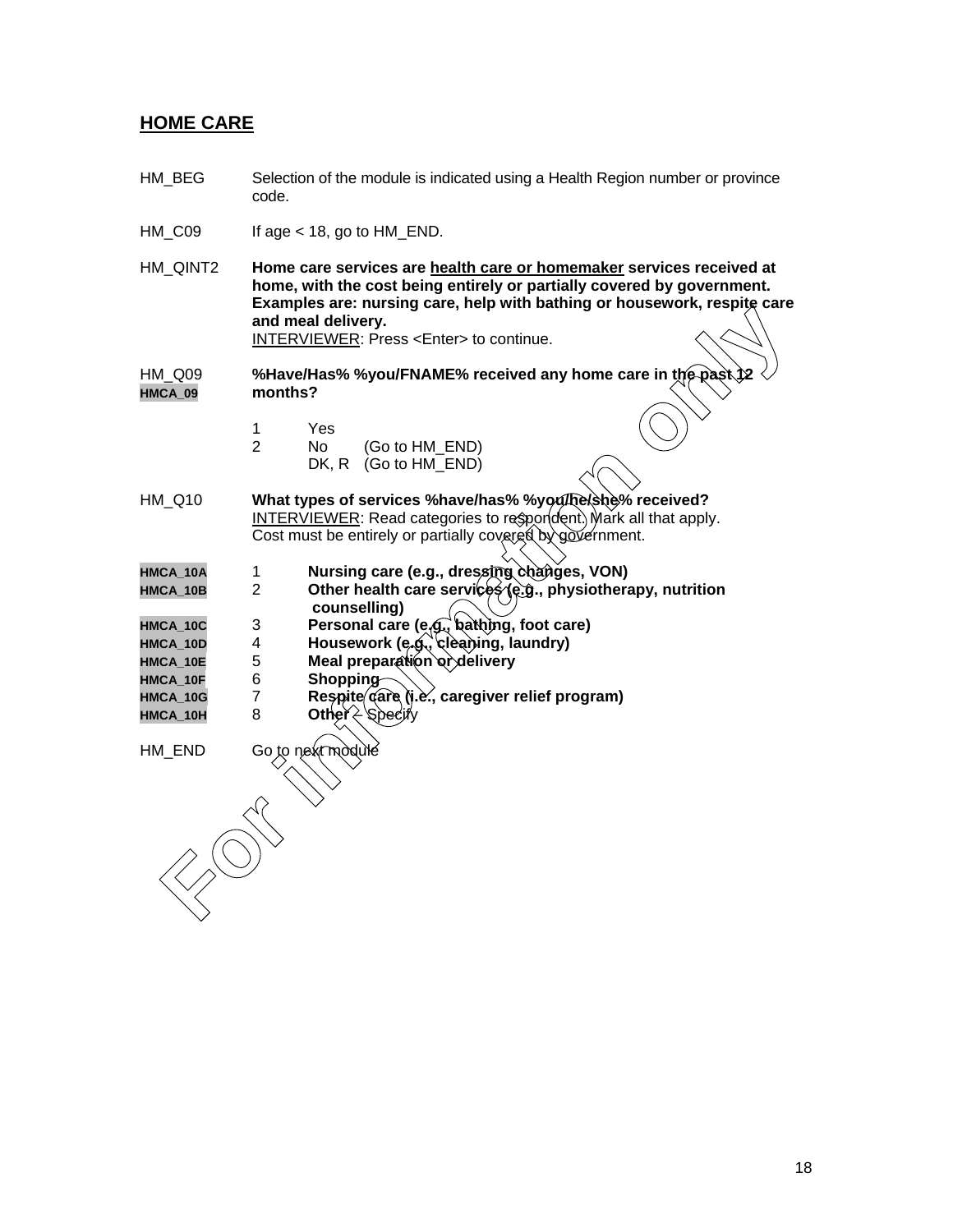# **RESTRICTION OF ACTIVITIES**

RA\_BEG

| RA_QINT                |                                     |                                                       | The next few questions deal with any health limitations which affect<br>INTERVIEWER: Press <enter> to continue.</enter>                                                                     | %your/FNAME's% daily activities. In these questions, 'long-term conditions'<br>refer to conditions that have lasted or are expected to last 6 months or more. |
|------------------------|-------------------------------------|-------------------------------------------------------|---------------------------------------------------------------------------------------------------------------------------------------------------------------------------------------------|---------------------------------------------------------------------------------------------------------------------------------------------------------------|
| <b>RA_Q1</b><br>RACA_1 |                                     | similar activities?                                   | %Do/Does% %you/FNAME% have any difficulty hearing, seeing,<br>communicating, walking, climbing stairs, bending, learning or doing any<br><b>INTERVIEWER:</b> Read categories to respondent. |                                                                                                                                                               |
|                        | $\mathbf{1}$<br>$\overline{2}$<br>3 | <b>Sometimes</b><br><b>Often</b><br><b>Never</b><br>R | (Go to RA_END)                                                                                                                                                                              |                                                                                                                                                               |
| RA_Q2A<br>RACA_2A      | $$ at home?                         |                                                       | Does a long-term physical condition or mental condition or health problem,<br>reduce the amount or the kind of activity %you/he/she% can do:                                                |                                                                                                                                                               |
|                        | $\mathbf{1}$                        | <b>Sometimes</b>                                      | <b>INTERVIEWER:</b> Read categories to respondent.                                                                                                                                          |                                                                                                                                                               |
|                        | $\overline{c}$<br>3                 | Often<br><b>Never</b><br>R                            | (Go to RA<br>END)                                                                                                                                                                           |                                                                                                                                                               |
| RA Q2B<br>RACA_2B      |                                     | at work or at school?                                 |                                                                                                                                                                                             |                                                                                                                                                               |
|                        | $\mathbf{1}$<br>$\overline{2}$<br>3 | <b>Sometimes</b><br>Often<br>Never                    |                                                                                                                                                                                             |                                                                                                                                                               |
|                        | 4                                   | Not applicable                                        | (Go to RA_END)                                                                                                                                                                              |                                                                                                                                                               |
| RA Q2C<br>RACA_2C      |                                     |                                                       | in other activities, for example, transportation or leisure?                                                                                                                                |                                                                                                                                                               |
|                        |                                     | Sometimes<br>Often<br>Never<br>R                      | (Go to RA_END)                                                                                                                                                                              |                                                                                                                                                               |
| RА                     |                                     |                                                       | If has difficulty or is limited in activities (i.e. $RA_Q1 = 1$ or 2<br>or RA_Q2(A)-(C) = 1 or 2), ask RA_Q5. Otherwise, go to RA_Q6A.                                                      |                                                                                                                                                               |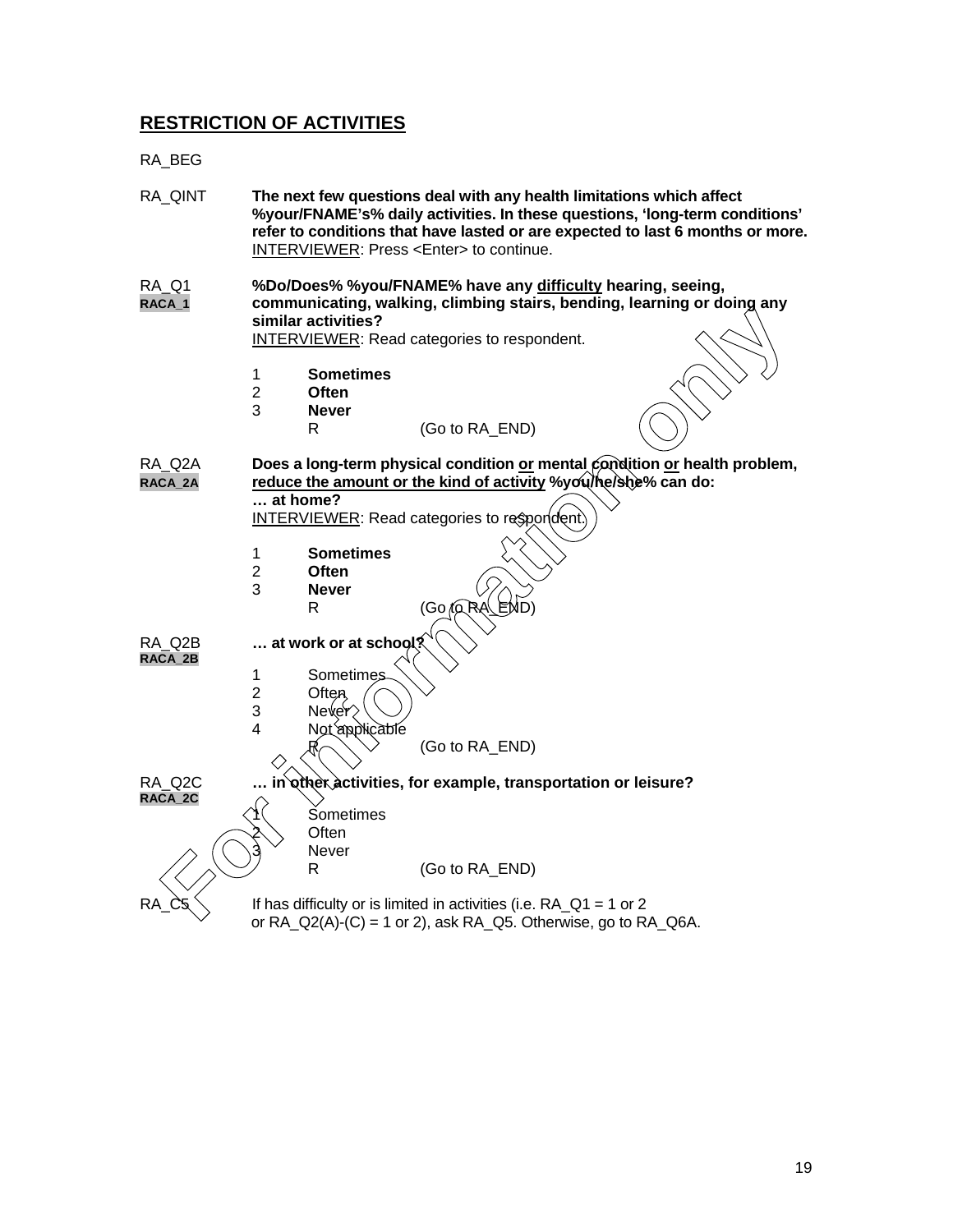### RA\_Q5 **Which one of the following is the best description of the cause of this RACA\_5 condition?**

| <b>INTERVIEWER:</b> Read categories to respondent. |  |  |
|----------------------------------------------------|--|--|
|----------------------------------------------------|--|--|

|                   | 1<br>$\overline{2}$<br>3<br>4<br>5<br>6<br>7<br>8<br>9<br>10 | Injury - at home<br>Injury - sports or recreation<br>Injury - motor vehicle<br>Injury - work-related<br><b>Existed at birth</b><br><b>Work environment</b><br>Disease or illness<br><b>Natural aging process</b><br>Psychological or physical abuse<br>Other - Specify |
|-------------------|--------------------------------------------------------------|------------------------------------------------------------------------------------------------------------------------------------------------------------------------------------------------------------------------------------------------------------------------|
| RA_Q6A<br>RACA_6A |                                                              | The next few questions may not apply to %you/FNAME%, Qut we peed to ask<br>the same questions of everyone. Because of any condition or health<br>problem, %do/does% %you/he/she% need the help of another person:<br>in preparing meals?                               |
|                   | 1                                                            | Yes                                                                                                                                                                                                                                                                    |
|                   | $\mathcal{P}$                                                | No.                                                                                                                                                                                                                                                                    |
| RA Q6B            |                                                              | in shopping for groceries or other necessities?                                                                                                                                                                                                                        |
| RACA_6B           | 1                                                            | Yes                                                                                                                                                                                                                                                                    |
|                   | $\overline{2}$                                               | No                                                                                                                                                                                                                                                                     |
| RA_Q6C<br>RACA_6C |                                                              | in doing normal everyday housework?                                                                                                                                                                                                                                    |
|                   | 1<br>$\overline{2}$                                          | Yes<br>No                                                                                                                                                                                                                                                              |
| RA_Q6D            |                                                              | in doing neavy household chores such as washing walls or yard work?                                                                                                                                                                                                    |
| RACA_6D           | 1                                                            | Yes                                                                                                                                                                                                                                                                    |
|                   | $\overline{2}$                                               | VО                                                                                                                                                                                                                                                                     |
| RA Q6E            |                                                              | in persorial care such as washing, dressing or eating?                                                                                                                                                                                                                 |
| RACA_6E           |                                                              | Yes                                                                                                                                                                                                                                                                    |
|                   |                                                              | No                                                                                                                                                                                                                                                                     |
| $R\alpha$ Q6F     |                                                              | $\mathrel{\ldots}$ in moving about inside the house?                                                                                                                                                                                                                   |
| RACA 6F           | 1                                                            | Yes                                                                                                                                                                                                                                                                    |
|                   | $\overline{2}$                                               | No                                                                                                                                                                                                                                                                     |
| RA_END            |                                                              | Go to next module                                                                                                                                                                                                                                                      |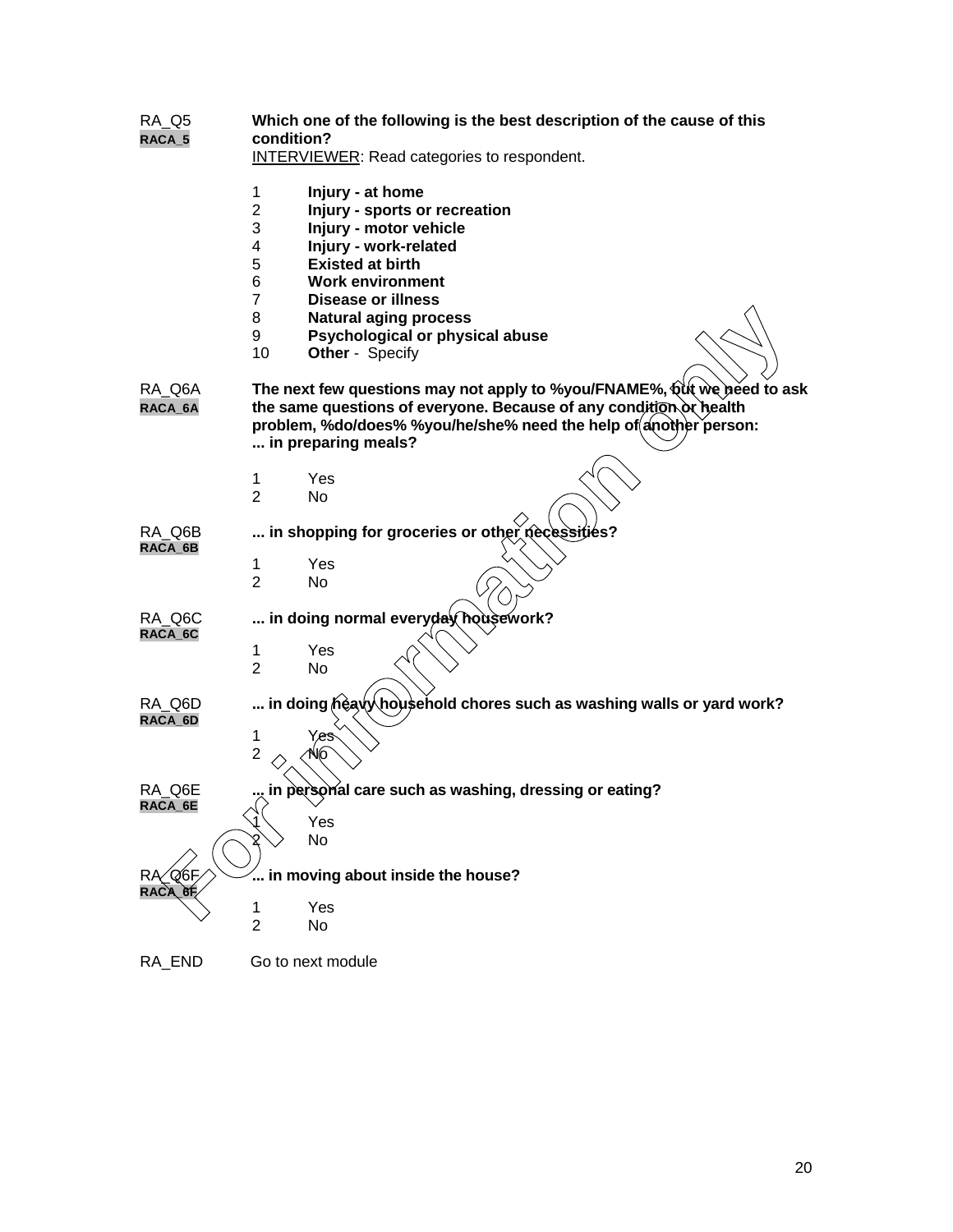## **CHRONIC CONDITIONS**

CC\_BEG

CC\_QINT **Now I'd like to ask about certain chronic health conditions which %you/FNAME% may have. We are interested in 'long-term conditions' that have lasted or are expected to last 6 months or more and that have been diagnosed by a health professional.** INTERVIEWER: Press <Enter> to continue. %Do/Does% %you/FNAME% have food allergies? CC\_Q011<br>**CCCA\_011** 1 Yes 2 No (Go to CC\_Q021) DK (Go to CC\_Q021)<br>R (Go to CC\_END)  $(Go \text{ to CC END})$ CC\_Q012 **How old %were/was% %you/he/she% when this was first diagnosed? CCCA\_012** INTERVIEWER: Maximum is %current age%. |\_|\_|\_| Age in years (MIN: 0) (MAX: current age) CC\_Q021 **%Do/Does% %you/FNAME% have any other allergies? CCCA\_021** 1 Yes<br>2 No No  $\qquad \qquad$  (Go to  $\alpha \infty$ )  $DK, R$  (Go to C CC\_Q022 **How old %were/was% %you/he/she% when this was first diagnosed? CCCA\_022** INTERVIEWER: If more than one other allergy, ask about the first one mentioned. Maximum is %current age%.  $|L|L|$   $(\Diamond \Diamond \text{Age } h)$ years (MIN: 0) (MAX: current age) CC\_Q031 **%Do/Does% %you/FNAME% have asthma? CCCA\_031** 1 \Yes  $\text{No}$  (Go to CC\_Q041) DK, R (Go to CC\_Q041) CC\_Q032 **How old %were/was% %you/he/she% when this was first diagnosed? CCCA\_032** INTERVIEWER: Maximum is %current age%. | | | | Age in years (MIN: 0) (MAX: current age) CC\_Q035 **%Have/Has% %you/FNAME% had any asthma symptoms or asthma attacks CCCA\_035 in the past 12 months?** 1 Yes<br>2 No  $No$ **Example 1998**<br>
The model of the CG to CC G021)<br>
IN (Go to CC G021)<br>
IN (Go to CC G021)<br>
IN (Go to CC G021)<br>
IN How old "werelwas" is "woulfhelshe" when this was first diagnosed?<br>
INTERVIEWER Maximum is "scurrent age".<br>
2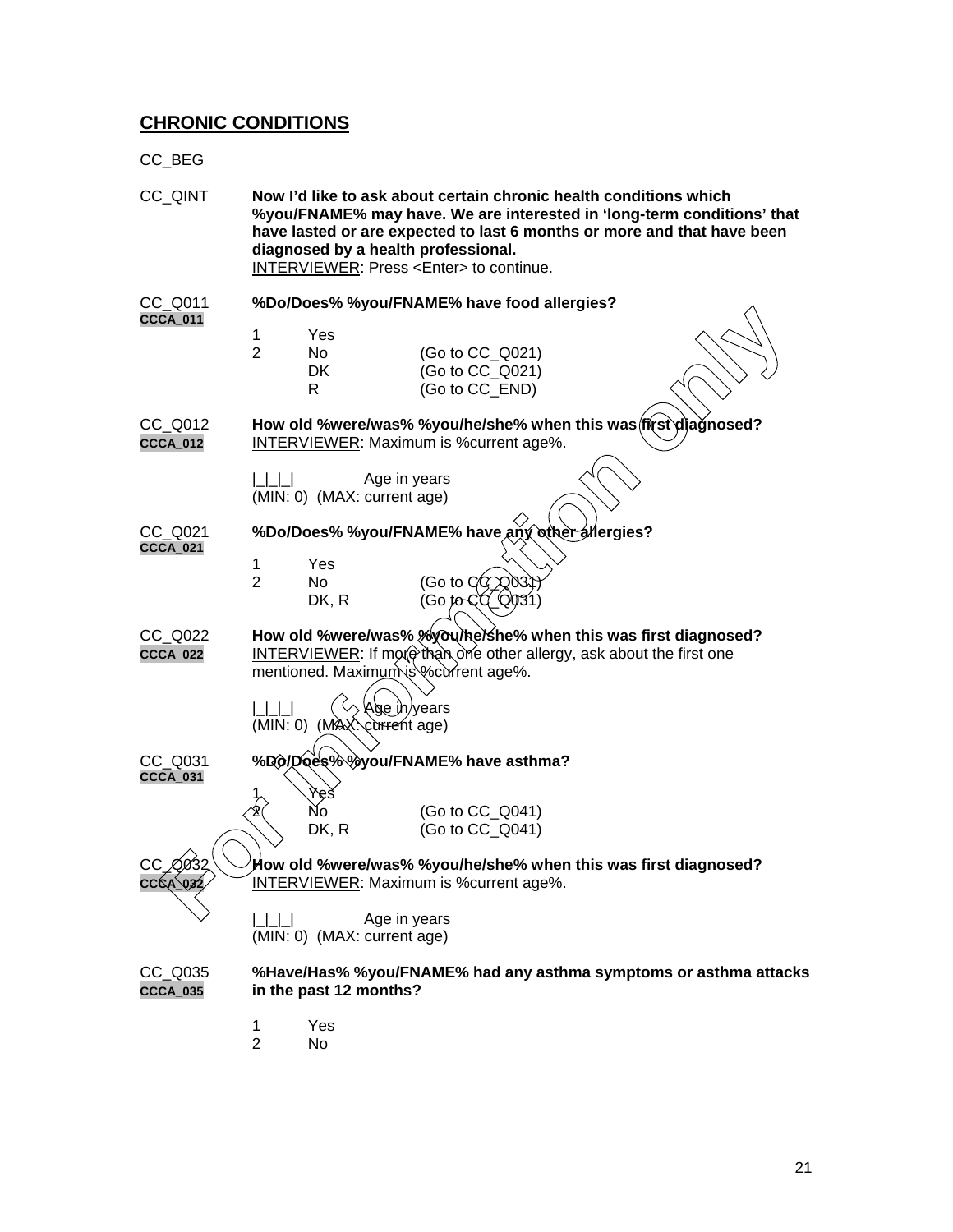| $CC_$ Q036<br>CCCA_036        | In the past 12 months, %have/has% %you/he/she% taken any medicine for<br>asthma such as inhalers, nebulizers, pills, liquids or injections?                           |
|-------------------------------|-----------------------------------------------------------------------------------------------------------------------------------------------------------------------|
|                               | Yes<br>1<br>$\overline{2}$<br>No                                                                                                                                      |
| CC_Q041<br>CCCA_041           | Remember, we're interested in conditions diagnosed by a health<br>professional. %Do/Does% %you/FNAME% have fibromyalgia?                                              |
|                               | Yes<br>1<br>$\overline{2}$<br>No<br>(Go to CC_Q051)<br>(Go to CC_Q051)<br>DK, R                                                                                       |
| CC_Q042<br>CCCA_042           | How old %were/was% %you/he/she% when this was first diagnosed?<br><b>INTERVIEWER:</b> Maximum is % current age%.                                                      |
|                               | Age in years<br>(MIN: 0) (MAX: current age)                                                                                                                           |
| $CC_$ Q051<br><b>CCCA_051</b> | %Do/Does% %you/FNAME% have arthritis or rheumatism, excluding<br>fibromyalgia?                                                                                        |
|                               | Yes<br>1<br>$\overline{2}$<br>$(Go \text{ to } CC_Q 06)$<br>No<br>(Go to CC_Q0@1)<br>DK, R                                                                            |
| CC_Q052<br>CCCA_052           | How old %were/was% %you/he/she%, when this was first diagnosed?<br><b>INTERVIEWER:</b> Maximum is <i>coultent</i> age%.                                               |
|                               | Age in years<br>(MIN: 0) (MAX: current age)                                                                                                                           |
| CC_Q05A<br>CCCA_05A           | What kind of arthritis %do/does% %you/he/she% have?<br>Rheumatoid arthritis<br>1<br><b>Østeoarthritis</b><br>$\overline{\mathbf{c}}$<br>3<br>Other-Specify            |
| CC_Q061<br>CCCA_061           | (Remember, we're interested in conditions diagnosed by a health<br>)professional.) %Do/Does% %you/FNAME% have back problems, excluding<br>tibromyalgia and arthritis? |
|                               | Yes<br>No<br>(Go to CC_Q071)<br>2<br>(Go to CC_Q071)<br>DK, R                                                                                                         |
| CC_Q062<br>CCCA_062           | How old %were/was% %you/he/she% when this was first diagnosed?<br><b>INTERVIEWER:</b> Maximum is % current age%.                                                      |
|                               | Age in years<br>(MIN: 0) (MAX: current age)                                                                                                                           |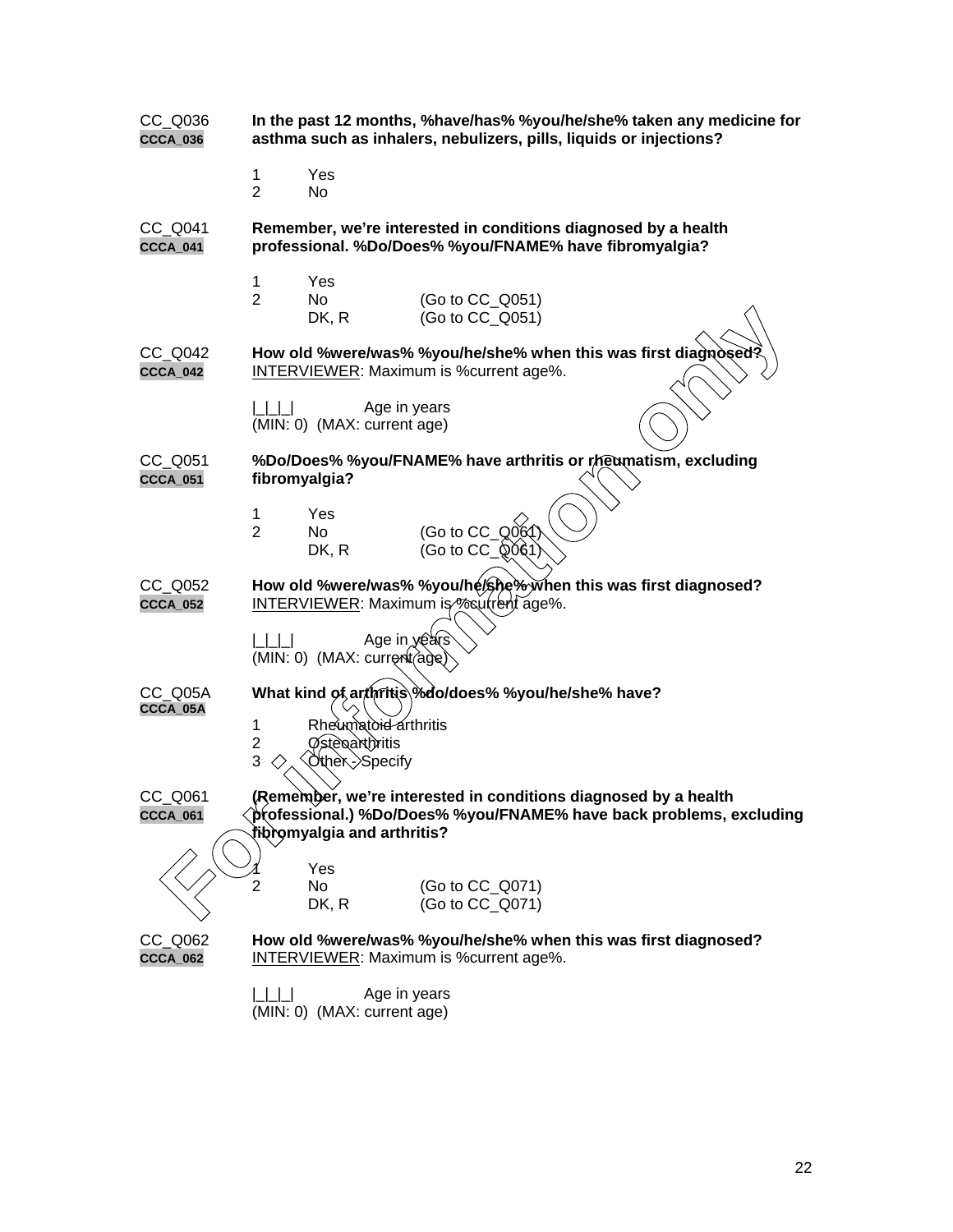| CC_Q071<br><b>CCCA_071</b>    | %Do/Does% %you/FNAME% have high blood pressure?                                                                                |
|-------------------------------|--------------------------------------------------------------------------------------------------------------------------------|
|                               | Yes<br>1                                                                                                                       |
|                               | $\overline{2}$<br>No<br>(Go to CC_Q081)                                                                                        |
|                               | (Go to CC_Q081)<br>DK, R                                                                                                       |
| CC Q072<br><b>CCCA_072</b>    | How old %were/was% %you/he/she% when this was first diagnosed?<br><b>INTERVIEWER:</b> Maximum is %current age%.                |
|                               | Age in years<br>(MIN: 0) (MAX: current age)                                                                                    |
| CC_Q081<br>CCCA_081           | Remember, we're interested in conditions diagnosed by a health<br>professional. %Do/Does% %you/FNAME% have migraine headaches? |
|                               | Yes<br>1                                                                                                                       |
|                               | $\overline{2}$<br>(Go to CC_Q091A)<br>No                                                                                       |
|                               | (Go to CC_Q091A)<br>DK, R                                                                                                      |
| $CC_$ Q082<br><b>CCCA_082</b> | How old %were/was% %you/he/she% when this was first diagnosed?<br><b>INTERVIEWER:</b> Maximum is %current age%.                |
|                               | Age in years<br>(MIN: 0) (MAX: current age)                                                                                    |
| CC_Q091A                      | (Remember, we're interested in conditions diagnosed by a health                                                                |
| CCCA_91A                      | professional.) %Do/Does% %you/FNAME% have chronic bronchitis?                                                                  |
|                               | Yes<br>1                                                                                                                       |
|                               | $\overline{2}$<br>GOto CC_C091B)<br>No                                                                                         |
|                               | Gòto CC_C091B)<br>DK, R                                                                                                        |
| CC_Q092A<br>CCCA_92A          | How old %were/was% %you/he/she% when this was first diagnosed?<br><b>INTERVIEWER: Maximum is % current age%.</b>               |
|                               | Age in years<br>(MK): 0 (MAX) current age)                                                                                     |
| CC_C091B                      |                                                                                                                                |
| CC_Q091B<br>CCCA_9}B          | %Do/Does% %you/FNAME% have emphysema or chronic obstructive<br>pulmonary disease (COPD)?                                       |
|                               | Yes<br>1                                                                                                                       |
|                               | $\overline{2}$<br>(Go to CC_Q101)<br>No.                                                                                       |
|                               | (Go to CC_Q101)<br>DK, R                                                                                                       |
| CC_Q092B<br>CCCA_92B          | How old %were/was% %you/he/she% when this was first diagnosed?<br><b>INTERVIEWER:</b> Maximum is % current age%.               |
|                               | Age in years<br>(MIN: 0) (MAX: current age)                                                                                    |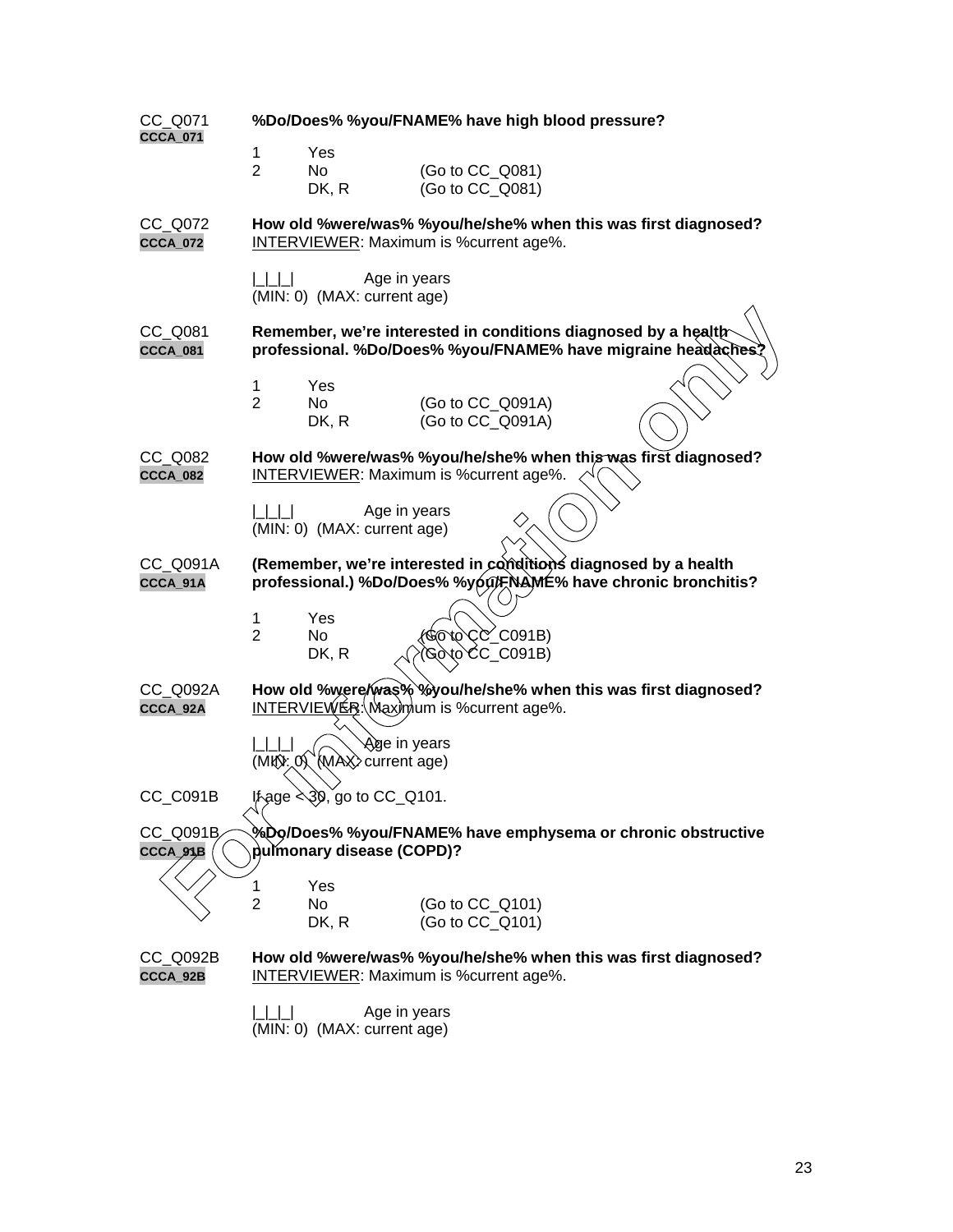| CC_Q101<br><b>CCCA_101</b> | %Do/Does% %you/FNAME% have diabetes? |                                              |                                                                 |                                                                             |
|----------------------------|--------------------------------------|----------------------------------------------|-----------------------------------------------------------------|-----------------------------------------------------------------------------|
|                            | 1                                    | Yes                                          |                                                                 |                                                                             |
|                            | $\overline{2}$                       | No                                           | (Go to CC_Q111)                                                 |                                                                             |
|                            |                                      | DK, R                                        | (Go to CC_Q111)                                                 |                                                                             |
| CC_Q102<br><b>CCCA_102</b> |                                      |                                              | <b>INTERVIEWER:</b> Maximum is % current age%.                  | How old %were/was% %you/he/she% when this was first diagnosed?              |
|                            | $\Box$                               | Age in years<br>(MIN: 0) (MAX: current age)  |                                                                 |                                                                             |
| CC_C10A                    |                                      |                                              | If age < 15 or sex = male or $CC_Q$ 102 < 15, go to $CC_Q$ 10C. |                                                                             |
| CC_Q10A<br>CCCA_10A        |                                      | diagnosed with diabetes?                     |                                                                 | %Were/Was% %you/she% pregnant when %you/she% %were/was% first               |
|                            |                                      |                                              |                                                                 |                                                                             |
|                            | 1<br>$\overline{2}$                  | Yes<br>No                                    | (Go to CC_Q10C)                                                 |                                                                             |
|                            |                                      | DK, R                                        | (Go to CC_Q10C)                                                 |                                                                             |
| CC Q10B<br>CCCA_10B        |                                      |                                              | %you/her% that %you/she% %have/has% diabetes?                   | Other than during pregnancy, has a health professional ever told            |
|                            | 1                                    | Yes                                          |                                                                 |                                                                             |
|                            | $\overline{2}$                       | No.<br>DK, R                                 | (Go to ClC Q N ነ<br>(Go to CO_Q/111)                            |                                                                             |
| CC_Q10C<br>CCCA_10C        |                                      |                                              | was it before %you/he/she% %were/was% started on insulin?       | When %you/he/she% %were/was% first diagnosed with diabetes, how long        |
|                            | 1                                    | Less than A month                            |                                                                 |                                                                             |
|                            | $\overline{2}$                       | 1 month to less than 2 months                |                                                                 |                                                                             |
|                            | 3                                    |                                              | 2 months to less than 6 months                                  |                                                                             |
|                            | 4                                    | 6 months to less than 1 year<br>year or more |                                                                 |                                                                             |
|                            | 5<br>6                               | Ņever                                        | (Go to CC_Q111)                                                 |                                                                             |
| CC_Q105<br><b>CCCA_105</b> | diabetes?                            |                                              |                                                                 | %Do/Does% %you/FNAME% currently take insulin for %your/his/her%             |
|                            |                                      |                                              |                                                                 |                                                                             |
|                            | 2                                    | Yes<br>No                                    |                                                                 |                                                                             |
|                            |                                      |                                              |                                                                 | (If $CC\_Q10C = 6$ , $CC\_Q105$ will be filled with "No" during processing) |
| CC_Q111<br><b>CCCA_111</b> |                                      |                                              | %Do/Does% %you/FNAME% have epilepsy?                            |                                                                             |
|                            | 1                                    | Yes                                          |                                                                 |                                                                             |
|                            | $\overline{2}$                       | No                                           | (Go to CC_Q121)                                                 |                                                                             |
|                            |                                      | DK, R                                        | (Go to CC_Q121)                                                 |                                                                             |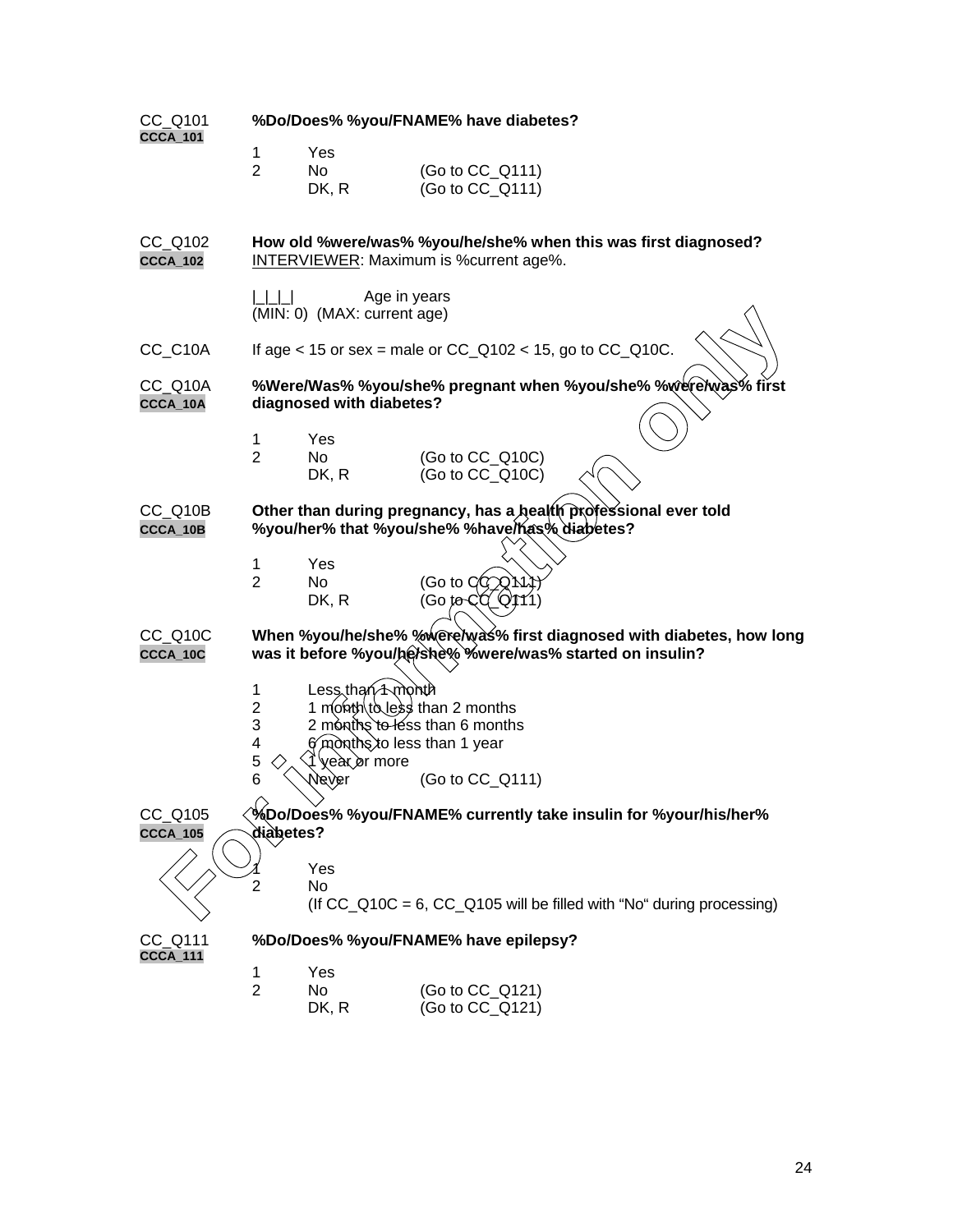| $CC_$ Q112<br><b>CCCA_112</b> | How old %were/was% %you/he/she% when this was first diagnosed?<br><b>INTERVIEWER:</b> Maximum is % current age%.                |
|-------------------------------|---------------------------------------------------------------------------------------------------------------------------------|
|                               | Age in years<br>(MIN: 0) (MAX: current age)                                                                                     |
| CC Q121                       | %Do/Does% %you/FNAME% have heart disease?                                                                                       |
| <b>CCCA_121</b>               | 1<br>Yes<br>$\overline{2}$<br>No<br>(Go to CC Q131)<br>(Go to CC_Q131)<br>DK, R                                                 |
| CC_Q122<br><b>CCCA_122</b>    | How old %were/was% %you/he/she% when this was first diagnosed?<br><b>INTERVIEWER:</b> Maximum is % current age%.                |
|                               | Age in years<br>(MIN: 0) (MAX: current age)                                                                                     |
| CC_Q12A<br>CCCA_12A           | %Have/Has% %you/he/she% ever had a heart attack (damage to the heart<br>muscle)?                                                |
|                               | 1<br>Yes<br>$\overline{2}$<br>No                                                                                                |
| CC_Q12J<br>CCCA_12J           | %Do/Does% %you/he/she% currently have angina (chest pain, chest<br>tightness)?                                                  |
|                               | Yes<br>1<br>$\overline{2}$<br>No                                                                                                |
| CC_Q12K<br>CCCA_12K           | %Do/Does% %you/he/she% currently have congestive heart failure<br>(inadequate heart beat, fluid build-up in the lungs or legs)? |
|                               | Yes≷<br>1<br>$\overline{2}$<br>Mо                                                                                               |
| CC Q131<br><b>CCCA_131</b>    | %Do/Does% %you/FNAME% have cancer?                                                                                              |
|                               | ନ><br>r es<br>No<br>(Go to CC_Q141)<br>(Go to CC_Q141)<br>DK, R                                                                 |
| . Q132                        | How old %were/was% %you/he/she% when this was first diagnosed?<br><b>INTERVIEWER:</b> Maximum is % current age%.                |
|                               | Age in years<br>(MIN: 0) (MAX: current age)                                                                                     |
| $CC_C133$                     | If sex = male, go to $CC$ $Q$ 133B.                                                                                             |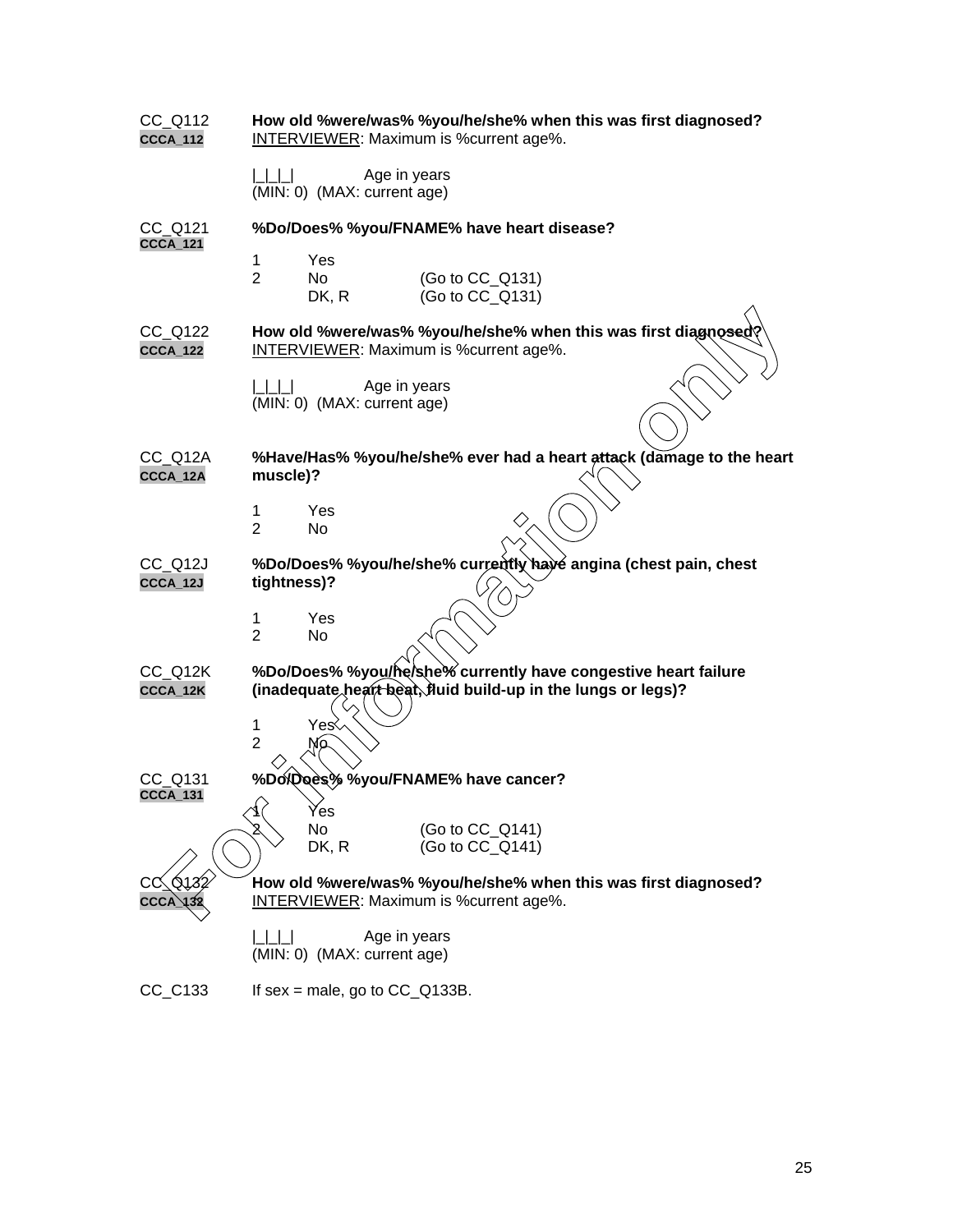| CC_Q133A                                                      |                                                                                                                                               |                                                    | What type of cancer %do/does% %you/she% have?<br><b>INTERVIEWER:</b> Mark all that apply.                        |
|---------------------------------------------------------------|-----------------------------------------------------------------------------------------------------------------------------------------------|----------------------------------------------------|------------------------------------------------------------------------------------------------------------------|
| CCCA_13AA<br>CCCA_13AC<br>CCCA_13AD<br>CCCA_13AE<br>CCCA_13AF | 1<br>2<br>3<br>4<br>5                                                                                                                         | <b>Breast cancer</b><br>Colorectal cancer<br>Other | Skin cancer - Melanoma<br>Skin cancer - Non-melanoma                                                             |
|                                                               |                                                                                                                                               | Go to CC_Q141                                      |                                                                                                                  |
| CC_Q133B                                                      |                                                                                                                                               |                                                    | What type of cancer %do/does% %you/he% have?<br><b>INTERVIEWER:</b> Mark all that apply.                         |
| CCCA_13B<br>CCCA_13C<br>CCCA_13D<br>CCCA_13E<br>CCCA_13F      | 1<br>2<br>3<br>4<br>5                                                                                                                         | Prostate cancer<br>Colorectal cancer<br>Other      | Skin cancer - Melanoma<br>Skin cancer - Non-melanoma                                                             |
| CC_Q141<br>CCCA_141                                           | (Remember, we're interested in conditions diagnosed by a health<br>professional.) %Do/Does% %you/FNAME% have stomach or intestinal<br>ulcers? |                                                    |                                                                                                                  |
|                                                               | 1<br>$\overline{2}$                                                                                                                           | Yes<br><b>No</b><br>DK, R                          | (Go to CC Q15TY<br>(Go to QC∕Q15                                                                                 |
| CC Q142<br>CCCA_142                                           |                                                                                                                                               |                                                    | How old %were/was% %you/he/she% when this was first diagnosed?<br>INTERVIEWER: Maximum is locurrent age%.        |
|                                                               |                                                                                                                                               | (MIN: 0) (MAX: current age)                        | <b>Age in years</b>                                                                                              |
| CC Q151<br>CCCA_151                                           | 1                                                                                                                                             | уg                                                 | %Do/Does%%you/FNAME% suffer from the effects of a stroke?                                                        |
|                                                               | $\overline{2}$                                                                                                                                | K, R                                               | (Go to CC_Q161)<br>(Go to CC_Q161)                                                                               |
| CC_Q152<br>CCCA <sub>452</sub>                                |                                                                                                                                               |                                                    | How old %were/was% %you/he/she% when this was first diagnosed?<br><b>INTERVIEWER:</b> Maximum is % current age%. |
|                                                               |                                                                                                                                               | (MIN: 0) (MAX: current age)                        | Age in years                                                                                                     |
| CC_Q161<br>CCCA_161                                           |                                                                                                                                               |                                                    | %Do/Does% %you/FNAME% suffer from urinary incontinence?                                                          |
|                                                               | 1<br>$\overline{2}$                                                                                                                           | Yes<br>No<br>DK, R                                 | (Go to CC_Q171)<br>(Go to CC_Q171)                                                                               |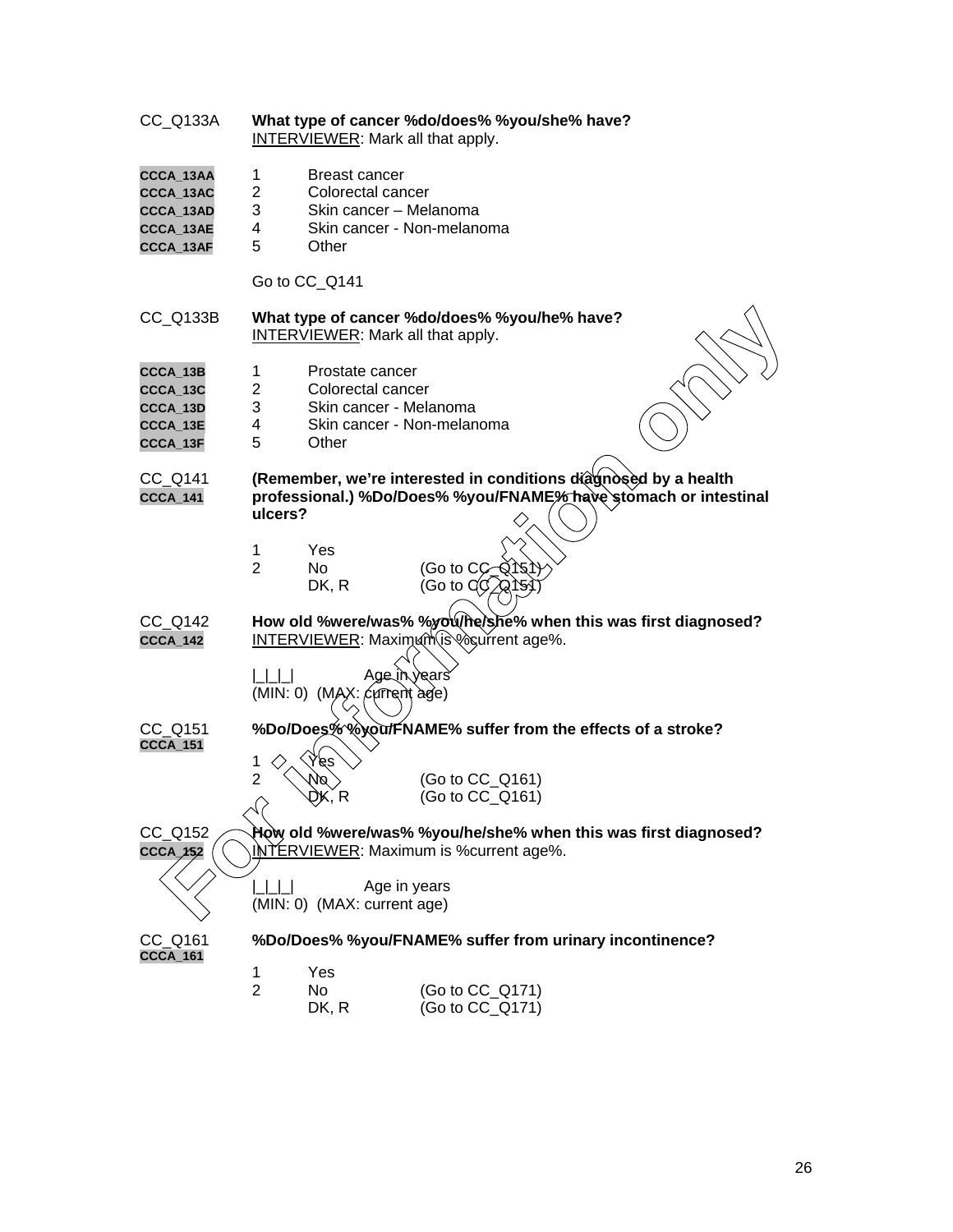CC\_Q162 **How old %were/was% %you/he/she% when this was first diagnosed? CCCA\_162** INTERVIEWER: Maximum is %current age%. | | | | Age in years (MIN: 0) (MAX: current age) CC\_Q171 **%Do/Does% %you/FNAME% have a bowel disorder such as Crohn's CCCA\_171 Disease or colitis?** 1 Yes 2 No (Go to CC\_C181)<br>DK. R (Go to CC\_C181)  $(Go to CC C181)$ CC\_Q172 **How old %were/was% %you/he/she% when this was first diagnose CCCA\_172** INTERVIEWER: Maximum is %current age%.  $| \_| \_$  Age in years (MIN: 0) (MAX: current age)  $CC_C181$  If age < 18, go to  $CC_C191$ . CC\_Q181 (Remember, we're interested in conditions diagnosed by a health **CCCA\_181 professional.) %Do/Does% %you/FNAME% have Alzheimer's Disease or any other dementia?** 1 Yes No (Go to Q DK, R (Go to C CC\_Q182 **How old %were/was% %you/he/she% when this was first diagnosed?** CCCA\_182 **INTERVIEWER:** Μαχιτήλιτη is %current age%. ge in years  $(MIN: 0)$   $(MA X; \text{curv} \text{and} \text{age})$  $CC\_C191$  If age  $\leq \sqrt{8}$ , go to  $CC\_C201$ . %Do/Does% %you/FNAME% have cataracts? **CCCA\_191** Yes No (Go to CC\_C201) DK, R (Go to CC\_C201) How old %were/was% %you/he/she% when this was first diagnosed? **CCCA\_192** INTERVIEWER: Maximum is %current age%. | | | | Age in years (MIN: 0) (MAX: current age)  $CC\_C201$  If age < 18, go to  $CC\_Q211$ . CC\_Q201 **%Do/Does% %you/FNAME% have glaucoma? CCCA\_201** 1 Yes 2 No (Go to CC\_Q211) DK, R (Go to CC\_Q211) DK, R (Go to CC\_C181)<br> **FOR INTERVIEWER:** Maximum is %current age%.<br> **FOR INTERVIEWER:** Maximum is were considered as the set of the set of the set of the set of the set of the set of the set of the set of the set of the s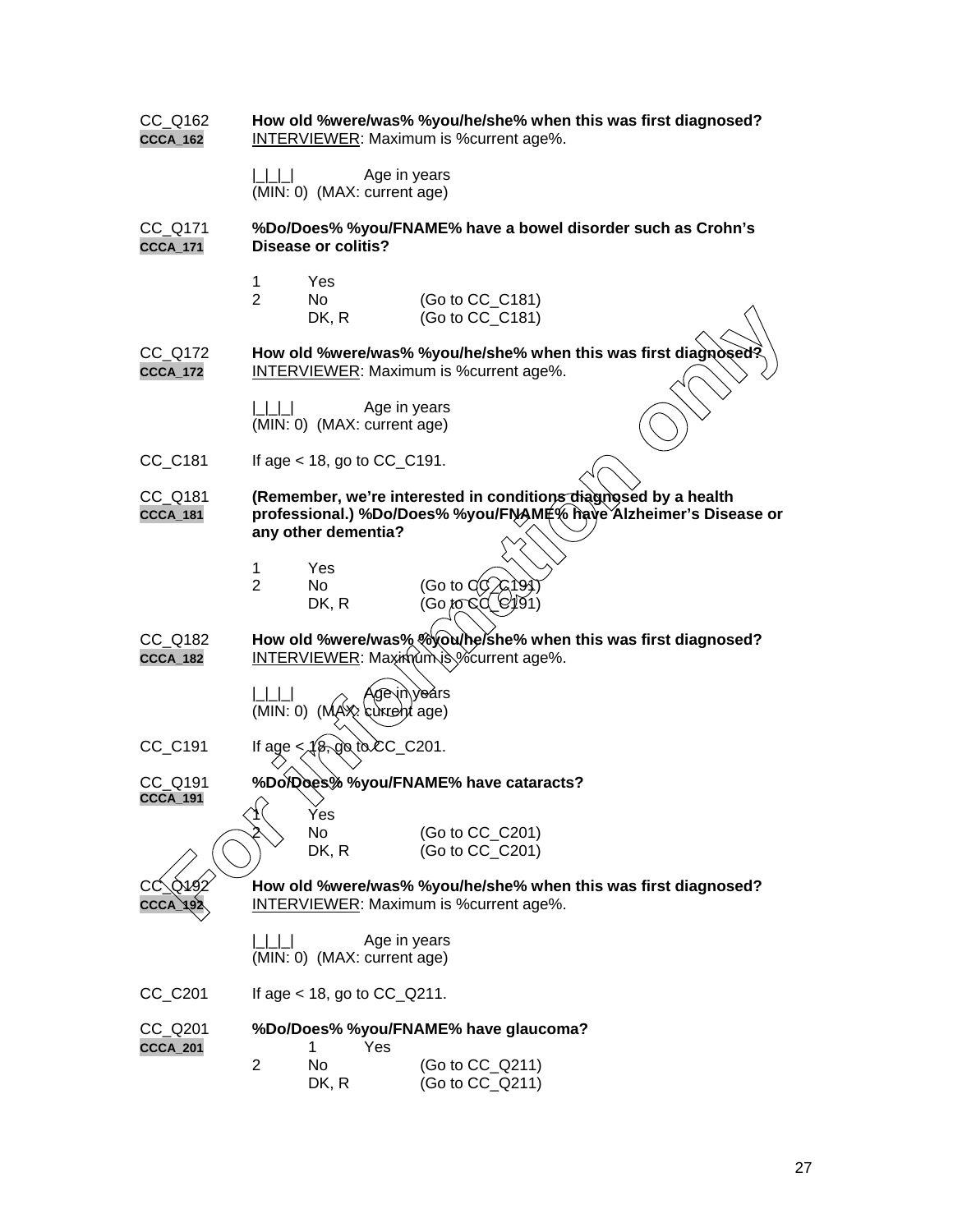| $CC_$ Q202<br><b>CCCA_202</b> | How old %were/was% %you/he/she% when this was first diagnosed?<br>INTERVIEWER: Maximum is %current age%.                             |
|-------------------------------|--------------------------------------------------------------------------------------------------------------------------------------|
|                               | Age in years<br>(MIN: 0) (MAX: current age)                                                                                          |
| CC Q211<br><b>CCCA_211</b>    | %Do/Does% %you/FNAME% have a thyroid condition?                                                                                      |
|                               | 1<br>Yes<br>$\overline{2}$<br>(Go to CC_C231)<br>No.<br>DK, R<br>(Go to CC C231)                                                     |
| CC_Q212<br><b>CCCA_212</b>    | How old %were/was% %you/he/she% when this was first diagnosed?<br><b>INTERVIEWER:</b> Maximum is % current age%.                     |
|                               | Age in years<br>$\begin{array}{c} \begin{array}{c} \end{array}$<br>(MIN: 0) (MAX: current age)                                       |
| $CC_C231$                     | If age $<$ 18, go to CC_C241.                                                                                                        |
| $CC_$ Q231<br><b>CCCA_231</b> | %Do/Does% %you/FNAME% have Parkinson's disease?                                                                                      |
|                               | Yes<br>1<br>(Go to $CC_C24A)$ )<br>$\overline{2}$<br>No<br>(Go to CC $\binom{24}{1}$<br>DK, R                                        |
| $CC_$ Q232<br><b>CCCA_232</b> | How old %were/was% %you/he/she% when this was first diagnosed?<br>INTERVIEWER: Maximum is %current age%.                             |
|                               | Age in years.<br>(MIN: 0) (MAX: current)age)                                                                                         |
| CC_C241                       | <b>C251.</b><br>If age < 18, go to $CC$                                                                                              |
| CC_Q241<br>CCCA_241           | %Do/Does% %you/FNAME% have multiple sclerosis?                                                                                       |
|                               | 1<br>$\overline{2}$<br>(Go to CC_Q251)<br>(Go to CC_Q251)                                                                            |
| CC Q242<br><b>CCCA_242</b>    | How old %were/was% %you/he/she% when this was first diagnosed?<br><b>NYERVIEWER: Maximum is %current age%.</b>                       |
|                               | Age in years<br>(MIN: 0) (MAX: current age)                                                                                          |
| CC_Q251<br>CCCA_251           | Remember, we're interested in conditions diagnosed by a health<br>professional. %Do/Does% %you/FNAME% have chronic fatigue syndrome? |
|                               | Yes<br>1<br>$\overline{2}$<br>No<br>(Go to CC_Q261)<br>(Go to CC_Q261)<br>DK, R                                                      |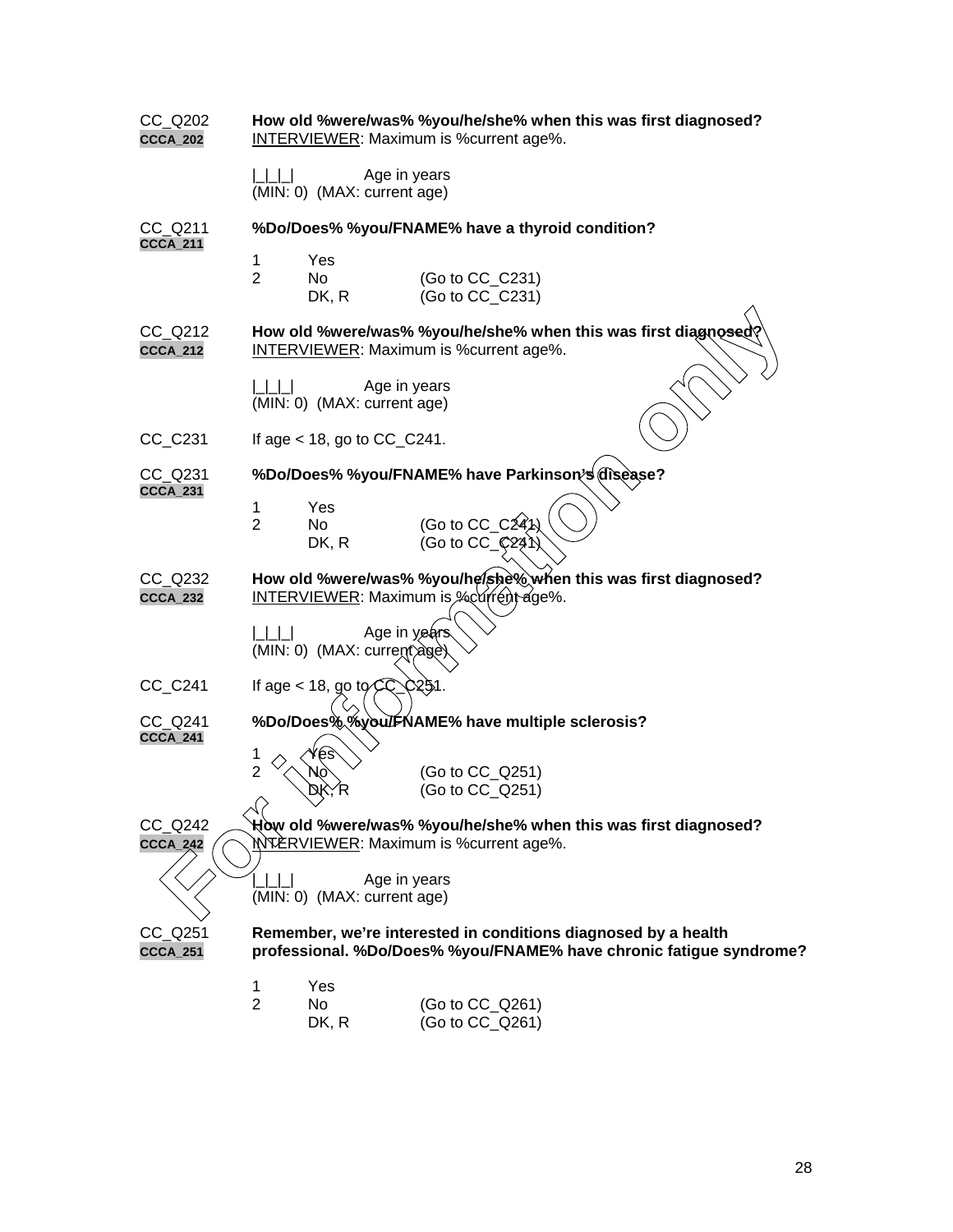| CC_Q252<br>CCCA_252        | How old %were/was% %you/he/she% when this was first diagnosed?<br><b>INTERVIEWER: Maximum is %current age%.</b> |
|----------------------------|-----------------------------------------------------------------------------------------------------------------|
|                            | Age in years<br>1 1 1 1<br>(MIN: 0) (MAX: current age)                                                          |
| CC Q261<br><b>CCCA_261</b> | %Do/Does% %you/FNAME% suffer from multiple chemical sensitivities?                                              |
|                            | 1<br>Yes<br>$\overline{2}$<br>No<br>(Go to CC_Q221)<br>(Go to CC_Q221)<br>DK, R                                 |
| CC_Q262<br><b>CCCA_262</b> | How old %were/was% %you/he/she% when this was first diagnosed?<br><b>INTERVIEWER: Maximum is %current age%.</b> |
|                            | Age in years<br>   1  1  1<br>(MIN: 0) (MAX: current age)                                                       |
| CC_Q221<br><b>CCCA_221</b> | %Do/Does% %you/FNAME% have any other long-term condition that has<br>been diagnosed by a health professional?   |
|                            | 1<br>Yes<br>$\overline{2}$<br>No<br>(Go to CC_END)<br>(Go to CC_END)<br>DK, R                                   |
| CC_Q221S<br>CCCAF221       | <b>INTERVIEWER: Specify.</b>                                                                                    |
|                            | (80 spaces)                                                                                                     |
| CC_END                     | Go to next module                                                                                               |
|                            |                                                                                                                 |
|                            |                                                                                                                 |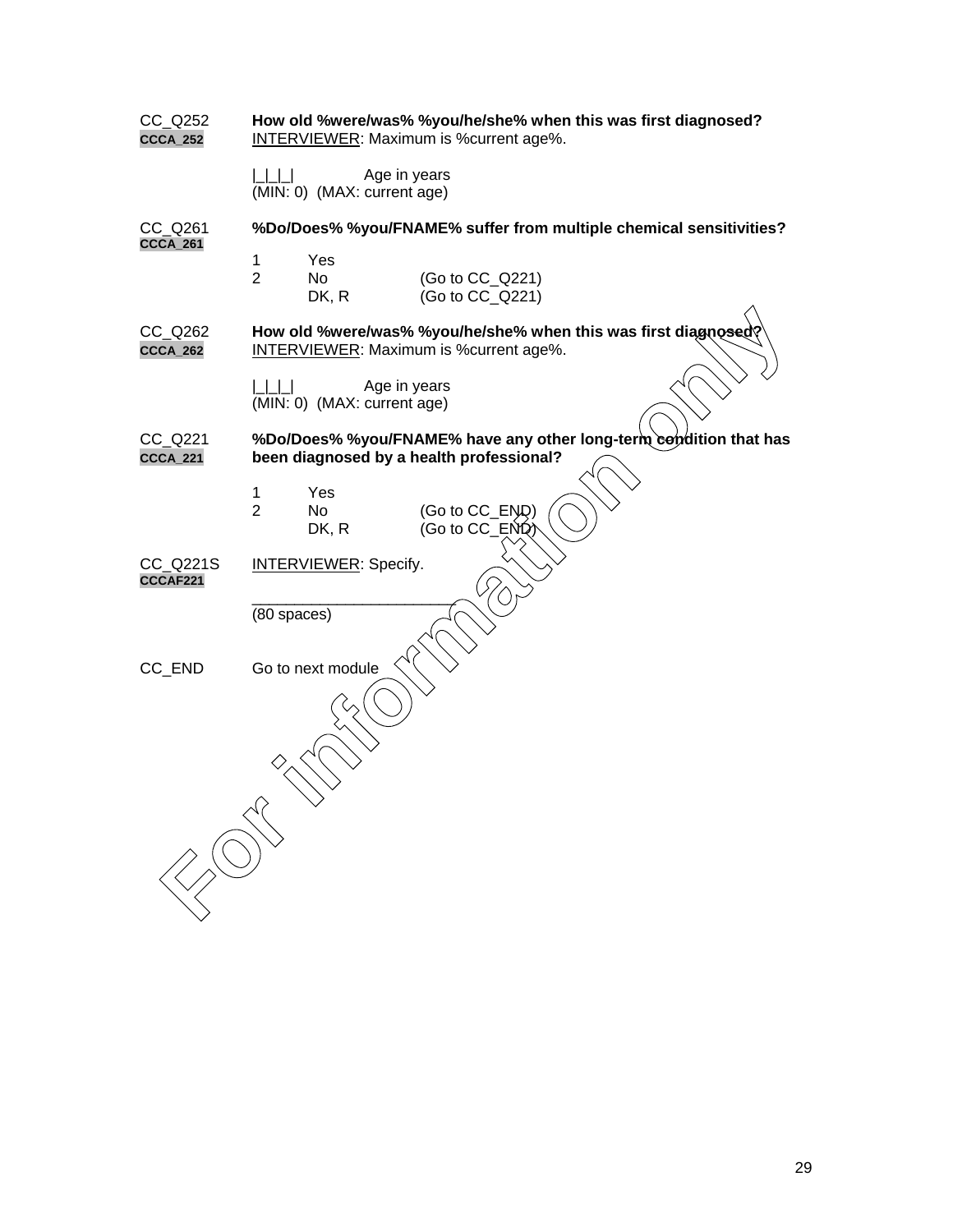# **DRUG USE**

| DG_BEG                 | Selection of the module is indicated using a Health Region number or province<br>code.                                                                                                                |
|------------------------|-------------------------------------------------------------------------------------------------------------------------------------------------------------------------------------------------------|
| DG_QINT                | Now I'd like to ask a few questions about %your/FNAME's% use of<br>medications, both prescription and over-the-counter.<br><b>INTERVIEWER: Press <enter> to continue.</enter></b>                     |
| DG_Q1A<br>DRGA_1A      | In the past month, that is, from % date one month ago% to yesterday, did<br>%you/FNAME% take:<br>pain relievers such as aspirin or Tylenol (including arthritis medictne and<br>anti-inflammatories)? |
|                        | Yes<br>1                                                                                                                                                                                              |
|                        | $\overline{2}$<br>No                                                                                                                                                                                  |
|                        | (Go to DG_END)<br>R                                                                                                                                                                                   |
| DG Q1B<br>DRGA_1B      | tranquilizers such as Valium?                                                                                                                                                                         |
|                        | Yes<br>1                                                                                                                                                                                              |
|                        | $\overline{2}$<br>No                                                                                                                                                                                  |
| DG_Q1C<br>DRGA_1C      | diet pills such Redux, Ponderal or Fastin?                                                                                                                                                            |
|                        | Yes<br>1                                                                                                                                                                                              |
|                        | $\overline{2}$<br><b>No</b>                                                                                                                                                                           |
| DG Q1D<br>DRGA_1D      | anti-depressants such as Prozac, Paxil or Effexor?                                                                                                                                                    |
|                        | Yes<br>1                                                                                                                                                                                              |
|                        | $\overline{2}$<br><b>No</b>                                                                                                                                                                           |
| DG Q1E                 | codeine (Qemerol)or morphine?                                                                                                                                                                         |
| DRGA_1E                | 1<br>Yes                                                                                                                                                                                              |
|                        | $\overline{2}$<br>Vo                                                                                                                                                                                  |
| DG_Q1F                 | allergy medicine such as Seldane or Chlor-Tripolon?                                                                                                                                                   |
| DRGA_1F                |                                                                                                                                                                                                       |
|                        | Yes<br>No                                                                                                                                                                                             |
|                        |                                                                                                                                                                                                       |
| Q1G)<br>DG.<br>DRGA 1G | $\mathrel{\ldots}$ asthma medications such as inhalers or nebulizers?                                                                                                                                 |
|                        | Yes<br>1                                                                                                                                                                                              |
|                        | $\overline{2}$<br>No.                                                                                                                                                                                 |
| DG_Q1H<br>DRGA_1H      | cough or cold remedies?                                                                                                                                                                               |
|                        | 1<br>Yes                                                                                                                                                                                              |
|                        | $\overline{2}$<br>No                                                                                                                                                                                  |
| DG Q1I<br>DRGA_1I      | penicillin or other antibiotics?                                                                                                                                                                      |
|                        | Yes<br>1                                                                                                                                                                                              |
|                        | $\overline{c}$<br>No                                                                                                                                                                                  |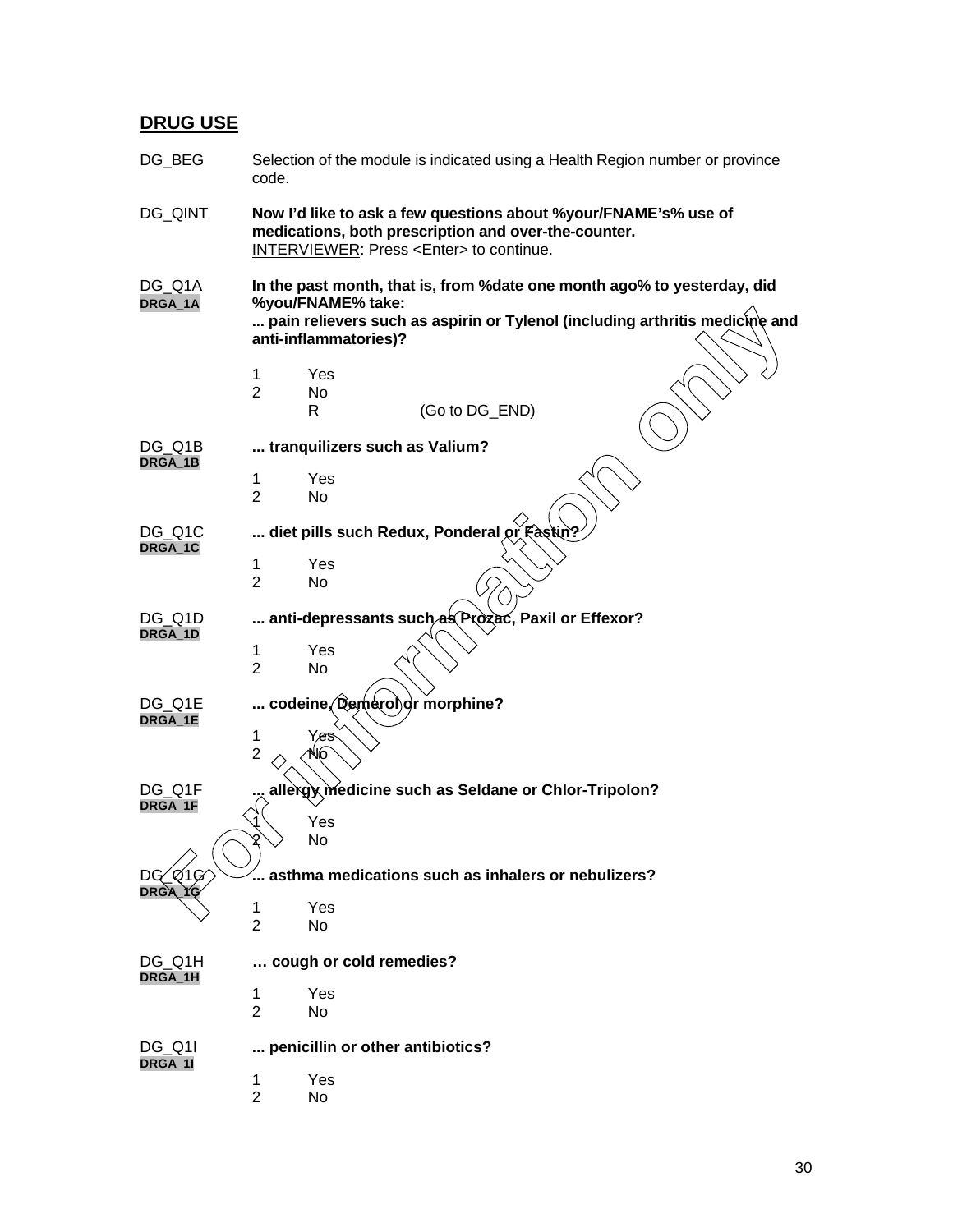| DG_Q1J<br>DRGA_1J           | medicine for the heart?                                                                                                    |
|-----------------------------|----------------------------------------------------------------------------------------------------------------------------|
|                             | Yes<br>1<br>$\overline{2}$<br>No                                                                                           |
| DG_Q1K<br>DRGA_1K           | medicine for blood pressure?                                                                                               |
|                             | Yes<br>1<br>$\overline{2}$<br>No                                                                                           |
| DG_Q1L<br>DRGA_1L           | In the past month, that is, from % date one month ago% to yesterday, did<br>%you/FNAME% take:<br>diuretics or water pills? |
|                             | $\mathbf 1$<br>Yes                                                                                                         |
|                             | $\overline{2}$<br>No                                                                                                       |
| DG_Q1M<br>DRGA_1M           | steroids?                                                                                                                  |
|                             | Yes<br>1<br>$\overline{2}$<br>No                                                                                           |
| DG_Q1N<br>DRGA_1N           | insulin?                                                                                                                   |
|                             | Yes<br>1                                                                                                                   |
|                             | $\overline{2}$<br>No                                                                                                       |
| DG_Q10<br>DRGA_10           | pills to control diabetes?                                                                                                 |
|                             | Yes<br>$\mathbf 1$                                                                                                         |
|                             | $\overline{2}$<br>No                                                                                                       |
| DG_Q1P                      | sleeping pills?                                                                                                            |
| DRGA_1P                     | Yeई<br>1                                                                                                                   |
|                             | $\overline{2}$<br>No                                                                                                       |
| DG_Q1Q<br>DRGA_1Q           | stomach remedies?                                                                                                          |
|                             | $\frac{1}{2}$<br>Yes<br><b>NO</b>                                                                                          |
| DG_QAR<br><b>DRGA</b><br>ΛR | Yaxatives?                                                                                                                 |
|                             | Yes<br>No<br>$\overline{2}$                                                                                                |
| DG_C1S                      | If female & age <= 49, go to DG_Q1S. Otherwise, go to DG_C1T.                                                              |
|                             |                                                                                                                            |
|                             |                                                                                                                            |

| DG Q1S<br>DRGA_1S | birth control pills?                                             |  |  |
|-------------------|------------------------------------------------------------------|--|--|
|                   | Yes                                                              |  |  |
|                   | 2<br>N٥                                                          |  |  |
| DG C1T            | If female & age $>= 30$ , go to DG_Q1T. Otherwise, go to DG_Q1U. |  |  |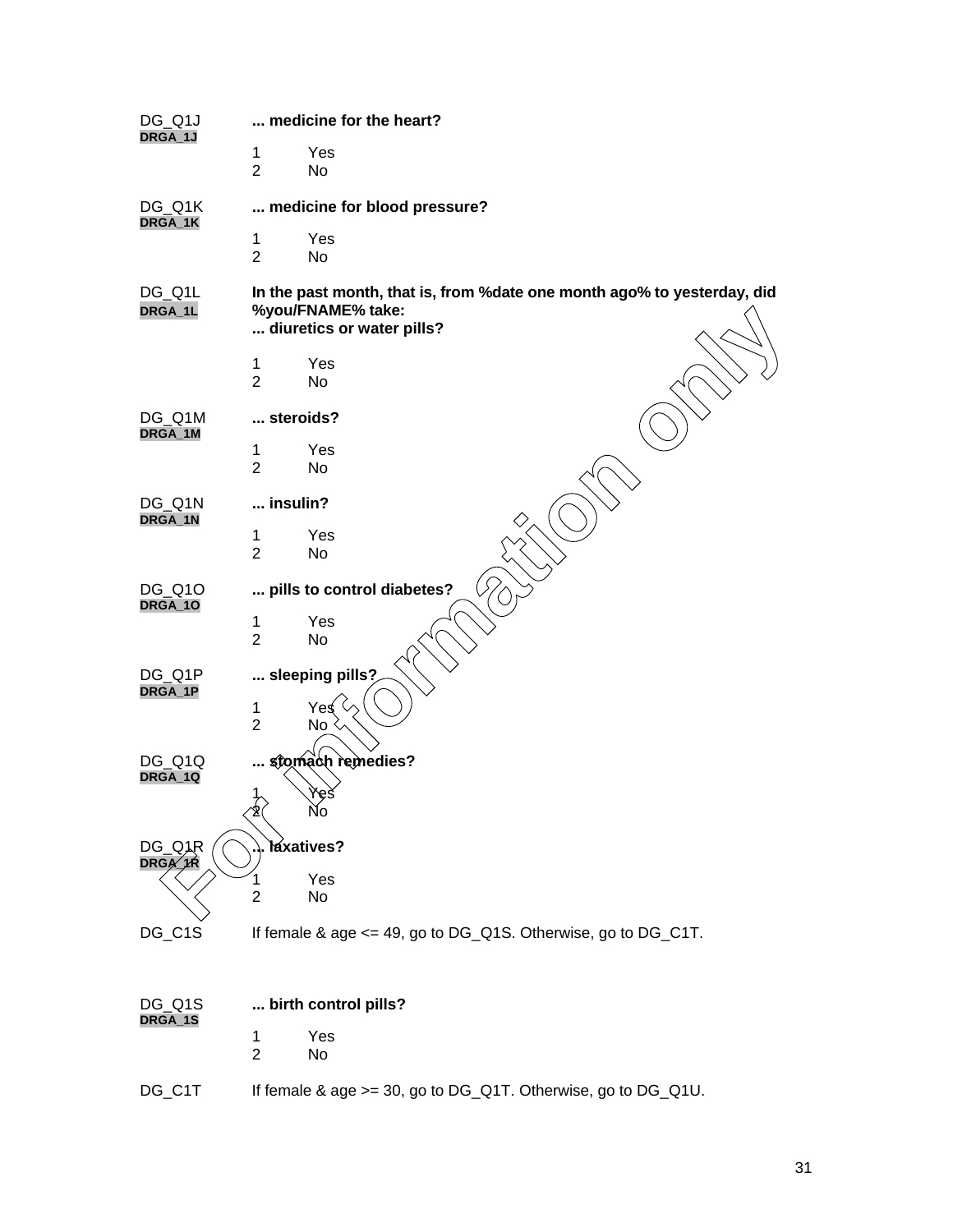| DG_Q1T<br>DRGA_1T   | hormones for menopause or aging symptoms?                                                                                                               |  |  |  |  |
|---------------------|---------------------------------------------------------------------------------------------------------------------------------------------------------|--|--|--|--|
|                     | 1<br>Yes<br>$\overline{2}$<br>No<br>(Go to DG_Q1U)<br>(Go to DG_Q1U)<br>DK, R                                                                           |  |  |  |  |
| DG_Q1T1<br>DRGA_1T1 | What type of hormones %are/is% %you/she% taking?<br><b>INTERVIEWER:</b> Read categories to respondent.                                                  |  |  |  |  |
|                     | 1<br><b>Estrogen only</b><br>$\overline{2}$<br>Progesterone only<br>3<br><b>Both</b><br>4<br><b>Neither</b>                                             |  |  |  |  |
| DG_Q1T2<br>DRGA_1T2 | When did %you/she% start this hormone therapy?<br>INTERVIEWER: Enter the year (minimum is %year of birth + 30%)<br>maximum is<br>%current year%).       |  |  |  |  |
|                     | Year<br>(MIN: year of birth + 30) (MAX: current year)                                                                                                   |  |  |  |  |
| DG_Q1U<br>DRGA_1U   | In the past month, that is, from % date one month ago% to yesterday, did<br>%you/FNAME% take:<br>thyroid medication such as Synthroid or Levothyroxine? |  |  |  |  |
|                     | Yes<br>1<br>$\overline{2}$<br>No                                                                                                                        |  |  |  |  |
| DG Q1V<br>DRGA_1V   | any other medication?                                                                                                                                   |  |  |  |  |
|                     | Yes - Specify<br>1<br>$\overline{2}$<br>No                                                                                                              |  |  |  |  |
| DG_END              | Go to next module                                                                                                                                       |  |  |  |  |
|                     |                                                                                                                                                         |  |  |  |  |
|                     |                                                                                                                                                         |  |  |  |  |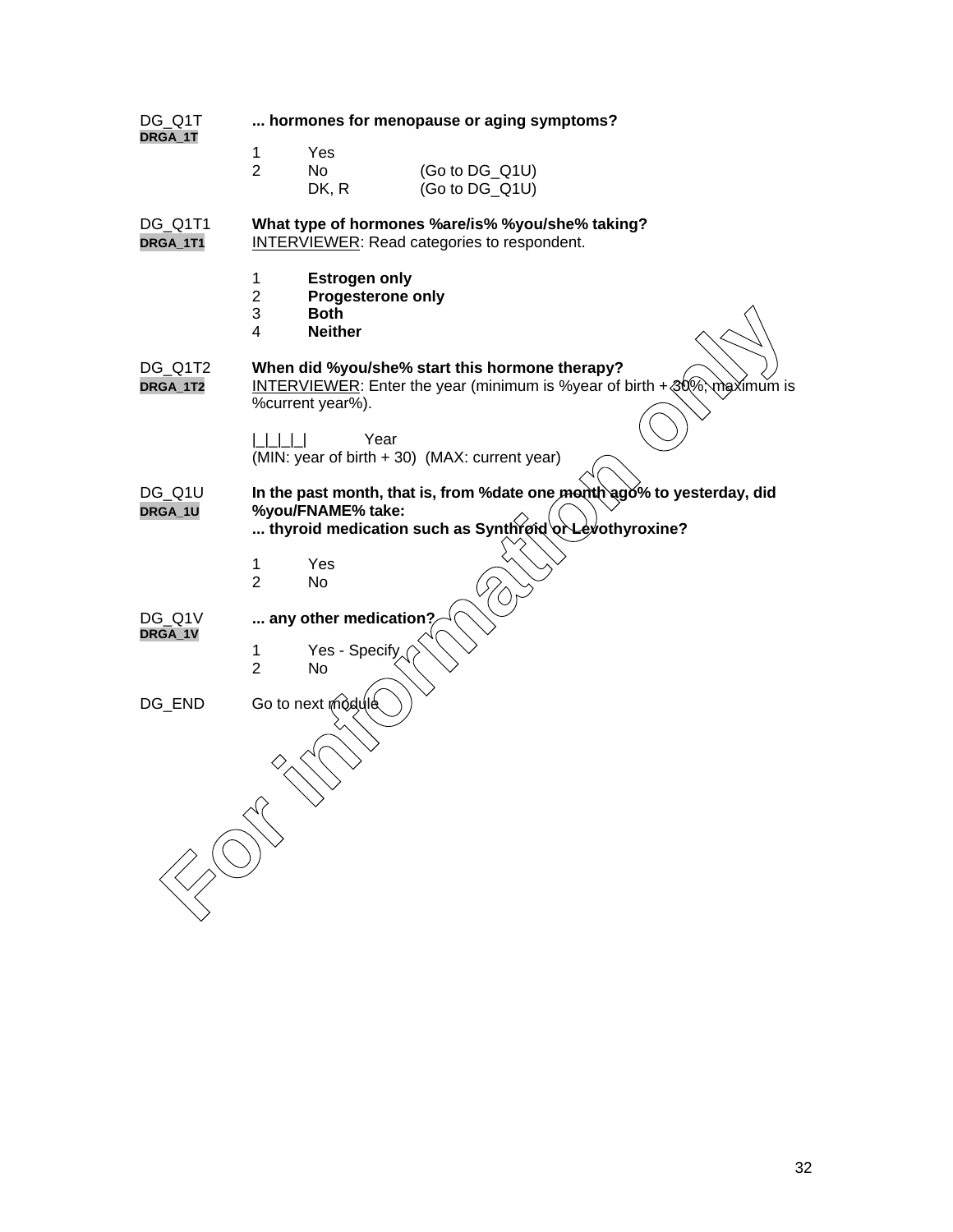# **BLOOD PRESSURE CHECK**

BP\_BEG

| <b>BP_C010</b>                                                                                                                                           | If proxy interview, go to BP_END.                                                                                                                                                                                                                                                                                                                                                                                                                                                                                                 |  |  |  |  |
|----------------------------------------------------------------------------------------------------------------------------------------------------------|-----------------------------------------------------------------------------------------------------------------------------------------------------------------------------------------------------------------------------------------------------------------------------------------------------------------------------------------------------------------------------------------------------------------------------------------------------------------------------------------------------------------------------------|--|--|--|--|
| BP_Q010<br><b>BPCA_010</b>                                                                                                                               | Now a few questions about your use of various health care services. Have<br>you ever had your blood pressure taken?                                                                                                                                                                                                                                                                                                                                                                                                               |  |  |  |  |
|                                                                                                                                                          | Yes<br>1<br>$\overline{2}$<br>N <sub>o</sub><br>(Go to BP_C016)<br>DK, R<br>(Go to BP END)                                                                                                                                                                                                                                                                                                                                                                                                                                        |  |  |  |  |
| <b>BP Q012</b><br><b>BPCA_012</b>                                                                                                                        | When was the last time?<br><b>INTERVIEWER:</b> Read categories to respondent.                                                                                                                                                                                                                                                                                                                                                                                                                                                     |  |  |  |  |
|                                                                                                                                                          | $(Go to BR$ $END)$<br>1<br>Less than 6 months ago<br>(Go to BP_END)<br>$\overline{2}$<br>6 months to less than 1 year ago<br>3<br>1 year to less than 2 years ago<br>GQ το BP_END)<br>$\overline{\mathbf{4}}$<br>2 years to less than 5 years ago<br>5<br>5 or more years ago<br>(Go to BP_END)<br>DK, R                                                                                                                                                                                                                          |  |  |  |  |
| <b>BP C016</b>                                                                                                                                           | If age $<$ 25, go to BP_END.                                                                                                                                                                                                                                                                                                                                                                                                                                                                                                      |  |  |  |  |
| BP_Q016                                                                                                                                                  | Why have you not had your blood pressure taken in the past 2 years?<br><b>INTERVIEWER: Mark all that apply</b>                                                                                                                                                                                                                                                                                                                                                                                                                    |  |  |  |  |
| BPCA_16A<br>BPCA_16B<br>BPCA_16C<br>BPCA_16D<br>BPCA_16E<br>BPCA_16F<br>BPCA_16G<br>BPCA_16H<br>BPCA_16I<br>BPCA_16J<br>BPCA_16K<br>BPCA_16L<br>BPCA∕16M | Have not gotten around to it<br>1<br>Respondent (did not think it was necessary<br>$\overline{2}$<br>Doctor - did not think it was necessary<br>3<br>Personal or family responsibilities<br>4<br>5<br>Not available - at time required<br>6<br>Not available - at all in the area<br>7<br>Waiting time was too long<br>8<br>Transportation - problems<br>9<br>Language - problem<br>Cost<br>(N<br>Did not know where to go / uninformed<br>Fear (e.g. painful, embarrassing, find something wrong)<br>2<br>1)3<br>Other - Specify |  |  |  |  |
| BP END                                                                                                                                                   | Go to next module                                                                                                                                                                                                                                                                                                                                                                                                                                                                                                                 |  |  |  |  |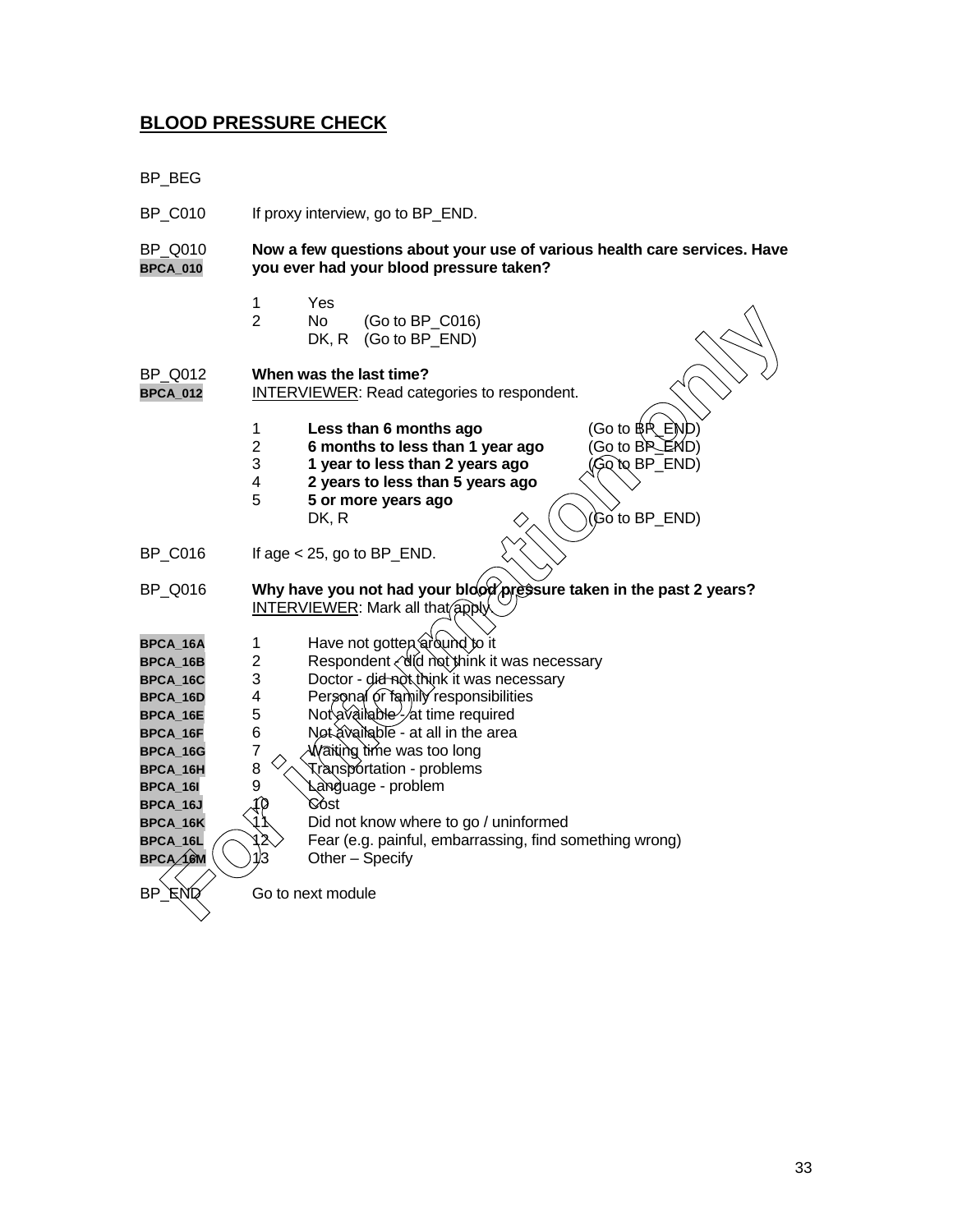# **PAP SMEAR TEST**

PT\_BEG

| <b>PT C020</b>             | If proxy interview or male or age < 18, go to PT_END.  |                                                                                                                                                                                                                                           |  |  |  |
|----------------------------|--------------------------------------------------------|-------------------------------------------------------------------------------------------------------------------------------------------------------------------------------------------------------------------------------------------|--|--|--|
| PT_Q020<br><b>PAPA_020</b> | (Now PAP tests)<br>Have you ever had a PAP smear test? |                                                                                                                                                                                                                                           |  |  |  |
|                            | 1<br>$\overline{2}$                                    | Yes<br>No.<br>(Go to PT_Q026)<br>(Go to PT_END)<br>DK, R                                                                                                                                                                                  |  |  |  |
| PT Q022<br><b>PAPA_022</b> |                                                        | When was the last time?<br><b>INTERVIEWER:</b> Read categories to respondent.                                                                                                                                                             |  |  |  |
|                            | 1<br>$\overline{2}$<br>3<br>4<br>5                     | (Go to RT_END)<br>Less than 6 months ago<br>(Go to PT_END)<br>6 months to less than 1 year ago<br>1 year to less than 3 years ago<br>(Go`to PT_END)<br>3 years to less than 5 years ago<br>5 or more years ago<br>(Go to PT_END)<br>DK, R |  |  |  |
| PT_Q026                    |                                                        | Why have you not had a PAP smear test in the past 3 years?<br><b>INTERVIEWER:</b> Mark all that apply,                                                                                                                                    |  |  |  |
| PAPA_26A                   | $\mathbf 1$                                            | Have not gotten around to it                                                                                                                                                                                                              |  |  |  |
| PAPA_26B                   | $\overline{2}$                                         | Respondent - did not think it was necessary                                                                                                                                                                                               |  |  |  |
| PAPA_26C                   | 3                                                      | Doctor - did not think it was necessary                                                                                                                                                                                                   |  |  |  |
| PAPA_26D                   | 4                                                      | Personal or family responsibilities                                                                                                                                                                                                       |  |  |  |
| PAPA_26E                   | 5                                                      | Not available - at time required                                                                                                                                                                                                          |  |  |  |
| PAPA_26F                   | 6                                                      | Not available \- at all in the area                                                                                                                                                                                                       |  |  |  |
| PAPA_26G                   | $\overline{7}$                                         | Waiting time was too long                                                                                                                                                                                                                 |  |  |  |
| PAPA_26H                   | 8                                                      | Transportation - problems                                                                                                                                                                                                                 |  |  |  |
| PAPA_26I                   | 9<br>〈.〉                                               | .anguage - problem                                                                                                                                                                                                                        |  |  |  |
| PAPA_26J                   | 10                                                     | Còst                                                                                                                                                                                                                                      |  |  |  |
| PAPA_26K                   | 11                                                     | ି ଧୂାଧ∕ Aot know where to go / uninformed                                                                                                                                                                                                 |  |  |  |
| PAPA_26L                   | 12<br>13                                               | Féar (e.g. painful, embarrassing, find something wrong)<br>Have had hysterectomy                                                                                                                                                          |  |  |  |
| PAPA_26M<br>PAPA_26N       | IA.                                                    | Hate / dislike having one done                                                                                                                                                                                                            |  |  |  |
| PAPA 260                   | 1/5                                                    | Other - Specify                                                                                                                                                                                                                           |  |  |  |
| PT_ENØ                     |                                                        | Go to next module                                                                                                                                                                                                                         |  |  |  |
|                            |                                                        |                                                                                                                                                                                                                                           |  |  |  |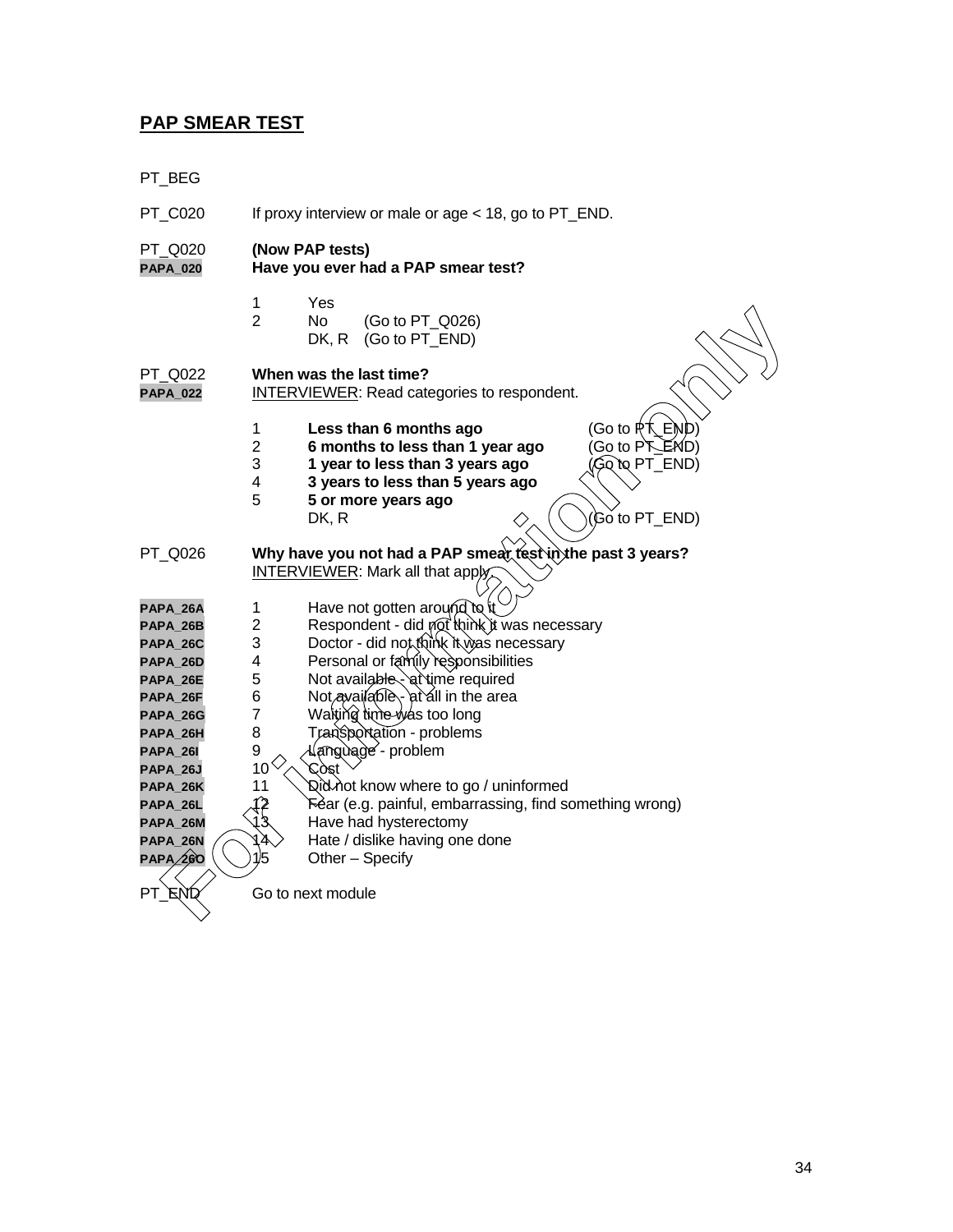# **MAMMOGRAPHY**

| MA_BEG                                                                                                               |                                                                                                                                   |                                                                                                                                                                                                                                                                                                                                 |                                                       |  |  |  |  |
|----------------------------------------------------------------------------------------------------------------------|-----------------------------------------------------------------------------------------------------------------------------------|---------------------------------------------------------------------------------------------------------------------------------------------------------------------------------------------------------------------------------------------------------------------------------------------------------------------------------|-------------------------------------------------------|--|--|--|--|
| MA_C030                                                                                                              | If proxy interview or male, go to MA_END.                                                                                         |                                                                                                                                                                                                                                                                                                                                 |                                                       |  |  |  |  |
| MA_C030A                                                                                                             | If (female and age $<$ 35), go to MA_C037.                                                                                        |                                                                                                                                                                                                                                                                                                                                 |                                                       |  |  |  |  |
| MA_Q030<br>MAMA_30                                                                                                   | (Now mammography)<br>Have you ever had a mammogram, that is, a breast x-ray?                                                      |                                                                                                                                                                                                                                                                                                                                 |                                                       |  |  |  |  |
|                                                                                                                      | 1<br>$\overline{2}$                                                                                                               | Yes<br>No.<br>(Go to MA_C036)<br>(Go to MA_END)<br>DK, R                                                                                                                                                                                                                                                                        |                                                       |  |  |  |  |
| MA_Q031                                                                                                              | Why did you have it?<br><b>INTERVIEWER:</b> Mark all that apply.<br>If respondent says "doctor recommended it", probe for reason. |                                                                                                                                                                                                                                                                                                                                 |                                                       |  |  |  |  |
| MAMA 31A<br>MAMA 31B<br>MAMA_31C<br>MAMA_31D<br>MAMA_31E<br>MAMA_31F<br>MAMA_31G<br>MAMA_31H                         | 1<br>2<br>3<br>4<br>5<br>6<br>7<br>8                                                                                              | Family history of breast cancer<br>Part of regular check-up / routine screening<br>Age<br>Previously detected lump<br>Follow-up of breast cancer treatment<br>On hormone replacement therapy<br>Breast problem<br>Other - Specify                                                                                               |                                                       |  |  |  |  |
| MA_Q032<br>MAMA_32                                                                                                   | 1<br>2<br>3<br>4                                                                                                                  | When was the last time?<br>INTERVIEWER: Read categories to respondent.<br>Less than 6 months ago<br>6 months to less than 1 year ago<br>1 year̂⁄to less∕than 2 years ago<br>2 years to less than 5 years ago                                                                                                                    | (Go to MA_C037)<br>(Go to MA_C037)<br>(Go to MA_C037) |  |  |  |  |
|                                                                                                                      | 5                                                                                                                                 | 5∕or more years ago                                                                                                                                                                                                                                                                                                             | (Go to MA_C037)                                       |  |  |  |  |
| MA_C036                                                                                                              |                                                                                                                                   | If age $<$ 50 or age $>$ 69, go to MA_C037.                                                                                                                                                                                                                                                                                     |                                                       |  |  |  |  |
| Why have you not had one in the past 2 years?<br>MA_QQ36<br>INTERVIEWER: Mark all that apply.                        |                                                                                                                                   |                                                                                                                                                                                                                                                                                                                                 |                                                       |  |  |  |  |
| MAMA_36A<br>MAMA_36B<br>MAMA_36C<br>MAMA_36D<br>MAMA_36E<br>MAMA_36F<br>MAMA_36G<br>MAMA_36H<br>MAMA_36I<br>MAMA_36J | 1<br>2<br>3<br>4<br>5<br>6<br>7<br>8<br>9<br>10                                                                                   | Have not gotten around to it<br>Respondent - did not think it was necessary<br>Doctor - did not think it was necessary<br>Personal or family responsibilities<br>Not available - at time required<br>Not available - at all in the area<br>Waiting time was too long<br>Transportation - problems<br>Language - problem<br>Cost |                                                       |  |  |  |  |
| MAMA_36K<br>MAMA_36L<br>MAMA_36M                                                                                     | 11<br>12<br>13                                                                                                                    | Did not know where to go / uninformed<br>Fear (e.g. painful, embarrassing, find something wrong)<br>Other - Specify                                                                                                                                                                                                             |                                                       |  |  |  |  |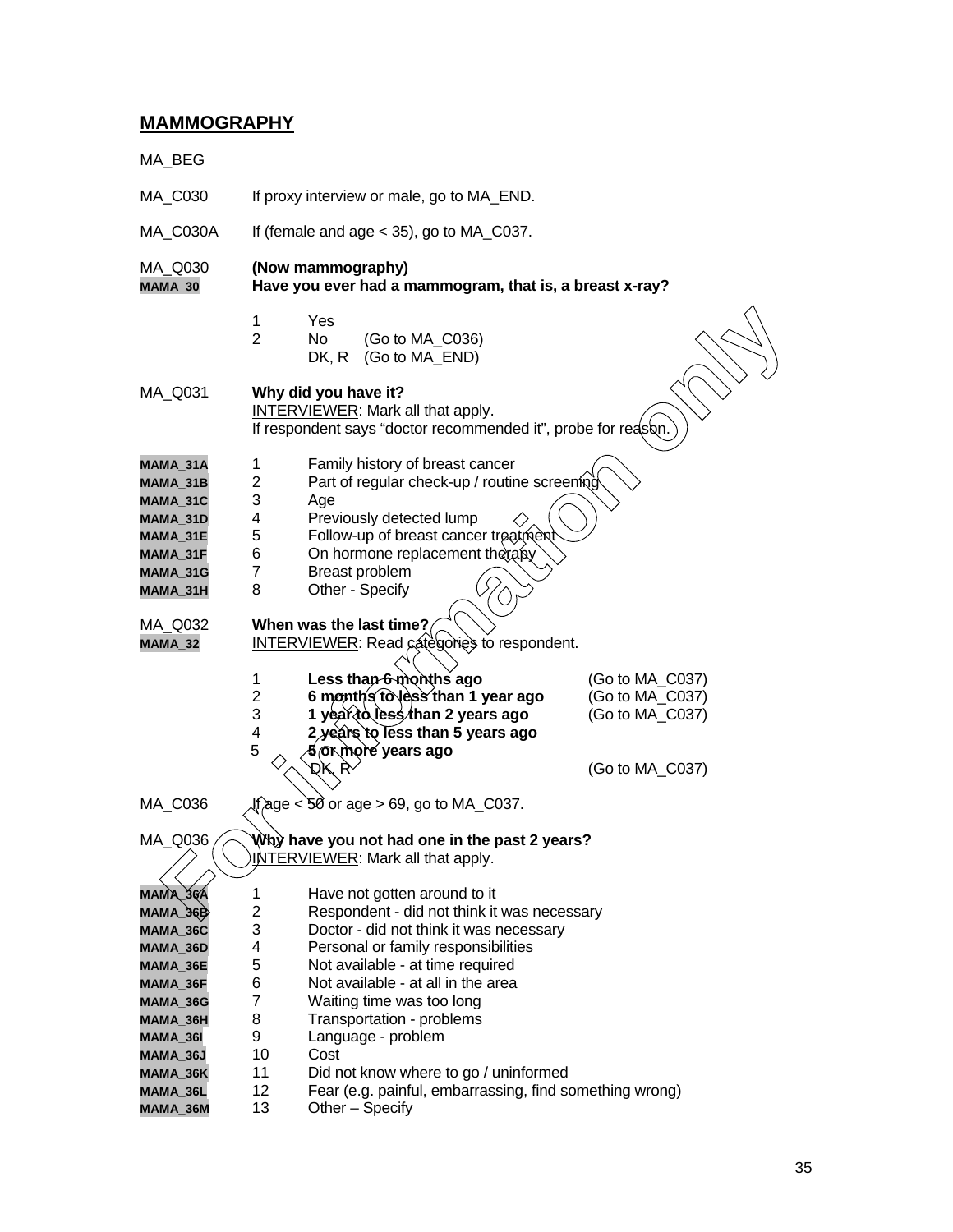MA\_C037 If (age < 15 or age > 49), go to MA\_C038.

MA\_Q037 **It is important to know when analyzing health whether or not the person is MAMA\_37 pregnant. Are you pregnant?**

- 1 Yes (Go to MA\_END) (MA\_Q038 will be filled with "No" during processing) 2 No
- MA\_C038 If age < 18, go to MA\_END.

MA\_Q038 **Have you had a hysterectomy? (uterus removed) MAMA\_38**

- 
- 1 Yes 2 No
- MA\_END Go to next module

**For the Solution of the Solution of the Solution of the Solution of the Solution of the Solution of the Solution of the Solution of the Solution of the Solution of the Solution of the Solution of the Solution of the Solut**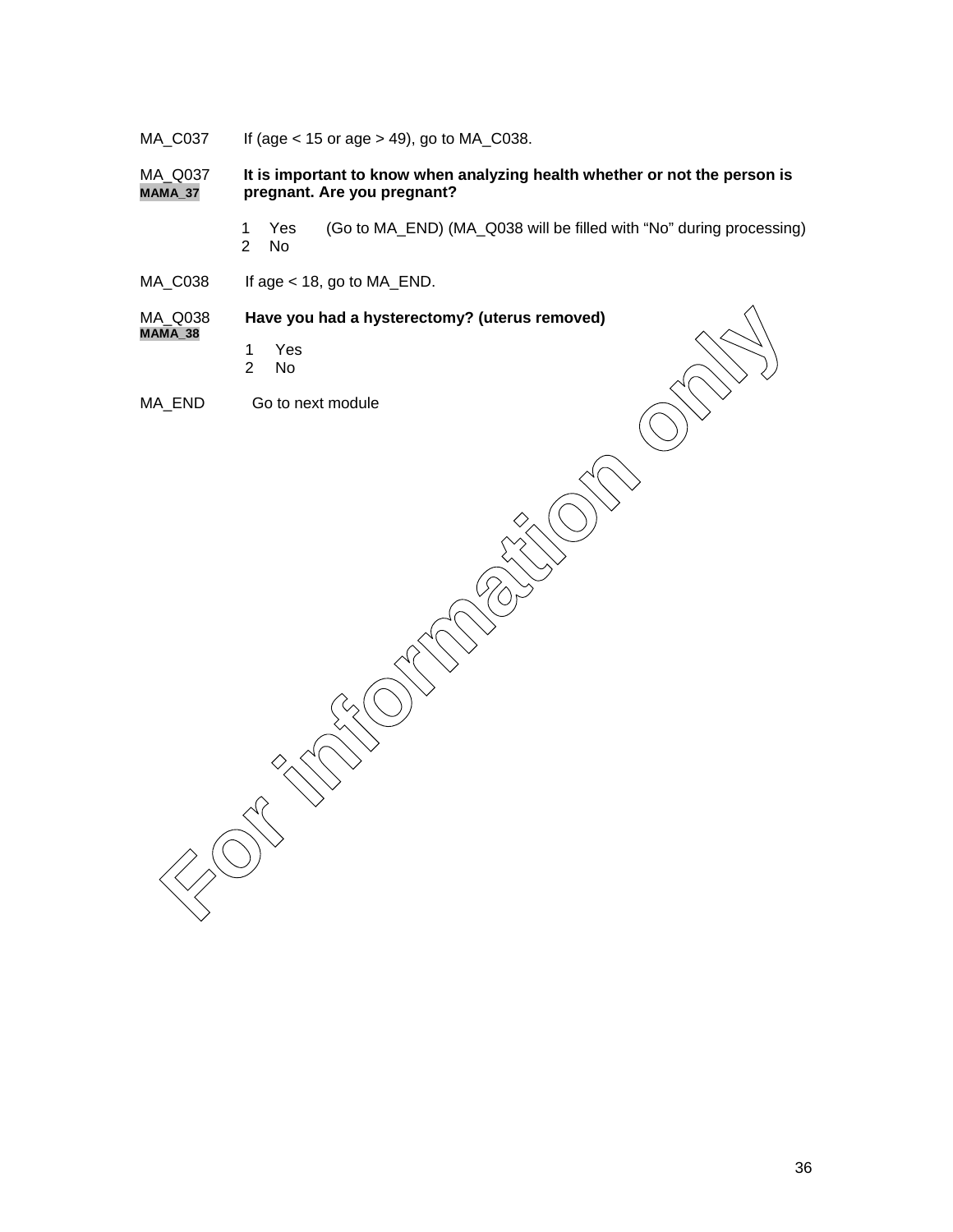## **BREAST EXAMINATIONS**

BX\_BEG Selection of the module is indicated using a Health Region number or province code. BX\_C110 If proxy interview or male or age < 18, go to BX\_END. BX\_Q110 **(Now breast examinations) BRXA\_110 Other than a mammogram, have you ever had your breasts examined for lumps (tumours, cysts) by a doctor or other health professional?** 1 Yes 2 No (Go to BX\_Q116) DK, R (Go to BX\_END) BX\_Q112 **When was the last time?** BRXA\_112 **INTERVIEWER:** Read categories to respondent. 1 **Less than 6 months ago** (Go to BX\_END) 2 **6 months to less than 1 year ago** (Go to BX\_END)<br>3 1 year to less than 2 years ago (Go to BX END) 1 year to less than 2 years ago 4 **2 years to less than 5 years ago** 5 **5 or more years ago** DK, R  $\{\langle \rangle \}$  (Go to BX\_END) BX\_Q116 **Why have you not had a breast exam in the past 2 years?** INTERVIEWER: Mark all that apply **BRXA\_16A** 1 Have not gotten around to it<br>**BRXA\_16B** 2 Respondent <br/>and think it **BRXA\_16B** 2 Respondent < did not think it was necessary **BRXA\_16C** 3 Doctor - did not think it was necessary<br>**BRXA\_16D** 4 Personal of tamily responsibilities **BRXA\_16D** 4 Personal or family responsibilities<br>**BRXA\_16E** 5 Not available - at time required **BRXA\_16E** 5 Not available - at time required **BRXA\_16F** 6 Not available - at all in the area **BRXA\_16G** 7 AWaiting time was too long **BRXA\_16H** 8  $\sqrt{\sqrt{x}}$  **R** ansportation - problems BRXA\_16I 9 \\anguage - problem **BRXA\_16J** 10 Cost Did not know where to go / uninformed **BRXA\_16L**  $\bigcap_{k=1}^{\infty}$  Fear (e.g. painful, embarrassing, find something wrong) **BRXA 16M**  $\left(\sqrt{21}3\right)$  Other – Specify Here are a to the module of the model of the model of the model of the model of the model of the model of the model of the model of the model of the model of the model of the model of the model of the model of the model o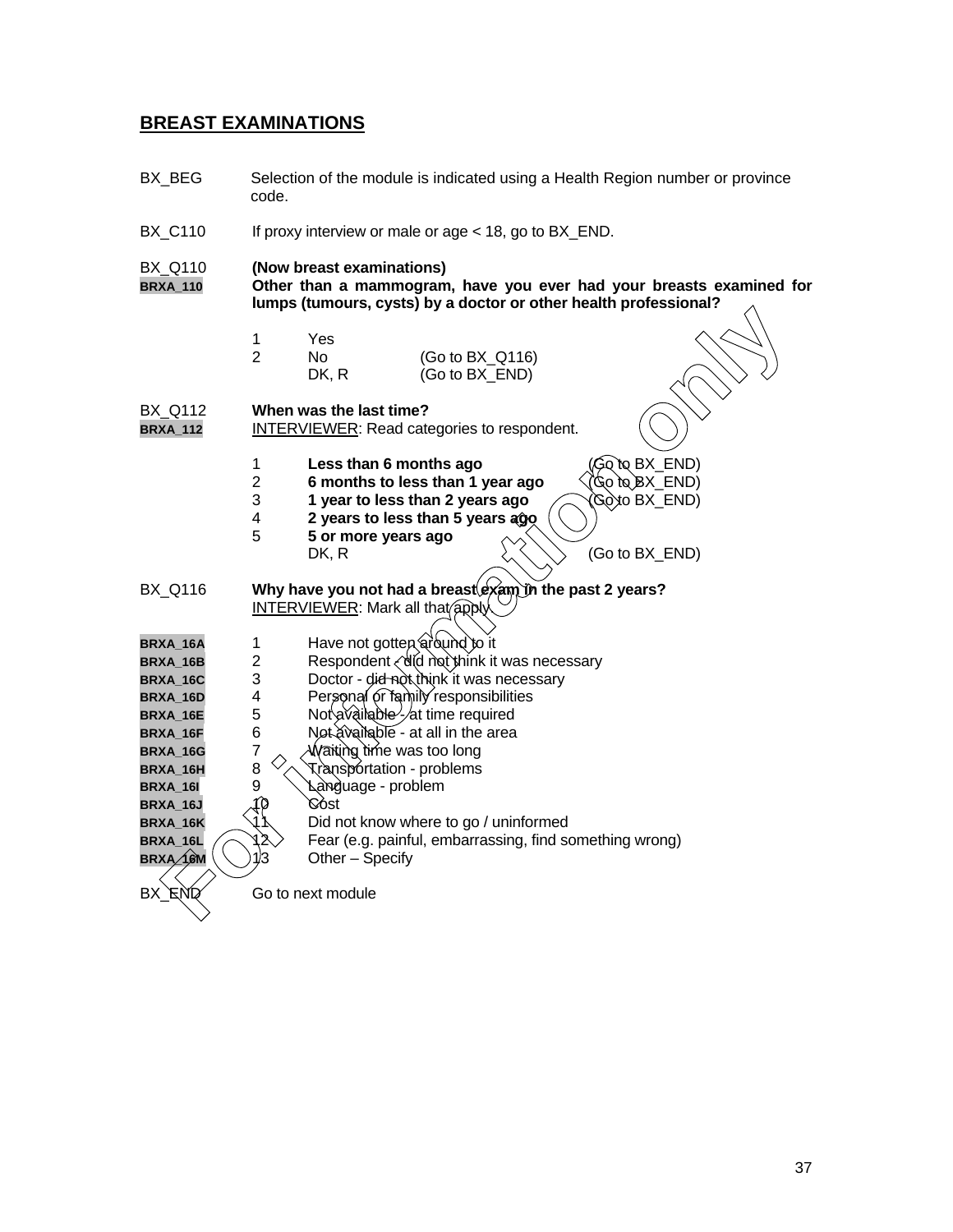## **BREAST SELF EXAMINATIONS**

BS\_BEG Selection of the module is indicated using a Health Region number or province code. BS\_C120 If proxy interview or male or age < 18, go to BS\_END. BS\_Q120 **(Now breast self examinations) BSXA\_120 Have you ever examined your breasts for lumps (tumours, cysts)?** 1 Yes 2 No (Go to BS\_END) DK, R (Go to BS\_END) BS\_Q121 **How often?** BSXA\_121 **INTERVIEWER:** Read categories to respondent. 1 **At least once a month** 2 **Once every 2 to 3 months** Less often than every 2 to 3 months BS\_Q122 **How did you learn to do this?** INTERVIEWER: Mark all that apply. **BSXA\_22A** 1 Doctor **BSXA\_22B** 2<br>**BSXA\_22C** 3 BSXA\_22C 3 Book / magazine / pamph **BSXA\_22D** 4 TV / video / film<br>**BSXA\_22E** 5 Mother **BSXA\_22E BSXA\_22F** 6 Sister **BSXA\_22G** 7 Other - Spe  $BS$  END Go to next mode **For information of the C**<br>
Note (Go to BS\_END)<br>
DK, R (Go to BS\_END)<br> **For information of the C**<br> **For information of the C**<br> **For information on the C**<br> **For information on the C**<br> **For information on the C**<br> **For infor**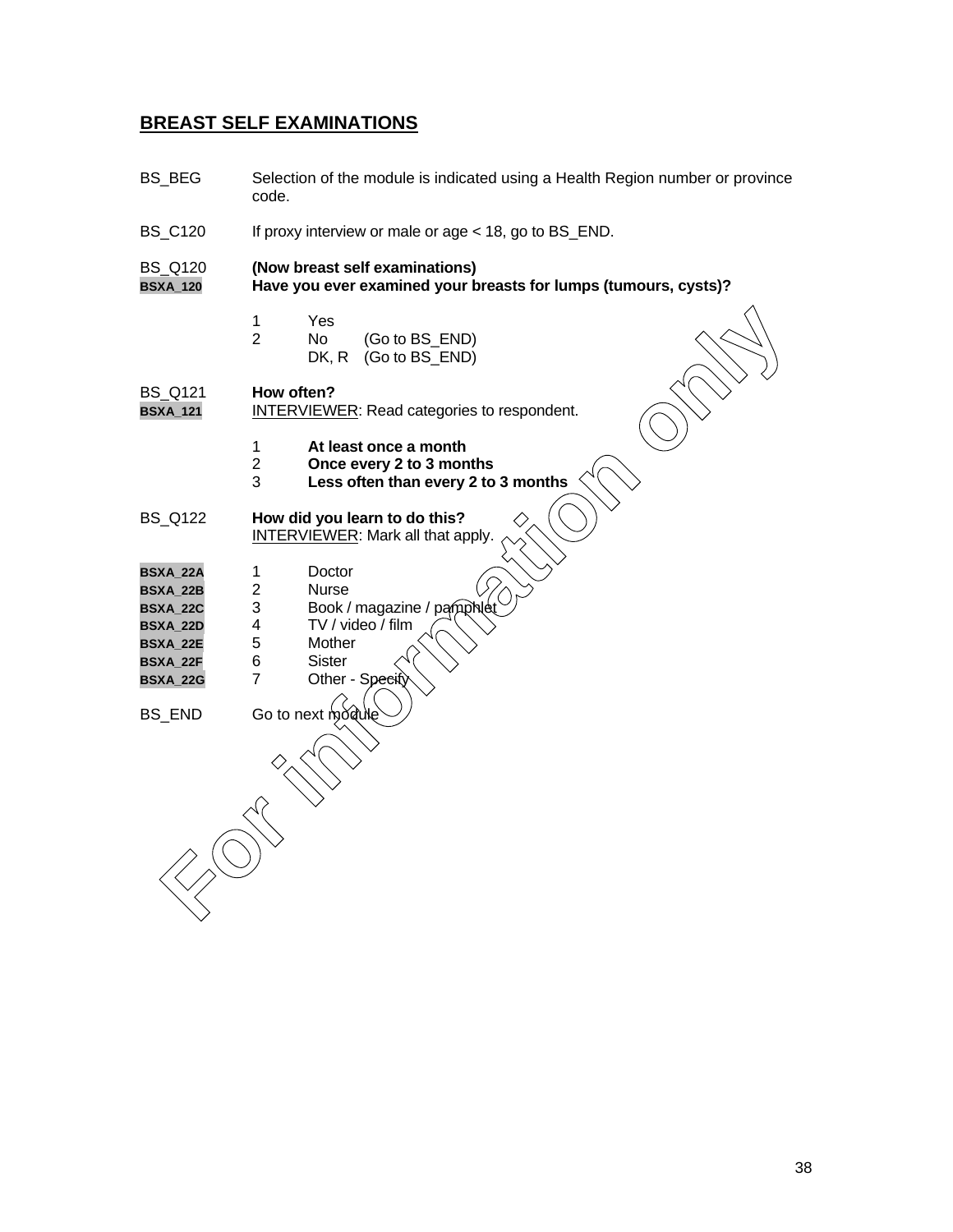## **DENTAL VISITS**

- DV\_BEG Selection of the module is indicated using a Health Region number or province code.
- DV\_C130 If proxy interview, go to DV\_END.
- DV C130A If HC Q02E = 0 (Has not seen or talked to a dentist in past 12 months), go to DV\_Q132.

- 1 Yes (Go to DV\_END) (DV\_Q132=1 will be filled during processing)
- 2 No DK, R (Go to DV\_END)

- 
- 1 **Less than 1 year ago**  $\Diamond$  (Go to DV\_END)<br>2 **1 year to less than 2 years ago** Go to DV\_END)
- **1** year to less than 2 years ago (Go to DV\_END)<br>3 2 years to less than 3 years ago (Go to DV\_END) **2 years to less than 3 years ago** (Go to DV\_END)
- 4 **3 years to less than 4 years ago**
- 5 **4 years to less than 5 years ago**
- 6 **5 or more years ago**
- 7 Never<br>DK, R

| DV_Q130<br><b>DENA_130</b> |                               | (Now dental visits) | past 12 months. Did you actually visit one?                                                                                     | It was reported earlier that you have "seen" or "talked to" a dentist in the |
|----------------------------|-------------------------------|---------------------|---------------------------------------------------------------------------------------------------------------------------------|------------------------------------------------------------------------------|
|                            | 1                             | <b>Yes</b>          |                                                                                                                                 | (Go to DV_END) (DV_Q132=1 will be filled dúring processing)                  |
|                            | $\overline{2}$                | No.<br>DK, R        | (Go to DV_END)                                                                                                                  |                                                                              |
| DV_Q132<br><b>DENA_132</b> |                               |                     | When was the last time that you went to a dentist?<br>INTERVIEWER: Read categories to respondent.                               |                                                                              |
|                            | 1<br>$\overline{2}$<br>3<br>4 |                     | Less than 1 year ago<br>1 year to less than 2 years ago<br>2 years to less than 3 years ago<br>3 years to less than 4 years ago | (Go to DV_END)<br>Go to DV_END)<br>(Go to DV_END)                            |
|                            | 5<br>6                        |                     | 4 years to less than 5 years ago<br>5 or more years ago                                                                         |                                                                              |
|                            | $\overline{7}$                | Never<br>DK, R      |                                                                                                                                 | (Go to DV_END)                                                               |
| DV Q136                    |                               |                     | Why haven't you been to a dentist in the past 3 years?<br>INTERVIEWER: Mark all that apply.                                     |                                                                              |
| DENA_36A                   | 1                             |                     | Have not gotten around to it                                                                                                    |                                                                              |
| <b>DENA 36B</b>            | $\overline{\mathbf{c}}$       |                     | Respondent - did not think it was necessary                                                                                     |                                                                              |
| DENA_36C                   | 3                             |                     | Dentist'- did not think it was necessary                                                                                        |                                                                              |
| <b>DENA 36D</b>            | 4                             |                     | Rexsonal or family responsibilities                                                                                             |                                                                              |
| <b>DENA 36E</b>            | $\ket{5}$                     |                     | Not available - at time required                                                                                                |                                                                              |
| DENA_36F                   | $6^\prime$                    |                     | Not available - at all in the area                                                                                              |                                                                              |
| DENA_36G                   |                               |                     | Waiting time was too long                                                                                                       |                                                                              |
| DENA 36H                   | 8                             |                     | Transportation - problems                                                                                                       |                                                                              |
| DENA 36                    |                               |                     | Language - problem                                                                                                              |                                                                              |
| DENA 36J                   | 10                            | Cost                |                                                                                                                                 |                                                                              |
| DENA_36K                   | 11                            |                     | Did not know where to go / uninformed                                                                                           |                                                                              |
| DENA_36L                   | 12                            |                     | Fear (painful, embarrassing, find something wrong, etc.)                                                                        |                                                                              |
| DENA_36M                   | 13                            |                     | Wears dentures                                                                                                                  |                                                                              |
| DENA_36N                   | 14                            |                     | Other - Specify                                                                                                                 |                                                                              |

DV\_END Go to next module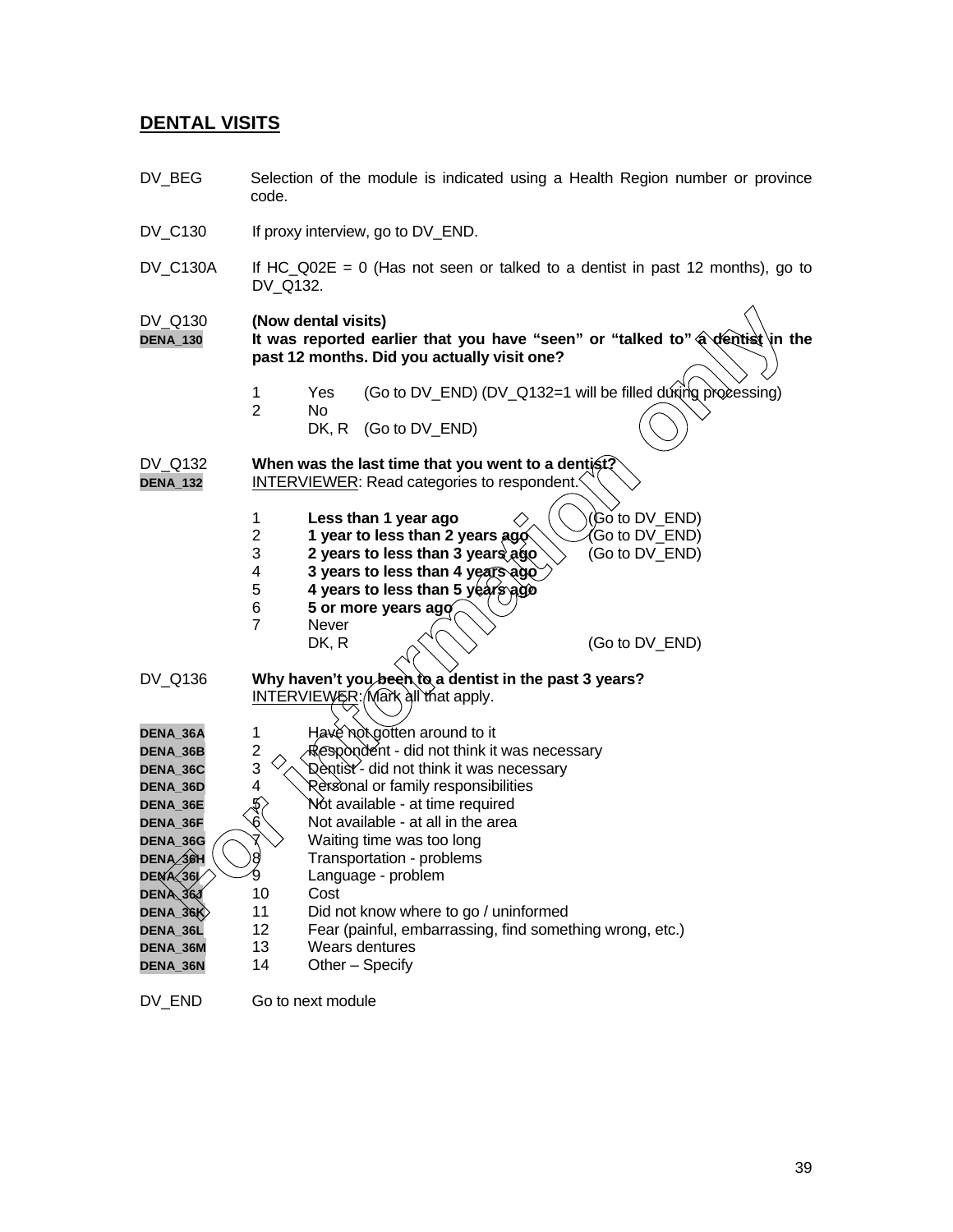## **EYE EXAMINATIONS**

EX\_BEG Selection of the module is indicated using a Health Region number or province code. EX\_C140 If proxy interview, go to EX\_END. EX C140A If HC  $Q02B = 0$  (Has not seen or talked to an eye doctor in past 12 months), go to EX\_Q142. EX\_Q140 **(Now eye examinations) EYXA\_140 It was reported earlier that you have "seen" or "talked to" an optometrist or ophthalmologist in the past 12 months. Did you actually visit one?** 1 Yes (Go to EX\_END) (EX\_Q142=1 will be filled during processing) 2 No DK, R (Go to EX\_END) EX\_Q142 **When did you last have an eye examination? EYXA\_142** INTERVIEWER: Read categories to respondent. 1 **Less than 1 year ago**  $\Diamond$   $\Diamond$   $\Diamond$  ( $\Diamond$ ) (Go to EX\_END) **2** 1 year to less than 2 years  $\frac{\partial \phi}{\partial x}$  (Go to EX\_END) 3 **2 years to less than 3 years ago** 4 **3 or more years ago** Never<br>DK, R  $(Go to EX$  END) EX Q146 **Why have you not had an eye examination in the past 2 years?**  $INTERVIEWER: Mark'$ all that apply. **EYXA\_46A** 1 Have not gotten around to it<br>**EYXA\_46B** 2 Respondent- did not think it  $EYXA_46B$  2 Respondent  $\frac{1}{2}$  did not think it was necessary **EYXA\_46C** 3 Doctor - did not think it was necessary **EYXA\_46D** 4 **Personal or family responsibilities EYXA\_46E** 5  $\sqrt{\ }$  Not available - at time required **EYXA\_46F** 6  $\bigvee$  **N**ot available - at all in the area **EYXA\_46G** 7> Waiting time was too long **EYXA\_46H**  $\&$  **Transportation** - problems **EYXA\_46I**  $\angle$  9 **Language** - problem **EYXA\_46J**  $\bigcup$  10 Cost **EYXA 46K** 11 Did not know where to go / uninformed **EYXA\_46L** 12 Fear (e.g. painful, embarrassing, find something wrong)  $EYXA_46M$  13 Other – Specify COLLEAN IN the state of the matter that you have "seen" or "talked to" an opposite that opposite only that an opposite the past 12 months. Did you actually visit only the most of the state of the state of the state of the

EX\_END Go to next module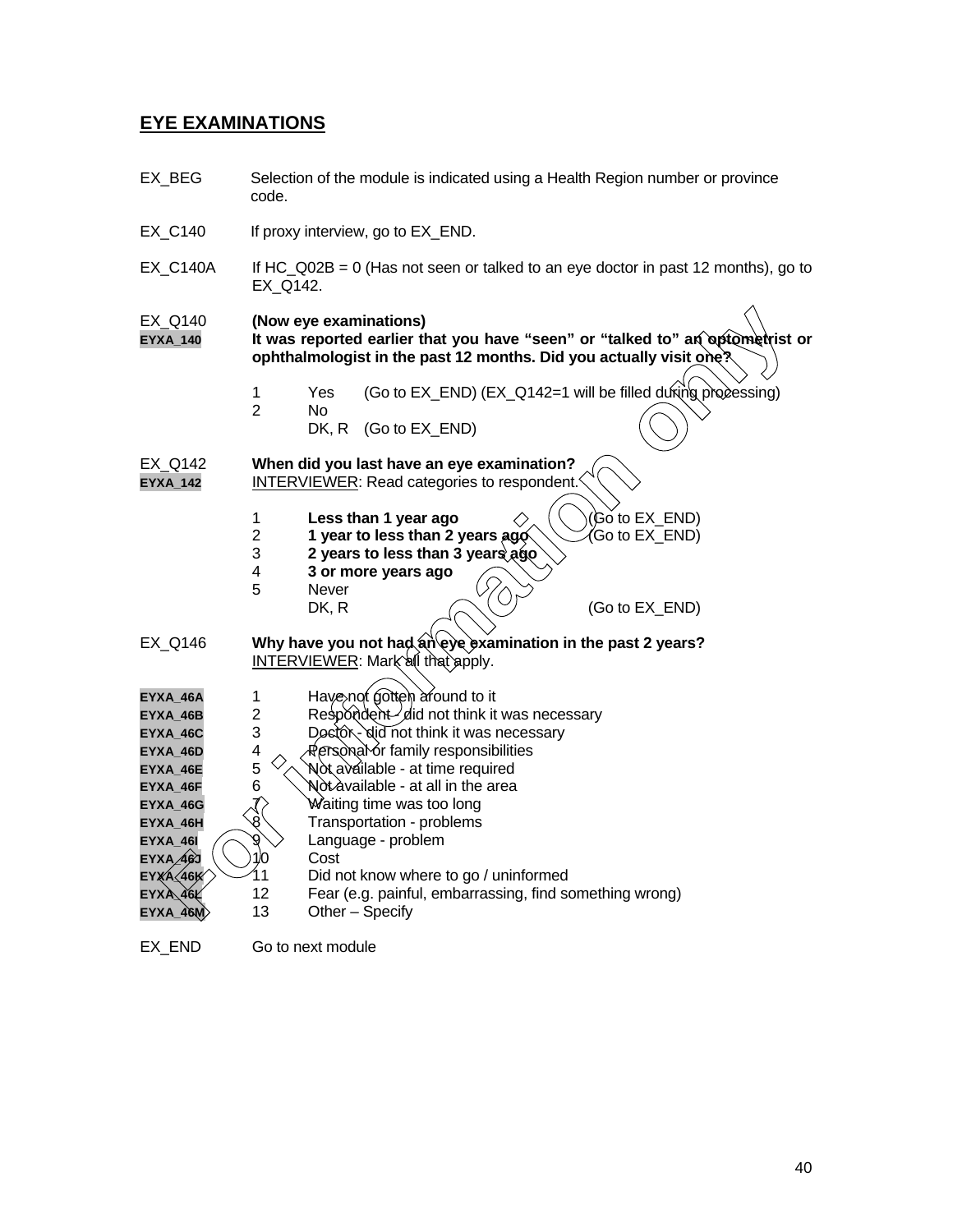## **PHYSICAL CHECK-UP**

- PC\_BEG Selection of the module is indicated using a Health Region number or province code. PC\_C150 If proxy interview, go to PC\_END. PC\_Q150 **(Now physical check-ups) PCUA\_150 Have you ever had a physical check-up without having a specific health problem?** 1 Yes (Go to PC\_Q152) 2 No DK, R (Go to PC END) PC\_Q151 **Have you ever had one during a visit for a health problety PCUA\_151** 1 Yes 2 No (Go to PC\_Q156)<br>DK, R (Go to PC\_END)  $(Go to PC_END)$ PC\_Q152 **When was the last time? PCUA\_152** INTERVIEWER: Read categories to res 1 **Less than 1 year ago** (Go to PC\_END)<br>2 **1 year to less than 2 years ago** (Go to PC END) 1 year to less than 2 years ago, **1** (Go to PC END) 3 **2 years to less than 3 years ago** (Go to PC\_END) 4 **3 years to less than 4 years ago** 5 **4 years to less than 5 years ago** 6 **5 or more years ago** DK, R  $\bigwedge^{\vee}$  (Go to PC\_END) PC\_Q156 **Why have you not had a check-up in the past 3 years?** INTERVIEWER: Mark all that apply. **PCUA\_56A** 1 Have not gotten around to it **PCUA\_56B** 2 Respondent - did not think it was necessary **PCUA 56C**  $3\sqrt{2}$   $\sqrt{3}$   $\sqrt{3}$   $\sqrt{4}$  octor - did not think it was necessary **PCUA\_56D**  $\left\langle \frac{\lambda}{4} \right\rangle$  Personal or family responsibilities **PCUA\_56E**  $\left(\sqrt{8}\right)$  Not available - at time required **PCUA**  $6$ **F**  $($   $)$  $6$   $)$  Not available - at all in the area **PCUA 56G** 7 Waiting time was too long **PCUA\_56H** 8 Transportation - problems **PCUA\_56I** 9 Language - problem **PCUA\_56J** 10 Cost **PCUA\_56K** 11 Did not know where to go / uninformed **PCUA\_56L** 12 Fear (e.g. painful, embarrassing, find something wrong) **PCUA\_56M** 13 Other - Specify **For information**<br> **For information** of the same of the same of the same of the same of the same of the same of the same of the same of the same of the same of the same of the same of the same of the same of the same of th
- PC END Go to next module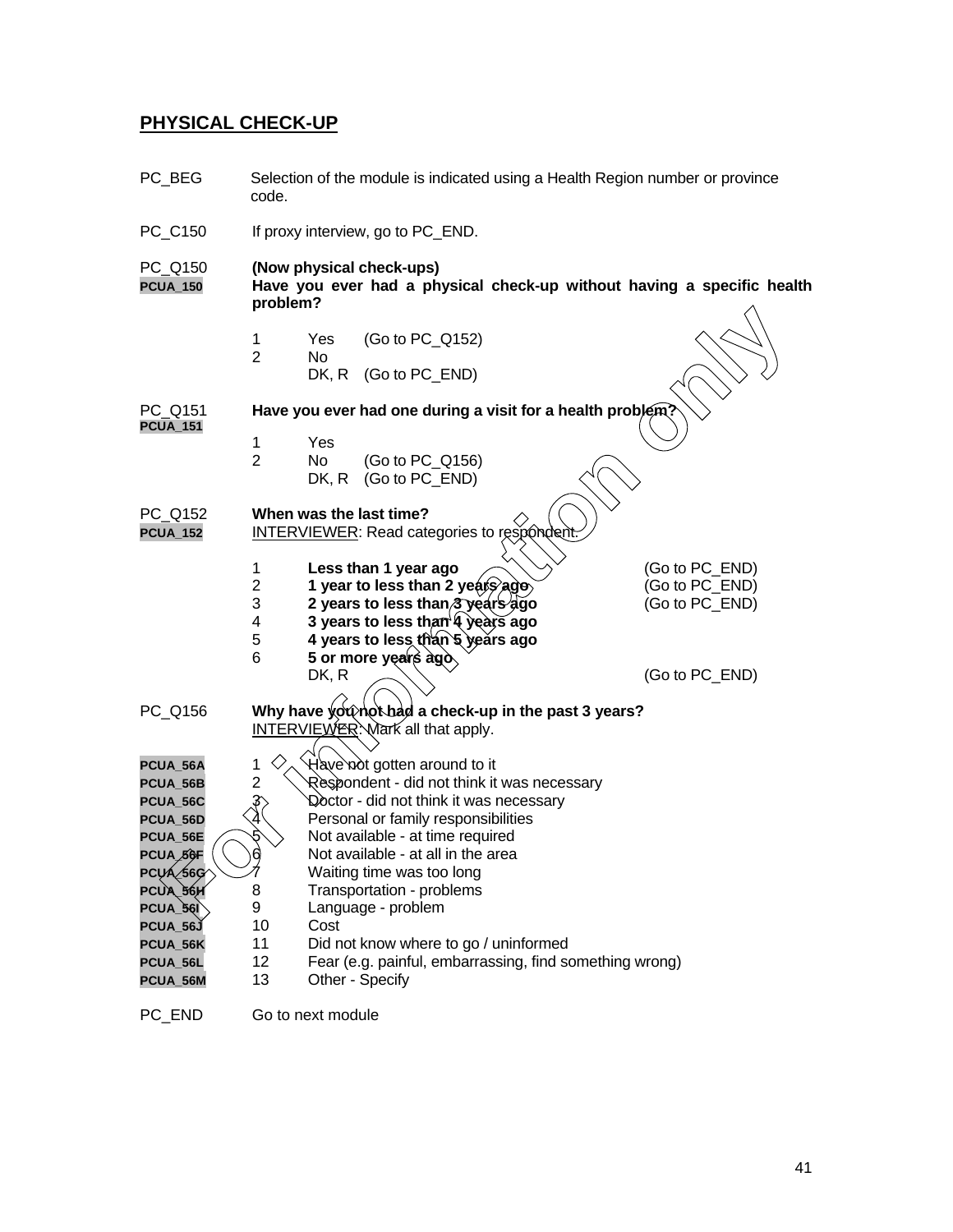## **FLU SHOTS**

| FS_BEG                                                                                                                                                               | For Quarters 1, 2 and 3 sample, selection of the module is indicated using a<br>Health Region number or province code.<br>For Quarter 4 sample, the module was common content.                                                                                                                                                                                                                                                                                                                                                                                              |  |  |
|----------------------------------------------------------------------------------------------------------------------------------------------------------------------|-----------------------------------------------------------------------------------------------------------------------------------------------------------------------------------------------------------------------------------------------------------------------------------------------------------------------------------------------------------------------------------------------------------------------------------------------------------------------------------------------------------------------------------------------------------------------------|--|--|
| FS_C160                                                                                                                                                              | If proxy interview, go to FS_END.                                                                                                                                                                                                                                                                                                                                                                                                                                                                                                                                           |  |  |
| FS_Q160<br><b>FLUA_160</b>                                                                                                                                           | (Now flu shots)<br>Have you ever had a flu shot?                                                                                                                                                                                                                                                                                                                                                                                                                                                                                                                            |  |  |
|                                                                                                                                                                      | Yes<br>1<br>$\overline{2}$<br>No<br>(Go to FS_C166)<br>(Go to FS_END)<br>DK, R                                                                                                                                                                                                                                                                                                                                                                                                                                                                                              |  |  |
| FS Q162<br><b>FLUA_162</b>                                                                                                                                           | When did you have your last flu shot?<br>INTERVIEWER: Read categories to respondent.                                                                                                                                                                                                                                                                                                                                                                                                                                                                                        |  |  |
|                                                                                                                                                                      | (Go to $FSé$ END)<br>Less than 1 year ago<br>1<br>$\overline{2}$<br>1 year to less than 2 years ago<br>3<br>2 years ago or more<br>ĚND)<br>(Go(to i <del>)</del> S<br>DK, R                                                                                                                                                                                                                                                                                                                                                                                                 |  |  |
| FS_C166                                                                                                                                                              | If age $<$ 65, go to FS_END.                                                                                                                                                                                                                                                                                                                                                                                                                                                                                                                                                |  |  |
| FS_Q166                                                                                                                                                              | Why have you not had a flu shot in the past year?<br><b>INTERVIEWER: Mark all that apply</b>                                                                                                                                                                                                                                                                                                                                                                                                                                                                                |  |  |
| FLUA_66A<br>FLUA_66B<br>FLUA_66C<br>FLUA_66D<br>FLUA_66E<br>FLUA_66F<br>FLUA_66G<br>FLUA_66H<br>FLUA_66I<br>FLUA_66J<br>FLUA_66K<br>FLUA_66L<br>FLUA 66M<br>FLIAS66N | Have not gotten around to it<br>1<br>Respondent (did not think it was necessary<br>$\overline{c}$<br>3<br>Doctor - did not think it was necessary<br>4<br>Personal or family responsibilities<br>5<br>Not available - at time required<br>6<br>Not available - at all in the area<br>7<br>Waiting time was too long<br>8<br>Transportation - problems<br>9<br>\∆àกgႆuage - problem<br>(N<br>Cóst<br>Did not know where to go / uninformed<br>12<br>Fear (painful, embarrassing, find something wrong, etc.)<br>1/3<br>Bad reaction to previous shot<br>4<br>Other - Specify |  |  |
| $FS$ $ENQ$                                                                                                                                                           | Go to next module                                                                                                                                                                                                                                                                                                                                                                                                                                                                                                                                                           |  |  |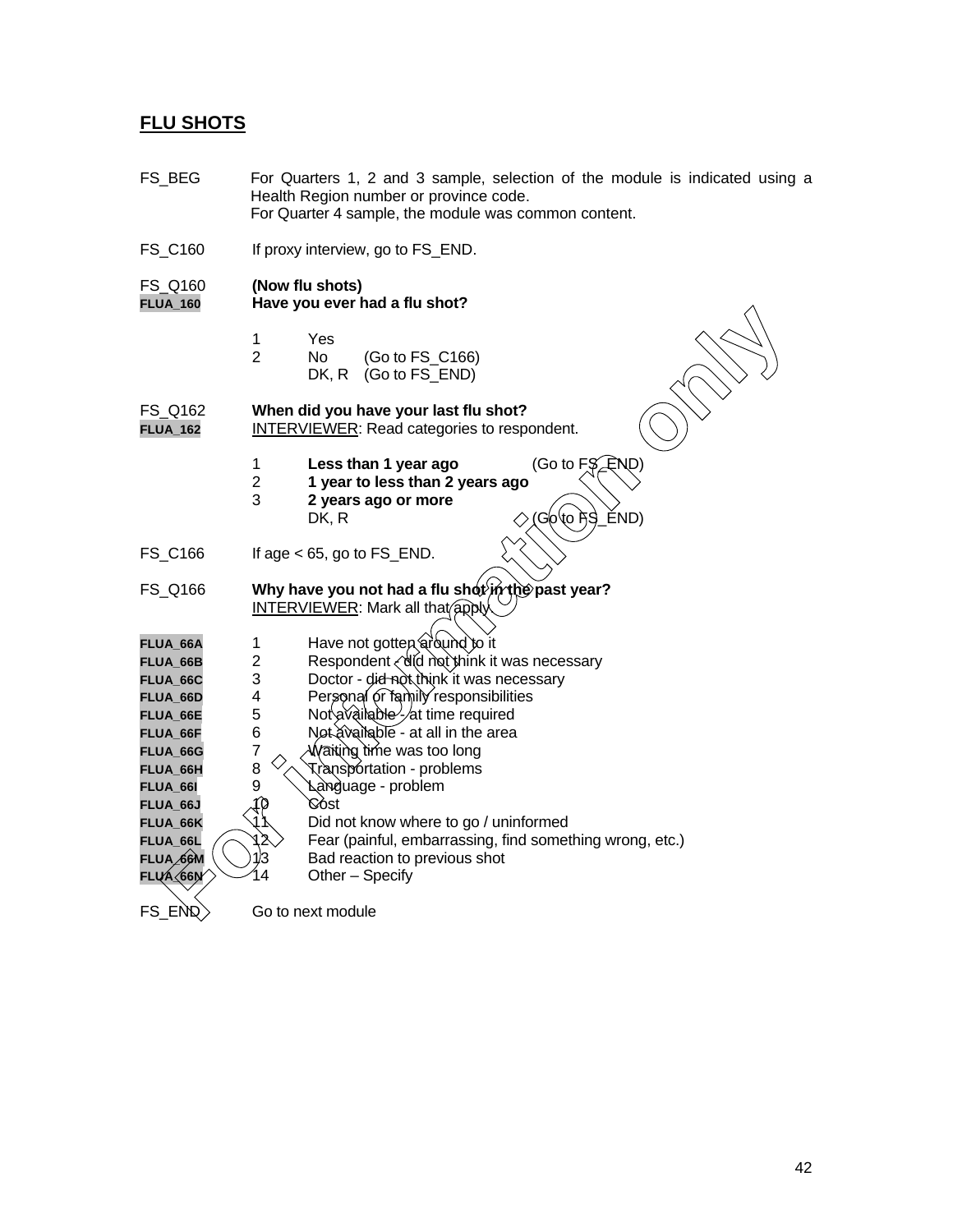## **PSA TEST**

- PS\_BEG
- PS\_C170 If proxy interview, go to PS\_END.
- PS\_C170A If female or age < 40, go to PS\_END.

## PS\_Q170 **(Now PSA tests)**

- **PSAA\_170 Have you ever had a prostate specific antigen test for prostate cancer, that is, a PSA blood test?**
	- 1 Yes

| 2 | No.   | (Go to PS_END) |
|---|-------|----------------|
|   | DK, R | (Go to PS_END) |

PS\_Q172 **When was the last time?**

**INTERVIEWER: Read categories to respondent.** 

- 1 **Less than 6 months ago**
- 2 **6 months to less than 1 year ago**
- 3 **1 year to less than 2 years ago**
- 4 **2 years to less than 5 years ago**
- 5 **5 or more years ago**

PS\_Q173 **Why did you have it?** INTERVIEWER: Mark all that apply. If respondent says 'Doctor recommended it', probe for reason. **For information of the set of the set of the set of the set of the set of the set of the set of the set of the set of the set of the set of the set of the set of the set of the set of the set of the set of the set of the** 

- **PSAA\_73A** 1 Family history of prostate cancer
- **PSAA\_73B** 2 Part of regular check-up / routine screening<br>**PSAA\_73C** 3 Age 2
- PSAA\_73C 3 Age<sup>2</sup><br>PSAA\_73D 4 Follo
- **PSAA\_73D** 4 Follow-up of previous problem
- PSAA\_73E 5 Follow-up of prostate cancer treatment
- **PSAA\_73F** 6  $\sim$  Other Specify

PS\_END Go to next module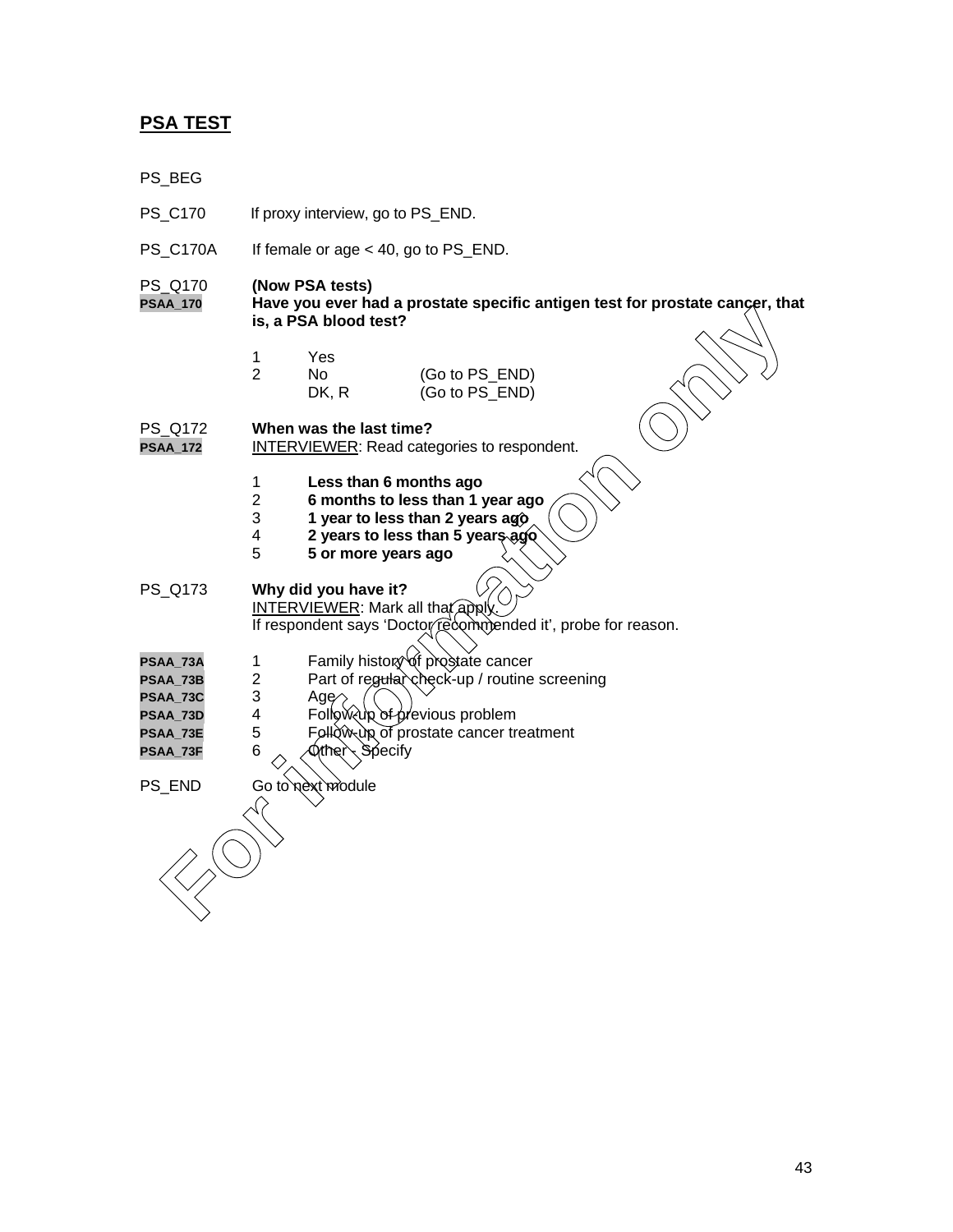## **FRUIT AND VEGETABLE CONSUMPTION**

## FV\_BEG

FV\_C1 If proxy interview, go to FV\_END.

FV\_QINT **The next questions are about the foods you usually eat or drink. Think about all the foods you eat, both meals and snacks, at home and away from home.** INTERVIEWER: Press <Enter> to continue.

FV\_Q1A **How often do you usually drink fruit juices such as orange, grapefruit or FVCA\_1A tomato?** (for example, once a day, three times a week, twice a month) INTERVIEWER: Enter the reporting unit here and enter the number in the next screen.

 $FV_Q$ 1 $C$ )

| 1 | Per day   |         |
|---|-----------|---------|
| 2 | Per week  | (Go to  |
| 3 | Per month | (Go to  |
| Λ | Dar vaar  | (On for |

| 3 | Per month | (Go to FV_Q1D)    |
|---|-----------|-------------------|
| 4 | Per year  | (Go to FV_Q1E)    |
| 5 | Never     | (Go to $FV_Q2A$ ) |
|   | DK, R     | (Go to FV_END)    |

FV\_Q1B INTERVIEWER: Enter number of times per **FVCA\_1B**

l\_l\_l Times

(MIN: 1) (MAX: 20)

Go to FV\_Q2A



l\_l\_l\_l Times

(MIN: 1) (MAX: 500)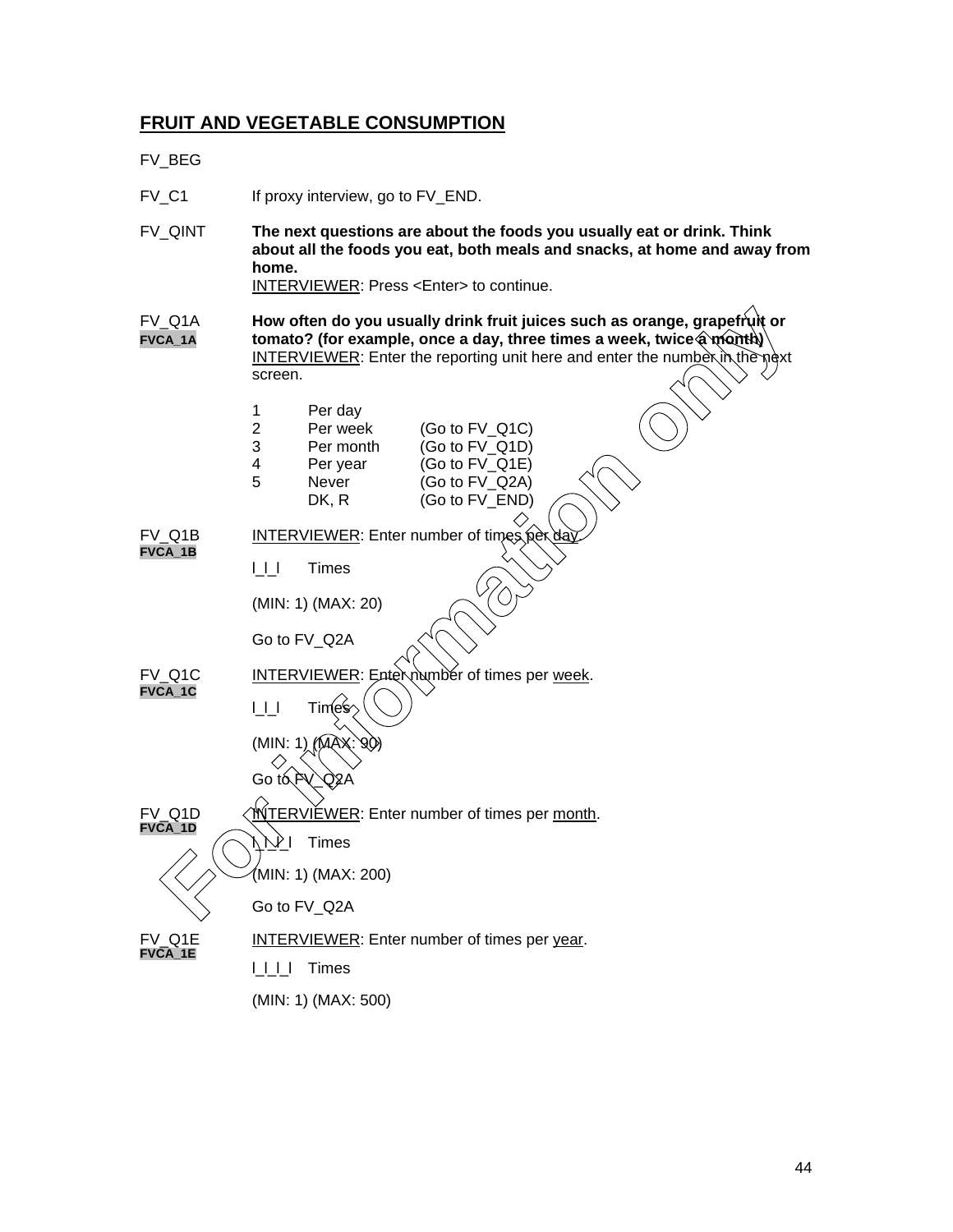| FV Q2A<br>FVCA_2A        | Not counting juice, how often do you usually eat fruit?<br><b>INTERVIEWER:</b> Enter the reporting unit here and enter the number in the next<br>screen.         |  |  |  |  |
|--------------------------|------------------------------------------------------------------------------------------------------------------------------------------------------------------|--|--|--|--|
|                          | Per day<br>1<br>$\overline{2}$<br>Per week<br>(Go to FV_Q2C)<br>Per month (Go to FV_Q2D)<br>3<br>(Go to FV_Q2E)<br>Per year<br>4<br>Never<br>(Go to FV_Q3A)<br>5 |  |  |  |  |
| FV Q2B                   | <b>INTERVIEWER:</b> Enter number of times per day.                                                                                                               |  |  |  |  |
| FVCA_2B                  | <b>Times</b><br>UЦ                                                                                                                                               |  |  |  |  |
|                          | (MIN: 1) (MAX: 20)                                                                                                                                               |  |  |  |  |
|                          | Go to FV_Q3A                                                                                                                                                     |  |  |  |  |
| FV Q2C<br>FVCA_2C        | INTERVIEWER: Enter number of times per week.                                                                                                                     |  |  |  |  |
|                          | UU<br><b>Times</b>                                                                                                                                               |  |  |  |  |
|                          | (MIN: 1) (MAX: 90)                                                                                                                                               |  |  |  |  |
|                          | Go to FV_Q3A                                                                                                                                                     |  |  |  |  |
| FV Q2D                   | INTERVIEWER: Enter number of times per month.                                                                                                                    |  |  |  |  |
| FVCA_2D                  | <b>Times</b><br>UUU                                                                                                                                              |  |  |  |  |
|                          | (MIN: 1) (MAX: 200)                                                                                                                                              |  |  |  |  |
|                          | Go to FV_Q3A                                                                                                                                                     |  |  |  |  |
| FV Q2E<br><b>FVCA 2E</b> | <b>INTERVIEWER:</b> Enter number of times per year.                                                                                                              |  |  |  |  |
|                          | imes                                                                                                                                                             |  |  |  |  |
|                          | (MIN)<br>\(MAX: 500)<br>1 ľ                                                                                                                                      |  |  |  |  |
| FV_Q3A<br>FVCA_3A        | How often do you (usually) eat green salad?<br>WARRVIEWER: Enter the reporting unit here and enter the number in the next<br>screen.                             |  |  |  |  |
|                          | Per day<br>1<br>2<br>Per week<br>(Go to FV_Q3C)<br>3<br>Per month (Go to FV_Q3D)<br>(Go to FV_Q3E)<br>Per year<br>4<br>5<br>Never<br>(Go to FV_Q4A)              |  |  |  |  |
| FV Q3B<br>FVCA_3B        | INTERVIEWER: Enter number of times per day.                                                                                                                      |  |  |  |  |
|                          | <b>Times</b><br>UЦ                                                                                                                                               |  |  |  |  |
|                          | (MIN: 1) (MAX: 20)                                                                                                                                               |  |  |  |  |
|                          | Go to FV_Q4A                                                                                                                                                     |  |  |  |  |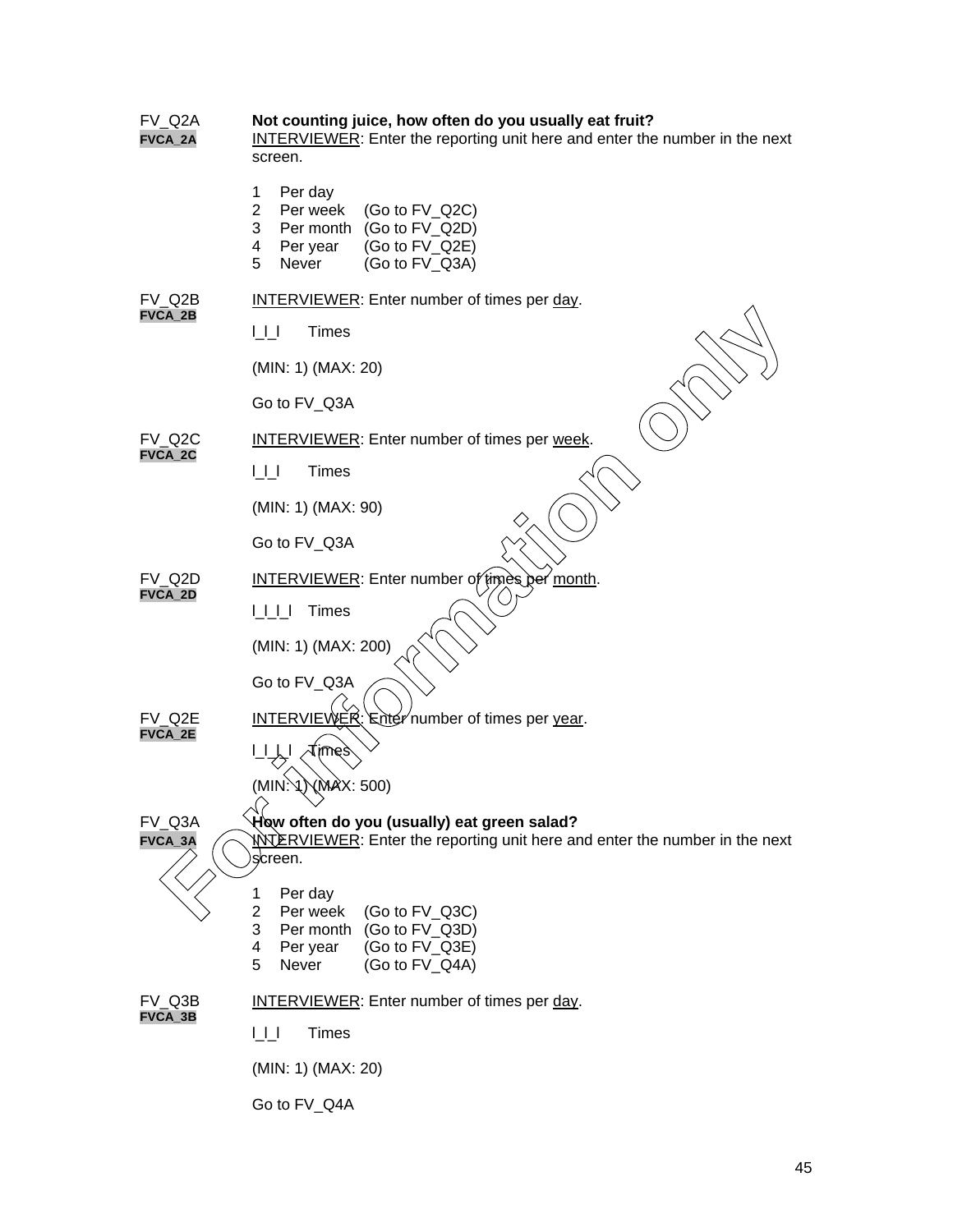| FV_Q3C<br>FVCA_3C                | <b>INTERVIEWER:</b> Enter number of times per week.                                                                                                                                                                                                                                                                                                                                                                            |  |  |  |  |
|----------------------------------|--------------------------------------------------------------------------------------------------------------------------------------------------------------------------------------------------------------------------------------------------------------------------------------------------------------------------------------------------------------------------------------------------------------------------------|--|--|--|--|
|                                  | <b>Times</b><br>$\bigsqcup$                                                                                                                                                                                                                                                                                                                                                                                                    |  |  |  |  |
|                                  | (MIN: 1) (MAX: 90)                                                                                                                                                                                                                                                                                                                                                                                                             |  |  |  |  |
|                                  | Go to FV_Q4A                                                                                                                                                                                                                                                                                                                                                                                                                   |  |  |  |  |
| FV Q3D                           | INTERVIEWER: Enter number of times per month.                                                                                                                                                                                                                                                                                                                                                                                  |  |  |  |  |
| FVCA_3D                          | UUU<br><b>Times</b>                                                                                                                                                                                                                                                                                                                                                                                                            |  |  |  |  |
|                                  | (MIN: 1) (MAX: 200)                                                                                                                                                                                                                                                                                                                                                                                                            |  |  |  |  |
|                                  | Go to FV_Q4A                                                                                                                                                                                                                                                                                                                                                                                                                   |  |  |  |  |
| FV Q3E<br>FVCA_3E                | <b>INTERVIEWER:</b> Enter number of times per year.                                                                                                                                                                                                                                                                                                                                                                            |  |  |  |  |
|                                  | UUL<br><b>Times</b>                                                                                                                                                                                                                                                                                                                                                                                                            |  |  |  |  |
|                                  | (MIN: 1) (MAX: 500)                                                                                                                                                                                                                                                                                                                                                                                                            |  |  |  |  |
| FV Q4A<br>FVCA_4A                | How often do you usually eat potatoes, not-including french fries, fried<br>potatoes, or potato chips?<br><b>INTERVIEWER:</b> Enter the reporting poit here and enter the number in the next<br>screen.                                                                                                                                                                                                                        |  |  |  |  |
|                                  | Per day<br>1<br>(Go to FV_ $Q$ 4 $Q$<br>2<br>Per week<br>3<br>(Go to $F_{\text{A}}(QAD)$<br>Per month<br>4<br>Per year<br>(Go to <del>√</del> `V_`Q4E)<br>5<br>(Go to FV_Q5A)<br>Never                                                                                                                                                                                                                                         |  |  |  |  |
| FV Q4B<br>FVCA_4B                | <b>INTERVIEWER</b> (Enter <i>number</i> of times per day.<br>ЦU<br>Timès<br>(MM)<br>√MAXY20)<br>Go to FV <sup>2</sup> Q5A                                                                                                                                                                                                                                                                                                      |  |  |  |  |
| FV Q4C<br>$FVCA\diagup 4\cal{Q}$ | <b>NOTERVIEWER: Enter number of times per week.</b><br><b>Times</b>                                                                                                                                                                                                                                                                                                                                                            |  |  |  |  |
|                                  | (MIN: 1) (MAX: 90)                                                                                                                                                                                                                                                                                                                                                                                                             |  |  |  |  |
|                                  | Go to FV_Q5A                                                                                                                                                                                                                                                                                                                                                                                                                   |  |  |  |  |
| FV Q4D<br>FVCA_4D                | INTERVIEWER: Enter number of times per month.                                                                                                                                                                                                                                                                                                                                                                                  |  |  |  |  |
|                                  | <b>Times</b><br>$\begin{array}{c} \rule{2mm}{2mm} \rule{0mm}{2mm} \rule{2mm}{2mm} \rule{2mm}{2mm} \rule{2mm}{2mm} \rule{2mm}{2mm} \rule{2mm}{2mm} \rule{2mm}{2mm} \rule{2mm}{2mm} \rule{2mm}{2mm} \rule{2mm}{2mm} \rule{2mm}{2mm} \rule{2mm}{2mm} \rule{2mm}{2mm} \rule{2mm}{2mm} \rule{2mm}{2mm} \rule{2mm}{2mm} \rule{2mm}{2mm} \rule{2mm}{2mm} \rule{2mm}{2mm} \rule{2mm}{2mm} \rule{2mm}{2mm} \rule{2mm}{2mm} \rule{2mm}{$ |  |  |  |  |
|                                  | (MIN: 1) (MAX: 200)                                                                                                                                                                                                                                                                                                                                                                                                            |  |  |  |  |
|                                  | Go to FV_Q5A                                                                                                                                                                                                                                                                                                                                                                                                                   |  |  |  |  |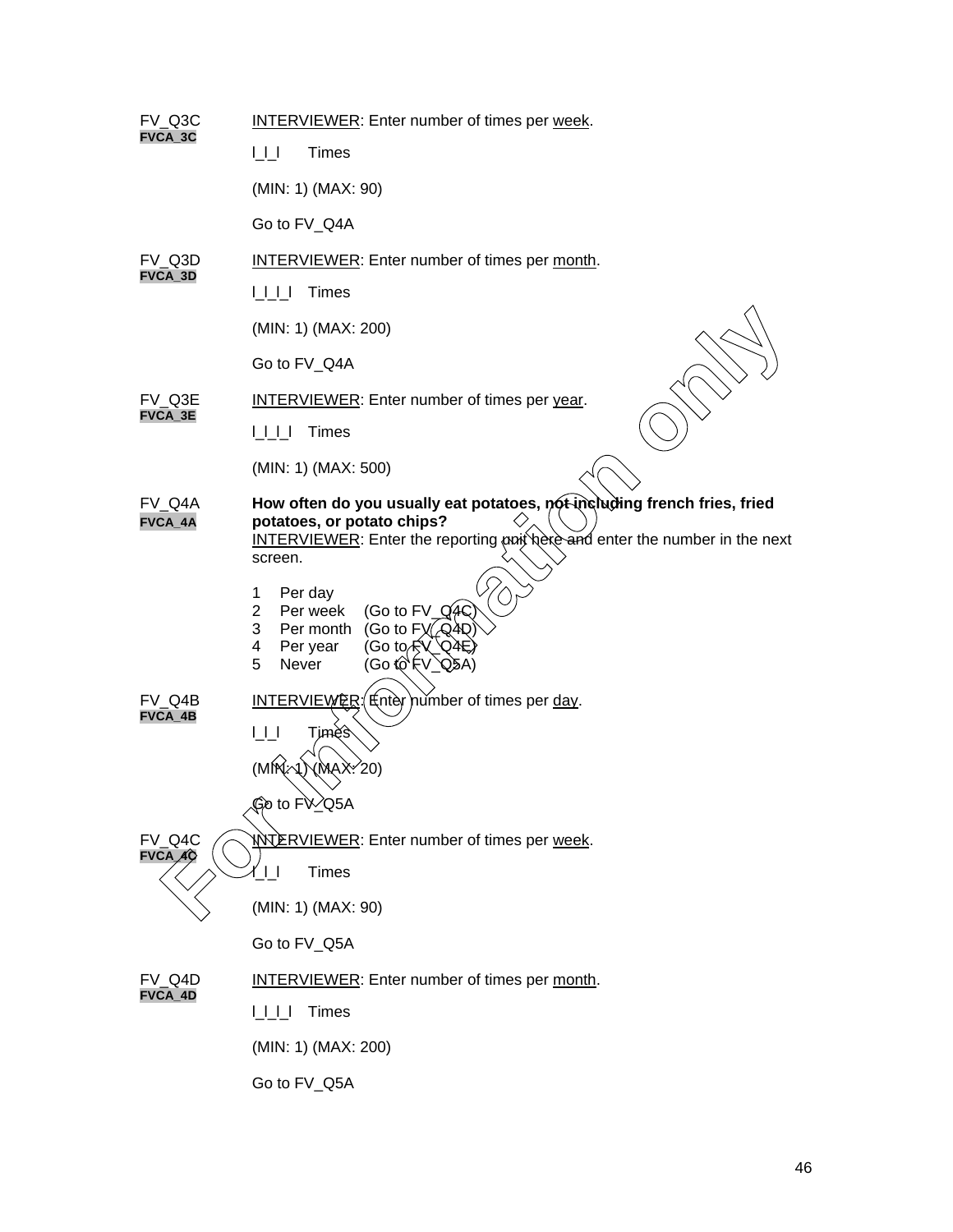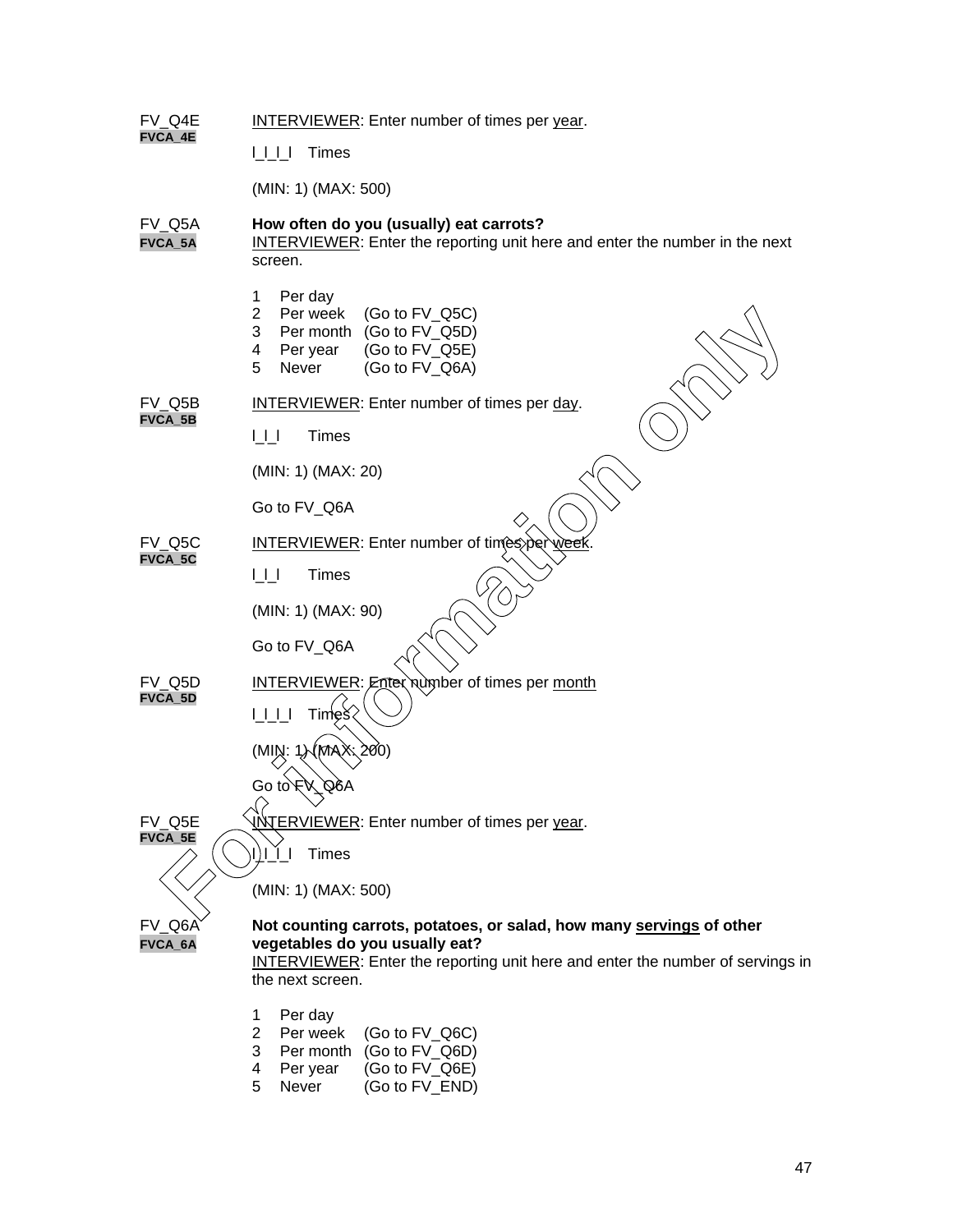| FV_Q6B<br>FVCA_6B | <b>INTERVIEWER:</b> Enter number of servings per day.   |
|-------------------|---------------------------------------------------------|
|                   | $\sqcup\sqcup$<br>Servings                              |
|                   | (MIN: 1) (MAX: 20)                                      |
|                   | Go to FV_END                                            |
| FV_Q6C<br>FVCA_6C | <b>INTERVIEWER:</b> Enter number of servings per week.  |
|                   | $\bigsqcup$<br>Servings                                 |
|                   | (MIN: 1) (MAX: 90)                                      |
|                   | Go to FV_END                                            |
| FV_Q6D            | <b>INTERVIEWER:</b> Enter number of servings per month. |
| FVCA_6D           | Servings<br>LLL                                         |
|                   | (MIN: 1) (MAX: 200)                                     |
|                   | Go to FV_END                                            |
| FV Q6E<br>FVCA_6E | <b>INTERVIEWER:</b> Enter number of servings per year.  |
|                   | LLL<br>Servings                                         |
|                   | (MIN: 1) (MAX: 500)                                     |
| FV_END            | Go to next module                                       |
|                   |                                                         |
|                   |                                                         |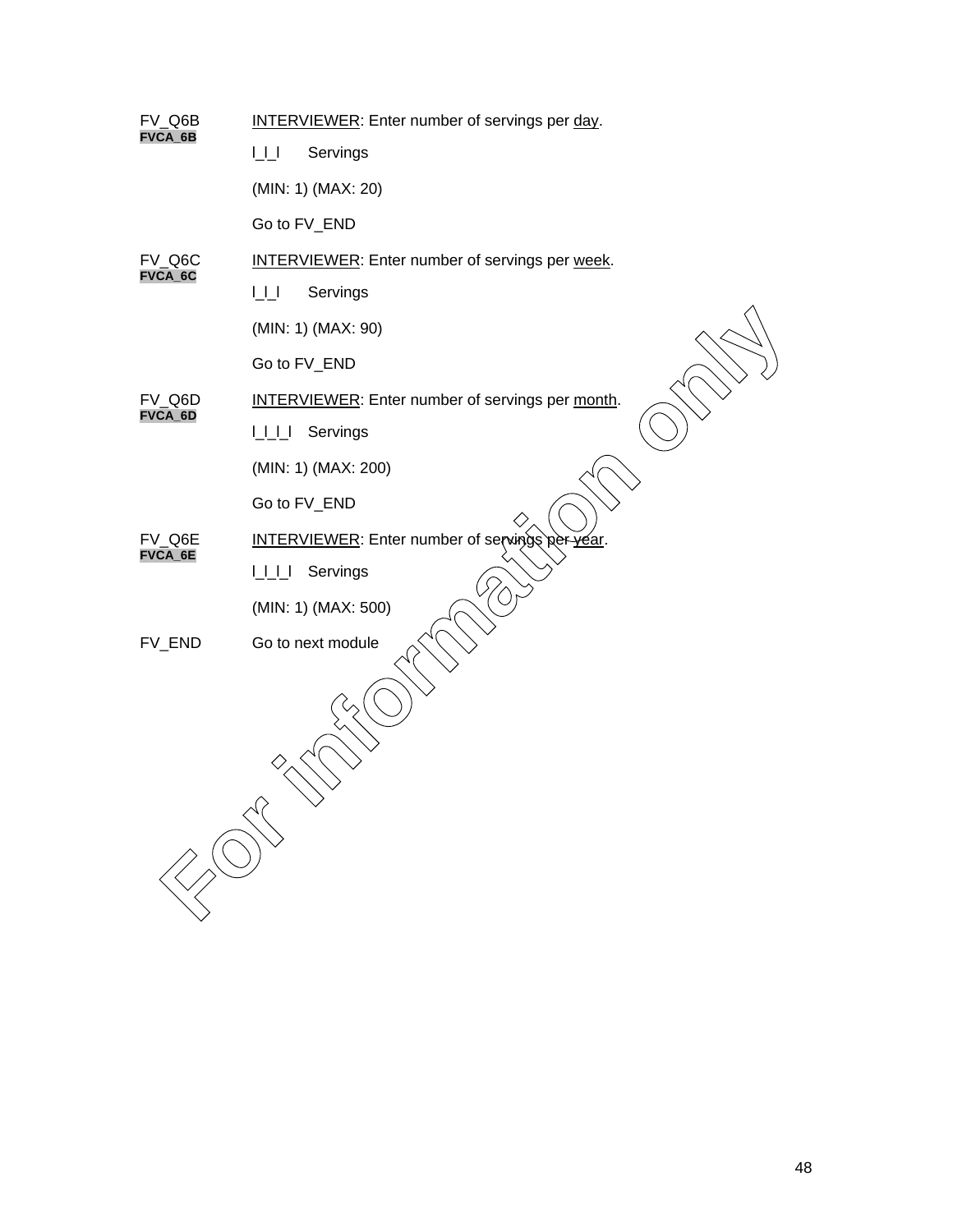## **PHYSICAL ACTIVITIES**

- PA\_BEG If proxy interview, go to PA\_END.
- PA\_QINT1 **Now I'd like to ask you about some of your physical activities. To begin with, I'll be dealing with physical activities not related to work, that is, leisure time activities.** INTERVIEWER: Press <Enter> to continue. PA\_Q1 **Have you done any of the following in the past 3 months, that is, from %date three months ago% to yesterday?** INTERVIEWER: Read categories to respondent. Mark all that apply.

| PACA 1A |    | <b>Walking for exercise</b>                                                                           | PACA 1M    | 13  | <b>Downhill skiing</b>      |
|---------|----|-------------------------------------------------------------------------------------------------------|------------|-----|-----------------------------|
|         |    |                                                                                                       |            |     | <b>or showboarding</b>      |
| PACA 1B | 2  | Gardening or yard work                                                                                | PACA 1N    | 14  | Bowling                     |
| PACA 1C | 3  | Swimming                                                                                              | PACA 10    | 15  | <b>Baseball or softball</b> |
| PACA 1D | 4  | <b>Bicycling</b>                                                                                      | PACA 1P    | 16. | Tennis                      |
| PACA 1E | 5  | Popular or social dance                                                                               | PACA 1Q    | 17  | Weight-training             |
| PACA 1F | 6  | <b>Home exercises</b>                                                                                 | PACA 1R    | Y8  | <b>Fishing</b>              |
| PACA 1G |    | Ice hockey                                                                                            | $PACA_1S$  | 19  | Volleyball                  |
| PACA 1H | 8  | Ice skating                                                                                           | PACA 1     | 20  | <b>Basketball</b>           |
| PACA 11 | 9  | In-line skating or rollerblading PACA 10                                                              |            | 21  | Any other                   |
| PACA 1J | 10 | Jogging or running                                                                                    | $PAC(A_1)$ | 22  | No physical activity        |
| PACA 1K | 11 | Golfing<br>╲                                                                                          |            |     | (Go to PA QINT2)            |
| PACA 1L | 12 | Exercise class or aerobics                                                                            |            |     |                             |
|         |    |                                                                                                       |            |     |                             |
|         |    | $\mathbb{R}^{1}$ $\mathbb{R}^{1}$ $\mathbb{R}^{1}$ $\mathbb{R}^{1}$ $\mathbb{R}^{1}$ $\mathbb{R}^{1}$ |            |     |                             |

DK, R (Go to PA\_END)

If "Any other" is chosen as a response, go to PA\_Q1US. Otherwise, go to PA\_Q1W.

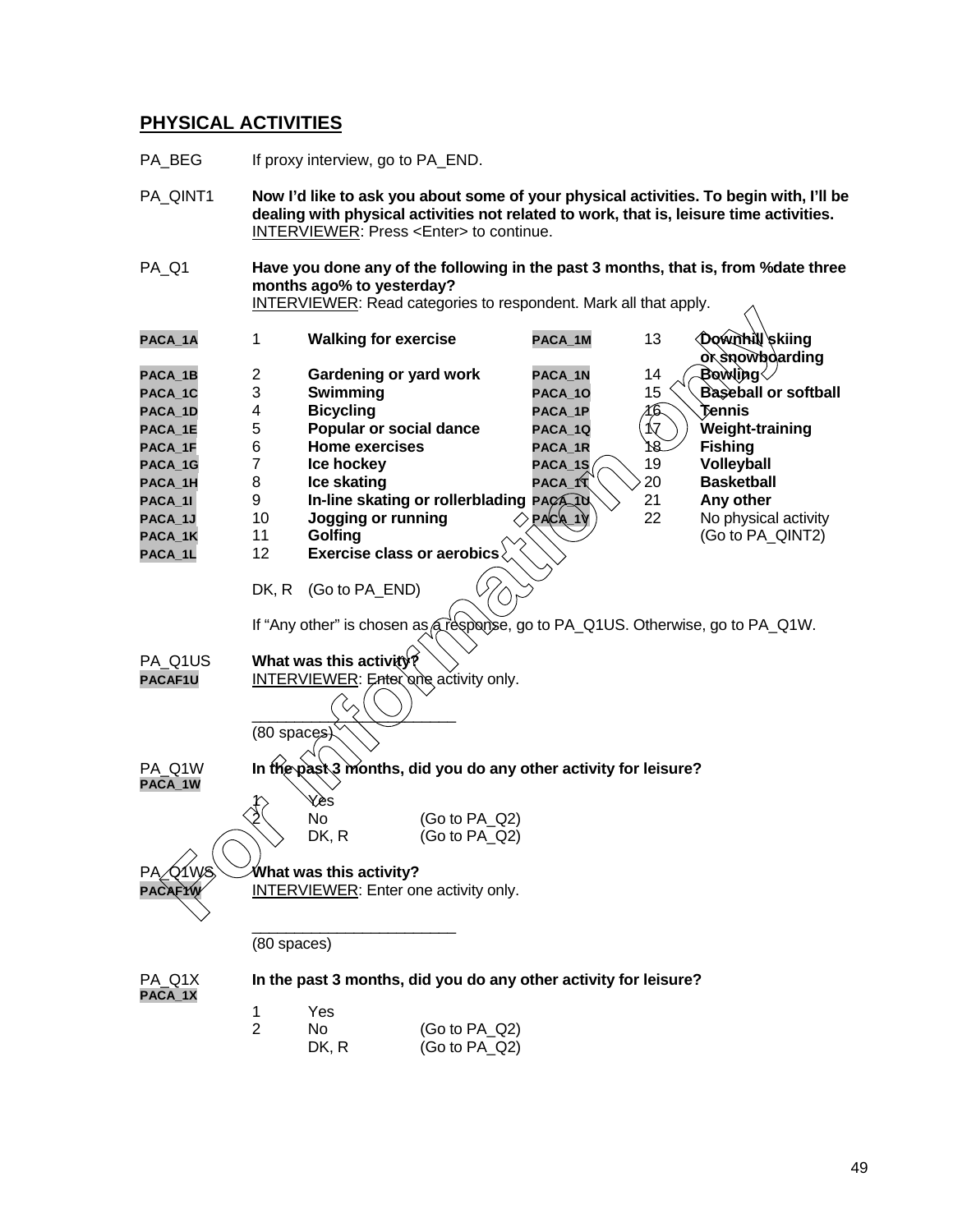| PA_Q1XS<br>PACAF1X           | What was this activity?<br><b>INTERVIEWER:</b> Enter one activity only.                                                                                                                                                                         |  |  |
|------------------------------|-------------------------------------------------------------------------------------------------------------------------------------------------------------------------------------------------------------------------------------------------|--|--|
|                              | (80 spaces)                                                                                                                                                                                                                                     |  |  |
|                              | For each activity identified in PA_Q1, ask PA_Q2 and PA_Q3                                                                                                                                                                                      |  |  |
| PA Q <sub>2</sub><br>PACA_2n | In the past 3 months, how many times did you participate in %identified activity%?                                                                                                                                                              |  |  |
|                              | <b>Times</b><br>(MIN: 1) (MAX: 99 for each activity except the following:<br>Walking: $MAX = 270$<br>Bicycling: $MAX = 200$<br>Other activities: $MAX = 200$ )                                                                                  |  |  |
|                              | DK, R (Go to next activity)                                                                                                                                                                                                                     |  |  |
| PA Q3<br>PACA_3n             | About how much time did you spend on each occasion?                                                                                                                                                                                             |  |  |
|                              | 1 to 15 minutes<br>1<br>$\overline{2}$<br>16 to 30 minutes<br>3<br>31 to 60 minutes<br>4<br>More than one hour                                                                                                                                  |  |  |
| PA_QINT2                     | Next, some questions about the amount of time you spent in the past 3 months on<br>physical activity at work or while doing daily chores around the house, but not<br>leisure time activity.<br>INTERVIEWER: Press <enter> to continue.</enter> |  |  |
| PA Q4A<br>PACA_4A            | In a typical week in the past 3 months, how many hours did you usually spend<br>walking to work or to school or while doing errands?                                                                                                            |  |  |
|                              | 1<br>None<br>Lessthan 1 hour<br>$\overline{2}$<br>3<br>From <b>Kto</b> Shours<br>From 6 to 10 hours<br>4<br>5<br>(Fromे∖) to 20 hours<br>6<br>More than 20 hours                                                                                |  |  |
| PA_Q4B                       | $\hat{\mathcal{M}}$ a typical week, how much time did you usually spend bicycling to work or to                                                                                                                                                 |  |  |
| PACA_4B                      | school or while doing errands?                                                                                                                                                                                                                  |  |  |
|                              | None<br>Less than 1 hour<br>$\frac{2}{3}$<br>From 1 to 5 hours<br>$\overline{\mathbf{4}}$<br>From 6 to 10 hours<br>$\sqrt{5}$<br>From 11 to 20 hours                                                                                            |  |  |
|                              | 6<br>More than 20 hours                                                                                                                                                                                                                         |  |  |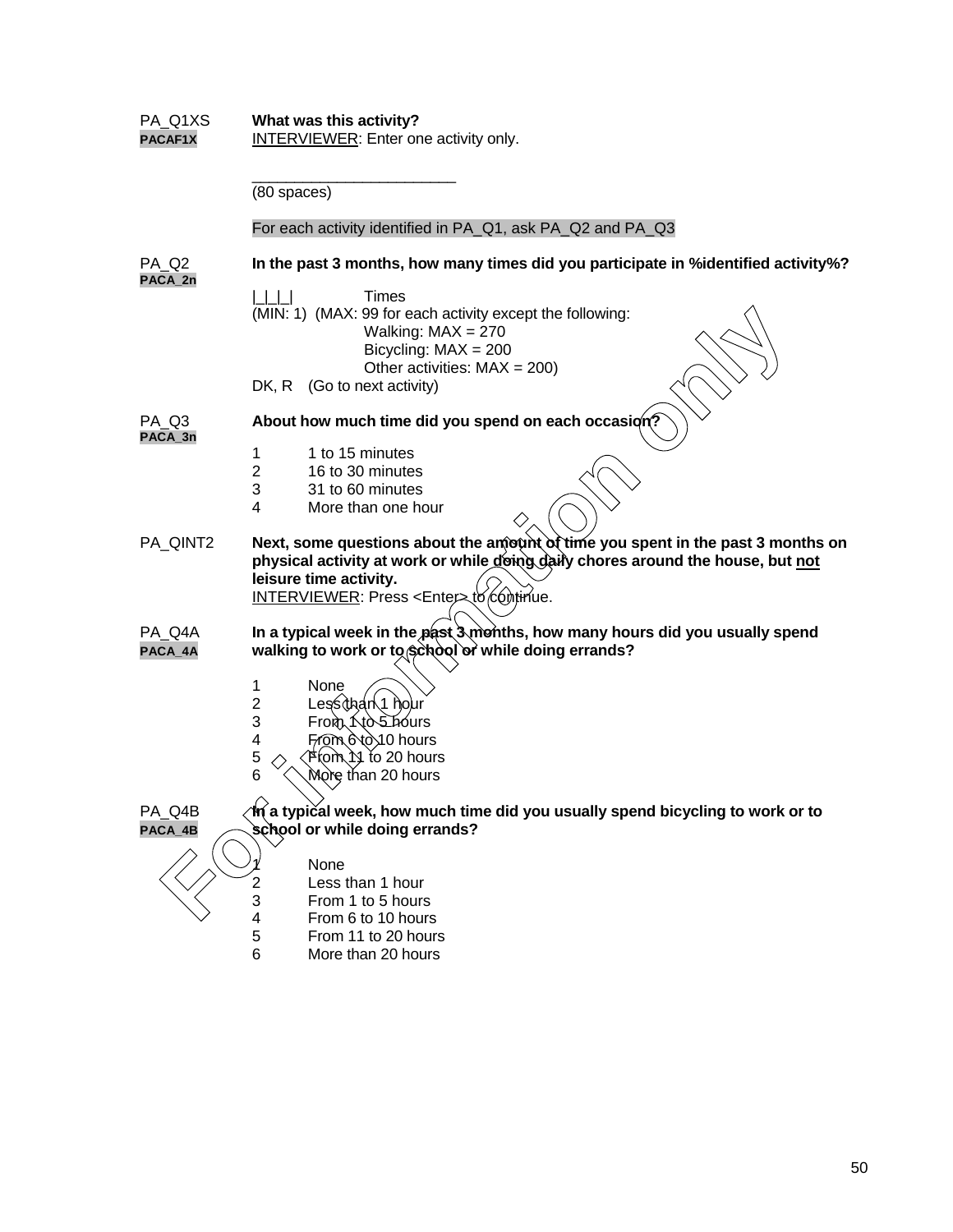## PA\_Q6 **Thinking back over the past 3 months, which of the following best describes your PACA\_6 usual daily activities or work habits?**

**INTERVIEWER:** Read categories to respondent.

- 1 **Usually sit during the day and don't walk around very much**
- Stand or walk quite a lot during the day but don't have to carry or lift things **very often**
- 3 **Usually lift or carry light loads, or have to climb stairs or hills often**
- 4 **Do heavy work or carry very heavy loads**

PA\_END Go to next module

FRID GO to next module<br>
So to next module<br>
FOR CONSULS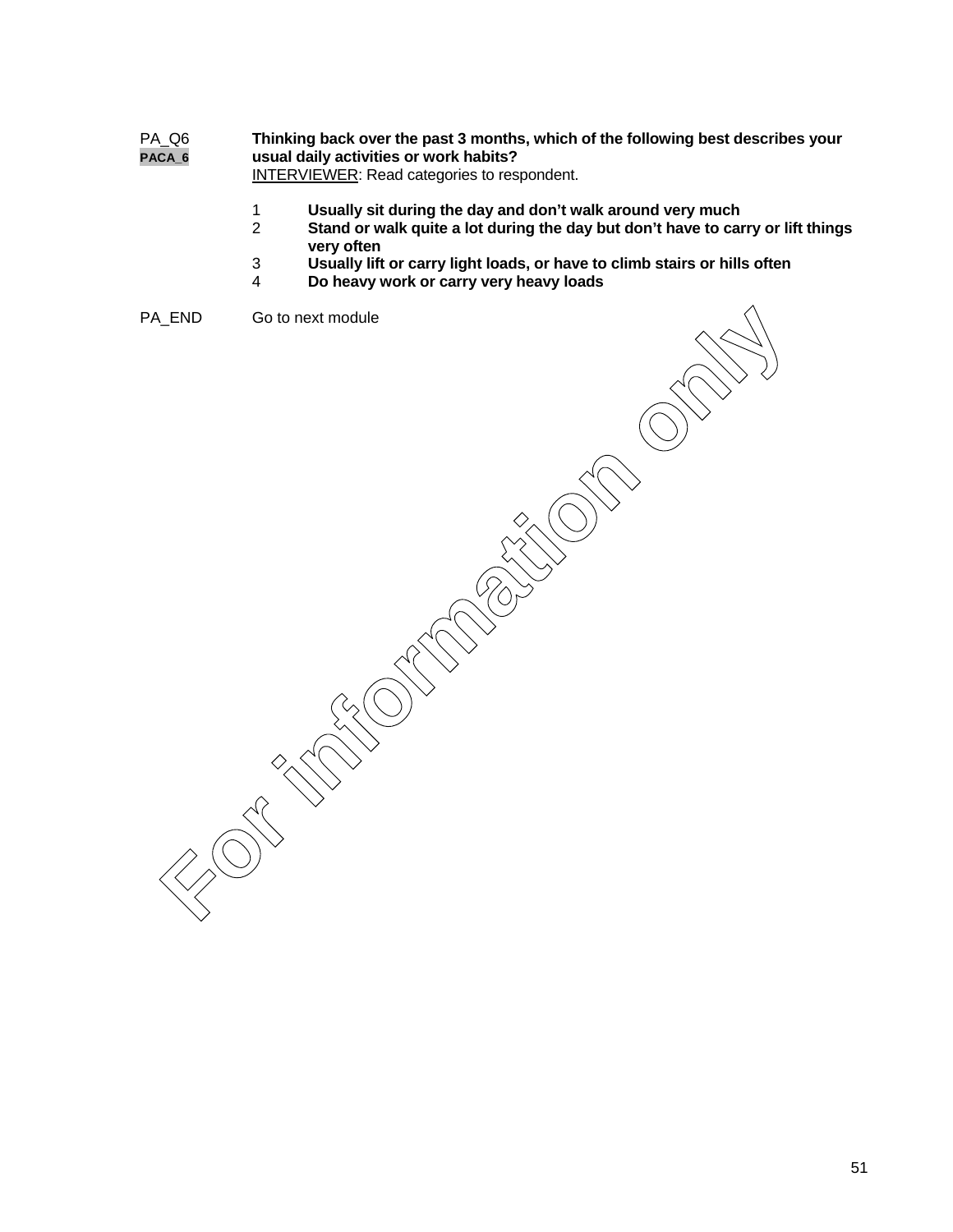## **SEDENTARY ACTIVITIES**

- SA BEG Selection of the module is indicated using a Health Region number or province code.
- SA\_CINT If proxy interview, go to SA\_END.
- SA\_QINT **Now, a few additional questions about activities you do in your leisure time, that is, activities not at work or at school.** INTERVIEWER: Press <Enter> to continue.

SA Q1 **In a typical week in the past 3 months, how much time did you usually spend SACA\_1 on a computer, including playing computer games and using the Internet or World Wide Web? For information of the last 3 months, how much time did you usually spend<br>
on a computer, including playing computer games and using the kinemer<br>
World Wide Web?<br>
INTERVIEWER: Do not include time spent at work or at schoo** 

INTERVIEWER: Do not include time spent at work or at school.

- 1 None<br>2 Less
- 2 Less than 1 hour<br>3 From 1 to 2 hours
- From 1 to 2 hours
- 4 From 3 to 5 hours<br>5 From 6 to 10 hours
- 5 From 6 to 10 hours
- 6 From 11 to 14 hours
- 7 From 15 to 20 hours 8 More than 20 hours
	- $DK, R$
- $SA_C2$  If age > 19, go to  $SA_C23$ .

SA\_Q2 **In a typical week, how much time did you usually spend playing video**<br>saca 2 games, such as SEGA, Nintendo and Playstation? games, such as SEGA, Nintendo and Playstation?

- 1 None<br>2 Less 2 Less than (1 m<br>3 From 1 to 2 h From 1 to 2 hours 4 From  $\frac{3}{6}$  to 5 hours<br>5 From 6 to 10 hour ზ tơ 10 hours
- 6  $\sqrt{\phantom{a}}$  From 11 to 14 hours
	-
- $7 \times 7$  From 15 to 20 hours<br> $\frac{8}{5}$  More than 20 hours
	- More than 20 hours



SA\_Q3 **In a typical week in the past 3 months, how much time did you usually**  $s$  **bend watching television or videos?** 

- 
- 1 None<br>2 Less
- 2 Less than 1 hour<br>3 From 1 to 2 hours 3 From 1 to 2 hours
- 4 From 3 to 5 hours
- 5 From 6 to 10 hours
- 6 From 11 to 14 hours
- 7 From 15 to 20 hours
- 8 More than 20 hours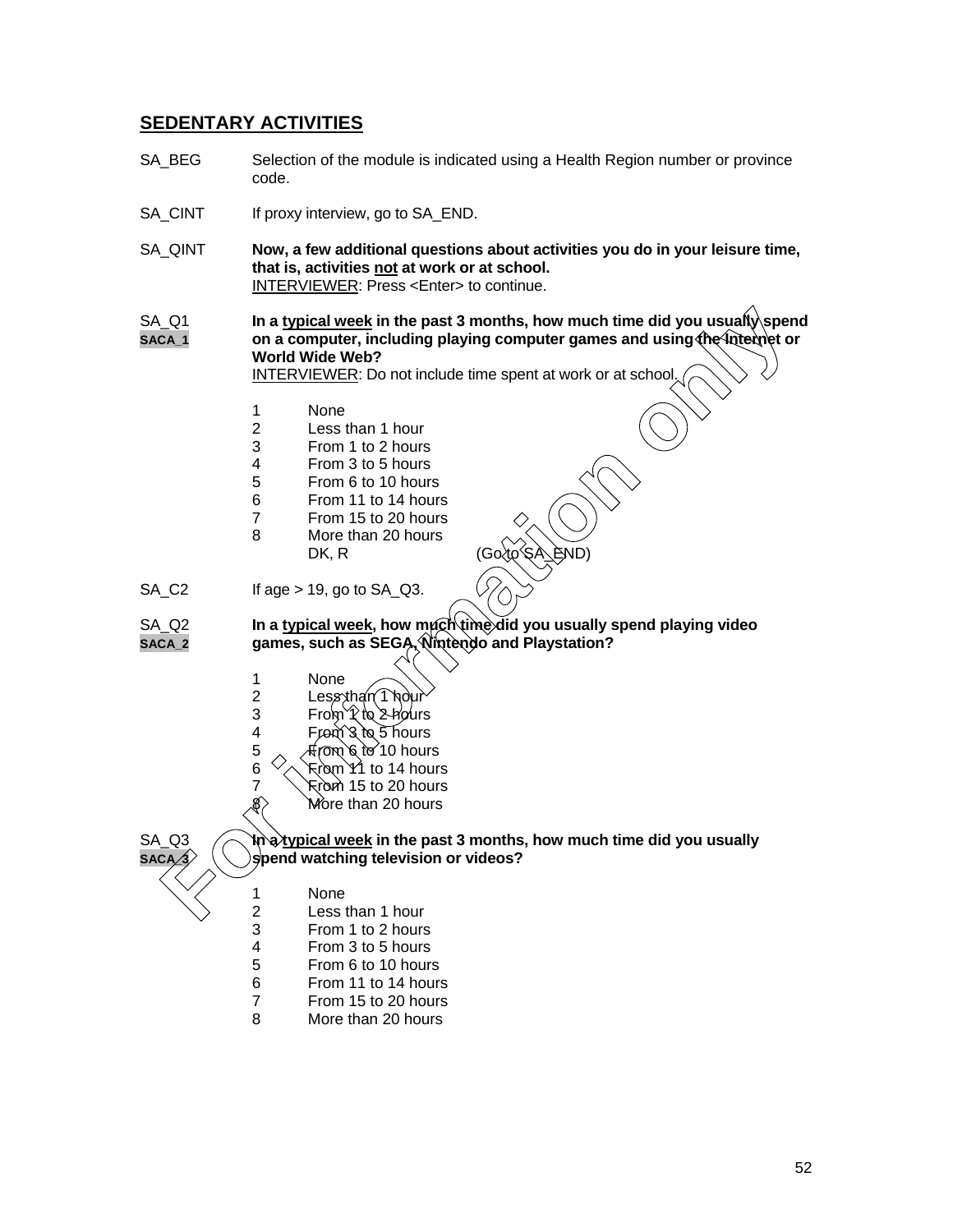## SA\_Q4 **In a typical week, how much time did you usually spend reading, not SACA\_4 counting at work or at school?**

INTERVIEWER: Include books, magazines, newspapers, homework.

- 1 None<br>2 Less t
- 2 Less than 1 hour<br>3 From 1 to 2 hours
- From 1 to 2 hours
- 4 From 3 to 5 hours<br>5 From 6 to 10 hours
- 5 From 6 to 10 hours
- 6 From 11 to 14 hours
- 7 From 15 to 20 hours<br>8 More than 20 hours
- More than 20 hours

SA\_END Go to next module

From 15 to 20 hours<br> **B** More than 20 hours<br>
Go to next module<br>
Concert in the conduction of the conduction of the conduction of the conduction of the conduction of the conduction of the conduction of the conduction of the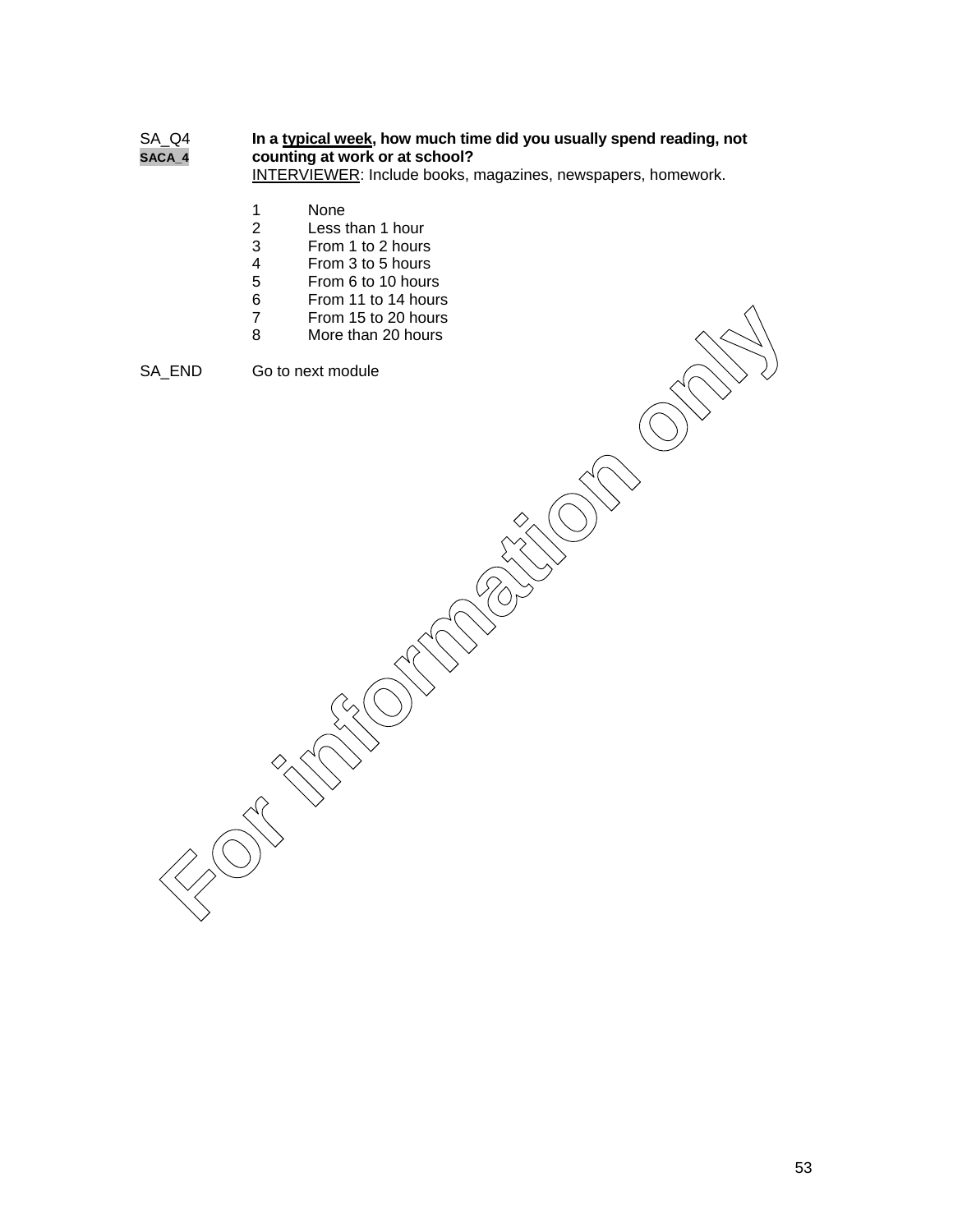## **USE OF PROTECTIVE EQUIPMENT**

- PG BEG Selection of the module is indicated using a Health Region number or province code.
- PG C1 If proxy interview, go to PG END.
- PG\_CINT If bicycling was indicated as an activity in PA\_Q1 or > "None" in PA\_Q4B, or if inline skating or rollerblading was indicated as an activity in PA\_Q1, or if downhill skiing was indicated as an activity in PA\_Q1, go to PG\_QINT. Otherwise, go to PG\_END.
- **PG** QINT **Now a few questions about precautions you take while participating physical activities.** INTERVIEWER: Press <Enter> to continue. **For intervention of the matter of the matter of the matter of the Mercylle Matter only and the matter of the matter of the CODI (10) CHO (10) CHO (10) CHO (10) CHO (10) CHO (10) CHO (10) CHO (10) CHO (10) CHO (10) CHO (10**
- PG\_C101 If bicycling was indicated as an activity in PA\_Q1 or > "None" in PA \Q4B, ask PG\_Q101. Otherwise, go to PG\_C102.
- PG\_Q101 When riding a bicycle how often do you wear a/helmet? **UPEA\_101** INTERVIEWER: Read categories to respondent.
	- 1 **Always**
	- 2 **Most of the time**
	- 3 **Rarely**
	- 4 **Never**
- PG\_C102 If in-line skating or rollerblading was indicated as an activity in PA\_Q1, ask PG\_Q102A. Otherwise,  $q\sigma f\bar{\sigma} R\hat{G}$  C103.
- PG\_Q102A When in-line skating or roller blading, how often do you wear a helmet? UPEA\_02A INTERVIEWER: Read categories to respondent.
	- 1 **Always**
	- 2 **Most of the time**
	- 3 **Rarely**
	- 4 **Never**

PG\_Q102B **How often do you wear wrist guards or wrist protectors? UPEA\_02B** VINTERVIEWER: Read categories to respondent.



1 **Always** 2 **Most of the time** 3 **Rarely**

4 **Never**

## PG\_Q102C **How often do you wear elbow pads?**

**UPEA\_02C** INTERVIEWER: Read categories to respondent.

- 1 **Always**
- 2 **Most of the time**
- 3 **Rarely**
- 4 **Never**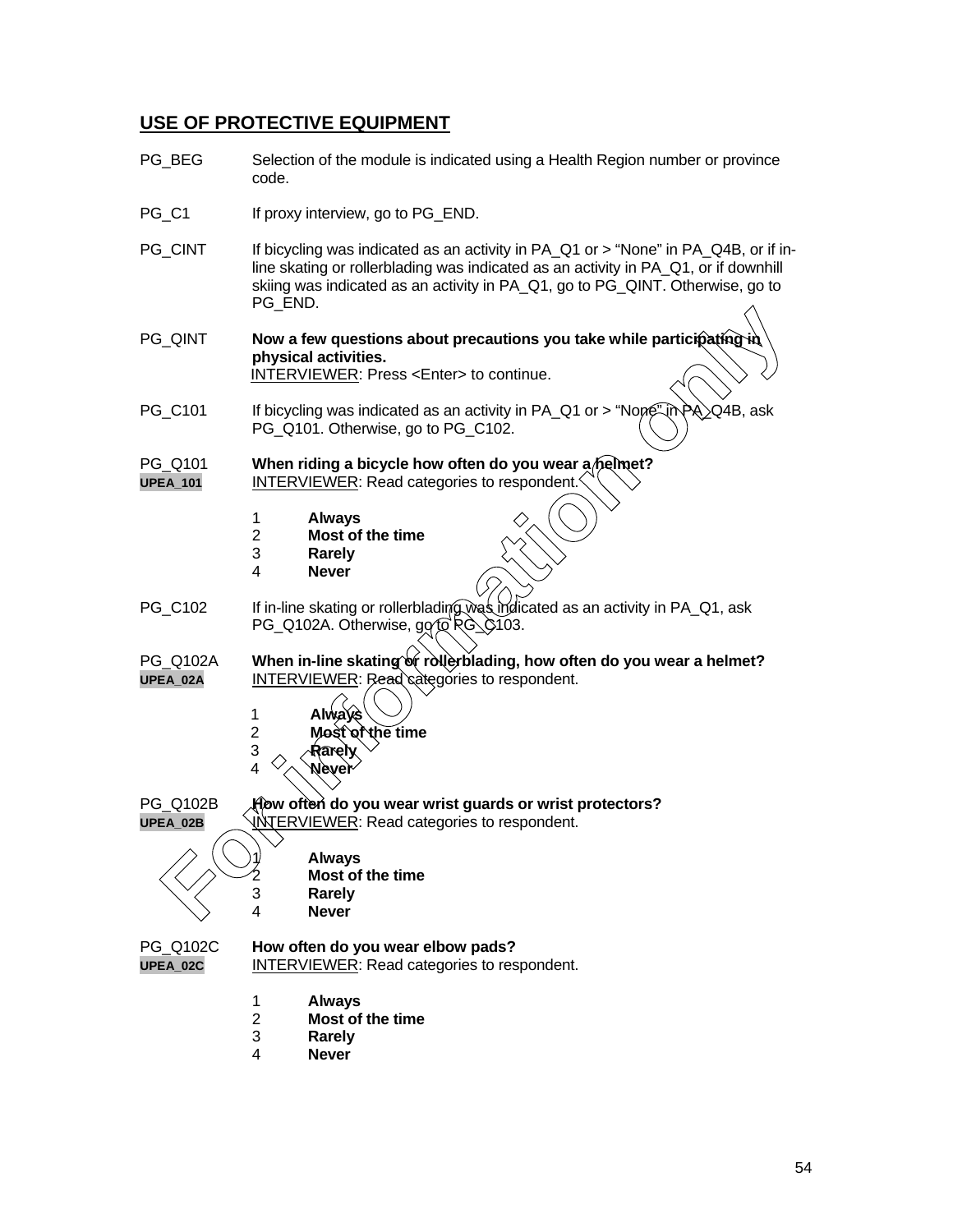# PG\_Q102D **How often do you wear knee pads?**

**INTERVIEWER: Read categories to respondent.** 

- 1 **Always**
- 2 **Most of the time**
- 3 **Rarely**
- 4 **Never**
- PG\_C103 If downhill skiing or snowboarding was indicated as an activity in PA\_Q1, ask PG\_Q103. Otherwise, go to PG\_END.
- PG\_Q103 When downhill skiing or snowboarding, how often do you wear a helmet? **UPEA\_103** INTERVIEWER: Read categories to respondent. For 103<br> **For information of the state of the state of the state of the state of the state of the time**<br> **For Most of the time**<br> **For Most of the time**<br> **For information**<br> **For information of the state of the time**<br> **For i** 
	- 1 **Always**
	- 2 **Most of the time**
	- 3 **Rarely**
	- 4 **Never**
- PG\_END Go to next module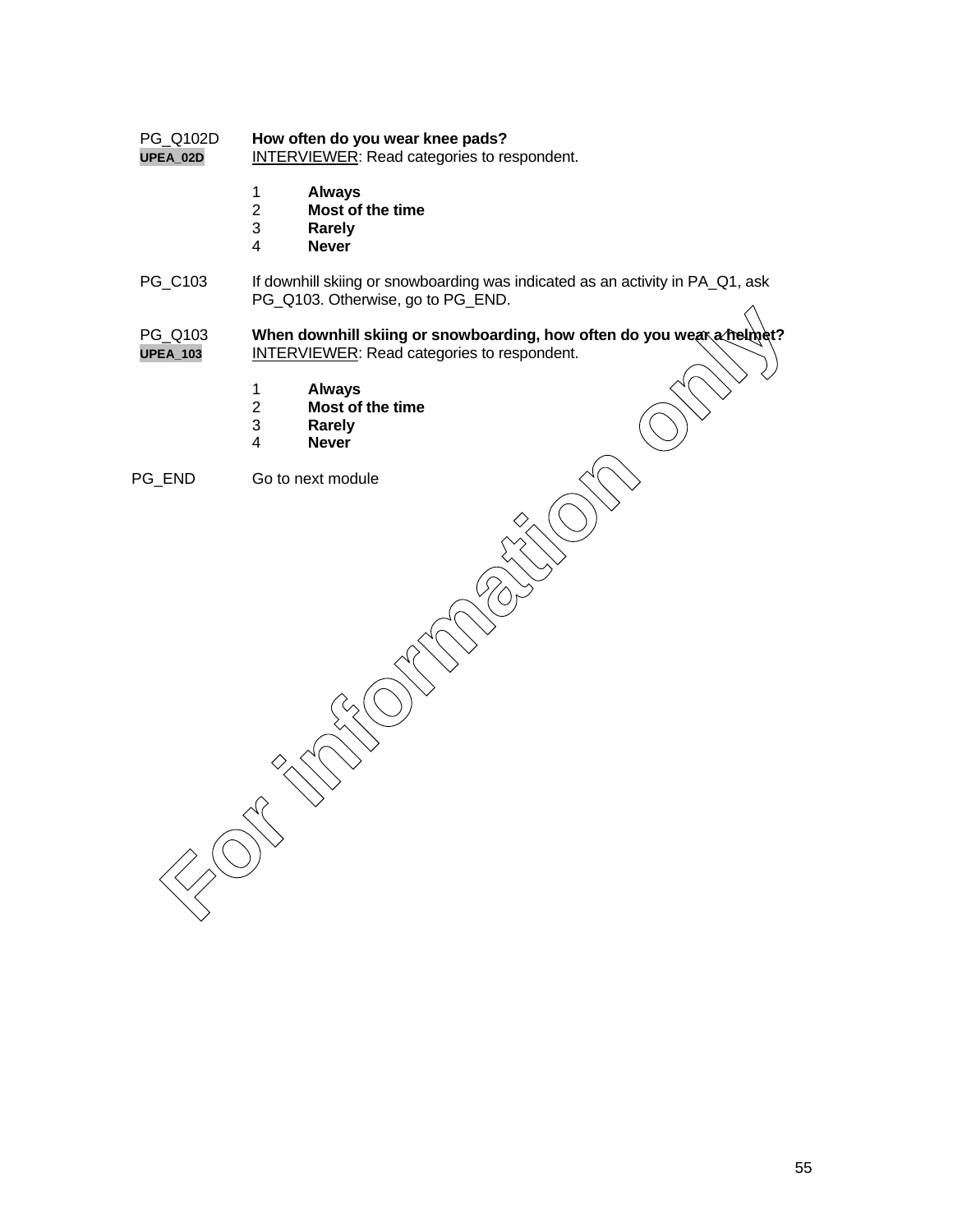## **INJURIES**

IJ\_BEG

## Repetitive strain

- RP\_QINT **This next section deals with repetitive strain injuries. By this we mean injuries caused by overuse or by repeating the same movement frequently. (For example, carpal tunnel syndrome, tennis elbow or tendinitis.)** INTERVIEWER: Press <Enter> to continue.
- RP\_Q1 **In the past 12 months, that is, from %date one year ago% to yesteroday, did REPA\_1 %you/FNAME% have any injuries due to repetitive strain which were serious enough to limit %your/his/her% normal activities?**
	- 1 Yes 2 No (Go to IJ\_QINT) DK, R (Go to IJ\_QINT)

## RP\_Q3 **Thinking about the most serious repetitive strain, what part of the body REPA\_3 was affected?**

- 1 Head
- 2 Neck<br>3 Shoul
- 3 Shoulder, upper arm
- 4 Elbow, lower arm<br>5 Wrist, hand
- 5 Wrist, hand<br>6 Hip
- **Hip**
- 7 Thigh
- 8 Knee, lower leg
- 9 Ankle, foot
- 10 Upper back of upper spine
- 11 Lower back or lower spine
- 12 Chest Yexcluding back and spine)
- 13 Abdomen or pelvis (excluding back and spine)
- RP\_Q4 **What type of activity were %you/he/she% doing when %you/he/she% got this repetitive strain? INTERVIEWER: Mark all that apply.** For interpretations, that is, from % date one year ago% to yester a<br>serious enough to limit % your/his/here the to repetitive strain which were<br>serious enough to limit % your/his/her% normal activities?<br>
Thinking about t

| REPA_4A                             |   | Sports or physical exercise (include school activities)       |
|-------------------------------------|---|---------------------------------------------------------------|
| $\mathsf{REPA} \diagup \mathsf{4B}$ |   | Leisure or hobby (include volunteering)                       |
| $REPA\diagup 4C$                    |   | Working at a job or business (include travel to or from work) |
| REPÀ 40                             | Δ | Household chores, other unpaid work or education              |
| $\mathtt{REPA}\_4\mathtt{K}$ $>$    | 5 | Sleeping, eating, personal care                               |
| REPA 4F                             | 6 | Other - Specify                                               |

Number of injuries and details of most serious injury

- IJ\_QINT **Now some questions about %other% injuries which occurred in the past 12 months, and were serious enough to limit %your/FNAME's% normal activities. For example, a broken bone, a bad cut or burn, a sprain, or a poisoning.** INTERVIEWER: Press <Enter> to continue.
- IJ\_C01 If RP\_Q1 <> 1, use second part of phrase only in IJ\_Q01.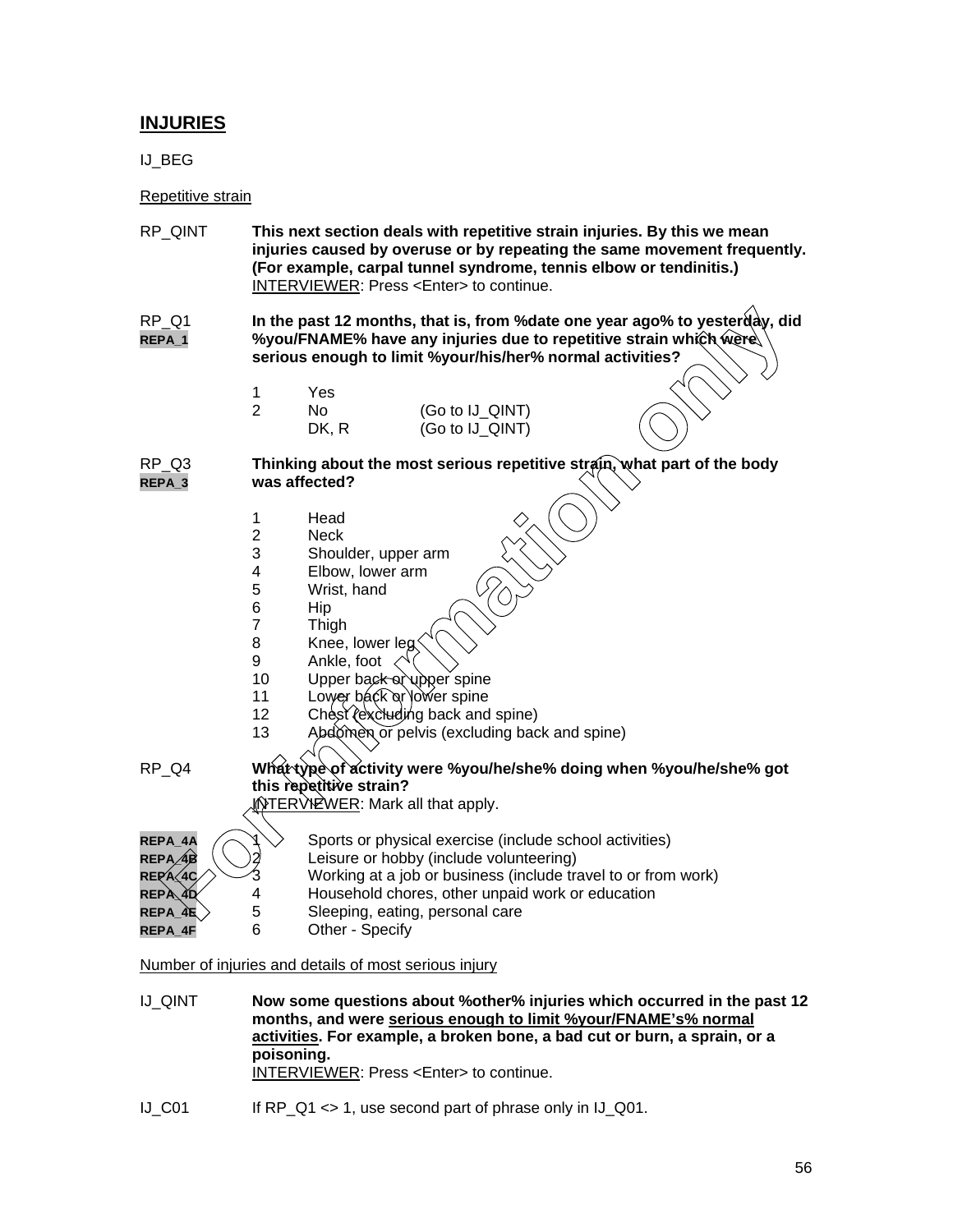| $IJ_Q$ 01<br><b>INJA_01</b>     | (Not counting repetitive strain injuries,) In the past 12 months, that is, from<br>%date one year ago% to yesterday, %were/was% %you/FNAME% injured?                                                                                                                                                                                                                                             |  |  |  |
|---------------------------------|--------------------------------------------------------------------------------------------------------------------------------------------------------------------------------------------------------------------------------------------------------------------------------------------------------------------------------------------------------------------------------------------------|--|--|--|
|                                 | Yes<br>1<br>$\overline{2}$<br>No<br>$(Go to IJ_Q16)$<br>(Go to IJ_END)<br>DK, R                                                                                                                                                                                                                                                                                                                  |  |  |  |
| <b>IJ Q02</b><br><b>INJA_02</b> | How many times %were/was% %you/he/she% injured?                                                                                                                                                                                                                                                                                                                                                  |  |  |  |
|                                 | Times<br>$\Box$<br>$(MIN: 1)$ (MAX: 30; warning after 6)<br>(Go to IJ_END)<br>DK, R                                                                                                                                                                                                                                                                                                              |  |  |  |
| $IJ_C03$                        | If number of injuries = 1, use second part of phrase only in $IJ_Q \otimes S$ .                                                                                                                                                                                                                                                                                                                  |  |  |  |
| $IJ$ Q03<br>INJA_03             | (Thinking about the most serious injury,) In which month did it happen?                                                                                                                                                                                                                                                                                                                          |  |  |  |
|                                 | 1<br>7<br>January<br>July<br>$\overline{2}$<br>February<br>August<br>8<br>3<br>March<br>September<br>9<br>October<br>4<br>April<br>10<br>November<br>5<br>11<br>May<br>12<br>6<br>June<br>' Qecember<br>(Go to IJ_Q05)<br>DK, R                                                                                                                                                                  |  |  |  |
| $IJ_C04$                        | If IJ_Q03 = current month, go to $\sqrt{2}$ , Q04. Otherwise, go to IJ_Q05.                                                                                                                                                                                                                                                                                                                      |  |  |  |
| $IJ_Q04$<br>INJA_04             | Was that this year or last year<br>1<br>This year<br>2<br>Last year                                                                                                                                                                                                                                                                                                                              |  |  |  |
| $IJ_Q05$<br><b>INJA_05</b>      | What type of injury did %you/he/she% have? For example, a broken<br>bone or butn.                                                                                                                                                                                                                                                                                                                |  |  |  |
|                                 | <b>Multiple</b> miuries<br>1<br>$\frac{2}{4}$<br>Broken or fractured bones<br>Burn, scald, chemical burn<br>Dislocation<br>Sprain or strain<br>Cut, puncture, animal bite (open wound)<br>Scrape, bruise, blister<br>8<br>Concussion or other brain injury<br>$(Go to IJ_Q08)$<br>9<br>Poisoning<br>(Go to IJ_Q08)<br>10<br>Injury to internal organs<br>(Go to IJ_Q07)<br>11<br>Other - Specify |  |  |  |
| $IJ_Q06$<br>INJA_06             | What part of the body was injured?                                                                                                                                                                                                                                                                                                                                                               |  |  |  |
|                                 | 1<br>Multiple sites<br>$\overline{c}$<br>Eyes<br>3<br>Head (excluding eyes)<br>4<br><b>Neck</b><br>5<br>Shoulder, upper arm<br>6<br>Elbow, lower arm                                                                                                                                                                                                                                             |  |  |  |

7 Wrist, hand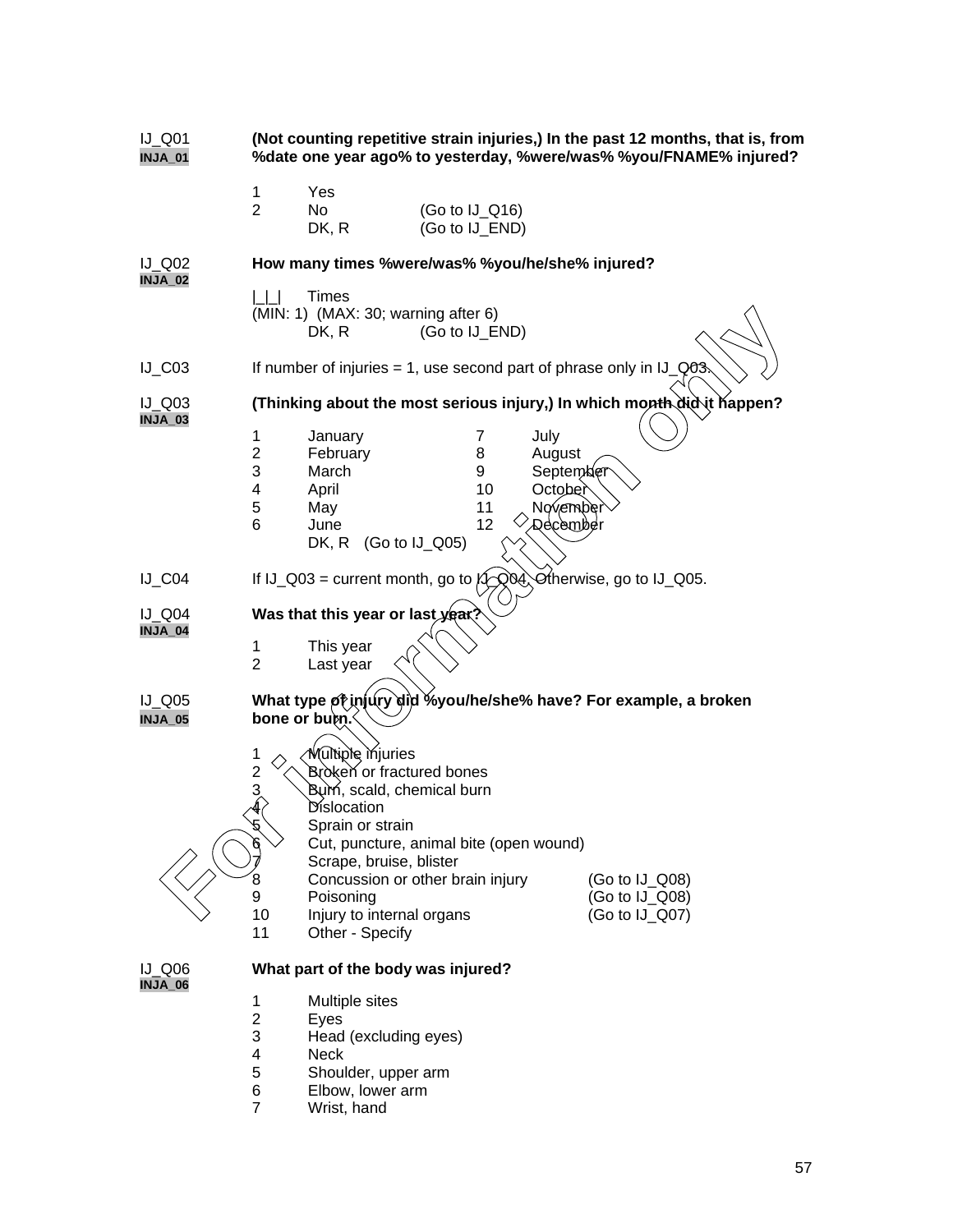- 8 Hip
- 9 Thigh
- 10 Knee, lower leg
- 11 Ankle, foot
- 12 Upper back or upper spine
- 13 Lower back or lower spine
- 14 Chest (excluding back and spine)
- 15 Abdomen or pelvis (excluding back and spine)

## Go to IJ\_Q08

## IJ\_Q07 **What part of the body was injured? INJA\_07** 1 Chest (within rib cage)<br>2 Abdomen or pelvis (bel 2 Abdomen or pelvis (below ribs)<br>3 Other - Specify Other - Specify IJ\_Q08 **Where did the injury happen? INJA\_08** INTERVIEWER: If respondent says 'At work', probe for type of workplace. 1 In a home or its surrounding area<br>2 Residential institution **Residential institution** 3 School, college, university (exclude sports areas) 4 Other institution (e.g., church, hospital, theatre, civic building) 5 Sports or athletics area (include school sports areas)<br>6 Street highway sidewalk 6 Street, highway, sidewalk  $\lesssim$  7 Commercial area (e.g., store, restaurant, office building, transport terminal) 8 Industrial or construction area<br>9 Farm (exclude farmhouse and Farm (exclude farmhouse and its surrounding area) 10 Other - Specity $\Diamond$ IJ\_Q09 **What type of activity %were/was% %you/he/she% doing when INJA\_09 %you/he/she% %were/was% injured?** 1 Sports or physical exercise (include school activities) 2  $\Diamond$  Leisure or hobby (include volunteering)<br>3  $\Diamond$  Working at a job or business (include tra Working at a job or business (include travel to or from work) Household chores, other unpaid work or education 5 Sleeping, eating, personal care Other - Specify **Was the injury the result of a fall? INTERVIEWER: Select 'No' for transportation accidents.** 1 Yes<br>2 No No (Go to IJ\_Q12) DK, R (Go to IJ\_Q12) **For interest of the body was injured?**<br>
These (within the cage)<br> **For information** on pelvis (below ribs)<br> **For Specify**<br> **For Specify**<br> **For information** on pelvis (below ribs)<br> **For Specify**<br> **For Specify**<br> **For informa**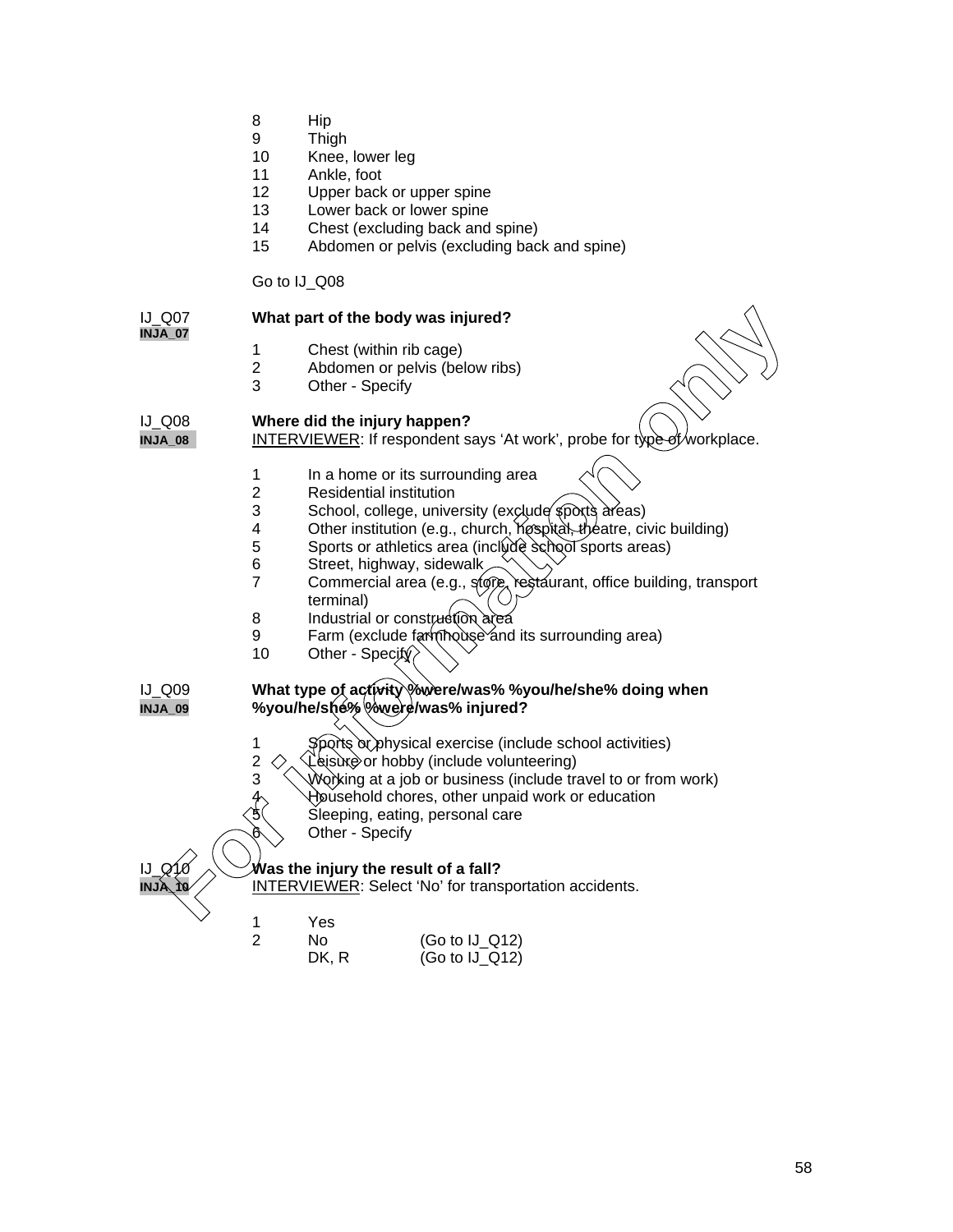## IJ\_Q11 **How did %you/he/she% fall?**

- **INJA\_11**
- 1 While skating, skiing, snowboarding, in-line skating or skateboarding<br>2 Going up or down stairs / steps (icy or not)
- 2 Going up or down stairs / steps (icy or not)<br>3 Slip. trip or stumble on ice or snow
- 3 Slip, trip or stumble on ice or snow<br>4 Slip, trip or stumble on any other su
- 4 Slip, trip or stumble on any other surface<br>5 From furniture (e.g., bed. chair)
- 5 From furniture (e.g., bed, chair)
- 6 From elevated position (e.g., ladder, tree)
- Other Specify

Go to IJ\_Q13

## IJ\_Q12 **What caused the injury?**

**INJA\_12**

- 1 Transportation accident
- 2 Accidentally bumped, pushed, bitten, etc. by person or animal
- 3 Accidentally struck or crushed by object(s)
- 4 Accidental contact with sharp object, tool or machine<br>5 Smoke fire flames
- 5 Smoke, fire, flames
- 6 Accidental contact with hot object, liquid or ga
- 7 Extreme weather or natural disaster
- 8 Overexertion or strenuous movement
- 9 Physical assault
- 10 Other Specify
- IJ\_Q13 **Did %you/FNAME% receive medical attention for this injury within 48 hours INJA\_13 from a health professional?**
	- 1 Yes No (Goto V \_ Q16)<br>DK, R (Goto IJ\_Q16)  $G$   $\delta$   $\delta$   $D_{Q}$   $Q$  16)
- IJ\_Q14 **Where did %you/he/she% receive treatment?** INTERVIEWER: Mark all that apply.
- **INJA\_14A** 1 Doctor's office **INJA\_14B** 2  $\sqrt{\left(\frac{1}{10}\right)^2}$  2  $\sqrt{\left(\frac{1}{10}\right)^2}$  emergency room **INJA\_14C** 3 Hospital outpatient clinic (e.g. day surgery, cancer) **INJA\_14D**  $\chi^4$  Walk-in clinic **INJA 14E**  $\sim 5$  Appointment clinic **INJA\_14F**  $\left(\bigcap_{k=1}^{n} A_k\right)$  Community health centre / CLSC **INJA** $\overline{14G}$  $\overline{7}$  At work  $INJA$   $MH$   $8$  At school **INJA\_14I** 9 At home **INJA\_14J** 10 Telephone consultation only **INJA\_14K** 11 Other - Specify Go to IJ\_Q13<br>
What caused the injury?<br>
The according bumped, pushed, bitten, etc. by person overvised<br>
2 Accidentally sumped, pushed, bitten, etc. by person overvising<br>
4 Accidental contact with sharp object, tool or machi

**INJA\_15**

- IJ\_Q15 **%Were/Was% %you/he/she% admitted to a hospital overnight?**
	- - 1 Yes
		- 2 No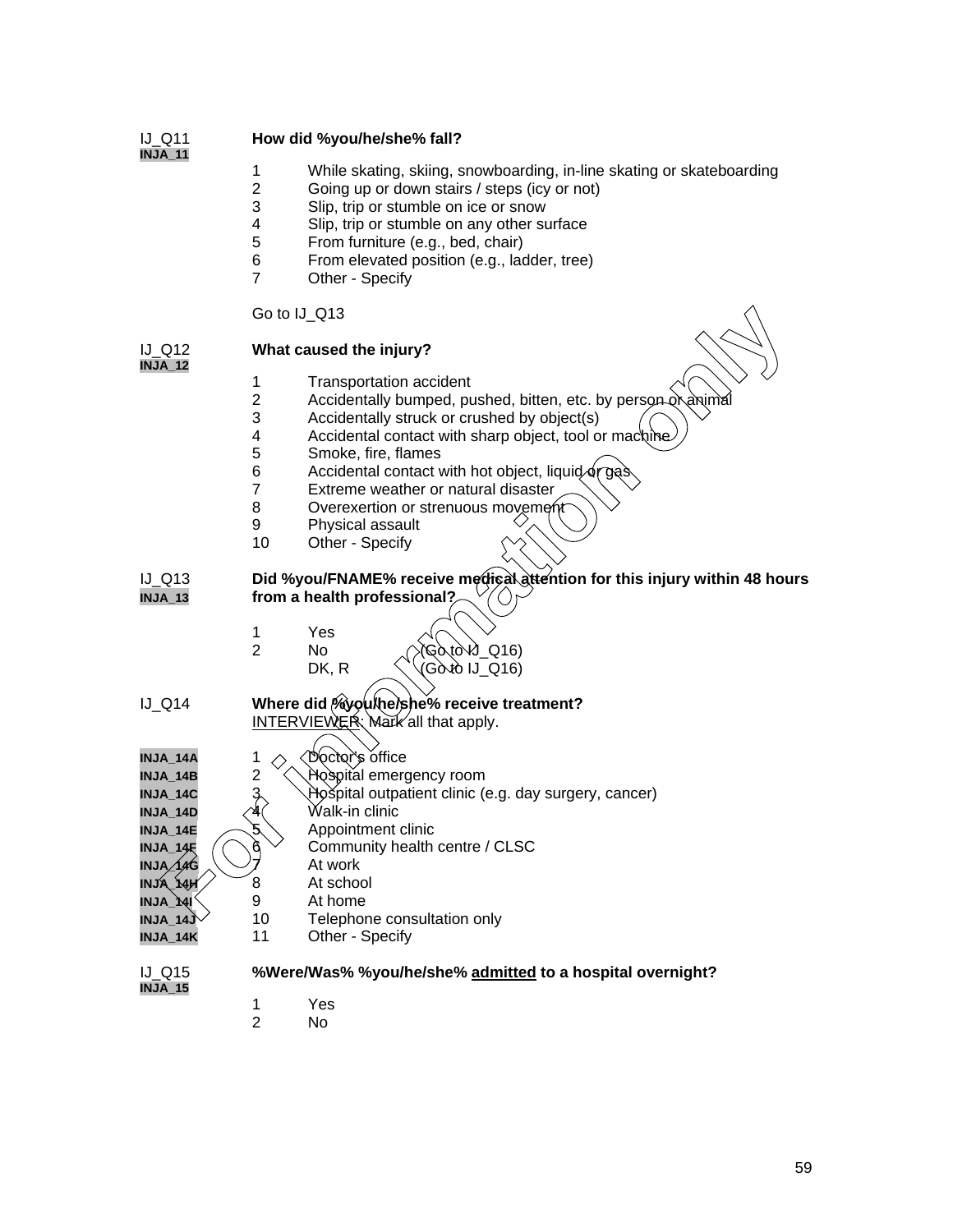IJ\_Q16 **Did %you/FNAME% have any other injuries in the past 12 months that were** treated by a health professional, but did not limit %your/his/her% normal **activities?**

| 1 | Yes.  |                |
|---|-------|----------------|
| 2 | N٥    | (Go to IJ_END) |
|   | DK, R | (Go to IJ_END) |

## **How many injuries? INJA\_17**

- |\_|\_| Injuries
- (MIN: 1) (MAX: 30; warning after 6)
- IJ\_END Go to next module

**FAID** Go to next module<br>
Go to next module<br>  $\begin{pmatrix} 0 & 0 \\ 0 & 0 \end{pmatrix}$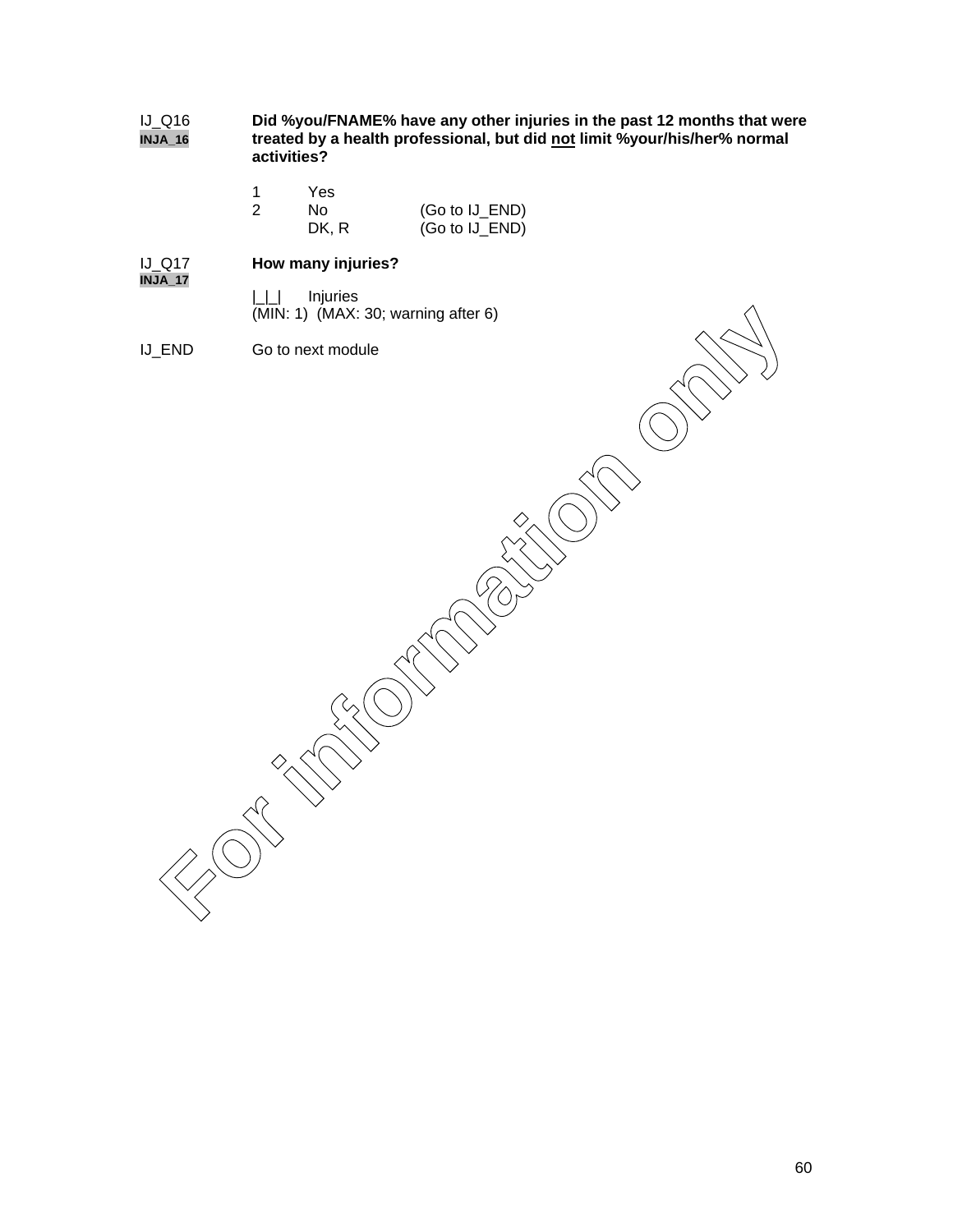## **HEALTH UTILITY INDEX (HUI)**

UI\_BEG

| UI_QINT1                 |                                                                                                                                            |                           | The next set of questions asks about %your/FNAME's% day-to-day health.<br>periods of time. They are concerned with a person's usual abilities.<br>but it is important that we ask the same questions of everyone.<br><b>INTERVIEWER: Press <enter> to continue.</enter></b> | The questions are not about illnesses like colds that affect people for short<br>You may feel that some of these questions do not apply to %you/FNAME%, |
|--------------------------|--------------------------------------------------------------------------------------------------------------------------------------------|---------------------------|-----------------------------------------------------------------------------------------------------------------------------------------------------------------------------------------------------------------------------------------------------------------------------|---------------------------------------------------------------------------------------------------------------------------------------------------------|
| <b>Vision</b>            |                                                                                                                                            |                           |                                                                                                                                                                                                                                                                             |                                                                                                                                                         |
| <b>UI Q01</b><br>HUIA_01 | %Are/Is% %you/he/she% usually able to see well enough to read ordinary<br>newsprint without glasses or contact lenses?                     |                           |                                                                                                                                                                                                                                                                             |                                                                                                                                                         |
|                          | 1<br>$\overline{2}$                                                                                                                        | <b>Yes</b><br>No<br>DK, R | (Go to UI_Q4)<br>(Go to UI_END)                                                                                                                                                                                                                                             |                                                                                                                                                         |
| UI_Q02<br>HUIA_02        | %Are/Is% %you/he/she% usually able to see well enough to read ordinary<br>newsprint with glasses or contact lenses?                        |                           |                                                                                                                                                                                                                                                                             |                                                                                                                                                         |
|                          | 1<br>$\overline{2}$                                                                                                                        | Yes<br>No                 | (Go to UI QA)                                                                                                                                                                                                                                                               |                                                                                                                                                         |
| UI_Q03<br>HUIA_03        | %Are/ls% %you/he/she% able to see at all?                                                                                                  |                           |                                                                                                                                                                                                                                                                             |                                                                                                                                                         |
|                          | 1<br>$\overline{2}$                                                                                                                        | Yes<br><b>No</b><br>DK, R | Go`to`UI_Q6)<br>(60_IÙ or^o                                                                                                                                                                                                                                                 |                                                                                                                                                         |
| <b>UI Q04</b><br>HUIA_04 | %Are/Is% %you/he/she % able to see well enough to recognize a friend on the<br>other side of the street without glasses or contact lenses? |                           |                                                                                                                                                                                                                                                                             |                                                                                                                                                         |
|                          | $\overline{2}$                                                                                                                             |                           | (Go to UI_Q6)                                                                                                                                                                                                                                                               |                                                                                                                                                         |
|                          |                                                                                                                                            | DK. R                     | (Go to UI_Q6)                                                                                                                                                                                                                                                               |                                                                                                                                                         |
| <b>UI_Q05</b><br>HUIA_05 |                                                                                                                                            |                           | %Are/Is% %you/he/she% <u>usually</u> able to see well enough to recognize a<br>triend on the other side of the street with glasses or contact lenses?                                                                                                                       |                                                                                                                                                         |
|                          | 2                                                                                                                                          | Yes<br>No                 |                                                                                                                                                                                                                                                                             |                                                                                                                                                         |
| <b>Hearing</b>           |                                                                                                                                            |                           |                                                                                                                                                                                                                                                                             |                                                                                                                                                         |
| <b>UI_Q06</b><br>HUIA_06 | %Are/Is% %you/FNAME% usually able to hear what is said in a group<br>conversation with at least 3 other people without a hearing aid?      |                           |                                                                                                                                                                                                                                                                             |                                                                                                                                                         |
|                          | 1<br>$\overline{2}$                                                                                                                        | Yes<br>No                 | (Go to UI_Q10)                                                                                                                                                                                                                                                              |                                                                                                                                                         |
|                          |                                                                                                                                            | DK, R                     | (Go to UI_Q10)                                                                                                                                                                                                                                                              |                                                                                                                                                         |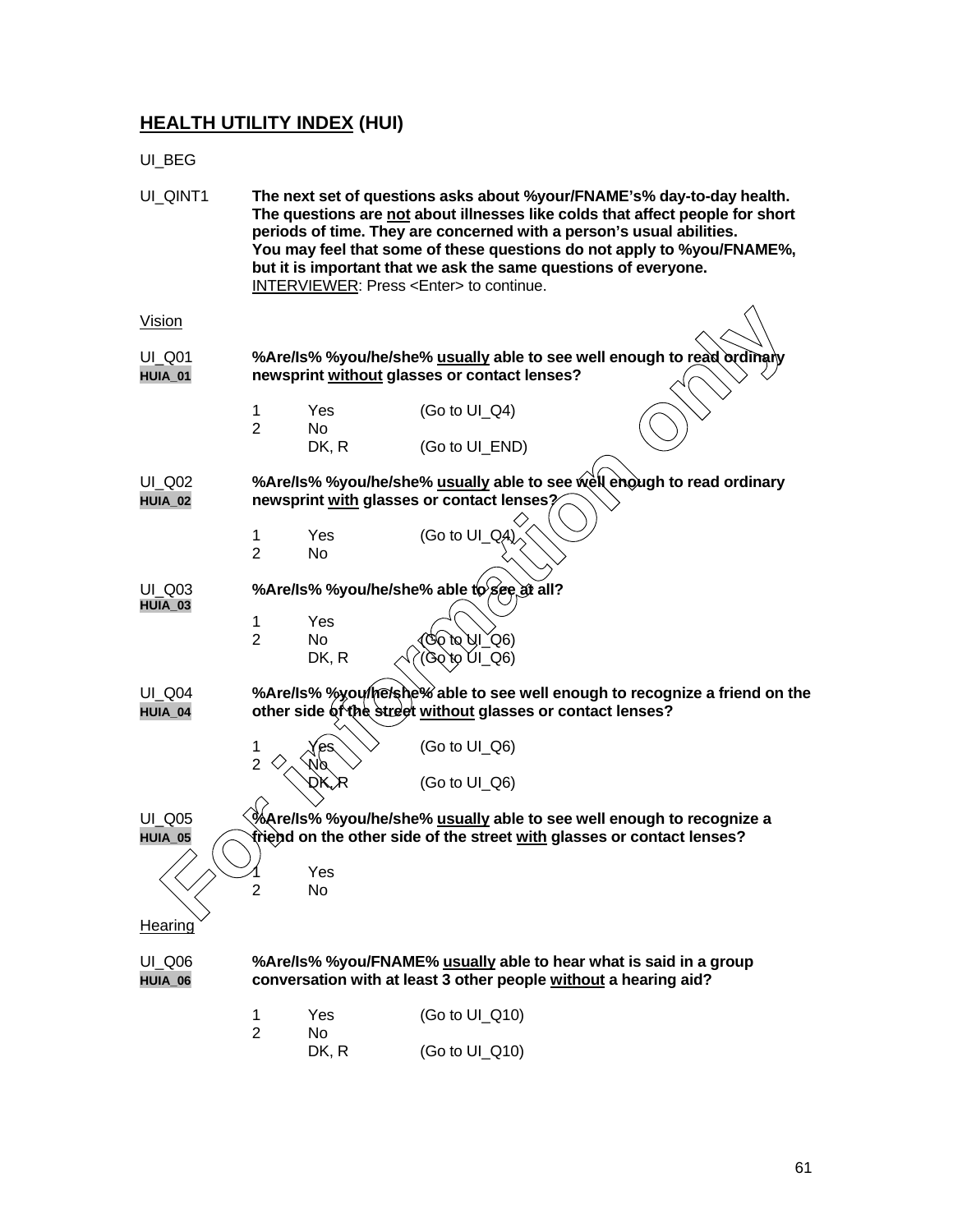| UI_Q07<br>HUIA_07        | %Are/Is% %you/he/she% usually able to hear what is said in a group<br>conversation with at least 3 other people with a hearing aid?        |                    |                                                                                                                 |
|--------------------------|--------------------------------------------------------------------------------------------------------------------------------------------|--------------------|-----------------------------------------------------------------------------------------------------------------|
|                          | 1<br>$\overline{2}$                                                                                                                        | Yes<br>No          | (Go to UI_Q8)                                                                                                   |
| UI Q07A<br>HUIA_07A      | %Are/Is% %you/he/she% able to hear at all?                                                                                                 |                    |                                                                                                                 |
|                          | 1<br>$\overline{2}$                                                                                                                        | Yes<br>No<br>DK, R | (Go to UI_Q10)<br>(Go to UI_Q10)                                                                                |
| <b>UI_Q08</b><br>HUIA_08 | %Are/Is% %you/he/she% usually able to hear what is said in a conversation<br>with one other person in a quiet room without a hearing aid ? |                    |                                                                                                                 |
|                          | 1<br>$\overline{2}$                                                                                                                        | Yes<br>No          | (Go to UI_Q10)                                                                                                  |
|                          |                                                                                                                                            | R                  | (Go to UI_Q10)                                                                                                  |
| <b>UI Q09</b><br>HUIA_09 | %Are/ls% %you/he/she% usually able to hear (what is said in a conversation<br>with one other person in a quiet room with a hearing aid?    |                    |                                                                                                                 |
|                          | 1<br>$\overline{2}$                                                                                                                        | Yes<br>No          |                                                                                                                 |
| <b>Speech</b>            |                                                                                                                                            |                    |                                                                                                                 |
| UI_Q10<br>HUIA_10        | %Are/Is% %you/FNAME% usually able to be understood completely when<br>speaking with strangers in Wyour/his/her% own language?              |                    |                                                                                                                 |
|                          | 1<br>$\overline{2}$                                                                                                                        | Yes<br>No<br>R     | (Gòtó UI_Q14)<br>(Go to UI_Q14)                                                                                 |
| <b>UI_Q11</b><br>HUIA_11 | strangers?                                                                                                                                 |                    | %Are/ls%%you/he/she% able to be understood partially when speaking with                                         |
|                          |                                                                                                                                            | ′ es<br>No         |                                                                                                                 |
| UI_Q12<br>HUIA_12        |                                                                                                                                            |                    | %Are/Is% %you/he/she% able to be understood completely when speaking<br>with those who know %you/him/her% well? |
|                          | 1<br>$\overline{2}$                                                                                                                        | Yes<br>No          | (Go to UI_Q14)                                                                                                  |
|                          |                                                                                                                                            | R                  | (Go to UI_Q14)                                                                                                  |
| $UI_Q13$<br>HUIA_13      | %Are/Is% %you/he/she% able to be understood partially when speaking with<br>those who know %you/him/her% well?                             |                    |                                                                                                                 |
|                          | 1<br>$\overline{2}$                                                                                                                        | Yes<br>No          |                                                                                                                 |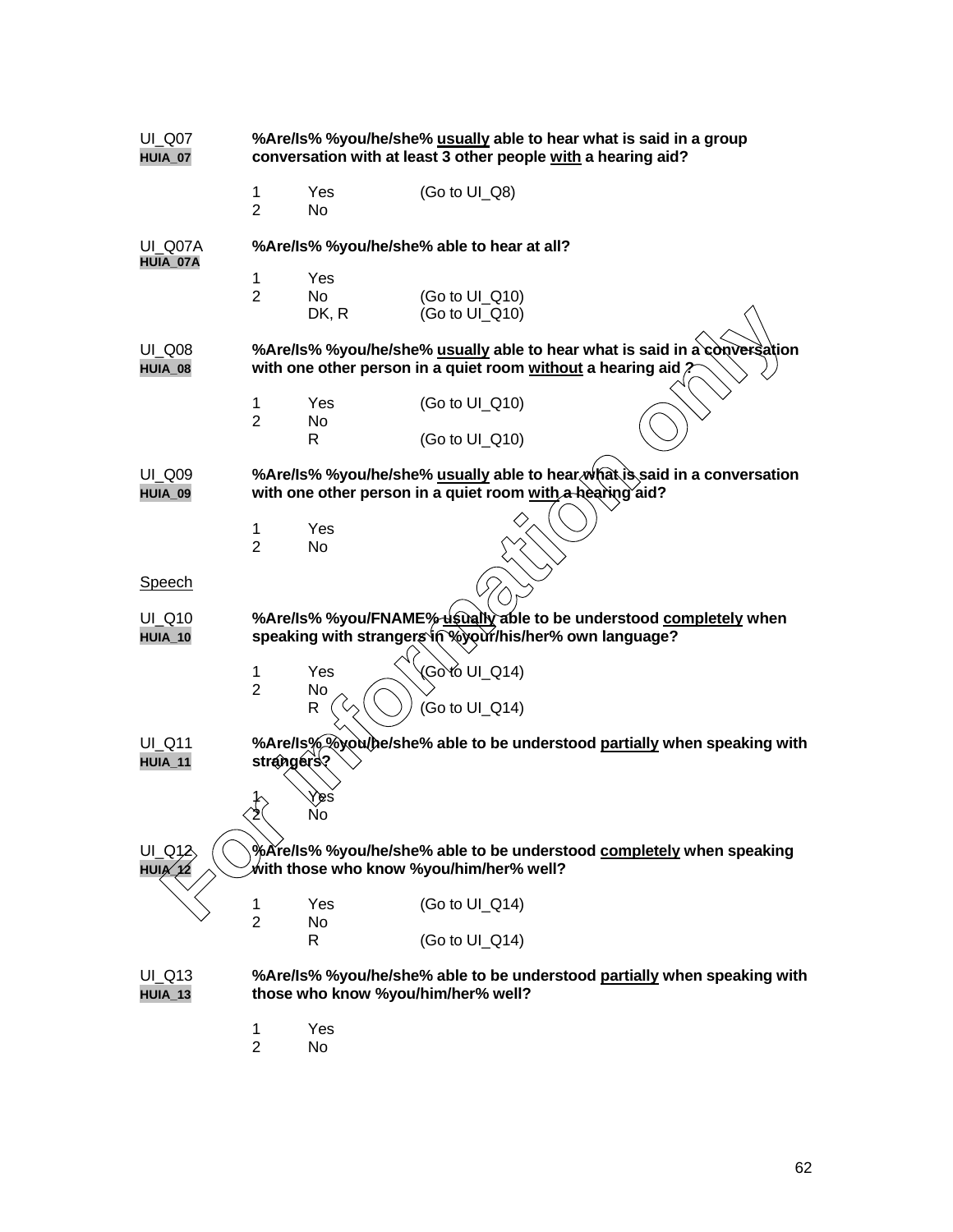## **Getting Around**

| <b>UI_Q14</b><br><b>HUIA_14</b>                                                                                    | %Are/Is% %you/FNAME% usually able to walk around the neighbourhood<br>without difficulty and without mechanical support such as braces, a cane or<br>crutches? |                    |                |                                                                         |
|--------------------------------------------------------------------------------------------------------------------|----------------------------------------------------------------------------------------------------------------------------------------------------------------|--------------------|----------------|-------------------------------------------------------------------------|
|                                                                                                                    | 1<br>$\overline{2}$                                                                                                                                            | Yes<br>No          | (Go to UI_Q21) |                                                                         |
|                                                                                                                    |                                                                                                                                                                | DK, R              | (Go to UI_Q21) |                                                                         |
| UI Q15<br>HUIA_15                                                                                                  | %Are/Is% %you/he/she% able to walk at all?                                                                                                                     |                    |                |                                                                         |
|                                                                                                                    | 1                                                                                                                                                              | Yes                |                |                                                                         |
|                                                                                                                    | $\overline{2}$                                                                                                                                                 | No                 | (Go to UI_Q18) |                                                                         |
|                                                                                                                    |                                                                                                                                                                | DK, R              | (Go to UI_Q18) |                                                                         |
| UI_Q16                                                                                                             |                                                                                                                                                                |                    |                | %Do/Does% %you/he/she% require mechanical support such as braces, a     |
| HUIA_16                                                                                                            |                                                                                                                                                                |                    |                | cane or crutches to be able to walk around the neighbourhood?           |
|                                                                                                                    | 1                                                                                                                                                              | Yes                |                |                                                                         |
|                                                                                                                    | $\overline{2}$                                                                                                                                                 | No                 |                |                                                                         |
| UI_Q17                                                                                                             |                                                                                                                                                                |                    |                | %Do/Does% %you/he/she% require the help of another person to be able to |
| <b>HUIA_17</b>                                                                                                     | walk?                                                                                                                                                          |                    |                |                                                                         |
|                                                                                                                    | 1                                                                                                                                                              | Yes                |                |                                                                         |
|                                                                                                                    | $\overline{2}$                                                                                                                                                 | No                 |                |                                                                         |
| UI Q18                                                                                                             | %Do/Does% %you/he/she% require a wheelchair to get around?                                                                                                     |                    |                |                                                                         |
| HUIA_18                                                                                                            | 1                                                                                                                                                              | Yes                |                |                                                                         |
|                                                                                                                    | $\overline{2}$                                                                                                                                                 | No                 | (Gòtò UI_Q21)  |                                                                         |
|                                                                                                                    |                                                                                                                                                                | DK, R              | (Go to UI_Q21) |                                                                         |
| <b>UI Q19</b>                                                                                                      | How often %do/does% %you/he/she% use a wheelchair?                                                                                                             |                    |                |                                                                         |
| <b>HUIA_19</b>                                                                                                     | <b>INTERVIEWER:</b> Read categories to respondent.                                                                                                             |                    |                |                                                                         |
|                                                                                                                    | 1                                                                                                                                                              | Always             |                |                                                                         |
|                                                                                                                    | $\frac{2}{3}$                                                                                                                                                  | Oftěn              |                |                                                                         |
|                                                                                                                    |                                                                                                                                                                | Sometimes<br>Never |                |                                                                         |
|                                                                                                                    |                                                                                                                                                                |                    |                |                                                                         |
| JI Q20<br>%Do/Does% %you/he/she% need the help of another person to get around in<br>the wheelchair?<br>AIUH<br>20 |                                                                                                                                                                |                    |                |                                                                         |
|                                                                                                                    | 1                                                                                                                                                              | Yes                |                |                                                                         |
|                                                                                                                    | $\overline{2}$                                                                                                                                                 | No                 |                |                                                                         |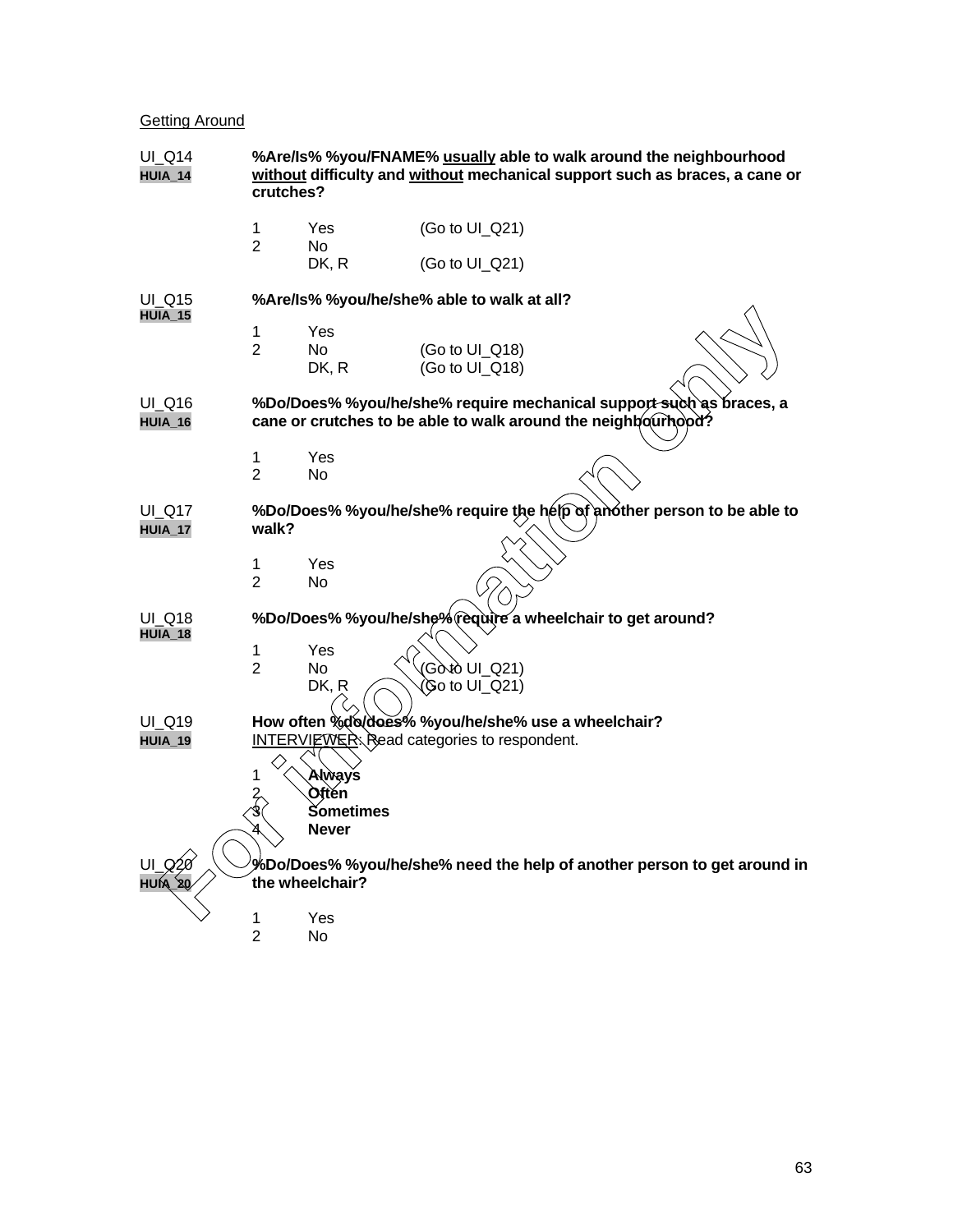## **Hands and Fingers**

| UI_Q21<br><b>HUIA_21</b> | %Are/Is% %you/FNAME% usually able to grasp and handle small objects<br>such as a pencil or scissors?                  |                                                               |                                                                                                                               |  |                                                                                                                                                         |
|--------------------------|-----------------------------------------------------------------------------------------------------------------------|---------------------------------------------------------------|-------------------------------------------------------------------------------------------------------------------------------|--|---------------------------------------------------------------------------------------------------------------------------------------------------------|
|                          | 1<br>$\overline{2}$                                                                                                   | Yes<br>No                                                     | (Go to UI_Q25)                                                                                                                |  |                                                                                                                                                         |
|                          |                                                                                                                       | DK, R                                                         | (Go to UI_Q25)                                                                                                                |  |                                                                                                                                                         |
| UI_Q22<br><b>HUIA_22</b> |                                                                                                                       |                                                               | limitations in the use of hands or fingers?                                                                                   |  | %Do/Does% %you/he/she% require the help of another person because of                                                                                    |
|                          | 1<br>$\overline{2}$                                                                                                   | Yes<br>No.<br>DK, R                                           | (Go to UI_Q24)<br>(Go to UI_Q24)                                                                                              |  |                                                                                                                                                         |
| <b>UI_Q23</b><br>HUIA_23 | %Do/Does% %you/he/she% require the help of another person with:<br><b>INTERVIEWER:</b> Read categories to respondent. |                                                               |                                                                                                                               |  |                                                                                                                                                         |
|                          | 1<br>$\overline{2}$<br>3<br>4                                                                                         | some tasks?<br>most tasks?<br>almost all tasks?<br>all tasks? |                                                                                                                               |  |                                                                                                                                                         |
| $UI_Q24$<br>HUIA_24      |                                                                                                                       |                                                               |                                                                                                                               |  | %Do/Does% %you/he/she% require special equipment, for example, devices<br>to assist in dressing, because of limitations in the use of hands or fingers? |
|                          | 1<br>$\overline{2}$                                                                                                   | Yes<br><b>No</b>                                              |                                                                                                                               |  |                                                                                                                                                         |
| <b>Feelings</b>          |                                                                                                                       |                                                               |                                                                                                                               |  |                                                                                                                                                         |
| UI_Q25<br><b>HUIA_25</b> |                                                                                                                       |                                                               | Would you describe %yourself/FNAME% as being usually:<br>$INTERVIEWER: Read categories to respondent.$                        |  |                                                                                                                                                         |
|                          | 1<br>2<br>3<br>Æ,<br>$\mathfrak{F}$                                                                                   | somewhat happy?<br>somewhat unhappy?                          | Adppy and interested in life?<br>$\grave{}}$ unhappy with little interest in life?<br>so unhappy that life is not worthwhile? |  |                                                                                                                                                         |
| <u>Memøry</u>            |                                                                                                                       |                                                               |                                                                                                                               |  |                                                                                                                                                         |
| UI Q26<br>HUIA_26        |                                                                                                                       |                                                               | INTERVIEWER: Read categories to respondent.                                                                                   |  | How would you describe %your/his/her% usual ability to remember things?                                                                                 |
|                          | 1<br>$\overline{2}$<br>3<br>4                                                                                         | Somewhat forgetful<br><b>Very forgetful</b>                   | Able to remember most things<br>Unable to remember anything at all                                                            |  |                                                                                                                                                         |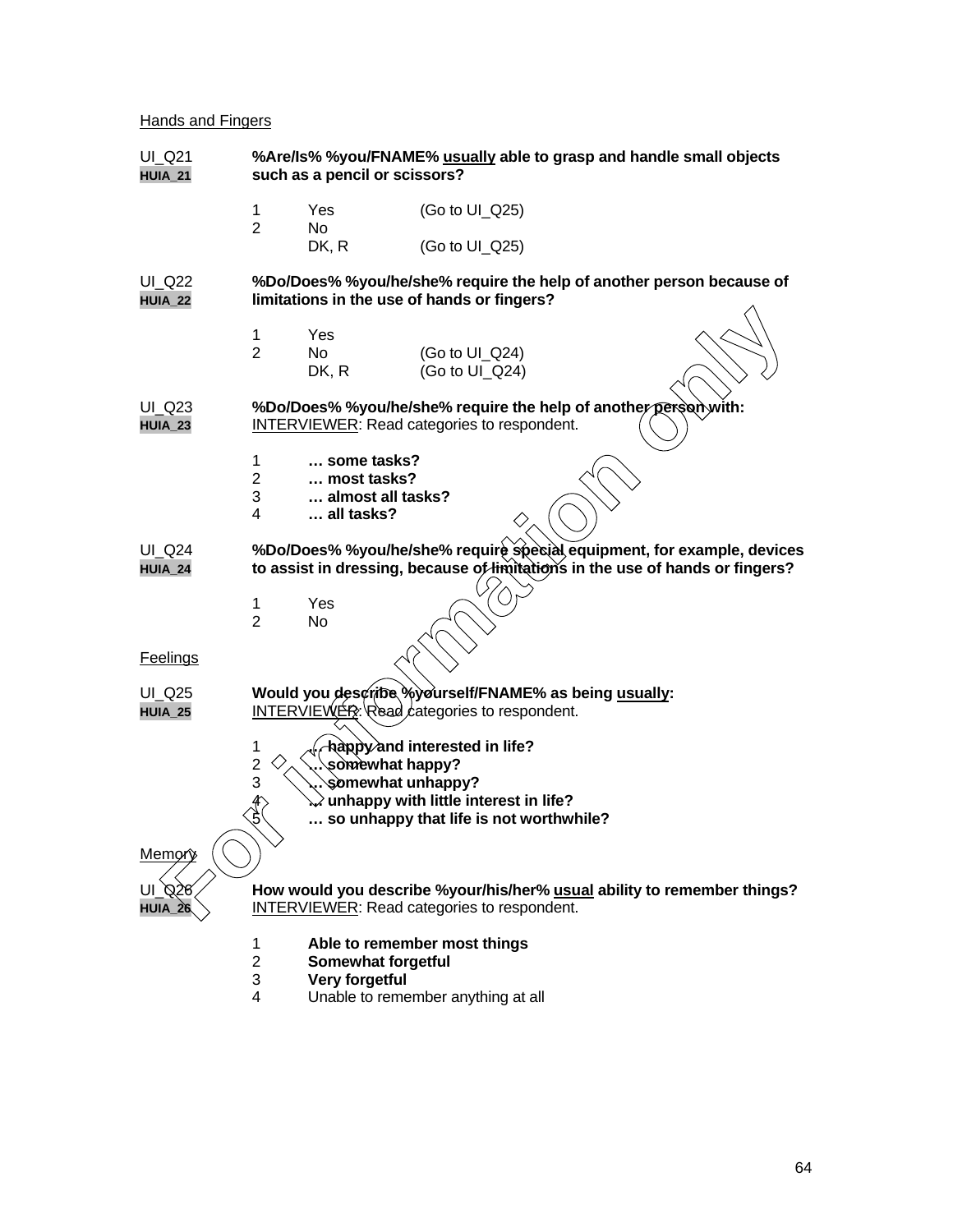## **Thinking**

| UI_Q27<br><b>HUIA_27</b>        | How would you describe %your/his/her% usual ability to think and solve day-<br>to-day problems?<br><b>INTERVIEWER:</b> Read categories to respondent.                                                                                     |  |  |
|---------------------------------|-------------------------------------------------------------------------------------------------------------------------------------------------------------------------------------------------------------------------------------------|--|--|
|                                 | $\mathbf{1}$<br>Able to think clearly and solve problems<br>$\overline{2}$<br><b>Having a little difficulty</b><br>3<br><b>Having some difficulty</b><br>Having a great deal of difficulty<br>4<br>Unable to think or solve problems<br>5 |  |  |
| Pain and Discomfort             |                                                                                                                                                                                                                                           |  |  |
| <b>UI_Q28</b><br>HUIA_28        | %Are/Is% %you/FNAME% usually free of pain or discomfort?                                                                                                                                                                                  |  |  |
|                                 | (Go to UI_END)<br>Yes<br>1<br>$\overline{2}$<br>No.<br>DK, R<br>(Go to UI_END)                                                                                                                                                            |  |  |
| <b>UI Q29</b><br><b>HUIA_29</b> | How would you describe the usual intensity of Wyour/his/her% pain or<br>discomfort?<br><b>INTERVIEWER:</b> Read categories to respondent.<br>$\mathbf{1}$<br><b>Mild</b><br>$\overline{2}$<br><b>Moderate</b>                             |  |  |
| <b>UI Q30</b>                   | 3<br><b>Severe</b><br>How many activities does %yourthis/her% pain or discomfort prevent?                                                                                                                                                 |  |  |
| HUIA_30                         | <b>INTERVIEWER:</b> Read categories to respondent.<br>1<br><b>None</b><br>$\overline{c}$<br>A few<br>3<br>Some<br>$\overline{4}$<br><b>Most</b>                                                                                           |  |  |
| UI_END                          | Go to next module                                                                                                                                                                                                                         |  |  |
|                                 |                                                                                                                                                                                                                                           |  |  |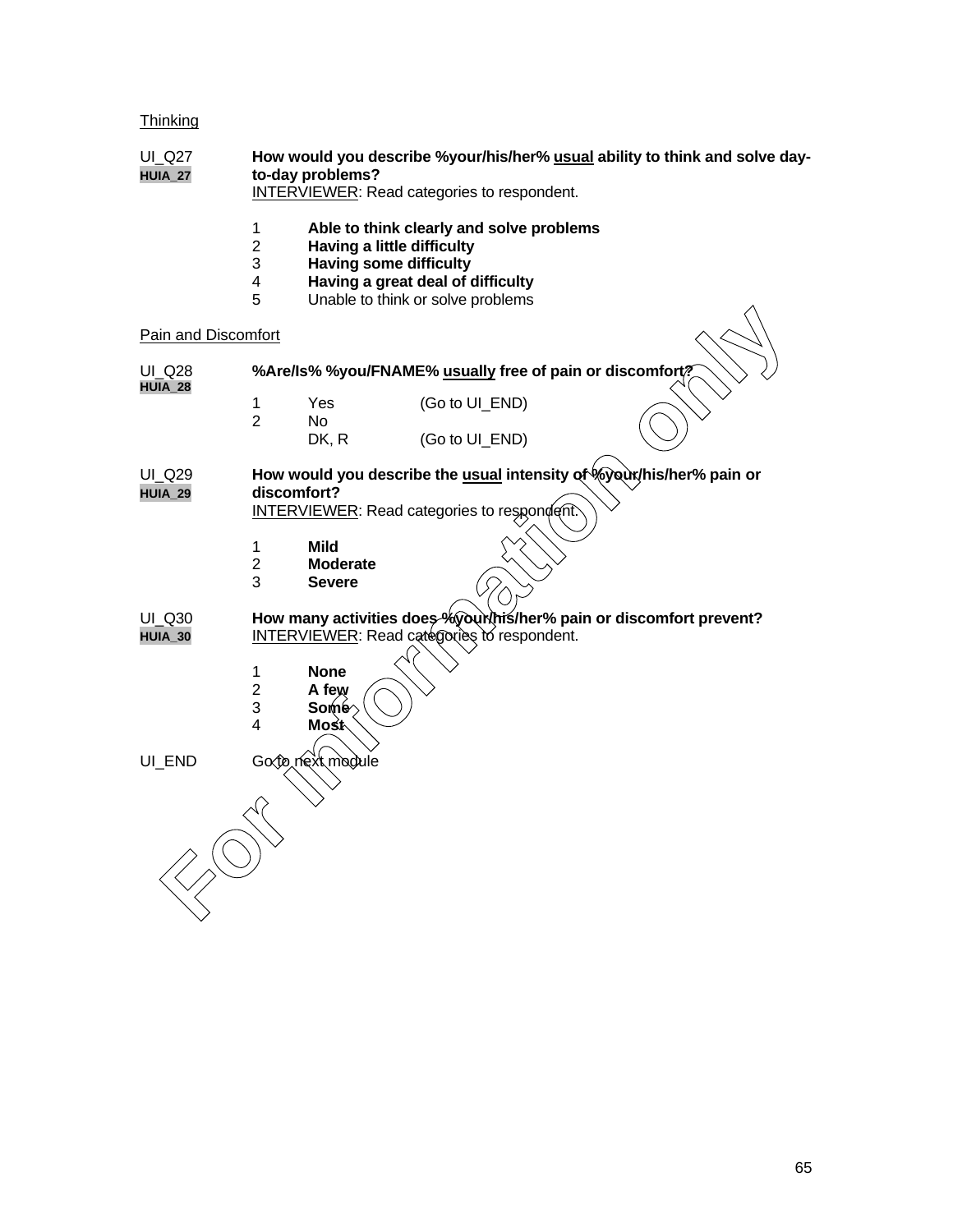## **WORK STRESS**

- WS BEG Selection of the module is indicated using a Health Region number or province code.
- WS\_C400 If proxy interview, or if age  $<$  15 or age  $>$  75, or if GH\_Q08  $<$   $>$  1 (didn't work in past 12 months), go to WS\_END.
- WS QINT4 **The next few questions are about your main job or business in the past 12 months. I'm going to read you a series of statements that might describe your job situation. Please tell me if you strongly agree, agree, neither agree nor disagree, disagree, or strongly disagree.** INTERVIEWER: Press <Enter> to continue. For the method of the Marian Computer of the Marian Computer of the Marian Computer of the Disagree.<br> **For information** of the Disagree of the Disagree.<br>
The Disagree of the Disagree of disagree<br>
4 Disagree 5 Strongly agre

### WS\_Q401 **Your job required that you learn new things.**

**WSTA\_401**

- 1 Strongly agree
- 2 Agree<br>3 Neithe
- Neither agree nor disagree
- 4 Disagree<br>5 Strongly
	- Strongly disagree
		- R (Go to WS\_END)

## WS Q402 Your job required a high level of skill

- **WSTA\_402**
- 1 Strongly agree<br>2 Agree
- 2 Agree<br>3 Neithe
- 3 Neither agree nor disagree<br>4 Disagree
- 4 Disagree<br>5 Strongly
- Strongly disagree

**WSTA\_403**

## WS Q403 Your job allowed you freedom to decide how you did your job.

- 1 Strongly agree
	- Agrèe
- 3 Neither agree nor disagree
- $\begin{array}{c}\n 4 \bigcirc \bigcirc \text{Disag} \neq 5\n \end{array}$ 
	- Stròngly disagree

## WS\_Q404  $\sqrt{\theta}$  var job required that you do things over and over.



## Strongly agree

- **Agree**
- 3 Neither agree nor disagree
- 4 Disagree<br>5 Strongly
	- Strongly disagree

**WSTA\_405**

## WS\_Q405 **Your job was very hectic.**

- - 1 Strongly agree<br>2 Agree Agree
	- 3 Neither agree nor disagree
	- **Disagree**
	- 5 Strongly disagree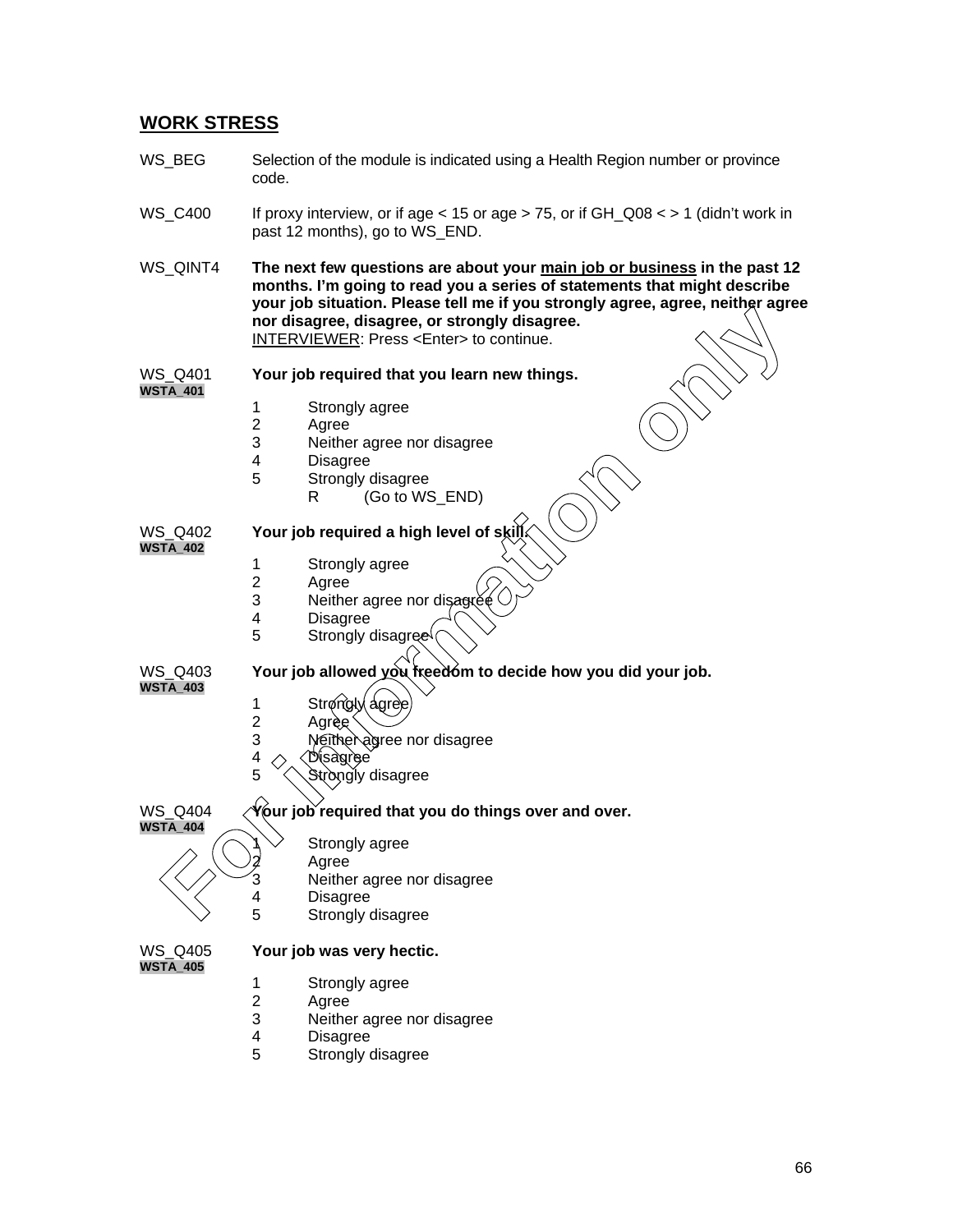| WS_Q406                           | You were free from conflicting demands that others made.                   |  |  |
|-----------------------------------|----------------------------------------------------------------------------|--|--|
| <b>WSTA_406</b>                   | 1<br>Strongly agree                                                        |  |  |
|                                   | $\overline{2}$<br>Agree                                                    |  |  |
|                                   | 3<br>Neither agree nor disagree                                            |  |  |
|                                   | 4<br>Disagree                                                              |  |  |
|                                   | 5<br>Strongly disagree                                                     |  |  |
|                                   |                                                                            |  |  |
| <b>WS Q407</b><br><b>WSTA_407</b> | Your job security was good.                                                |  |  |
|                                   | 1<br>Strongly agree                                                        |  |  |
|                                   | $\overline{2}$<br>Agree                                                    |  |  |
|                                   | 3<br>Neither agree nor disagree                                            |  |  |
|                                   | 4<br><b>Disagree</b>                                                       |  |  |
|                                   | 5<br>Strongly disagree                                                     |  |  |
| <b>WS Q408</b><br><b>WSTA_408</b> | Your job required a lot of physical effort.                                |  |  |
|                                   | 1<br>Strongly agree                                                        |  |  |
|                                   | $\overline{2}$<br>Agree                                                    |  |  |
|                                   | 3<br>Neither agree nor disagree                                            |  |  |
|                                   | 4<br><b>Disagree</b>                                                       |  |  |
|                                   | 5<br>Strongly disagree                                                     |  |  |
|                                   |                                                                            |  |  |
| WS Q409<br><b>WSTA_409</b>        | You had a lot to say about what happened in your job.                      |  |  |
|                                   | 1<br>Strongly agree                                                        |  |  |
|                                   | $\overline{2}$<br>Agree                                                    |  |  |
|                                   | 3<br>Neither agree nor disagree                                            |  |  |
|                                   | 4<br><b>Disagree</b>                                                       |  |  |
|                                   | 5<br>Strongly disagree                                                     |  |  |
|                                   |                                                                            |  |  |
| <b>WS Q410</b><br><b>WSTA_410</b> | You were exposed to hostility or conflict from the people you worked with. |  |  |
|                                   | Strongly agree<br>1                                                        |  |  |
|                                   | $\overline{2}$<br>Agrée                                                    |  |  |
|                                   | 3<br>Neither agree nor disagree                                            |  |  |
|                                   | 4<br>Disagree                                                              |  |  |
|                                   | 5<br>Strongly disagree                                                     |  |  |
|                                   | $\Omega$                                                                   |  |  |
| WS_Q411                           | Your supervisor was helpful in getting the job done.                       |  |  |
| <b>WSTA_411</b>                   | Strongly agree                                                             |  |  |
|                                   | Agree                                                                      |  |  |
|                                   | 3<br>Neither agree nor disagree                                            |  |  |
|                                   | 4<br><b>Disagree</b>                                                       |  |  |
|                                   | 5<br>Strongly disagree                                                     |  |  |
| <b>WS Q412</b>                    | The people you worked with were helpful in getting the job done.           |  |  |
| <b>WSTA_412</b>                   | 1<br>Strongly agree                                                        |  |  |
|                                   | $\overline{c}$<br>Agree                                                    |  |  |
|                                   | 3<br>Neither agree nor disagree                                            |  |  |
|                                   | <b>Disagree</b><br>4                                                       |  |  |
|                                   | 5<br>Strongly disagree                                                     |  |  |
|                                   |                                                                            |  |  |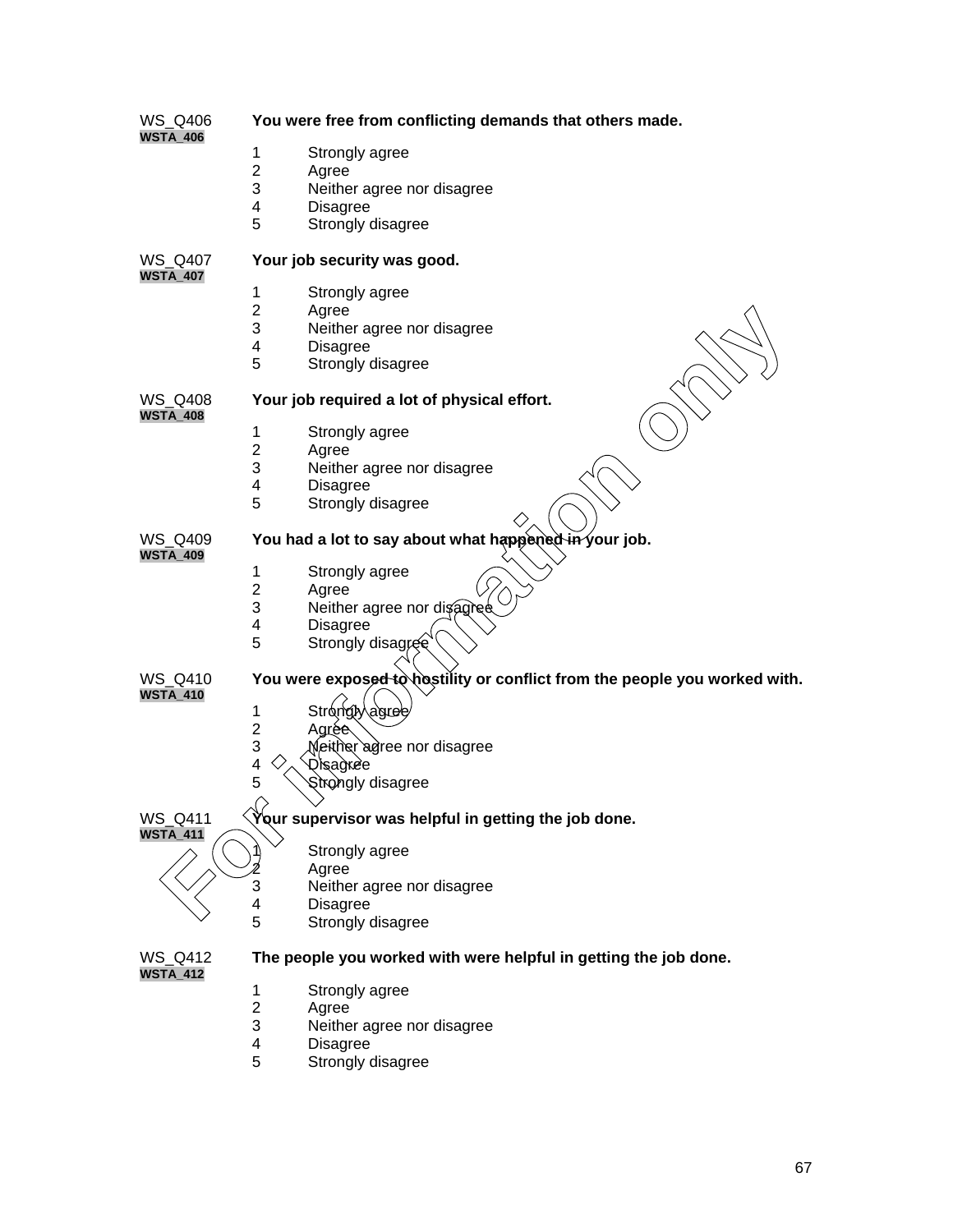# WS\_Q413 **How satisfied were you with your job?**<br>**WSTA\_413** INTERVIEWER: Read categories to respo

**INTERVIEWER:** Read categories to respondent.

- 1 **Very satisfied**
- 2 **Somewhat satisfied**
- 3 **Not too satisfied**
- 4 **Not at all satisfied**
- WS\_END Go to next module

**For information only in the compact of the compact of the compact of the compact of the compact of the compact**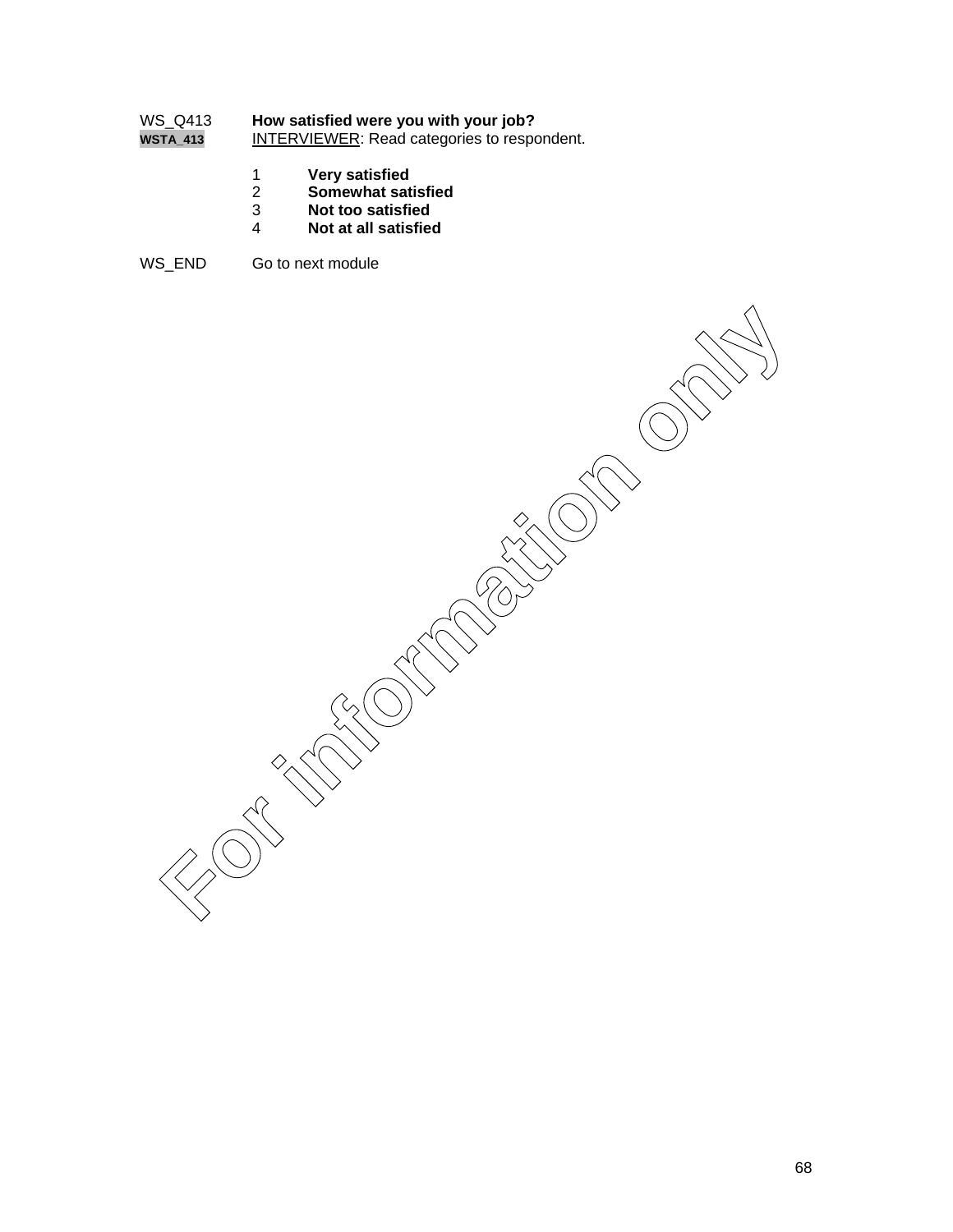## **SELF-ESTEEM**

- SE BEG Selection of the module is indicated using a Health Region number or province code.
- SE\_C500 If proxy interview, go to SE\_END.
- SE\_QINT5 **Now I am going to read you a series of statements that people might use to describe themselves. Please tell me if you strongly agree, agree, neither agree nor disagree, disagree, or strongly disagree.** INTERVIEWER: Press <Enter> to continue. **For the Algorithms** of the Continue Control of the Control of the Control of the Control of the Control of the Control of the Control of the Control of the Control of the Control of the Control of the Control of the Contr
- SE\_Q501 **You feel that you have a number of good qualities. SFEA\_501**
	- 1 Strongly agree
	- 2 Agree<br>3 Neithe
	- Neither agree nor disagree
	- 4 Disagree
	- 5 Strongly disagree
	- R (Go to SE\_END)

SE\_Q502 **You feel that you're a person of worth at least equal to others. SFEA\_502**

- 
- 1 Strongly agree<br>2 Agree
- 2 Agree<br>3 Neithe
- Neither agree nor disagree
- 4 Disagree<br>5 Strongly
- Strongly disagree

SE\_Q503 **You are able to do things as well as most other people.**

**SFEA\_503**

- 1 Strongly *agree*<br>2 Agree 2 Agréè
- 3 Neither agree nor disagree
- $4$  Disagree
- 5 Strongly disagree
- SE\_Q504 **You take a positive attitude toward yourself.**

**SFEA\_504**

## Strongly agree

- Agree
	- Neither agree nor disagree
- 4 Disagree
- 5 Strongly disagree

**SFEA\_505**

## SE\_Q505 **On the whole you are satisfied with yourself.**

- 1 Strongly agree
- 2 Agree<br>3 Neithe
- Neither agree nor disagree
- 4 Disagree<br>5 Strongly
- Strongly disagree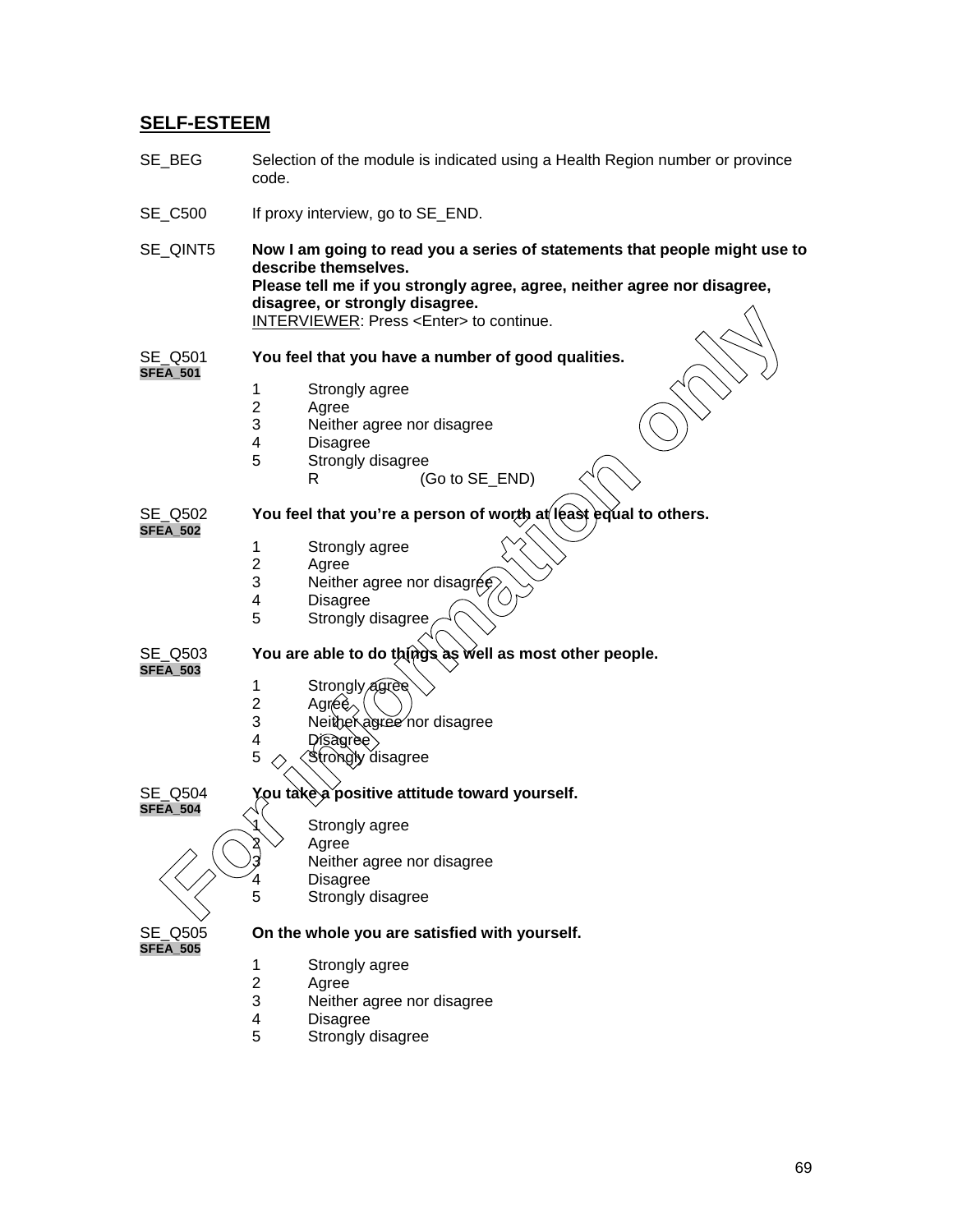## All in all, you're inclined to feel you're a failure. **SFEA\_506**

- 
- 1 Strongly agree<br>2 Agree
- 2 Agree<br>3 Neithe
- 3 Neither agree nor disagree
- 4 Disagree
- Strongly disagree

SE\_END Go to next module

**For information only in the compact of the compact of the compact of the compact of the compact of the compact**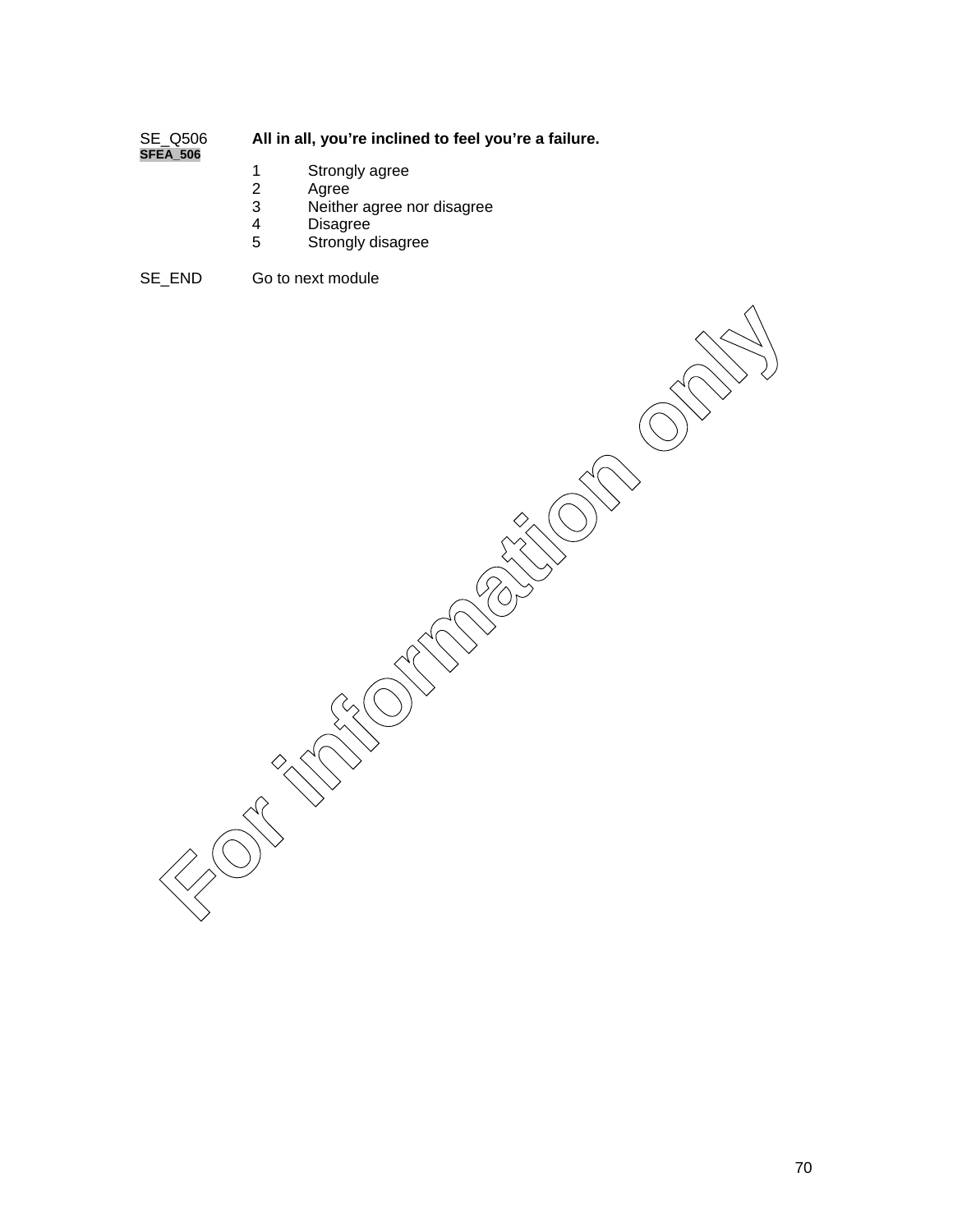## **MASTERY**

- MS BEG Selection of the module is indicated using a Health Region number or province code.
- MS C600 If proxy interview, go to MS END.
- MS\_C600A If self-esteem module selected, go to MS\_Q601.
- MS\_QINT6 **Now I am going to read you a series of statements that people might use to describe themselves. Please tell me if you strongly agree, agree, neither agree nor disagree, disagree, or strongly disagree.**

INTERVIEWER: Press <Enter> to continue.

MS\_Q601 **You have little control over the things that happen to you. MASA\_601**

- 
- Agree
- 1 Strongly agree<br>2 Agree<br>3 Neither agree r 3 Neither agree nor disagree
- 4 Disagree<br>5 Strongly
- Strongly disagree
	- (Go to MS\_END)

MS\_Q602 **There is really no way you can solve some of the problems you have. MASA\_602**

- 1 Strongly agree<br>2 Agree
- 2 Agree<br>3 Neithe
- 3 Neither agree nor disagree<br>4 Disagree
- 4 Disagree<br>5 Strongly
- Strongly disagree

MS Q603 **There is little you can do to change many of the important things in your MASA\_603 life. Examples not disagree, only straight and the streamers of straight only the streamers of the streamers of the streamers of the streamers of the streamers of the streamers of the streamers of the streamers of the streamers** 

- 1 Strongly agree
- 2 Agree<br>3 Neithe 3 Neither agree nor disagree<br>4 Disagree
- 4 Disagree
- **Strongly disagree**

MS\_Q604 **You often feel helpless in dealing with problems of life. MASA\_604**

Strongly agree

**Agree** 

Neither agree nor disagree

- **Disagree** 
	- Strongly disagree

**MASA\_605**

## MS\_Q605 **Sometimes you feel that you are being pushed around in life.**

- 1 Strongly agree<br>2 Agree<br>3 Neither agree r
	- **Agree**
- 3 Neither agree nor disagree
- 4 Disagree<sup>1</sup><br>5 Strongly o
- Strongly disagree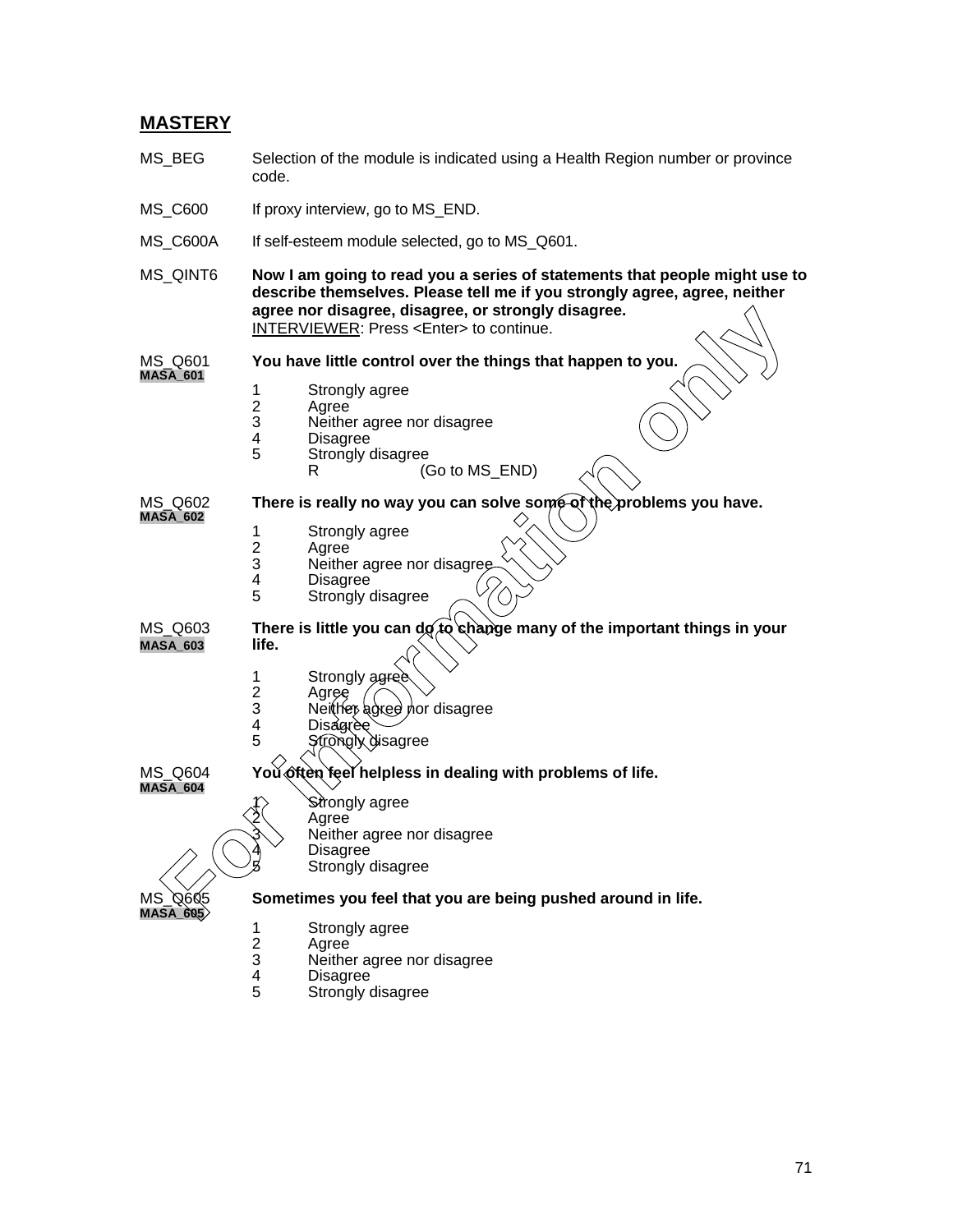### What happens to you in the future mostly depends on you. MS\_Q606<br>**MASA\_606**

- 
- 2 Agree
- 1 Strongly agree<br>
2 Agree<br>
3 Neither agree r<br>
4 Disagree<br>
5 Strongly disagr 3 Neither agree nor disagree
- Disagree
- Strongly disagree

MS\_Q607 **You can do just about anything you really set your mind to.**

- **MASA\_607**
	- 1 Strongly agree<br>2 Agree
	- 2 Agree
	- 2 Neither agree nor disagree<br>3 Disagree
	- 3 Disagree<br>4 Strongly of
	- Strongly disagree

MS\_END Go to next module

For New Text of Text of Text of Text of Text of Text of Text of Text of Text of Text of Text of Text of Text of Text of Text of Text of Text of Text of Text of Text of Text of Text of Text of Text of Text of Text of Text o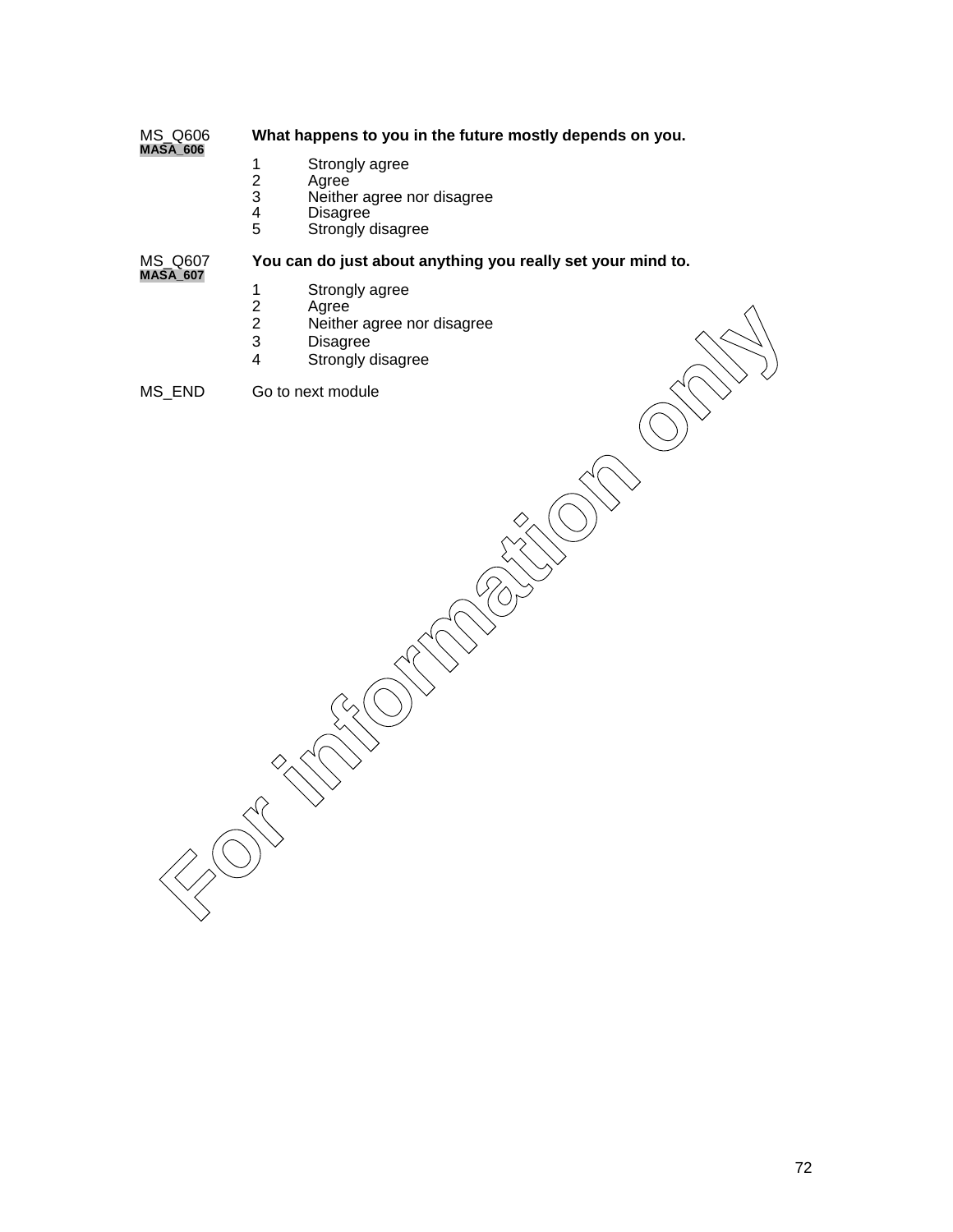### **SMOKING**

| SM_BEG                      |                     |                                    |                                                                                                                      |  |                                                                          |  |
|-----------------------------|---------------------|------------------------------------|----------------------------------------------------------------------------------------------------------------------|--|--------------------------------------------------------------------------|--|
| SM_Q200<br><b>SMKA_200</b>  |                     |                                    | The next questions are about smoking.<br>Does anyone in this household smoke regularly inside the house?             |  |                                                                          |  |
|                             | 1<br>$\overline{2}$ | Yes<br>No                          |                                                                                                                      |  |                                                                          |  |
| <b>SM Q201A</b><br>SMKA_01A |                     |                                    | 100 or more cigarettes (about 4 packs)?                                                                              |  | In %your/his/her% lifetime, %have/has% %you/FNAME% smoked a total of     |  |
|                             | 1<br>$\overline{2}$ | Yes<br>No                          | (Go to SM_Q201C)                                                                                                     |  |                                                                          |  |
| SM Q201B                    |                     |                                    | %Have/Has% %you/he/she% ever smoked a whole cigarette?                                                               |  |                                                                          |  |
| SMKA_01B                    | 1<br>$\overline{2}$ | Yes<br>No.<br>DK, R                | (Go to SM Q202)<br>(Go to SM_Q202)                                                                                   |  |                                                                          |  |
| SM_Q201C<br>SMKA_01C        |                     |                                    | Age in years<br>(MIN: 5) (MAX: current age)                                                                          |  | At what age did %you/he/she% smoke %your/his/her% first whole cigarette? |  |
| SM_Q202<br><b>SMKA_202</b>  | 1                   | Daily                              | At the present time, %do/does%%you/FNAME% smoke cigarettes daily,<br>occasionally or not at all?                     |  |                                                                          |  |
|                             | 2<br>3              | Occasionally<br>Not at all<br>DK/R | $(G\&\&\text{SM}_Q205B)$<br>(Go to SM_C205D)<br>(Go to SM_END)                                                       |  |                                                                          |  |
| SM Q203<br><b>SMKA_203</b>  |                     |                                    | At what age did %you/he/she% begin to smoke cigarettes daily?<br>Age in years                                        |  |                                                                          |  |
|                             |                     |                                    | (MIN: \\ \ \ \ \ \ \ \ \ \ \ \ \ \ current age)                                                                      |  |                                                                          |  |
| SM Q204<br><b>SMKA_204</b>  |                     |                                    | How many cigarettes %do/does% %you/he/she% smoke each day now?<br>Cigarettes<br>(MIN: 1) (MAX: 99; warning after 60) |  |                                                                          |  |
|                             | Go to SM_C300       |                                    |                                                                                                                      |  |                                                                          |  |
| SM_Q205B<br>SMKA_05B        |                     |                                    | On the days that %you/FNAME% %do/does% smoke, about how many<br>cigarettes %do/does% %you/he/she% usually have?      |  |                                                                          |  |
|                             | $\Box$              |                                    | Cigarettes<br>(MIN: 1) (MAX: 99; warning after 60)                                                                   |  |                                                                          |  |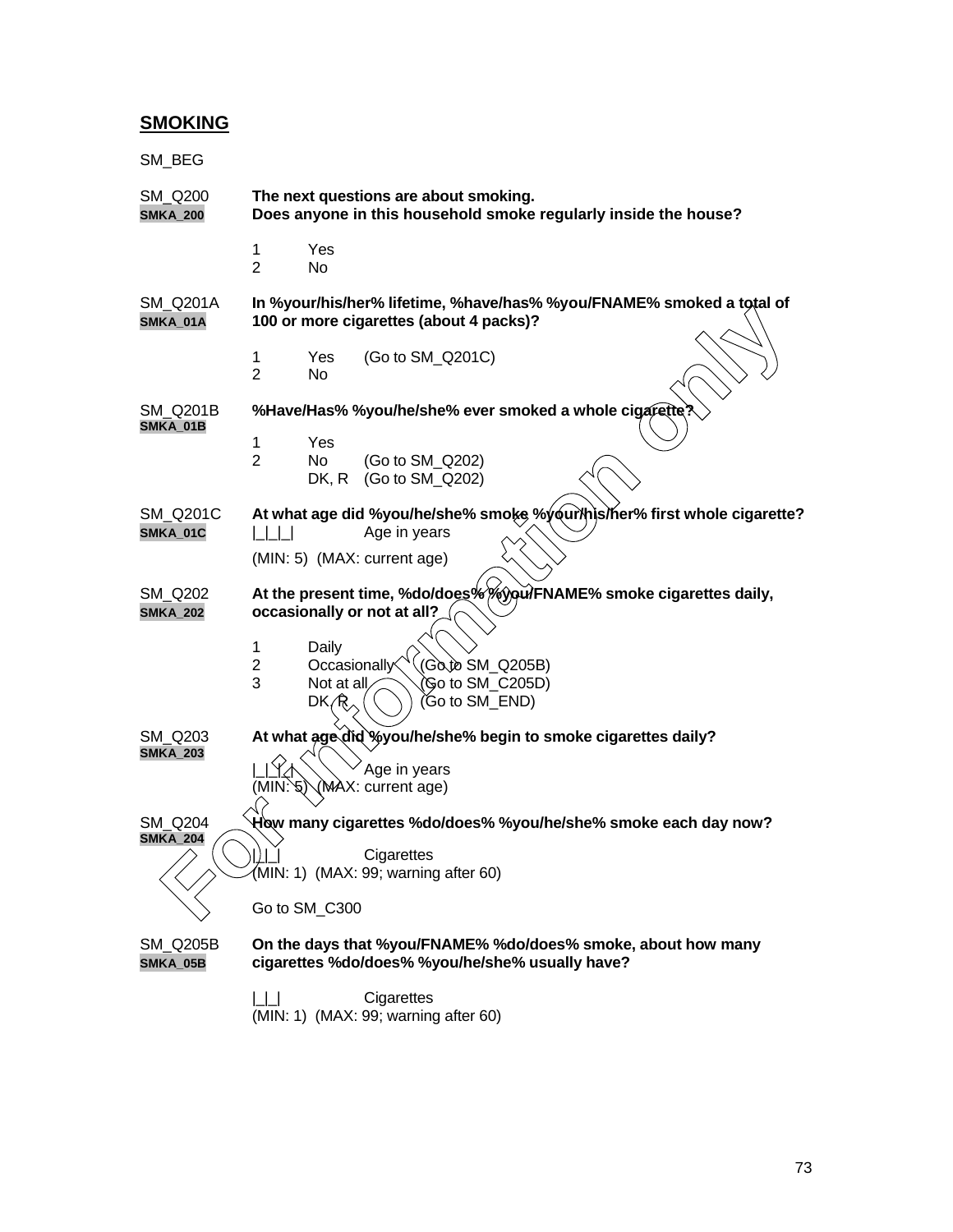| <b>SM_Q205C</b><br>SMKA_05C | or more cigarettes?                                                                                     | In the past month, on how many days %have/has% %you/he/she% smoked 1 |  |  |  |
|-----------------------------|---------------------------------------------------------------------------------------------------------|----------------------------------------------------------------------|--|--|--|
|                             | Days<br>(MIN: 0) (MAX: 30)                                                                              |                                                                      |  |  |  |
| <b>SM_C205D</b>             | If have not smoked 100 or more cigarettes lifetime (i.e. SM_Q201A <> 1), go to<br>SM_C300.              |                                                                      |  |  |  |
| SM Q205D                    | %Have/Has% %you/FNAME% ever smoked cigarettes daily?                                                    |                                                                      |  |  |  |
| SMKA_05D                    | (Go to SM_Q207)<br>1<br>Yes<br>$\overline{2}$<br>No                                                     |                                                                      |  |  |  |
|                             | DK, R<br>(Go to SM_END)                                                                                 |                                                                      |  |  |  |
| <b>SM_C206A</b>             | If $SM_Q202 = 2$ (current occasional smoker), go to $SM_Q300$ .                                         |                                                                      |  |  |  |
| <b>SM_Q206A</b><br>SMKA_06A | When did %you/he/she% stop smoking? Was it:<br><b>INTERVIEWER:</b> Read categories to respondent.       |                                                                      |  |  |  |
|                             | 1<br>Less than one year ago?                                                                            |                                                                      |  |  |  |
|                             | $\overline{2}$<br>$\dots$ 1 to 2 years ago?<br>$\ldots$ 3 to 5 years ago?<br>3                          | (Go.to-SM)<br>C300)<br>(G6 fo`\$M_C300)                              |  |  |  |
|                             | More than 5 years ago?<br>4<br>DK, R                                                                    | 1Go to SM_C300)<br>(Gò to SM_C300)                                   |  |  |  |
| <b>SM_Q206B</b>             | In what month did %you/he/she%\$top?                                                                    |                                                                      |  |  |  |
| SMKA_06B                    | 1<br>January                                                                                            | July                                                                 |  |  |  |
|                             | $\overline{2}$<br>February<br>8                                                                         | August                                                               |  |  |  |
|                             | 3<br>March<br>q<br>4<br>April<br>10                                                                     | September<br>October                                                 |  |  |  |
|                             | 5<br>11<br>May                                                                                          | November                                                             |  |  |  |
|                             | 12<br>6<br>June $\langle$                                                                               | December                                                             |  |  |  |
|                             | Go to SM C300                                                                                           |                                                                      |  |  |  |
| SM_Q207                     | At what age did %you/he/she% begin to smoke (cigarettes) daily?                                         |                                                                      |  |  |  |
| <b>SMKA_207</b>             | $\triangle$<br>Age in years<br>(MMN: 5) (MAX: current age)                                              |                                                                      |  |  |  |
| SM Ø208<br><b>SMKA 208</b>  | How many cigarettes did %you/he/she% usually smoke each day?                                            |                                                                      |  |  |  |
|                             | Cigarettes<br>(MIN: 1) (MAX: 99; warning after 60)                                                      |                                                                      |  |  |  |
| SM_Q209A<br>SMKA_09A        | When did %you/he/she% stop smoking daily? Was it:<br><b>INTERVIEWER:</b> Read categories to respondent. |                                                                      |  |  |  |
|                             | 1<br>Less than one year ago?                                                                            |                                                                      |  |  |  |
|                             | $\overline{c}$<br>1 to 2 years ago?<br>3<br>$\ldots$ 3 to 5 years ago?                                  | (Go to SM_C300)<br>(Go to SM_C300)                                   |  |  |  |
|                             | 4<br>More than 5 years ago?                                                                             | (Go to SM_C300)                                                      |  |  |  |
|                             | DK, R                                                                                                   | (Go to SM_C300)                                                      |  |  |  |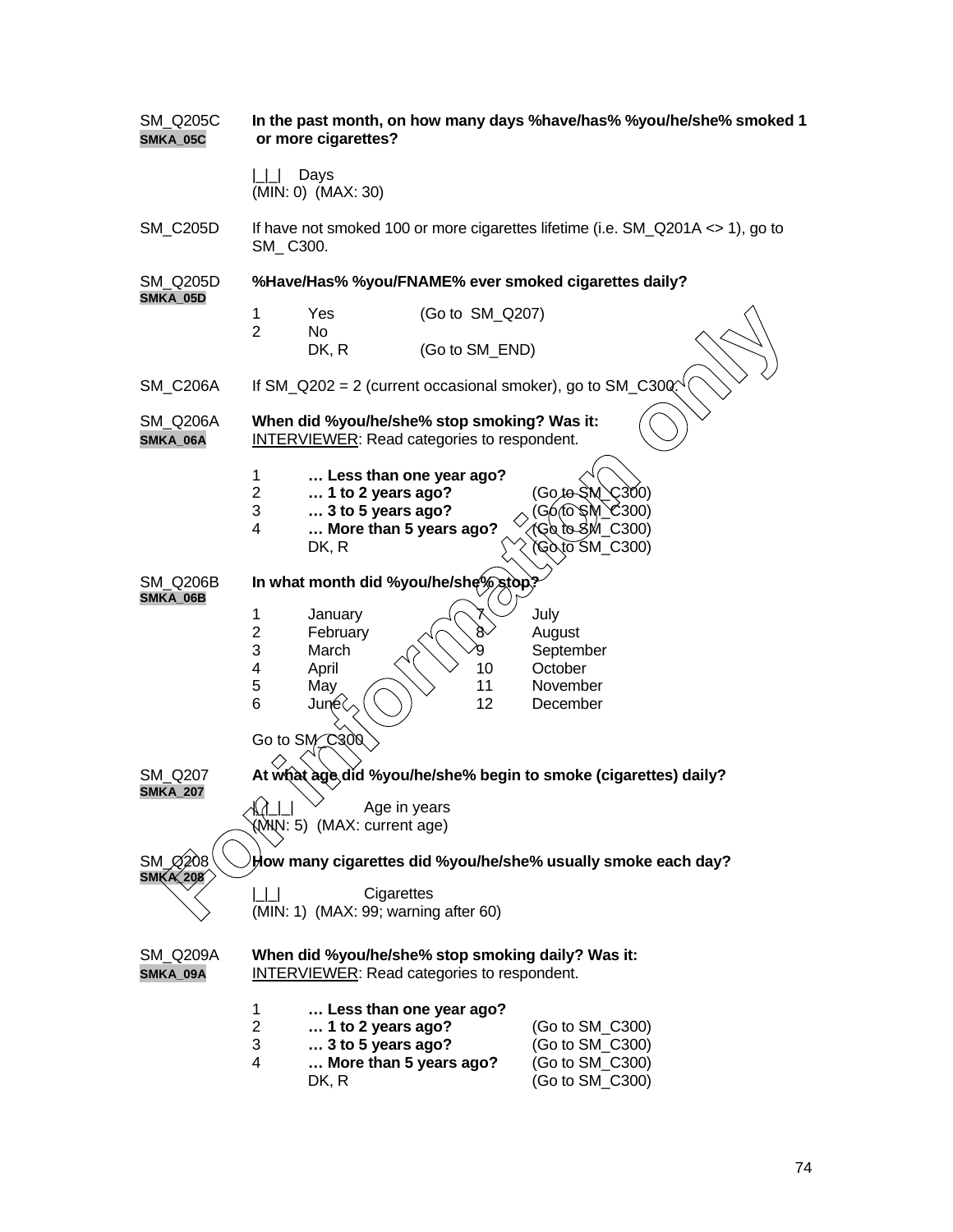| <b>SM Q209B</b> |  |
|-----------------|--|
| SMKA 09B        |  |

#### In what month did %you/he/she% stop?

|   | January  |    | July      |
|---|----------|----|-----------|
| 2 | February | 8  | August    |
| 3 | March    | 9  | September |
|   | April    | 10 | October   |
| 5 | May      | 11 | November  |
| 6 | June     | 12 | December  |

SM\_C300 If SM\_Q202 = 1 or 2 (current daily or occasional smokers), ask SM\_Q300. Otherwise, go to SM\_END.

**SMKA\_300**

SM\_Q300 **Where %do/does% %you/FNAME% usually get %your/his/her% cigarettes? For information of the Control Control Control Control Control Control Control Control Control Control Control Control Control Control Control Control Control Control Control Control Control Control Control Control Contro** 

- 
- 1 Buy from Vending machine<br>2 Buy from Small grocery / co 2 Buy from - Small grocery / corner store<br>3 Buy from - Supermarket
- Buy from Supermarket
- 4 Buy from Drug store<br>5 Buy from Gas station
- 5 Buy from Gas station<br>6 Buy from Other store
- 6 Buy from Other store<br>7 Buy from Friend or so
- 7 Buy from Friend or someone else<br>8 Given them by Brother or sister
- 8 Given them by Brother or sister<br>9 Given them by Mother or father
- Given them by Mother or father
- 10 Given them by Friend or someone
- 11 Take them from Mother, father or sibling<br>12 Other
- **Other**

SM\_END Go to next module

75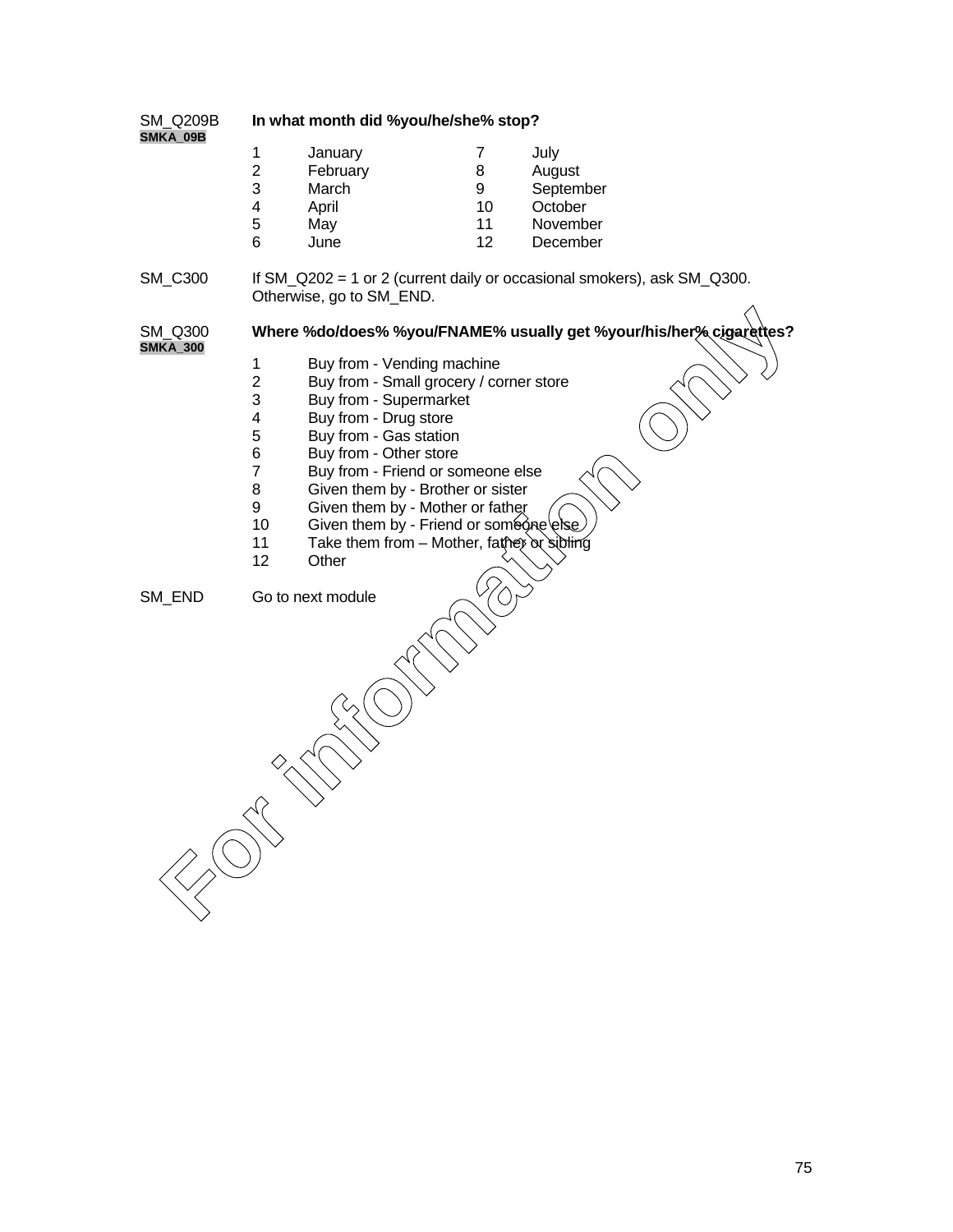## **SMOKING CESSATION AIDS**

| SQ_BEG            | Selection of the module is indicated using a Health Region number or province<br>code.                                                                                                                   |  |  |  |
|-------------------|----------------------------------------------------------------------------------------------------------------------------------------------------------------------------------------------------------|--|--|--|
| SQ C1             | If proxy interview, go to SQ_END.                                                                                                                                                                        |  |  |  |
| SQ_C <sub>2</sub> | If $SM_Q202 = 1$ or 2 (current daily or occasional smoker), go to $SQ_Q5$ .<br>If $SM_Q206A = 1$ or $SM_Q209A = 1$ (former smoker who quit less than 1 year<br>ago), ask SQ_Q1. Otherwise, go to SQ_END. |  |  |  |
| SQ_Q1             | Did you try a nicotine patch to stop smoking?                                                                                                                                                            |  |  |  |
| SCAA_1            | 1<br>Yes<br>$\overline{2}$<br>No<br>$(Go to SQ_Q3)$<br>DK, R<br>(Go to SQ_END)                                                                                                                           |  |  |  |
| SQ_Q2<br>SCAA_2   | How useful was the nicotine patch in helping you quit?                                                                                                                                                   |  |  |  |
|                   | 1<br>Very useful<br>$\mathbf{2}^{\prime}$<br>Somewhat useful<br>Not very useful<br>3<br>Not useful at all<br>4                                                                                           |  |  |  |
| $SQ_Q3$<br>SCAA_3 | Did you try Nicorettes or other nicotine gum or candy to stop smoking?                                                                                                                                   |  |  |  |
|                   | 1<br>Yes<br>$\overline{2}$<br>(Go to SQ_END)<br>No.<br>(Go to $SQ$ $\nexists$ ND<br>DK, R                                                                                                                |  |  |  |
| SQ_Q4<br>SCAA_4   | How useful were the Nicorette's or other nicotine gum or candy in helping<br>you quit?                                                                                                                   |  |  |  |
|                   | Verý∂useful<br>1<br>Somewhat useful<br>$\overline{2}$<br>3<br>Not very yseful<br>4<br>Not usefŭl at all                                                                                                  |  |  |  |
|                   | Go to $\mathbb{S} \mathbb{Q}$<br>、END                                                                                                                                                                    |  |  |  |
| SQ Q5<br>SCAA_5   | Hàve you tried quitting smoking in the past 12 months?                                                                                                                                                   |  |  |  |
|                   | Yes<br>No<br>(Go to SQ_END)<br>DK, R<br>(Go to SQ END)                                                                                                                                                   |  |  |  |
| SQ_Q6<br>SCAA_6   | Did you try a nicotine patch to stop smoking?                                                                                                                                                            |  |  |  |
|                   | Yes<br>1<br>$\overline{2}$<br>No                                                                                                                                                                         |  |  |  |
| SQ Q7<br>SCAA_7   | Did you try Nicorettes or other nicotine gum or candy to stop smoking?                                                                                                                                   |  |  |  |
|                   | Yes<br>1<br>$\overline{2}$<br>No                                                                                                                                                                         |  |  |  |
| SQ_END            | Go to next module                                                                                                                                                                                        |  |  |  |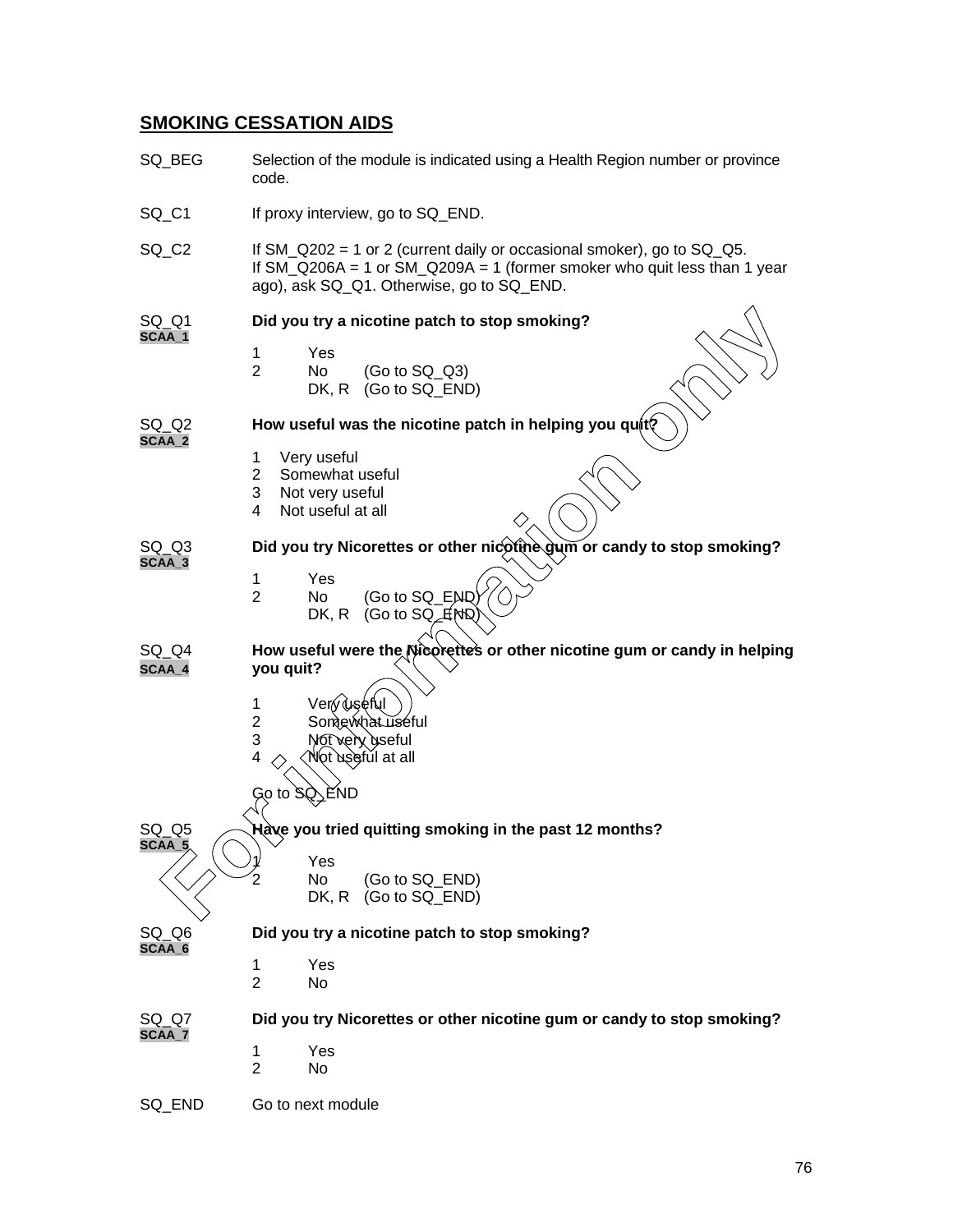# **EXPOSURE TO SECOND HAND SMOKE**

ET\_BEG

| ET_C1             | If SM_Q202 = 1 or 2 (current daily or occasional smoker) or if $SM_Q202 = DK$ or<br>R, go to ET_END. |                               |                                                                                                                                                                      |
|-------------------|------------------------------------------------------------------------------------------------------|-------------------------------|----------------------------------------------------------------------------------------------------------------------------------------------------------------------|
| $ET_Q1$<br>ETSA_1 |                                                                                                      | smoke on most days?           | In the past month, %were/was% %you/he/she% exposed to second-hand                                                                                                    |
|                   | 1<br>$\overline{2}$                                                                                  | Yes<br>No<br>DK, R            | (Go to $ET_Q3$ )<br>(Go to ET_END)                                                                                                                                   |
| ET_Q2A<br>ETSA_2A | smoke:<br>at home?<br>1<br>$\overline{2}$                                                            | Yes<br>No                     | In the past month, %were/was% %you/he/she% exposed to second-hand                                                                                                    |
| ET Q2B<br>ETSA_2B | 1<br>$\overline{2}$                                                                                  | Yes<br>No                     | in a car or other private vehicle?                                                                                                                                   |
| ET_Q2C<br>ETSA_2C | 1<br>$\overline{2}$                                                                                  | bowling alleys)?<br>Yes<br>No | $\ldots$ in public places (bars, resta $\hat{y}$ rants, shopping malls, arenas, bingo halls,                                                                         |
| ET Q2D<br>ETSA_2D | 1<br>$\overline{2}$                                                                                  | Yes≷<br>Mo                    | when visiting friends or relatives?                                                                                                                                  |
| ET Q3<br>ETSA_3   |                                                                                                      | Ýes<br>No                     | %Are(Is% %you/he/she% bothered by smoke from cigarettes?                                                                                                             |
| ETSA_4            |                                                                                                      |                               | Does smoke from cigarettes cause %you/him/her% any physical irritation<br>(for example, to %your/his/her% eyes, %your/his/her% breathing,<br>%your/his/her% throat)? |
|                   | 1<br>$\overline{2}$                                                                                  | Yes<br>No                     |                                                                                                                                                                      |
| ET Q5<br>ETSA 5   |                                                                                                      |                               | Are there any restrictions against smoking cigarettes in your home?                                                                                                  |
|                   | $\mathbf{1}$<br>$\overline{2}$                                                                       | Yes<br>No<br>DK, R            | (Go to ET_END)<br>(Go to ET_END)                                                                                                                                     |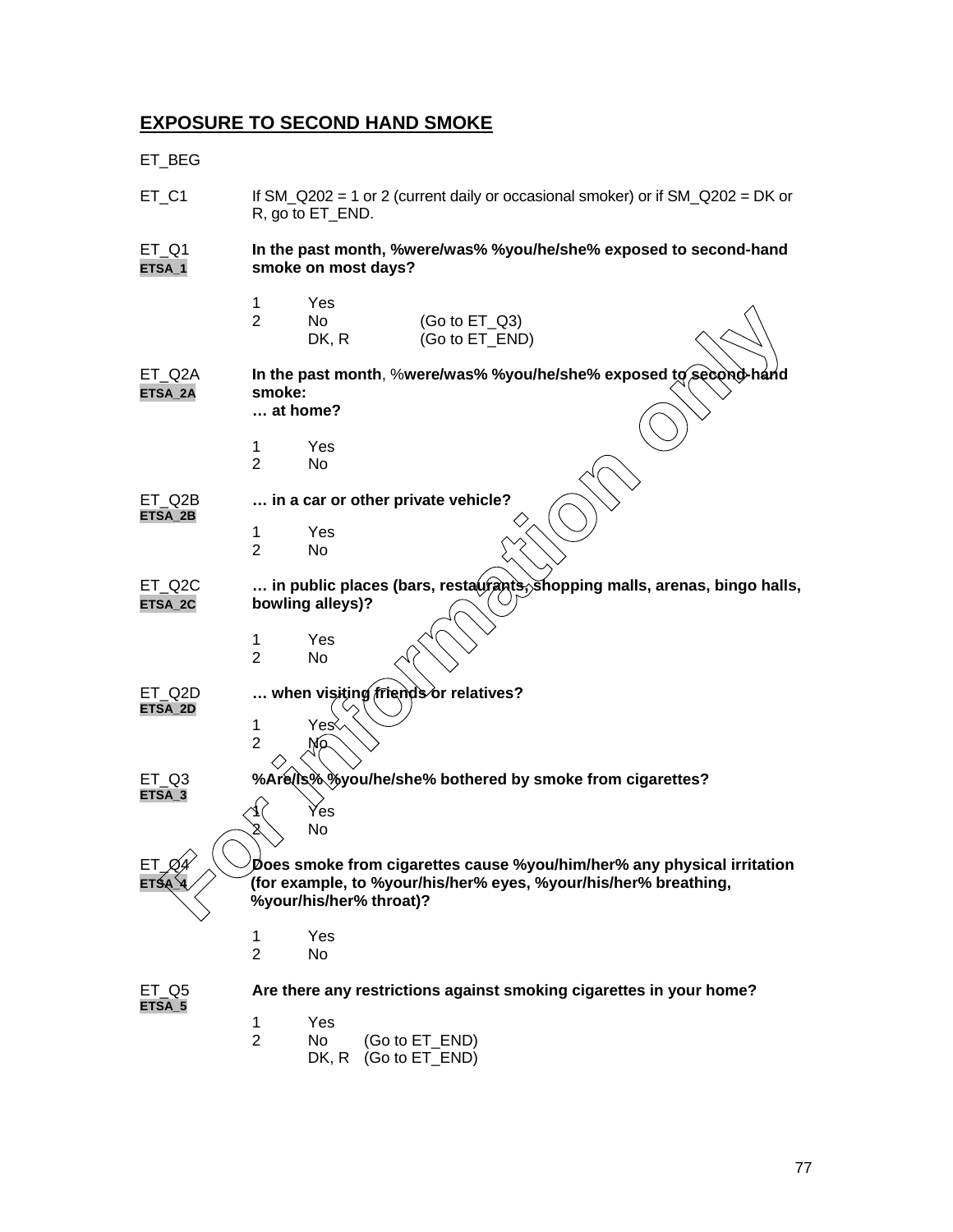- ET\_Q6 **How is smoking restricted in your home?** INTERVIEWER: Read categories to respondent. Mark all that apply.
- **ETSA\_6A** 1 **Smokers are asked to refrain from smoking in the house**
- ETSA\_6B 2 2 **Smoking is allowed in certain rooms only**<br>ETSA\_6C 3 5 3 3 3 3 3 3 3 3 3 **Smoking is restricted in the presence of y**
- **ETSA\_6C** 3 **Smoking is restricted in the presence of young children**
- **Other restriction**
- ET\_END Go to next module

**For information only in the compact of the compact of the compact of the compact of the compact of the compact**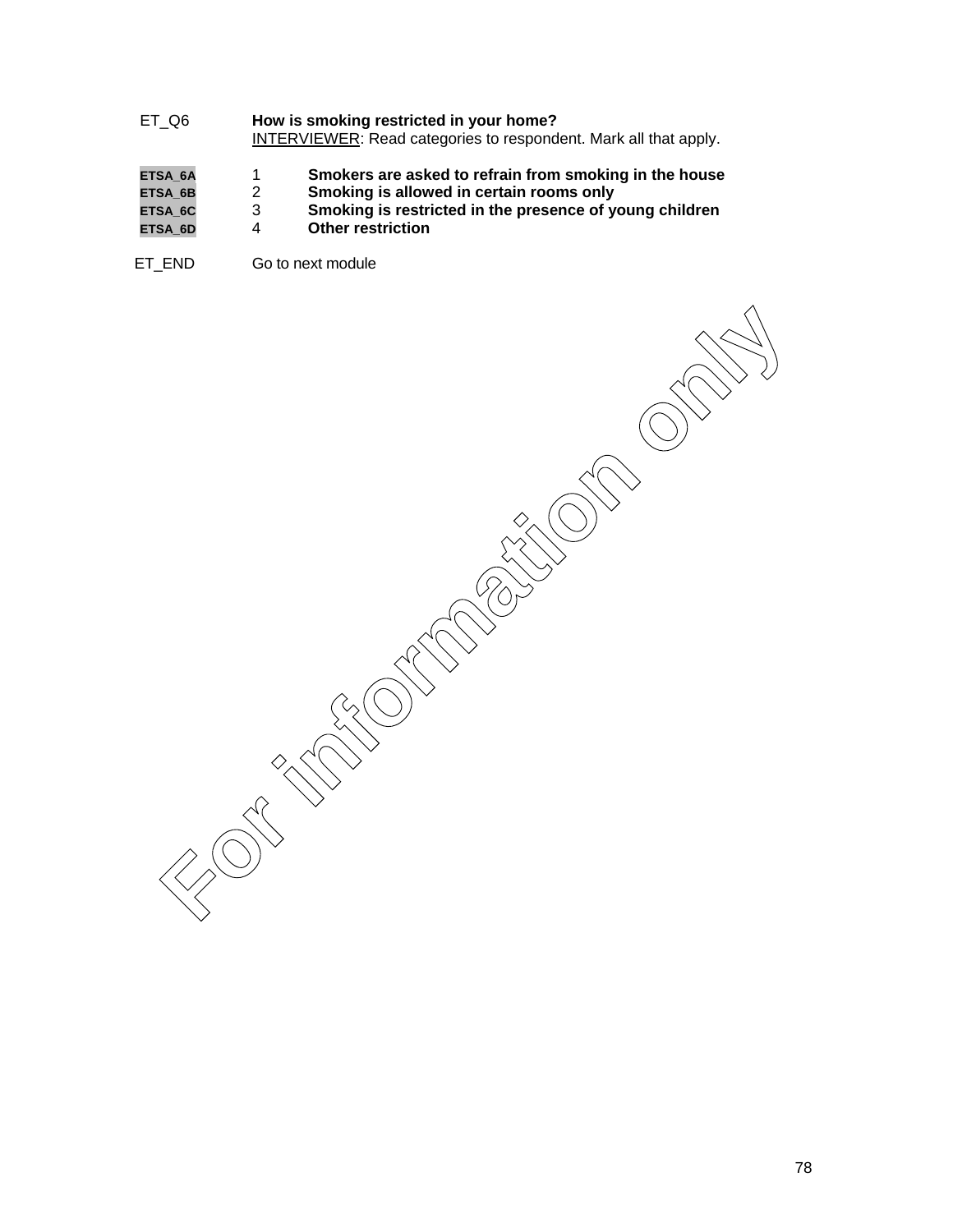## **TOBACCO ALTERNATIVES**

TA\_BEG

| <b>TA_Q1</b><br>TALA_1   | Now I'd like to ask about %your/his/her% use of tobacco other than<br>cigarettes.<br>In the past month, %have/has% %you/he/she% smoked cigars? |                    |                                                           |  |  |
|--------------------------|------------------------------------------------------------------------------------------------------------------------------------------------|--------------------|-----------------------------------------------------------|--|--|
|                          | $\mathbf 1$<br>$\overline{2}$                                                                                                                  | Yes<br>No<br>DK, R | (Go to TA_END)                                            |  |  |
| <b>TA_Q2</b><br>$TALA_2$ |                                                                                                                                                |                    | In the past month, %have/has% %you/he/she% smoked a pipe? |  |  |
|                          | $\mathbf 1$<br>$\overline{2}$                                                                                                                  | Yes<br>No          |                                                           |  |  |
| TA_Q3<br>$TALA_3$        |                                                                                                                                                |                    | In the past month, %have/has% %you/he/she% used shuff?    |  |  |
|                          | $\mathbf 1$<br>$\overline{2}$                                                                                                                  | Yes<br>No          |                                                           |  |  |
| TA Q4<br>$TALA_4$        | In the past month, %have/has% %you/he/she%used chewing tobacco?                                                                                |                    |                                                           |  |  |
|                          | $\mathbf{1}$<br>$\overline{2}$                                                                                                                 | Yes<br>No          |                                                           |  |  |
| TA_END                   |                                                                                                                                                | Go to next module  |                                                           |  |  |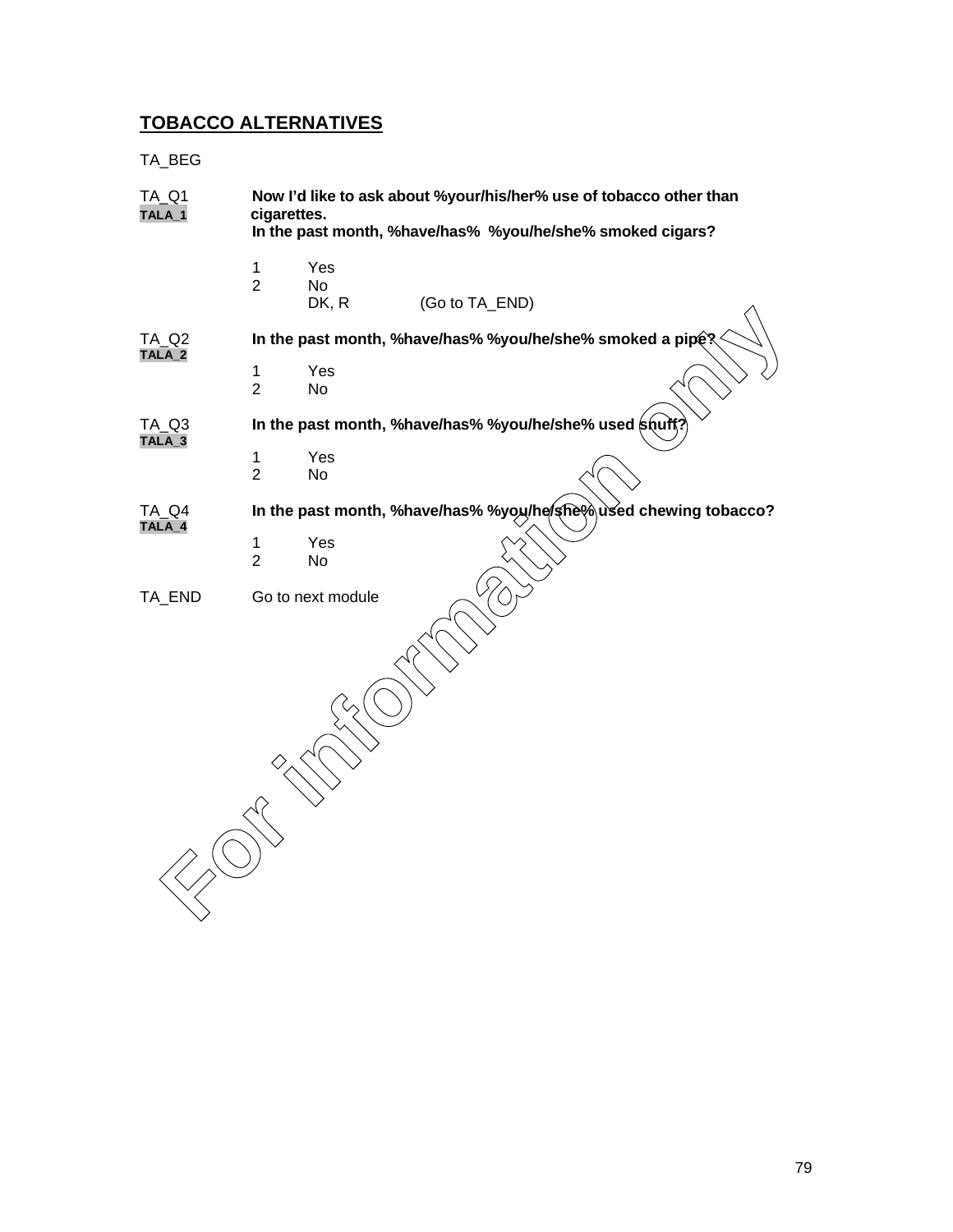## **ALCOHOL**

| AL_BEG          |                                                                    |                                                                                                                |                                                                                                                                                                                                                                                  |                                                                                                                                                      |
|-----------------|--------------------------------------------------------------------|----------------------------------------------------------------------------------------------------------------|--------------------------------------------------------------------------------------------------------------------------------------------------------------------------------------------------------------------------------------------------|------------------------------------------------------------------------------------------------------------------------------------------------------|
| AL_QINT         |                                                                    |                                                                                                                | When we use the word drink it means:<br>- one bottle or can of beer or a glass of draft<br>- one glass of wine or a wine cooler<br>- one drink or cocktail with 1 and a 1/2 ounces of liquor.<br>INTERVIEWER: Press <enter> to continue.</enter> | Now, some questions about %your/FNAME's% alcohol consumption.                                                                                        |
| AL_Q1<br>ALCA_1 |                                                                    | alcoholic beverage?                                                                                            |                                                                                                                                                                                                                                                  | During the past 12 months, that is, from % date one year ago% to yesterday,<br>%have/has% %you/FNAME% had a drink of beer, wine, liquor or any other |
|                 | 1<br>$\overline{2}$                                                | Yes<br>No<br>DK, R                                                                                             | (Go to AL_Q5B)<br>(Go to AL_END)                                                                                                                                                                                                                 |                                                                                                                                                      |
| AL Q2<br>ALCA_2 |                                                                    | beverages?                                                                                                     |                                                                                                                                                                                                                                                  | During the past 12 months, how often did %you\he\s\be% drink alcoholic                                                                               |
|                 | 1<br>$\overline{2}$<br>3<br>4<br>5<br>6<br>$\overline{7}$          | Once a month<br>2 to 3 times a month<br>Once a week<br>2 to 3 times a week<br>4 to 6 times a week<br>Every day | Less than once a month                                                                                                                                                                                                                           |                                                                                                                                                      |
| AL_Q3<br>ALCA_3 |                                                                    | drinks on one occasion?                                                                                        |                                                                                                                                                                                                                                                  | How often in the past 12 months %have/has% %you/he/she% had 5 or more                                                                                |
|                 | 1<br>$\overline{\mathbf{c}}$<br>3<br>4<br>$\langle 5 \rangle$<br>6 | Never<br><b>Q</b> ስ¢e`a∕ month<br>$\lambda$ ତ $\lambda$ times a month<br><b>ତ</b> ńce a week                   | ess than once a month<br>More than once a week                                                                                                                                                                                                   |                                                                                                                                                      |
| <b>\LCA</b>     |                                                                    | alcoholic beverage?                                                                                            | Thinking back over the past week, that is, from % date last week% to                                                                                                                                                                             | yesterday, did %you/FNAME% have a drink of beer, wine, liquor or any other                                                                           |
|                 | 1<br>$\overline{2}$                                                | Yes<br>No<br>DK, R                                                                                             | (Go to AL_C8)<br>(Go to AL_C8)                                                                                                                                                                                                                   |                                                                                                                                                      |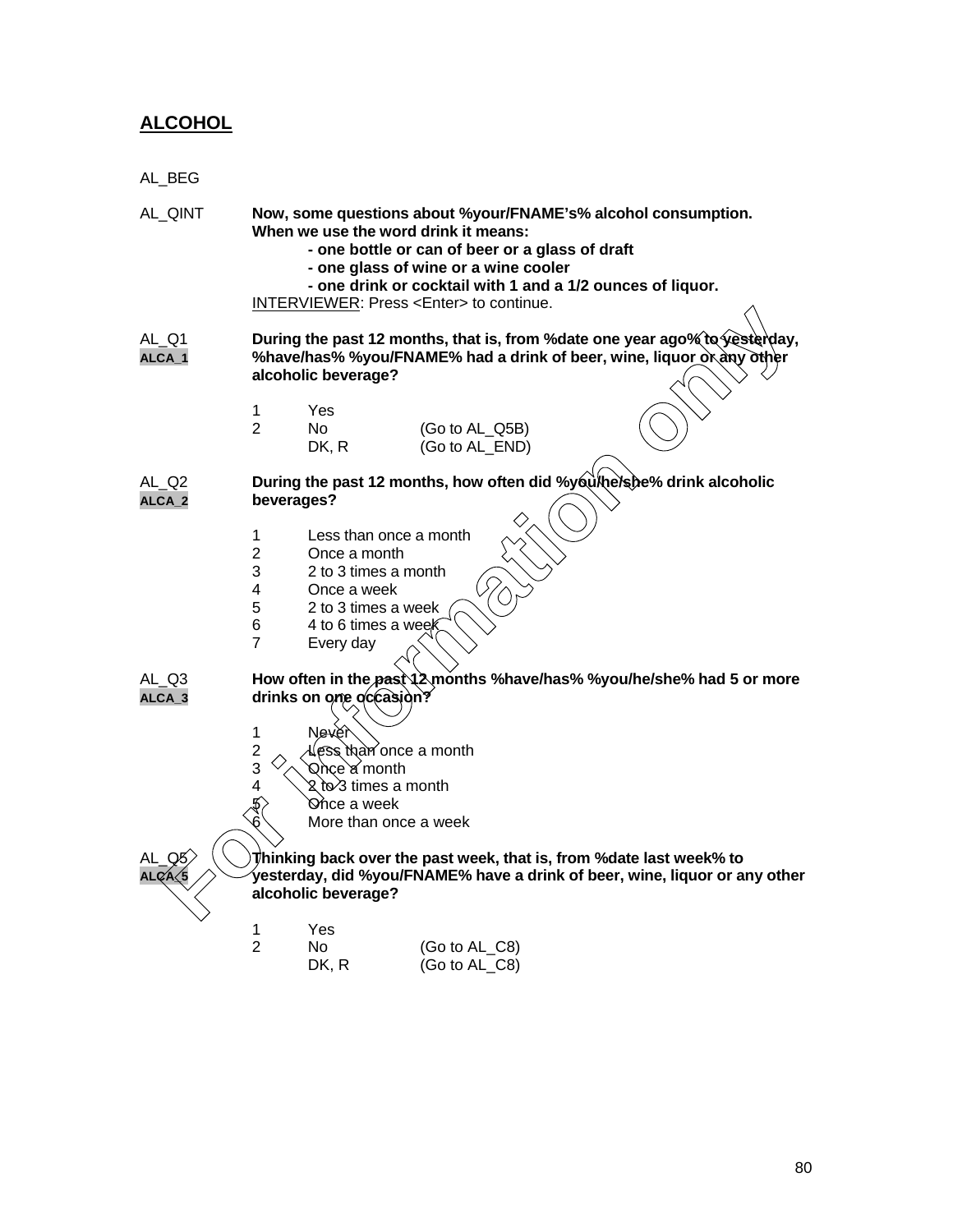| AL_Q5A                                                                           |                                              | %you/FNAME% have:                                                                        | Starting with yesterday, that is %day name%, how many drinks did  |                                                                                                                                                 |  |
|----------------------------------------------------------------------------------|----------------------------------------------|------------------------------------------------------------------------------------------|-------------------------------------------------------------------|-------------------------------------------------------------------------------------------------------------------------------------------------|--|
|                                                                                  |                                              | (If R on first day, go to AL_C8)                                                         | (MIN: 0 MAX: 99 for each day; warning after 12 for each day)      |                                                                                                                                                 |  |
| ALCA_5A1<br>ALCA_5A2<br>ALCA_5A3<br>ALCA_5A4<br>ALCA_5A5<br>ALCA_5A6<br>ALCA_5A7 | 1<br>2<br>3<br>4<br>5<br>6<br>$\overline{7}$ | Sunday?<br>Monday?<br>Tuesday?<br><b>Wednesday?</b><br>Thursday?<br>Friday?<br>Saturday? |                                                                   |                                                                                                                                                 |  |
|                                                                                  | Go to AL_C8                                  |                                                                                          |                                                                   |                                                                                                                                                 |  |
| AL Q5B<br>ALCA_5B                                                                |                                              |                                                                                          | %Have/Has% %you/he/she% ever had a drink?                         |                                                                                                                                                 |  |
|                                                                                  | 1                                            | Yes                                                                                      |                                                                   |                                                                                                                                                 |  |
|                                                                                  | $\overline{2}$                               | No                                                                                       | (Go to AL_END)                                                    |                                                                                                                                                 |  |
|                                                                                  |                                              | DK, R                                                                                    | (Go to AL_END)                                                    |                                                                                                                                                 |  |
| AL_Q6<br>ALCA_6                                                                  |                                              |                                                                                          | Did %you/he/she% ever regularly drink more than 12 drinks a week? |                                                                                                                                                 |  |
|                                                                                  | 1                                            | Yes                                                                                      |                                                                   |                                                                                                                                                 |  |
|                                                                                  | $\overline{2}$                               | No.                                                                                      | Go to AL)<br>C8                                                   |                                                                                                                                                 |  |
|                                                                                  |                                              | DK, R                                                                                    | (Go to $A\mathcal{L}\subset\mathbb{S}$ 8)                         |                                                                                                                                                 |  |
| AL_Q7                                                                            |                                              | <b>INTERVIEWER: Mark all that apply</b>                                                  | Why did %you/he/she% reduce or quit drinking altogether?          |                                                                                                                                                 |  |
| ALCA_7A                                                                          | 1                                            | Dieting                                                                                  |                                                                   |                                                                                                                                                 |  |
| ALCA_7B                                                                          | 2                                            | Athletic training                                                                        |                                                                   |                                                                                                                                                 |  |
| ALCA_7C                                                                          | 3                                            | Pregnancy                                                                                |                                                                   |                                                                                                                                                 |  |
| ALCA_7D                                                                          | 4                                            | Getting older                                                                            |                                                                   |                                                                                                                                                 |  |
| ALCA_7E                                                                          | 5                                            |                                                                                          | Drinking too much / drinking problem                              |                                                                                                                                                 |  |
| ALCA_7F                                                                          | 6                                            |                                                                                          | Affected `- work, studies, employment opportunities               |                                                                                                                                                 |  |
| ALCA_7G                                                                          | $\overline{7}$                               |                                                                                          | Interfered with family or home life                               |                                                                                                                                                 |  |
| ALCA_7H                                                                          | $\frac{8}{9}$                                | Affĕcted - physical health                                                               |                                                                   |                                                                                                                                                 |  |
| ALCA_7I                                                                          |                                              |                                                                                          | Affected - friendships or social relationships                    |                                                                                                                                                 |  |
| ALCA_7J                                                                          | ∪                                            | Affected - financial position                                                            |                                                                   |                                                                                                                                                 |  |
| ALCA_7K                                                                          |                                              |                                                                                          | Affected - outlook on life, happiness                             |                                                                                                                                                 |  |
| ALCA_7L                                                                          | 12                                           | Influence of family or friends                                                           |                                                                   |                                                                                                                                                 |  |
| <b>ALCA_7M</b>                                                                   | 13                                           | Other - Specify                                                                          |                                                                   |                                                                                                                                                 |  |
| AL_C8                                                                            |                                              | If age > 19, go to AL_END.                                                               |                                                                   |                                                                                                                                                 |  |
| AL_Q8<br>ALCA_8                                                                  | purposes.                                    |                                                                                          | %you/he/she% started drinking alcoholic beverages?                | Not counting small sips, how old %were/was% %you/he/she% when<br>INTERVIEWER: Drinking does not include having a few sips of wine for religious |  |
|                                                                                  |                                              | Age in years<br>(MIN: 5) (MAX: current age)                                              |                                                                   |                                                                                                                                                 |  |
| AL_END                                                                           |                                              | Go to next module                                                                        |                                                                   |                                                                                                                                                 |  |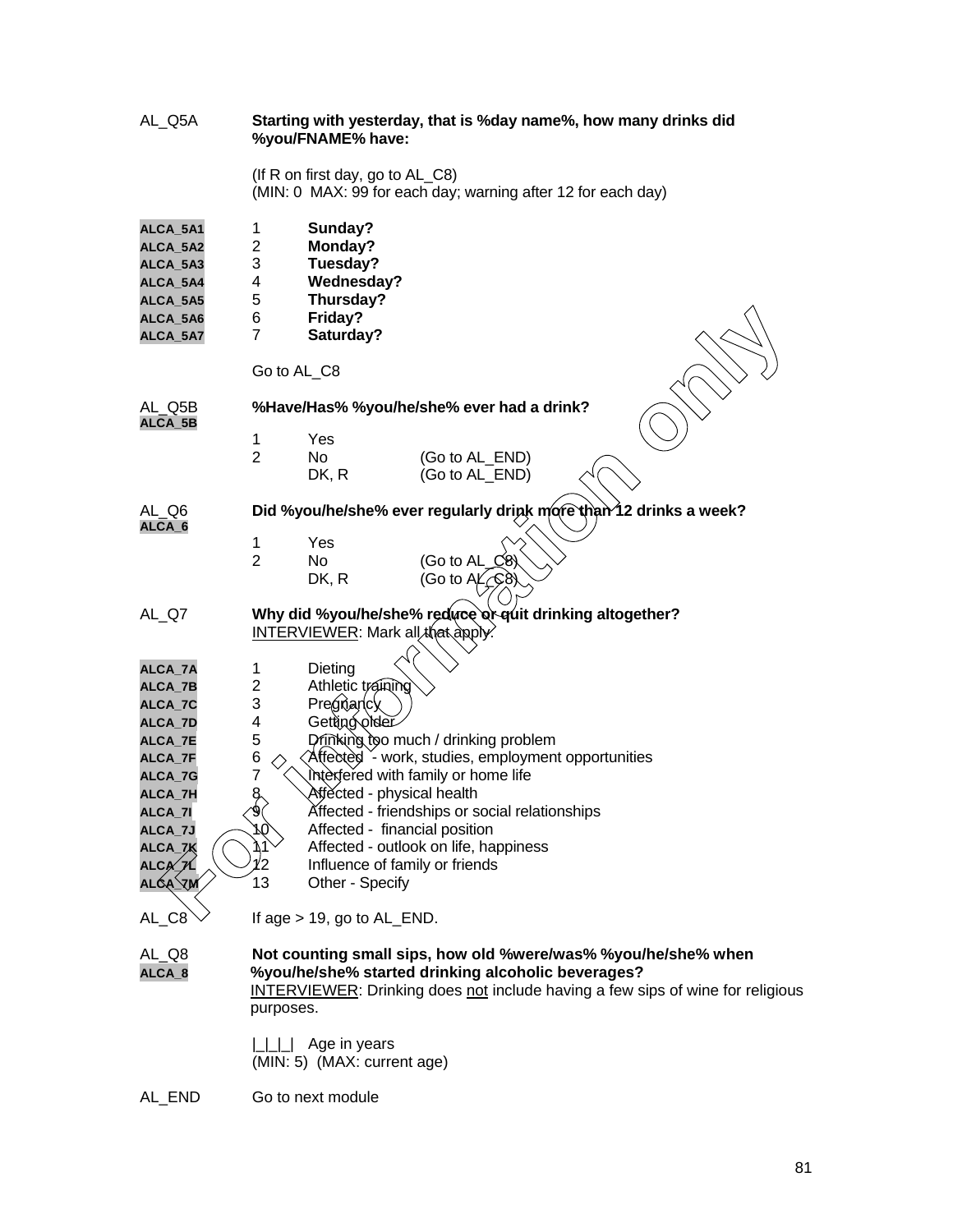#### **DRIVING UNDER INFLUENCE**

- DU BEG Selection of the module is indicated using a Health Region number or province code. DU C1 If proxy interview, go to DU END. DU\_Q1 **The next questions are about drinking and driving. In the past 12 months, DUIA\_1 have you been a passenger with a driver who had too much to drink?** 1 Yes 2 No DK, R (Go to DU\_END) DU\_C2 If age < 16, go to DU\_END. DU\_Q2 **Do you have a valid driver's license for a motor vehicle? DUIA\_2 (Include cars, vans, trucks, motorcycles.)** 1 Yes 2 No (Go to DU\_END) DK, R (Go to DU\_END) DU\_Q3 **In the past 12 months, how many times did you drive when you perhaps had DUIA\_3 too much to drink?** I\_I\_I Times (MIN: 0) (MAX: 99, warning after 20)  $R$  (Go to DU $\angle$ END) DU\_Q4 **Do you ever go out with friends or family to a place where you will be DUIA\_4 consuming alcohol?** 1 Yes  $2$  No.  $\sqrt{G_0}$  to DU\_END)  $\hat{\mathcal{B}}$ o to DU\_END) DU\_Q5 **When people go out, one person can agree ahead of time to be the DUIA\_5 designated driver and not to drink any alcohol in order to drive the group home safely. When you go out with your friends, do you arrange to have a designated driver? Yes** 2 No (Go to DU\_END) DK, R (Go to DU\_END) DU\_Q6 **How often do you make this arrangement? DUIA\_6** INTERVIEWER: Read categories to respondent. 1 **Always** 2 **Most of the time** 3 **Sometimes** 4 **Rarely or never** 2 No.<br> **For information only**  $R$ ,  $(Go to DU_END)$ <br> **For information on a valid driver's license for a motor vehicle<br>
<b>For a** continue cars, vans, trucks, motorcycles.)<br>
1 Yes<br>
2 No. (Go to DU\_END)<br> **For information and driver**
- DU END Go to next module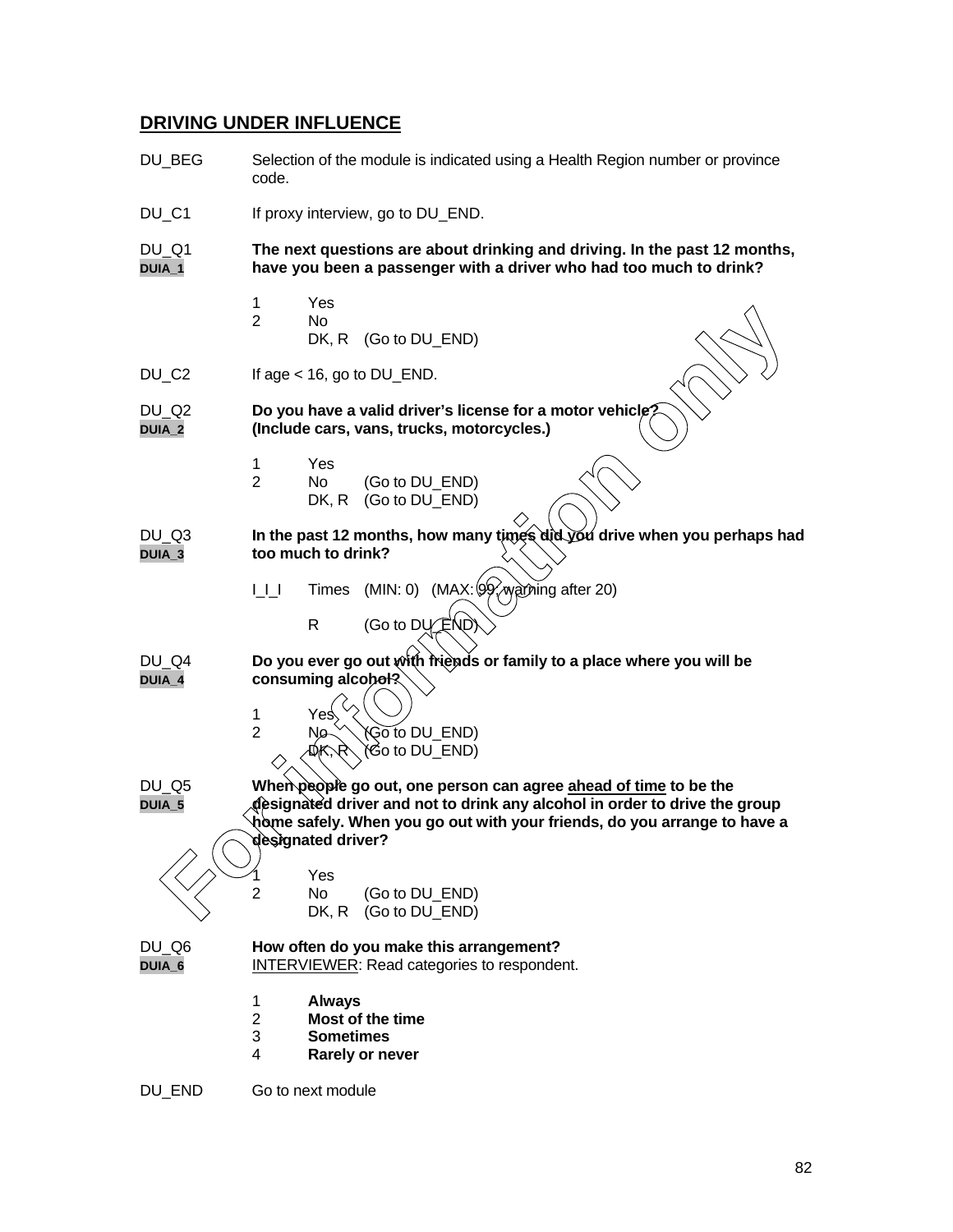#### **ALCOHOL DEPENDENCE / ABUSE**

- AD\_BEG
- AD\_C1 If proxy interview, go to AD\_END.
- AD\_C1A If AL\_Q3 > 2 (has at least 5 drinks at least once a month), go to AD\_QINT. Otherwise, go to AD\_END.
- AD\_QINT **The next questions are about how drinking affects people in their activities. We will be referring to the past 12 months, that is, from %date one year ago% to yesterday. For interest of the past 12 months, have you ever has a studied while a world be peaked by the past 12 months, have you ever been drunk or hung-over while at world or school or while taking care of children?<br>
<b>FORMEWER:**

INTERVIEWER: Press <Enter> to continue.

- AD\_Q1 **In the past 12 months, have you ever been drunk or hung-over while at work ALDA\_1 or school or while taking care of children?**
	- 1 Yes
	- 2 No (Go to AD\_Q3)<br>DK. R (Go to AD\_END  $(Go to AD$  END)
- AD\_Q2 **How many times? Was it:**
- ALDA<sub>2</sub> INTERVIEWER: Read categories to res
	- 1 **… Once or twice?**
	- 2 **… 3 to 5 times?**
	- 3 **… 6 to 10 times?**
	- 4 **… 11 to 20 times?**
	- 5 **… More than 20 times?**
	-
- AD\_Q3 **In the past 12 months, were you ever in a situation while drunk or hung-over** ALDA<sub>\_3</sub> which increased your chances of getting hurt? (For example, driving a boat, using guns, crossing against traffic, or during sports)
	- 1  $\lambda$   $\mathcal{N}e$ s  $\overline{2}$

AD\_Q4 **In the past 12 months, have you had any emotional or psychological ALDA\_4 problems because of alcohol use, such as feeling uninterested in things, depressed or suspicious of people?**

- - **Yes** 2 No

AD\_Q5 **In the past 12 months, have you had such a strong desire or urge to drink ALDA\_5 alcohol that you could not resist it or could not think of anything else?**

- 1 Yes
- 2 No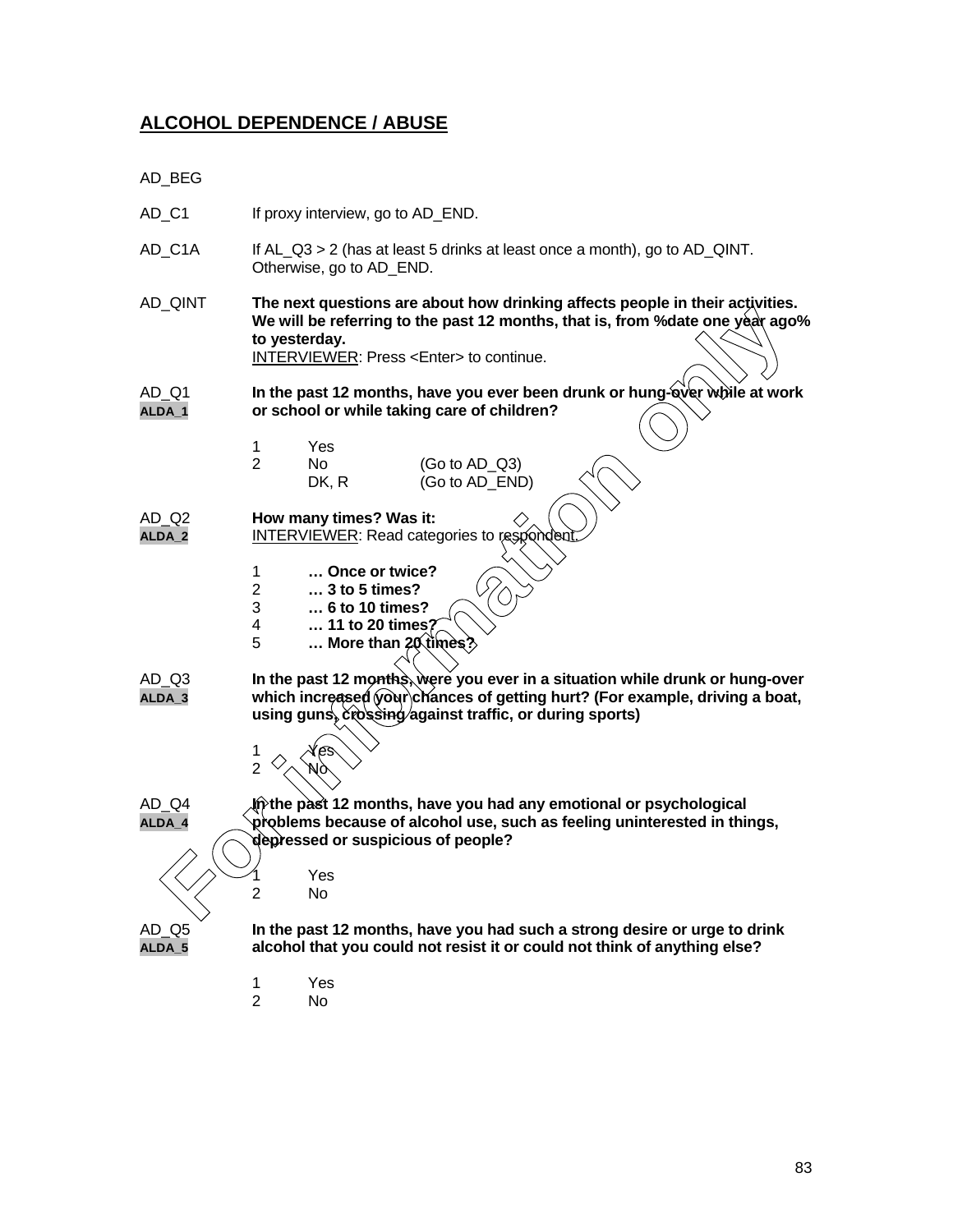- AD\_Q6 **In the past 12 months, have you had a period of a month or more when you ALDA\_6 spent a great deal of time getting drunk or being hung-over?**
	- 1 Yes

2 No

AD\_Q7 **In the past 12 months, did you ever drink much more or for a longer period of ALDA\_7 time than you intended?**

- 1 Yes<br>2 No
	- No (Go to AD\_Q9)<br>DK, R (Go to AD\_Q9)  $(Gotot A D Q9)$

AD\_Q8 **How many times? Was it:**

- **ALDA\_8** INTERVIEWER: Read categories to respondent.
	- 1 **… Once or twice?**
	- 2 **… 3 to 5 times?**
	- 3 **… 6 to 10 times?**
	- 4 **… 11 to 20 times?**
	- 5 **… More than 20 times?**
- AD\_Q9 **In the past 12 months, did you ever find that you had to drink more alcohol ALDA\_9 than usual to get the same effect or that the same amount of alcohol had less effect on you than usual?** For information of the text (Go to AD\_Q9)<br> **For information only** times? Was it:<br>
INTERVIEWER: Read categories to respondent.<br>
1 ... Once or twice?<br>
2 ... 3 to 5 thims?<br>
3 ... to 6 to 10 times?<br>
4 ... there than 20 times?<br>
	- 1 Yes
	- 2 No

AD\_END Go to next module

84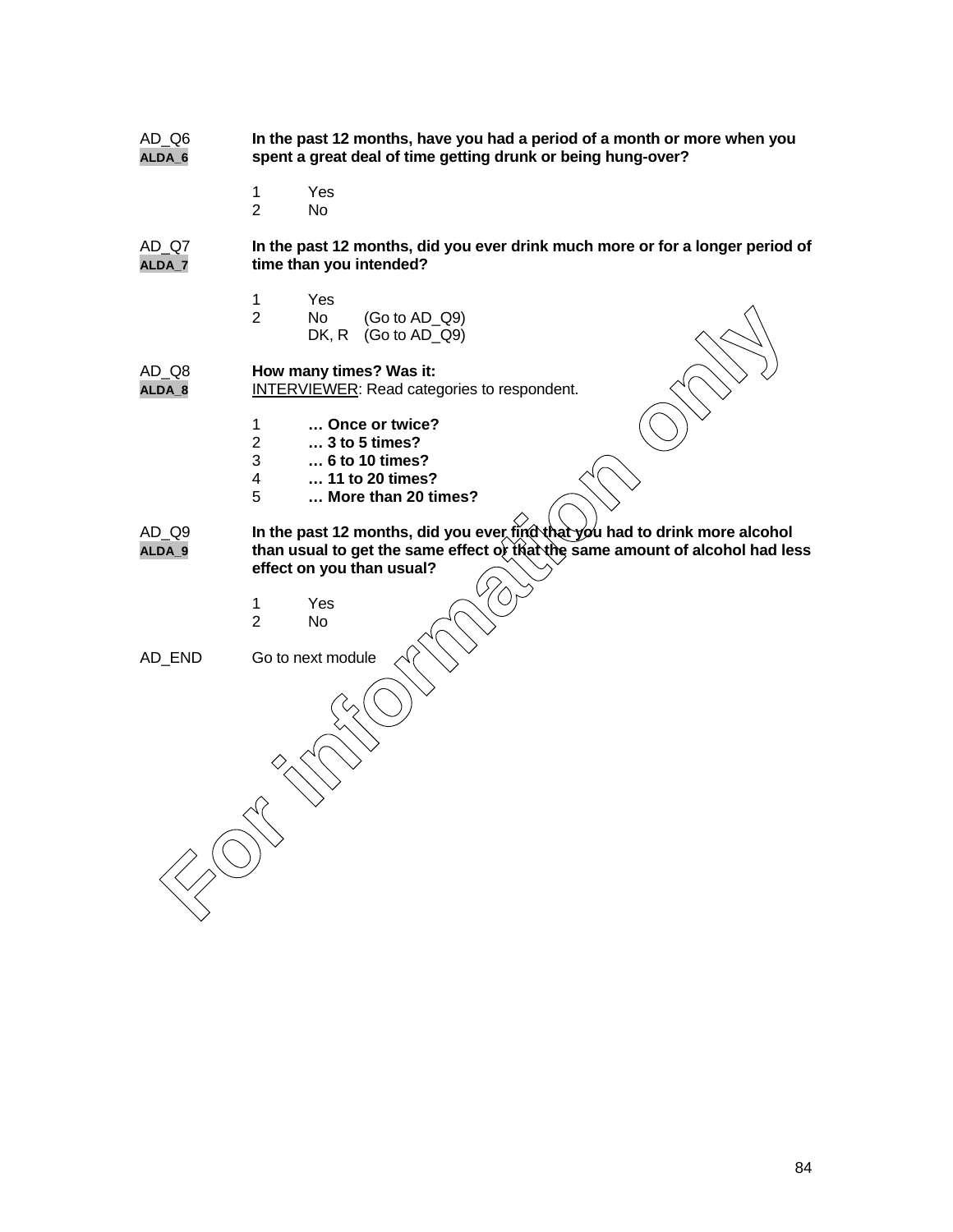### **BREASTFEEDING**

| BF_BEG                   |                                                   |                                                                                                                                  |                                                                                                                                                |  |  |
|--------------------------|---------------------------------------------------|----------------------------------------------------------------------------------------------------------------------------------|------------------------------------------------------------------------------------------------------------------------------------------------|--|--|
| BF_C01                   |                                                   |                                                                                                                                  | If proxy interview or sex = male or age < 15 or age > 55, go to $BF\_END$ .                                                                    |  |  |
| <b>BF_Q01</b><br>BRFA_01 |                                                   | Now a few questions for recent mothers.<br>Have you given birth in the past 5 years?<br>INTERVIEWER: Do not include stillbirths. |                                                                                                                                                |  |  |
|                          | $\mathbf 1$<br>$\overline{2}$                     | Yes<br><b>No</b><br>DK, R                                                                                                        | (Go to BF_END)<br>(Go to BF_END)                                                                                                               |  |  |
| BF_Q01A<br>BRFA_01A      | In what year?                                     |                                                                                                                                  | <b>INTERVIEWER:</b> Enter year of birth of last baby.                                                                                          |  |  |
|                          | UUU                                               |                                                                                                                                  | Year                                                                                                                                           |  |  |
|                          |                                                   |                                                                                                                                  | (MIN: Current year - 5) (MAX: Current year)                                                                                                    |  |  |
| BF Q01B<br>BRFA_01B      |                                                   |                                                                                                                                  | Did you take a vitamin supplement containing tolic acid before your (last)<br>pregnancy, that is, before you found out that you were pregnant? |  |  |
|                          | 1<br>$\overline{2}$                               | Yes<br>No                                                                                                                        |                                                                                                                                                |  |  |
| BF Q02<br><b>BRFA_02</b> |                                                   |                                                                                                                                  | (For your last baby), did you breastfeed or try to breastfeed your child, even<br>if only for a short time?                                    |  |  |
|                          | 1<br>$\overline{2}$                               | Yes<br>No<br>DK.                                                                                                                 | (Go+QRF_C10)<br>$600BF$ C10)                                                                                                                   |  |  |
| BF Q03<br>BRFA_03        | 1                                                 | `ès                                                                                                                              | Are you still breast-feeding?<br>(Go to BF_C10)                                                                                                |  |  |
|                          | $\overline{2}$                                    | ЮO.<br>DK, R                                                                                                                     | (Go to $BF_C$ 10)                                                                                                                              |  |  |
| BF_Q04                   |                                                   |                                                                                                                                  | How long did you breastfeed (your last child)?                                                                                                 |  |  |
| BRFA 04                  | 2<br>3<br>4<br>5<br>6<br>$\overline{7}$<br>8<br>9 | 1 to 2 weeks<br>3 to 4 weeks<br>5 to 8 weeks<br>3 to 6 months<br>7 to 9 months                                                   | Less than 1 week<br>9 to less than 12 weeks<br>10 to 12 months<br>More than 1 year<br>DK, R $(Go to BF_C10)$                                   |  |  |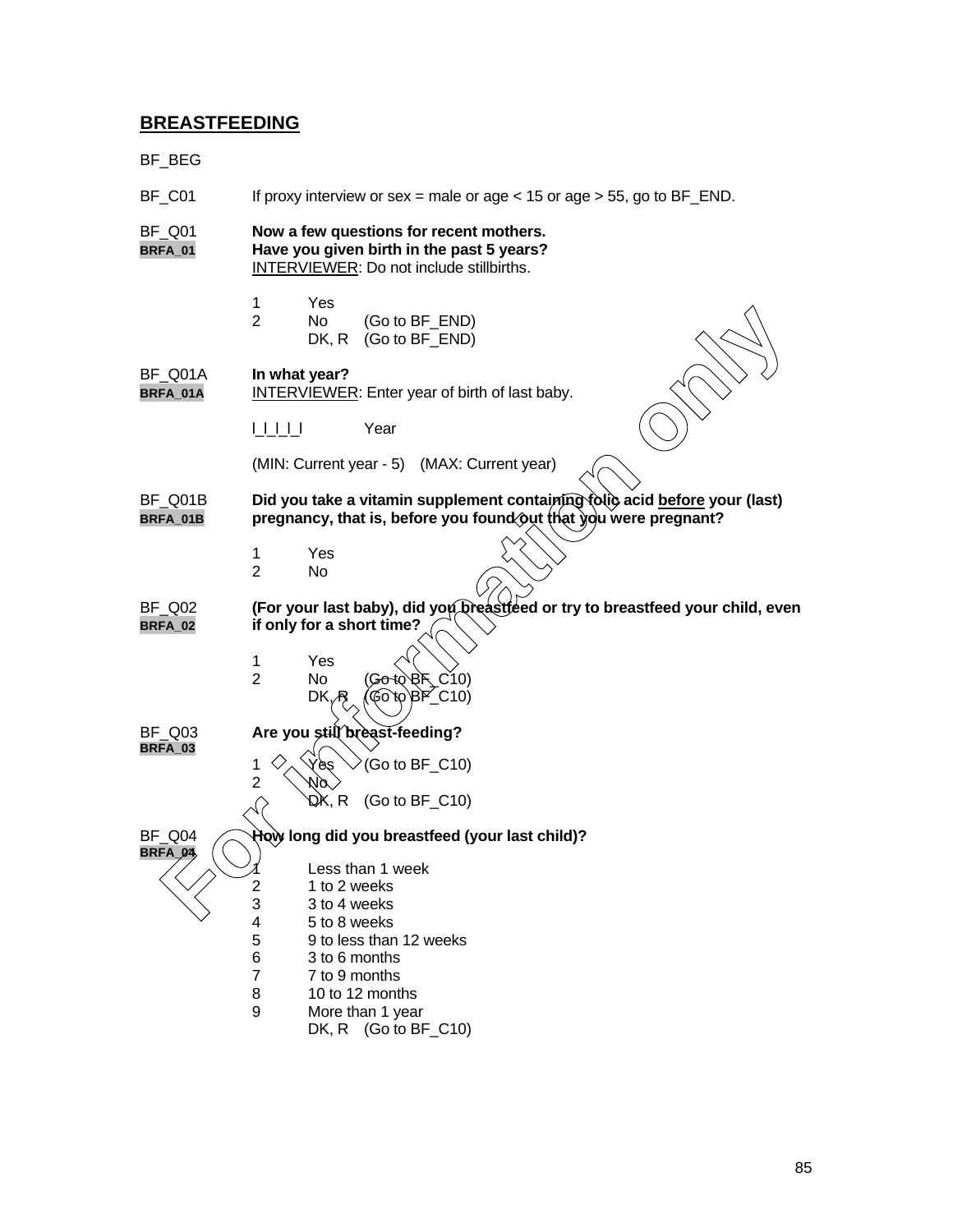| <b>BF_Q05</b>                   | What is the main reason that you stopped?                                                                                                                                                                                                                                                                                                                                                                                                                  |  |  |  |  |
|---------------------------------|------------------------------------------------------------------------------------------------------------------------------------------------------------------------------------------------------------------------------------------------------------------------------------------------------------------------------------------------------------------------------------------------------------------------------------------------------------|--|--|--|--|
| BRFA_05                         | 1<br>Not enough milk<br>$\overline{2}$<br>Inconvenience / fatigue<br>3<br>Difficulty with BF techniques<br>4<br>Sore nipples / engorged breasts / mastitis<br>5<br><b>Illness</b><br>6<br>Planned to stop at this time<br>$\overline{7}$<br>Child weaned him / herself<br>8<br>Advice of doctor<br>9<br>Returned to work / school<br>10<br>Advice of partner<br>11<br>Formula feeding preferable<br>12<br>Wanted to drink alcohol<br>13<br>Other - Specify |  |  |  |  |
| <b>BF_C10</b>                   | If a current or former smoker (SM_Q202 = 1 or SM_Q202 $\neq$ 2 or SM_Q201A = 1 or<br>$SM_Q201B = 1$ , go to BF $_Q10$ . Otherwise, go to BF $_Q14$                                                                                                                                                                                                                                                                                                         |  |  |  |  |
| <b>BF Q10</b>                   | Did you smoke during your last pregnancy?                                                                                                                                                                                                                                                                                                                                                                                                                  |  |  |  |  |
| <b>BRFA_10</b>                  | 1<br>Yes<br>$\overline{2}$<br>(Go to BF_C12)<br>No<br>DK, R<br>(Go to $BF_Q$ 14)                                                                                                                                                                                                                                                                                                                                                                           |  |  |  |  |
| <b>BF Q11</b><br>BRFA_11        | How many cigarettes did you usually smoke each day?                                                                                                                                                                                                                                                                                                                                                                                                        |  |  |  |  |
|                                 | Number of cigarettes (MIN: 1) (MAX: 99; warning after 60)<br>UП                                                                                                                                                                                                                                                                                                                                                                                            |  |  |  |  |
| <b>BF_C12</b>                   | If BF_Q02 <> 1 (Didn't breas treed last baby), go to BF_Q14.                                                                                                                                                                                                                                                                                                                                                                                               |  |  |  |  |
| <b>BF Q12</b><br>BRFA_12        | Did you smoke when you were breast-feeding (your last baby)?                                                                                                                                                                                                                                                                                                                                                                                               |  |  |  |  |
|                                 | 1<br>Yes<br>$\overline{2}$<br>$\widetilde{\mathsf{Go}}$ to BF_Q14)<br>Ŋø<br>DK.R<br>(Go to BF_Q14)                                                                                                                                                                                                                                                                                                                                                         |  |  |  |  |
| <b>BF Q13</b><br>BRFA_13        | How many cigarettes did you usually smoke each day?                                                                                                                                                                                                                                                                                                                                                                                                        |  |  |  |  |
|                                 | $\sqrt{1}$<br>Number of cigarettes (MIN: 1) (MAX: 99; warning after 60)                                                                                                                                                                                                                                                                                                                                                                                    |  |  |  |  |
| BF Q14<br><b>BRFA</b>           | Did anyone regularly smoke in your presence during or after the pregnancy<br>(about 6 months after)?                                                                                                                                                                                                                                                                                                                                                       |  |  |  |  |
|                                 | 1<br>Yes<br>$\overline{2}$<br>No                                                                                                                                                                                                                                                                                                                                                                                                                           |  |  |  |  |
| BF_C20                          | If ever drank $(AL_Q1 = 1 \text{ or } AL_Q5B = 1)$ , go to BF_Q20. Otherwise, go to<br>BF_END.                                                                                                                                                                                                                                                                                                                                                             |  |  |  |  |
| <b>BF Q20</b><br><b>BRFA_20</b> | Did you drink any alcohol during your last pregnancy?                                                                                                                                                                                                                                                                                                                                                                                                      |  |  |  |  |
|                                 | Yes<br>$\mathbf 1$<br>$\overline{2}$<br><b>No</b><br>(Go to $BF_C22$ )<br>(Go to BF_END)<br>DK, R                                                                                                                                                                                                                                                                                                                                                          |  |  |  |  |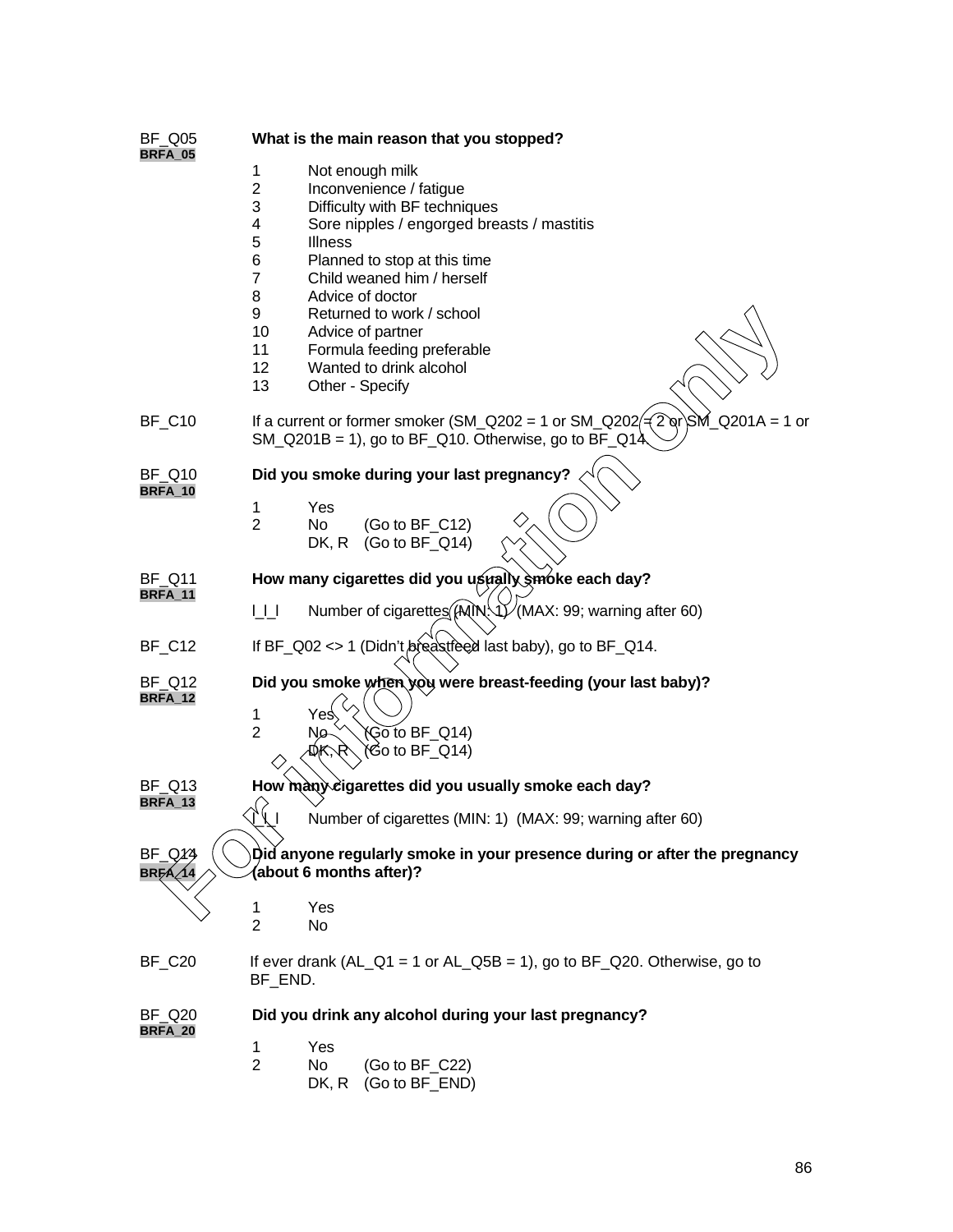| <b>BF_Q21</b><br><b>BRFA_21</b> | How often did you drink?                                                                                                                                                                                                              |  |  |
|---------------------------------|---------------------------------------------------------------------------------------------------------------------------------------------------------------------------------------------------------------------------------------|--|--|
|                                 | Less than once a month<br>1<br>$\overline{2}$<br>Once a month<br>3<br>2 to 3 times a month                                                                                                                                            |  |  |
|                                 | $\overline{4}$<br>Once a week                                                                                                                                                                                                         |  |  |
|                                 | $\,$ 5 $\,$<br>2 to 3 times a week<br>6<br>4 to 6 times a week                                                                                                                                                                        |  |  |
|                                 | $\overline{7}$<br>Every day                                                                                                                                                                                                           |  |  |
| <b>BF_C22</b>                   | If BF_Q02 <> 1 (did not breastfeed last baby), go to BF_END                                                                                                                                                                           |  |  |
| <b>BF_Q22</b><br><b>BRFA_22</b> | Did you drink any alcohol while you were breastfeeding (your last baby)?                                                                                                                                                              |  |  |
|                                 | Yes<br>1<br>$\overline{2}$<br>No.<br>(Go to BF_END)<br>(Go to BF_END)<br>DK, R                                                                                                                                                        |  |  |
| <b>BF_Q23</b><br><b>BRFA_23</b> | How often did you drink?                                                                                                                                                                                                              |  |  |
|                                 | $\mathbf 1$<br>Less than once a month<br>$\overline{c}$<br>Once a month<br>3<br>2 to 3 times a month<br>$\overline{\mathbf{4}}$<br>Once a week<br>5<br>2 to 3 times a week<br>6<br>4 to 6 times a week<br>$\overline{7}$<br>Every day |  |  |
| BF_END                          | Go to next module                                                                                                                                                                                                                     |  |  |
|                                 |                                                                                                                                                                                                                                       |  |  |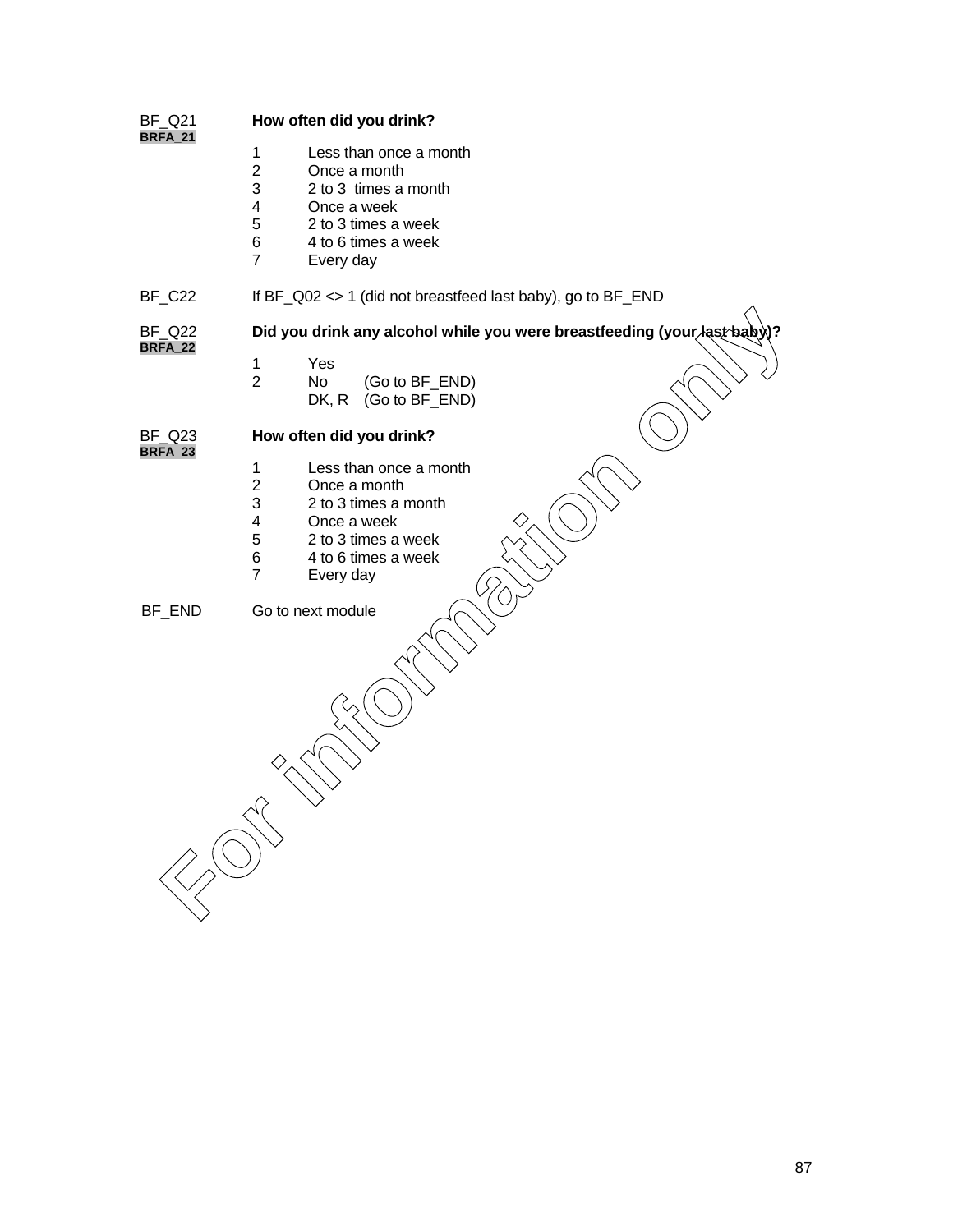## **SEXUAL BEHAVIOURS**

| SB_BEG                     | Selection of the module is indicated using a Health Region number or province<br>code.                                  |                                                                                                                                                                                                   |                                                                                                           |                                                                     |  |
|----------------------------|-------------------------------------------------------------------------------------------------------------------------|---------------------------------------------------------------------------------------------------------------------------------------------------------------------------------------------------|-----------------------------------------------------------------------------------------------------------|---------------------------------------------------------------------|--|
| SB_CINT                    | If proxy interview or age $<$ 15 or age $>$ 59, go to SB_END.                                                           |                                                                                                                                                                                                   |                                                                                                           |                                                                     |  |
| SB_QINT                    |                                                                                                                         | I would like to ask you a few personal questions about sexual behavior<br>because of its importance to personal health. You can be assured that<br>anything you tell me will remain confidential. |                                                                                                           |                                                                     |  |
| SB <sub>Q1</sub><br>SXBA_1 | Have you ever had sexual intercourse?<br>1<br>Yes<br>$\overline{2}$<br>No.<br>(Go to SB_END)<br>DK, R<br>(Go to SB_END) |                                                                                                                                                                                                   |                                                                                                           |                                                                     |  |
| SB_Q2<br>SXBA_2            |                                                                                                                         |                                                                                                                                                                                                   | How old were you when you first had sexual intercourse?<br><b>INTERVIEWER:</b> Maximum is % current age%. |                                                                     |  |
|                            | U                                                                                                                       | Age in years                                                                                                                                                                                      | (MIN: 10; warning before 12) (MAX: current age                                                            |                                                                     |  |
| SB Q3<br>SXBA_3            | 1<br>$\overline{2}$                                                                                                     | Yes<br>No<br>DK, R                                                                                                                                                                                | In the past 12 months, have you had sexual intercourse?<br>(Go to SB ÆND<br>(Go to S <sub>B</sub> (END)   |                                                                     |  |
| SB Q4<br>SXBA_4            | 1<br>$\overline{c}$<br>3<br>4                                                                                           | 1 pártner<br>2 partners<br>3 partners,                                                                                                                                                            | With how many different partners?<br>or`mòre partners                                                     | $(Go to SB_Q6)$<br>(Go to SB_Q6)<br>(Go to SB_Q6)<br>(Go to SB_END) |  |
| SB_C5                      |                                                                                                                         |                                                                                                                                                                                                   | Ifतmarried, common-law or living with a partner, go to SB_END.                                            |                                                                     |  |
| SB Q5<br>S X B A' 5        |                                                                                                                         |                                                                                                                                                                                                   | Did this relationship last 12 months or longer?                                                           |                                                                     |  |
|                            | 1<br>$\overline{2}$                                                                                                     | Yes<br>No<br>DK, R                                                                                                                                                                                | (Go to SB_END)<br>(Go to SB_Q7)<br>(Go to SB_END)                                                         |                                                                     |  |
| SB_Q6<br>SXBA_6            |                                                                                                                         |                                                                                                                                                                                                   | Did any of these relationships last less than 12 months?                                                  |                                                                     |  |
|                            | 1<br>$\overline{2}$                                                                                                     | Yes<br>No<br>DK, R                                                                                                                                                                                | (Go to SB_END)<br>(Go to SB_END)                                                                          |                                                                     |  |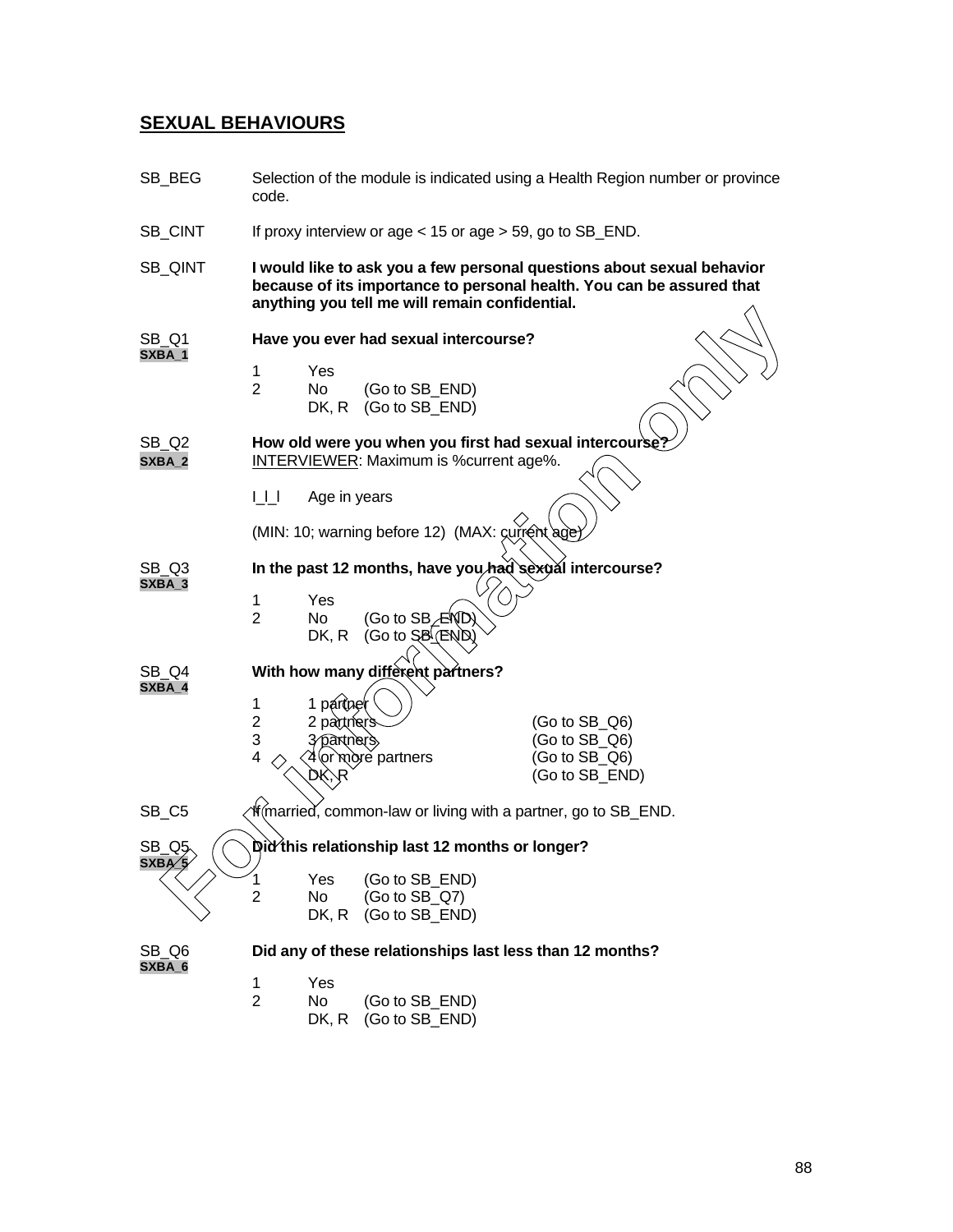| SB_Q7<br>SXBA_7   | For %that/those% %relationship/relationships% that lasted less than a year,<br>how often did you use a condom in the past 12 months?<br><b>INTERVIEWER:</b> Read categories to respondent. |                                                        |                                  |  |
|-------------------|--------------------------------------------------------------------------------------------------------------------------------------------------------------------------------------------|--------------------------------------------------------|----------------------------------|--|
|                   | $\mathbf{1}$<br>$\overline{\mathbf{c}}$<br>3                                                                                                                                               | <b>Always</b><br><b>Usually</b><br><b>Occasionally</b> | (Go to SB_END)                   |  |
|                   | $\overline{\mathbf{4}}$                                                                                                                                                                    | <b>Never</b><br>DK, R                                  | (Go to SB_END)<br>(Go to SB_END) |  |
| SB_Q7A<br>SXBA_7A |                                                                                                                                                                                            | Did you use a condom the last time?                    |                                  |  |
|                   | $\mathbf 1$<br>$\overline{2}$                                                                                                                                                              | Yes<br>No                                              |                                  |  |
| SB_END            |                                                                                                                                                                                            | Go to next module                                      |                                  |  |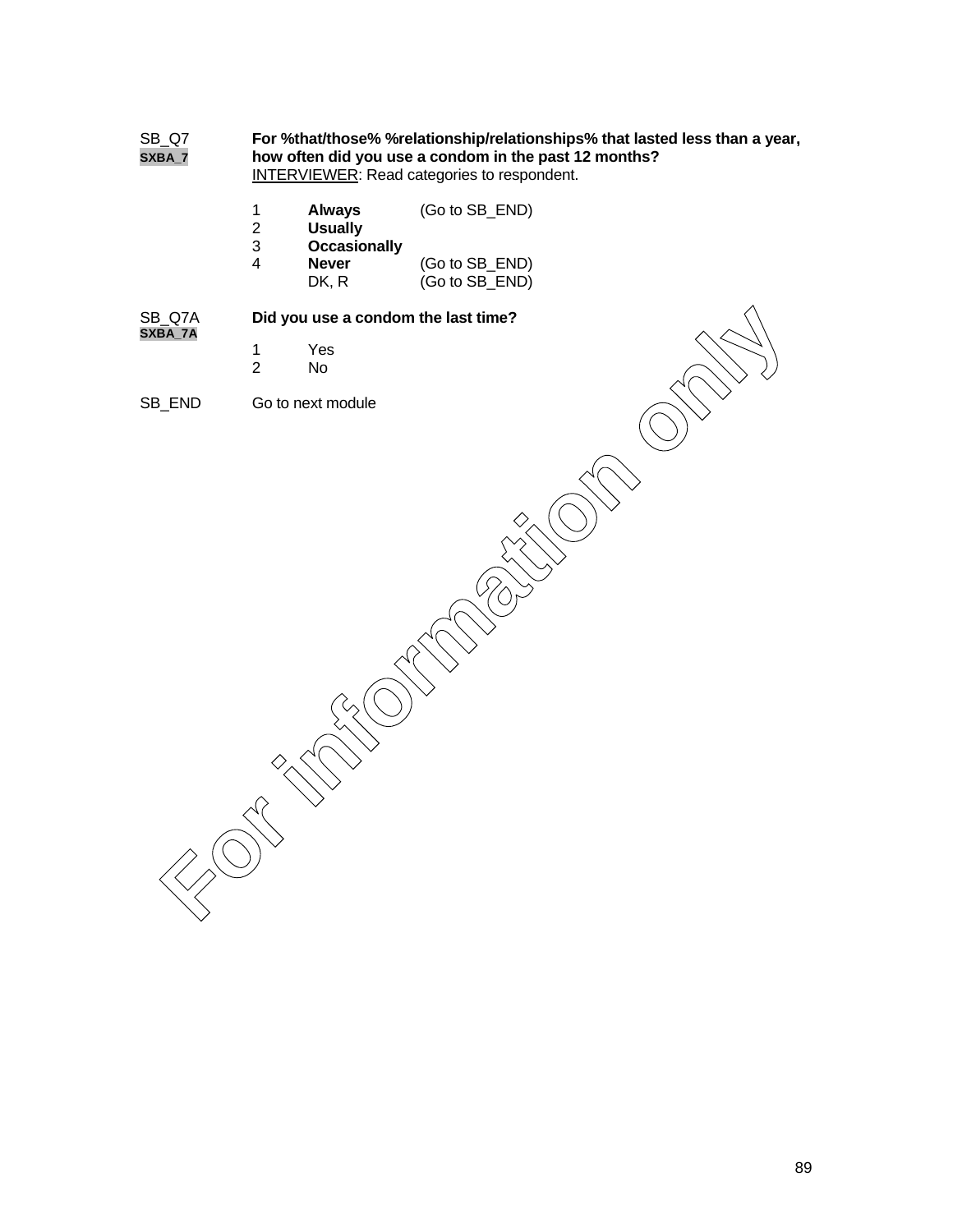#### **SOCIAL SUPPORT (Medical Outcomes Study questions)**

- SS\_BEG Selection of the module is indicated using a Health Region number or province code.
- SS\_C01 If proxy interview, go to SS\_END.

SS\_Q01 **Next are some questions about the support that is available to you. SSMA\_01 About how many close friends and close relatives do you have, that is, people you feel at ease with and can talk to about what is on your mind?**

| | | | Close friends (MIN: 0) (MAX: 99; warning after 20)

DK, R (Go to SS\_END)

- SS\_QINT2 **People sometimes look to others for companionship, assistance, or other types of support.** INTERVIEWER: Press <ENTER> to continue. **For information of the time**<br> **For information of the system of the control of the control of the control of the control of the following kinds of support available to you if you are the set of the following kinds of supp**
- SS\_Q02 **How often is each of the following kinds of support available to you if you SSMA\_02 need it:**

**… someone to help you if you were confined to bed?** INTERVIEWER: Read categories to respondent.

- 1 **None of the time**
- 2 **A little of the time**
- 3 **Some of the time**
- 4 **Most of the time**
- 5 **All of the time** DK, R  $(Got\otimes$  SS<sup> $)$ </sup>
- SS\_Q03 ... someone you can count on to listen to you when you need to talk? **SSMA\_03** INTERVIEWER: Read/categories to respondent.
	- 1 **None of the time**
	- 2  $\vee$  **A** little of the time
	- 3 **Some of the time**
		- 4 **Most of the time**
			- 5 **All of the time**

SS  $\varnothing$ 04  $\setminus$  ). someone to give you advice about a crisis? **INTERVIEWER: Read categories to respondent.** 

- 1 **None of the time**
- 2 **A little of the time**
- 3 **Some of the time**
- 4 **Most of the time**
- 5 **All of the time**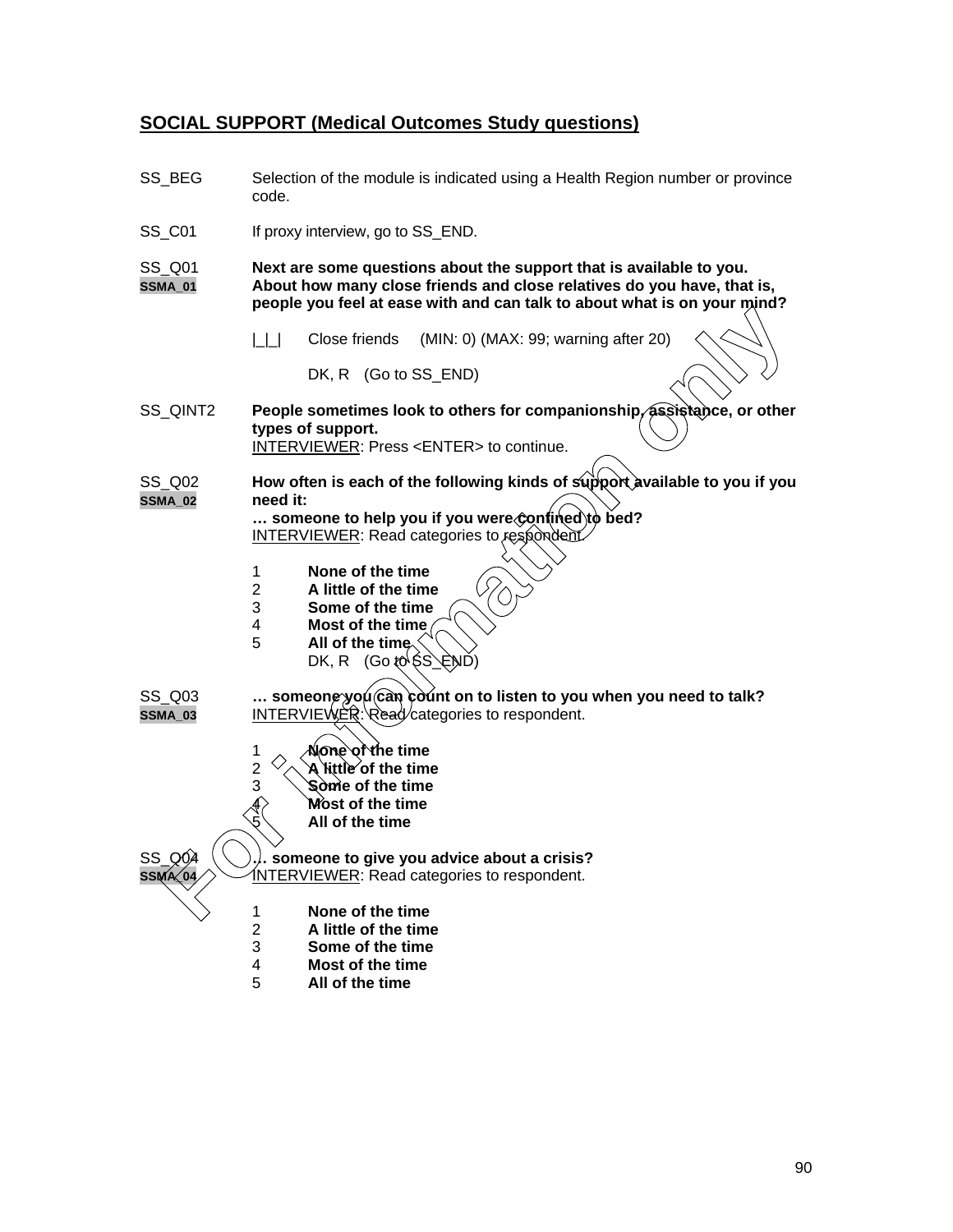| <b>SS Q05</b><br><b>SSMA_05</b> | someone to take you to the doctor if you needed it?<br>INTERVIEWER: Read categories to respondent.                                                        |
|---------------------------------|-----------------------------------------------------------------------------------------------------------------------------------------------------------|
|                                 | None of the time<br>1<br>$\overline{2}$<br>A little of the time<br>3<br>Some of the time<br>Most of the time<br>4<br>5<br>All of the time                 |
| SS_Q06<br>SSMA_06               | someone who shows you love and affection?<br><b>INTERVIEWER: Read categories to respondent.</b>                                                           |
|                                 | None of the time<br>1<br>2<br>A little of the time<br>3<br>Some of the time<br>4<br>Most of the time<br>5<br>All of the time                              |
| SS Q07<br><b>SSMA_07</b>        | How often is each of the following kinds of support available to you if you<br>need it:                                                                   |
|                                 | someone to have a good time with?<br><b>INTERVIEWER:</b> Read categories to respondent.                                                                   |
|                                 | None of the time<br>1<br>$\overline{\mathbf{c}}$<br>A little of the time<br>3<br>Some of the time<br>4<br><b>Most of the time</b><br>5<br>All of the time |
| SS_Q08<br><b>SSMA_08</b>        | someone to give you information in order to help you understand a<br>situation?<br><b>INTERVIEWER:</b> Read caregories to respondent.                     |
|                                 | None of the time<br>1<br>A little of the time<br>2<br>3<br>Some of the time<br>Most of the time<br>4<br>5<br>All òf thẻ time                              |
| <b>SS Q09</b><br><b>SSMA_09</b> | someone to confide in or talk to about yourself or your problems?<br><b>INTERVIEWER:</b> Read categories to respondent.                                   |
|                                 | None of the time<br>A little of the time<br>Some of the time<br><b>Most of the time</b><br>4<br>5<br>All of the time                                      |
| SS_Q10<br><b>SSMA_10</b>        | someone who hugs you?<br>INTERVIEWER: Read categories to respondent.                                                                                      |
|                                 | None of the time<br>1<br>$\overline{2}$<br>A little of the time<br>3<br>Some of the time<br>4<br><b>Most of the time</b><br>5<br>All of the time          |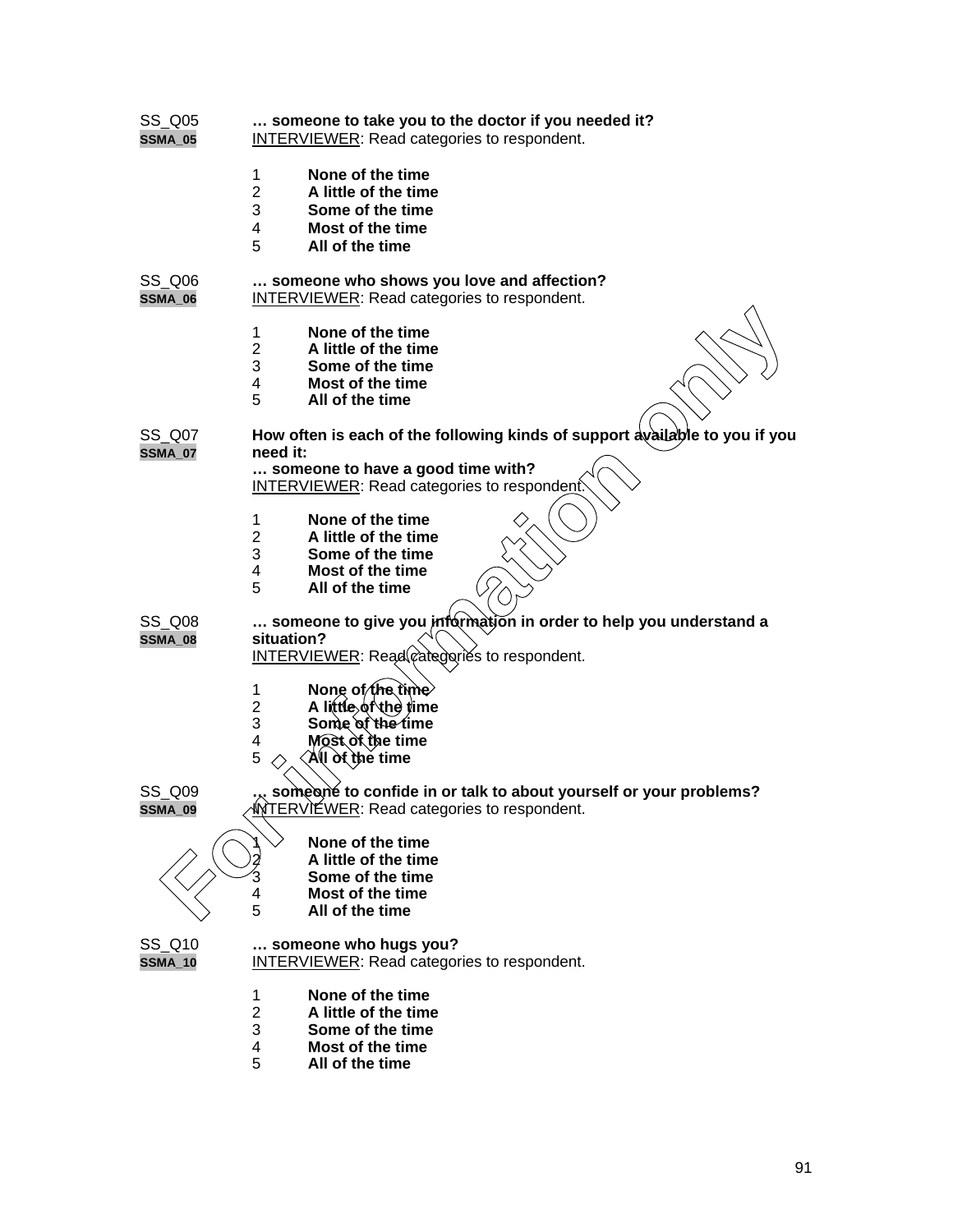| SS_Q11         | someone to get together with for relaxation?                                                                                                                                                                                                                |
|----------------|-------------------------------------------------------------------------------------------------------------------------------------------------------------------------------------------------------------------------------------------------------------|
| <b>SSMA_11</b> | <b>INTERVIEWER: Read categories to respondent.</b>                                                                                                                                                                                                          |
|                | None of the time<br>1<br>$\overline{2}$<br>A little of the time<br>3<br>Some of the time<br>4<br>Most of the time<br>5<br>All of the time<br>6                                                                                                              |
| SS_Q12         | someone to prepare your meals if you were unable to do it yourself?                                                                                                                                                                                         |
| <b>SSMA_12</b> | <b>INTERVIEWER: Read categories to respondent.</b>                                                                                                                                                                                                          |
|                | None of the time<br>1<br>$\overline{2}$<br>A little of the time<br>3<br>Some of the time<br>4<br>Most of the time<br>5<br>All of the time                                                                                                                   |
| SS Q13         | someone whose advice you really want?                                                                                                                                                                                                                       |
| <b>SSMA_13</b> | <b>INTERVIEWER: Read categories to respondent.</b>                                                                                                                                                                                                          |
|                | None of the time<br>1<br>2<br>A little of the time<br>3<br>Some of the time<br><b>Most of the time</b><br>4<br>5<br>All of the time                                                                                                                         |
| SS Q14         | How often is each of the following kinds of support available to you if you                                                                                                                                                                                 |
| <b>SSMA_14</b> | need it:                                                                                                                                                                                                                                                    |
|                | someone to do things with to help you get your mind off things?<br>INTERVIEWER: Read categories to respondent.<br>None of the time<br>1<br>$\overline{2}$<br>A little of the time<br>Some of the time<br>3<br>Most of the time<br>4<br>5<br>All of the time |
| SS_Q15         | someone to help with daily chores if you were sick?                                                                                                                                                                                                         |
| <b>SSMA_15</b> | <b>INTER WEWER:</b> Read categories to respondent.                                                                                                                                                                                                          |
|                | None of the time<br>A little of the time<br>Some of the time<br><b>Most of the time</b><br>5<br>All of the time                                                                                                                                             |
| SS_Q16         | someone to share your most private worries and fears with?                                                                                                                                                                                                  |
| <b>SSMA_16</b> | <b>INTERVIEWER: Read categories to respondent.</b>                                                                                                                                                                                                          |
|                | None of the time<br>1<br>$\overline{2}$<br>A little of the time<br>3<br>Some of the time<br>4<br><b>Most of the time</b><br>5<br>All of the time                                                                                                            |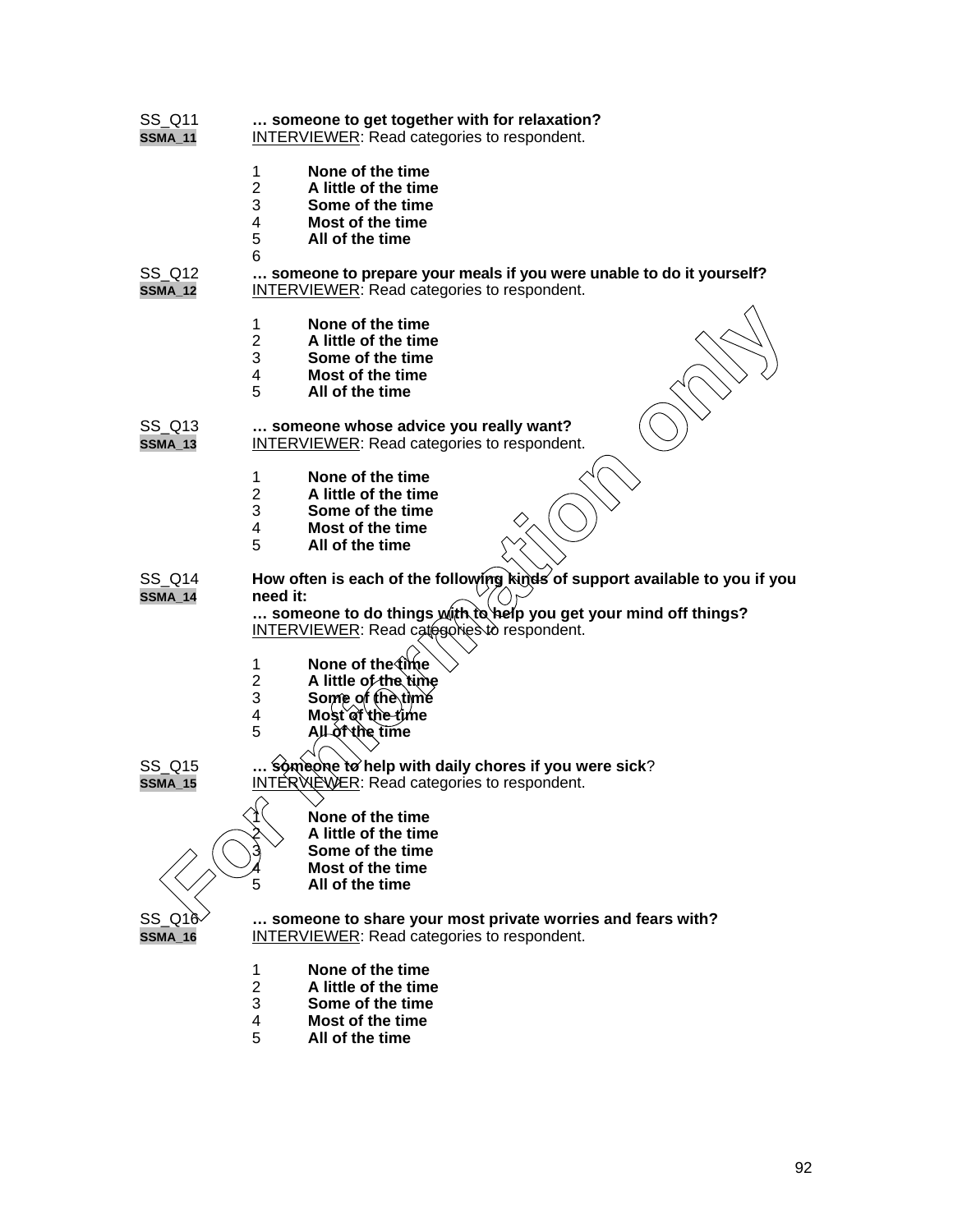| SS_Q17<br><b>SSMA_17</b> | someone to turn to for suggestions about how to deal with a personal<br>problem?<br><b>INTERVIEWER:</b> Read categories to respondent.    |
|--------------------------|-------------------------------------------------------------------------------------------------------------------------------------------|
|                          | None of the time<br>1<br>$\overline{2}$<br>A little of the time<br>3<br>Some of the time<br>Most of the time<br>4<br>5<br>All of the time |
| SS_Q18<br><b>SSMA_18</b> | someone to do something enjoyable with?<br>INTERVIEWER: Read categories to respondent.                                                    |
|                          | 1<br>None of the time<br>$\overline{2}$<br>A little of the time<br>3<br>Some of the time<br>4<br>Most of the time<br>5<br>All of the time |
| SS_Q19<br><b>SSMA_19</b> | someone who understands your problems?<br><b>INTERVIEWER: Read categories to respondentally</b>                                           |
|                          | None of the time<br>1<br>$\overline{2}$<br>A little of the time<br>3<br>Some of the time<br>4<br>Most of the time<br>5<br>All of the time |
| SS_Q20<br><b>SSMA_20</b> | someone to love you and make you feel wanted?<br><b>INTERVIEWER:</b> Read categories to respondent.                                       |
|                          | None of the time<br>1<br>$\overline{2}$<br>A little of the time<br>Some of the time<br>3<br>Most of the time<br>4<br>5<br>All of the time |
| SS_END                   | Go to next module                                                                                                                         |
|                          |                                                                                                                                           |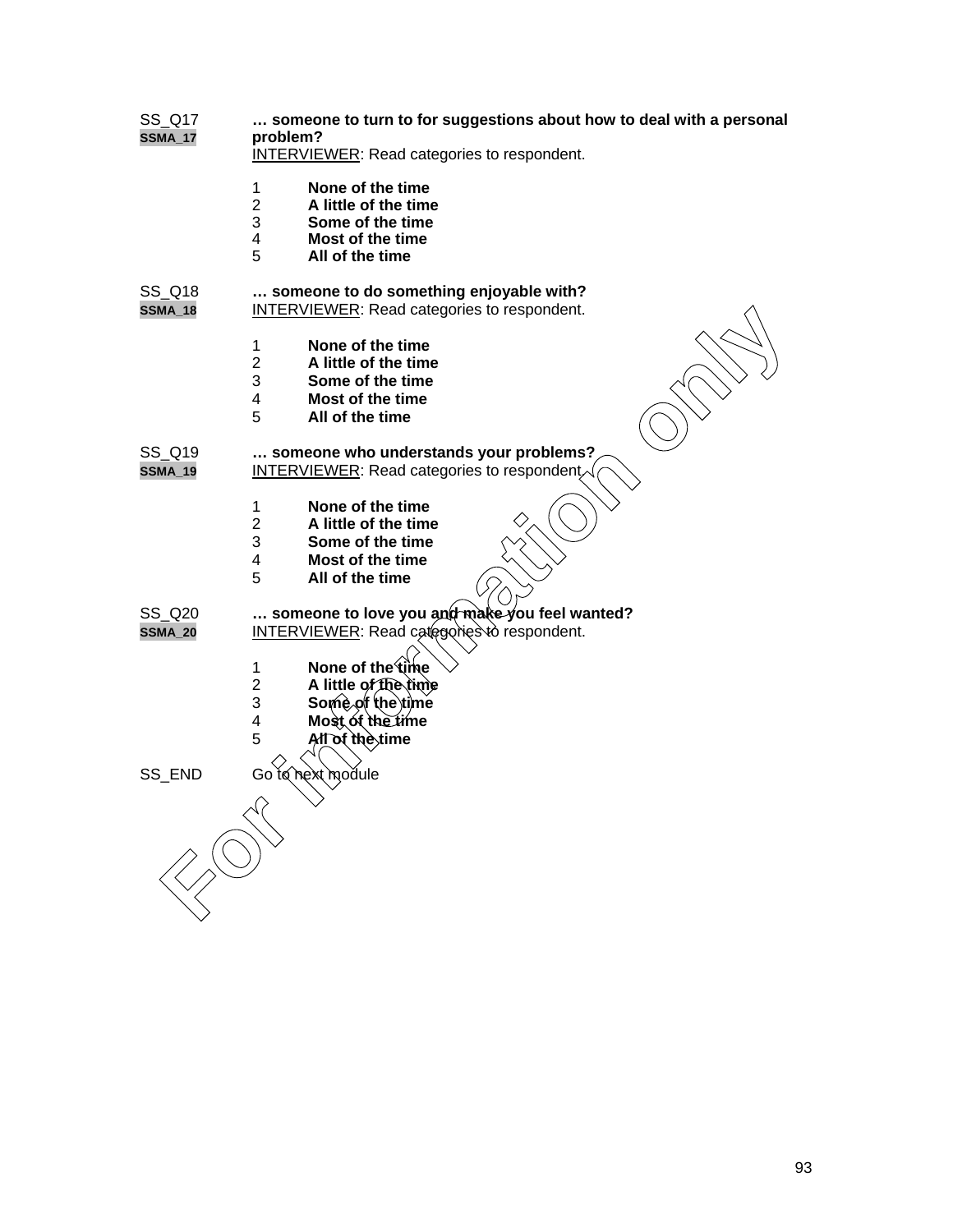#### **SPIRITUALITY**

- SY\_BEG Selection of the module is indicated using a Health Region number or province code.
- SY\_C1 If proxy interview, go to SY\_END.
- SY\_QINT **Now a few questions about spirituality in your life.** INTERVIEWER: Press <Enter> to continue.
- SY\_Q1 **In the past 12 months, how often did you attend religious services o**r **SPRA\_1 religious meetings, not counting special occasions (such as weddings, funerals or baptisms)?** The past 12 months, how often did you attend religious services of<br> **For information methods**, not counting special occasions (such as weedlings,<br>
thereads or beptisms)?<br>
INTERVIEWER: Read categories to respondent.<br> **For t**

INTERVIEWER: Read categories to respondent.

- 1 **Once a week or more**
- 2 **Once a month**
- 3 **3 or 4 times a year**
- 4 **Once a year**
	- 5 **Not at all**
		- DK, R (Go to SY\_END)

SY\_Q2 **Do spiritual values or your faith play an important role in your life? SPRA\_2**

- 
- 1 Yes<br>2 No No.
	- DK, R (Go to SY\_END).
- SY\_Q3 **How religious or spiritual do you consider yourself to be? SPRA\_3** INTERVIEWER: Read categories to respondent.
	- 1 **Very**
	- **Moderately**
	- 3 **Not very**
	- 4 **Not at all**

SY\_END Go to next module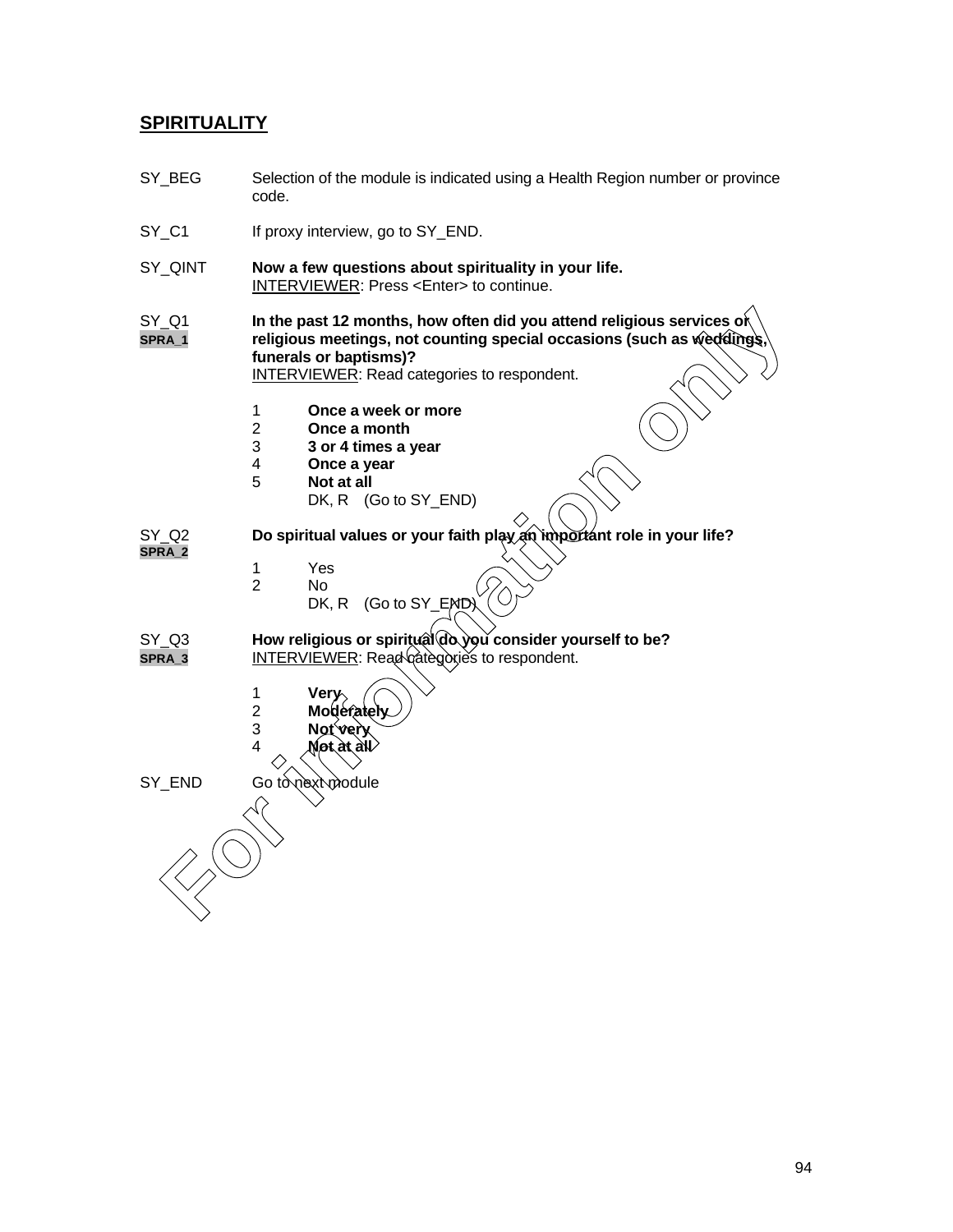## **CONTACTS WITH MENTAL HEALTH PROFESSIONALS**

CM\_BEG

| CM_C01                                                                      |                                                                                                                                                                                          | If proxy interview, go to CM_END.                                                                            |                                                                         |  |
|-----------------------------------------------------------------------------|------------------------------------------------------------------------------------------------------------------------------------------------------------------------------------------|--------------------------------------------------------------------------------------------------------------|-------------------------------------------------------------------------|--|
| CM_QINT                                                                     | Now some questions about mental and emotional well-being.<br>INTERVIEWER: Press <enter> to continue.</enter>                                                                             |                                                                                                              |                                                                         |  |
| CM_Q01K<br>CMHA_01K                                                         | In the past 12 months, that is, from % date one year ago% to yesterday,<br>have you seen, or talked on the telephone, to a health professional about<br>your emotional or mental health? |                                                                                                              |                                                                         |  |
|                                                                             | 1<br>$\overline{2}$                                                                                                                                                                      | Yes<br><b>No</b><br>DK, R                                                                                    | (Go to CM_END)<br>(Go to CM_END)                                        |  |
| CM_Q01L<br>CMHA_01L                                                         |                                                                                                                                                                                          |                                                                                                              | How many times (in the past 12 months)?                                 |  |
|                                                                             |                                                                                                                                                                                          | <b>Times</b>                                                                                                 |                                                                         |  |
|                                                                             |                                                                                                                                                                                          |                                                                                                              | (MIN: 1) (MAX: 366; warning after 25)                                   |  |
| CM_Q01M                                                                     |                                                                                                                                                                                          | Whom did you see or talk to?                                                                                 | <b>INTERVIEWER:</b> Read categories to respondent. Mark all that apply. |  |
| CMHA_1MA<br><b>CMHA 1MB</b><br>CMHA_1MC<br>CMHA_1MD<br>CMHA_1ME<br>CMHA_1MF | $\mathbf{1}$<br>$\overline{c}$<br>3<br>4<br>5<br>6                                                                                                                                       | <b>Psychiatrist</b><br><b>Psychologist</b><br><b>Nurse</b><br>Social worker or counsellor<br>Other - Spesity | Family doctor or general practitioner                                   |  |
| CM_END                                                                      | Go to next module                                                                                                                                                                        |                                                                                                              |                                                                         |  |
|                                                                             |                                                                                                                                                                                          |                                                                                                              |                                                                         |  |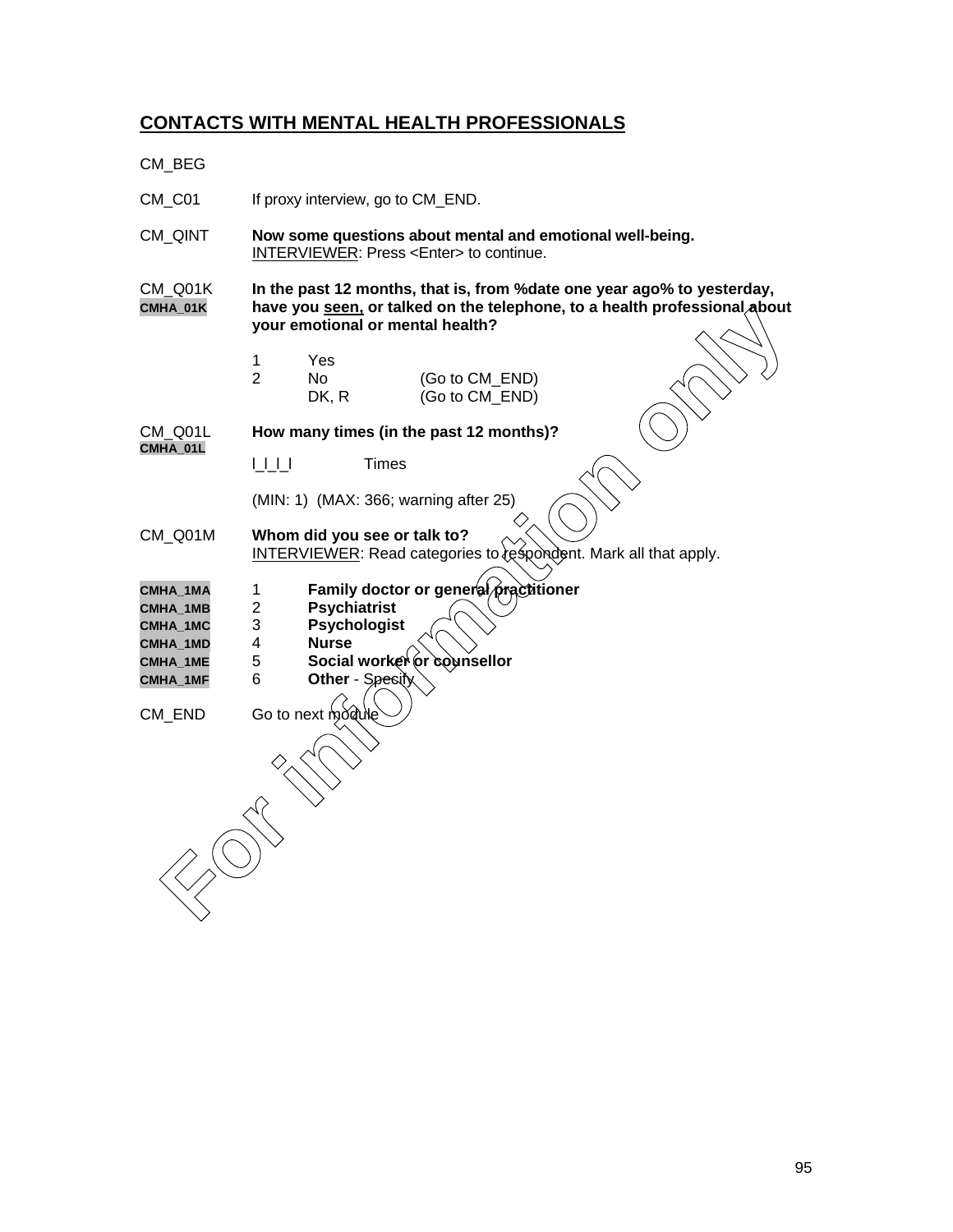# **MOOD (Bradburn Affect Balance Scale)**

| MD_BEG                          | Selection of the module is indicated using a Health Region number or province<br>code.                                                                                                                                 |  |  |
|---------------------------------|------------------------------------------------------------------------------------------------------------------------------------------------------------------------------------------------------------------------|--|--|
| MD_C01                          | If proxy interview, go to MD_END.                                                                                                                                                                                      |  |  |
| MD_QINT                         | The next set of questions describes some of the ways people feel at<br>different times. Please tell me if you have the feeling often, sometimes or<br>never.<br><b>INTERVIEWER: Press <enter> to continue.</enter></b> |  |  |
| MD Q1<br>MDBA_01                | During the past few weeks, how often have you felt:<br>on top of the world?<br>INTERVIEWER: Read categories to respondent.                                                                                             |  |  |
|                                 | Often<br>1<br>$\overline{2}$<br><b>Sometimes</b><br>3<br><b>Never</b><br>DK, R (Go to MD_END)                                                                                                                          |  |  |
| $MD_Q2$<br>MDBA_02              | very lonely or remote from other people?<br><b>INTERVIEWER:</b> Read categories to respondent)                                                                                                                         |  |  |
|                                 | 1<br>Often<br>2<br><b>Sometimes</b><br>3<br><b>Never</b>                                                                                                                                                               |  |  |
| MD Q3<br>MDBA_03                | particularly excited or interested in something?                                                                                                                                                                       |  |  |
|                                 | Often<br>1<br>$\overline{c}$<br><b>Sometimes</b><br>3<br>Never                                                                                                                                                         |  |  |
| MD Q4<br>MDBA_04                | depressed or very unhappy?                                                                                                                                                                                             |  |  |
|                                 | <b>Otten</b><br>1<br>2<br>Sometimes<br>Never                                                                                                                                                                           |  |  |
| $MD_Q5$<br>MDBA <sub>2</sub> 05 | During the past few weeks, how often have you felt:<br>. pleased about having accomplished something?                                                                                                                  |  |  |
|                                 | Often<br>1<br>$\overline{\mathbf{c}}$<br>Sometimes<br>3<br>Never                                                                                                                                                       |  |  |
| MD Q6<br>MDBA_06                | bored?                                                                                                                                                                                                                 |  |  |
|                                 | Often<br>$\mathbf{1}$<br>$\overline{2}$<br>Sometimes<br>3<br>Never                                                                                                                                                     |  |  |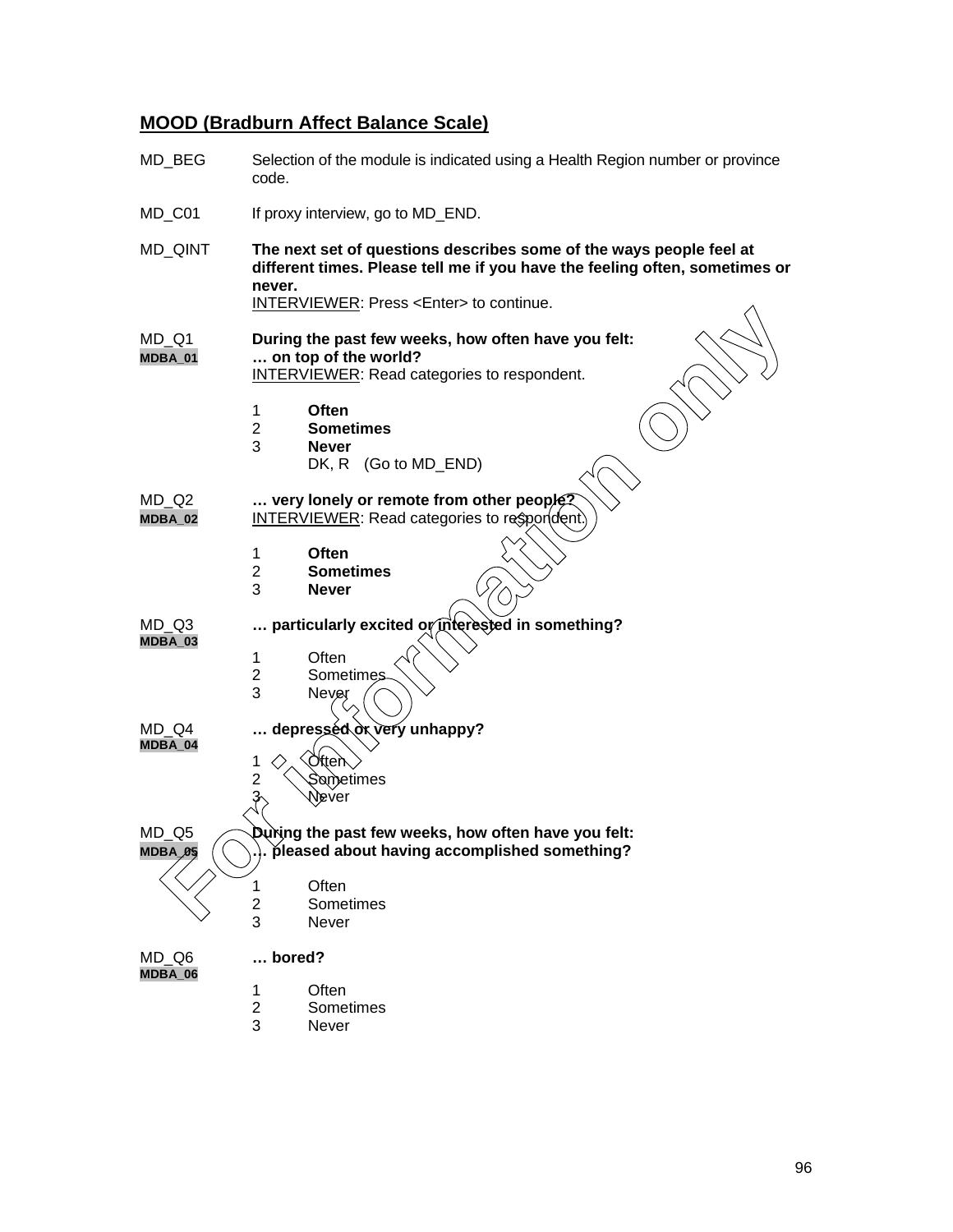| $MD_Q7$<br>MDBA_07 | proud because someone complimented you on something you<br>had done? |  |  |
|--------------------|----------------------------------------------------------------------|--|--|
|                    | $\mathbf 1$<br>Often                                                 |  |  |
|                    | $\mathbf{2}$<br>Sometimes                                            |  |  |
|                    | 3<br>Never                                                           |  |  |
|                    |                                                                      |  |  |
| MD Q8<br>MDBA_08   | so restless you couldn't sit long in a chair?                        |  |  |
|                    | Often<br>1                                                           |  |  |
|                    | $\overline{2}$<br>Sometimes                                          |  |  |
|                    | 3<br>Never                                                           |  |  |
| MD Q9              | that things were going your way?                                     |  |  |
| MDBA_09            |                                                                      |  |  |
|                    | Often<br>1                                                           |  |  |
|                    | $\overline{2}$<br>Sometimes                                          |  |  |
|                    | 3<br>Never                                                           |  |  |
| MD_Q10             | During the past few weeks, how often have you felt:                  |  |  |
| $MDBA_10$          | upset because someone criticized you?                                |  |  |
|                    | Often<br>$\mathbf{1}$                                                |  |  |
|                    | Sometimes<br>$\overline{2}$                                          |  |  |
|                    | 3<br>Never                                                           |  |  |
|                    |                                                                      |  |  |
| MD_Q11             | Taking things all together, how would you say things are these days? |  |  |
| MDBA_11            | Would you say you're:                                                |  |  |
|                    | INTERVIEWER: Read categories to respondent.                          |  |  |
|                    |                                                                      |  |  |
|                    | $\mathbf 1$<br>$\ldots$ very happy?                                  |  |  |
|                    | $\mathbf{2}$<br>pretty happy?                                        |  |  |
|                    | 3<br>not too happy?                                                  |  |  |
|                    |                                                                      |  |  |
| MD_END             | Go to next module                                                    |  |  |
|                    |                                                                      |  |  |
|                    |                                                                      |  |  |
|                    |                                                                      |  |  |
|                    |                                                                      |  |  |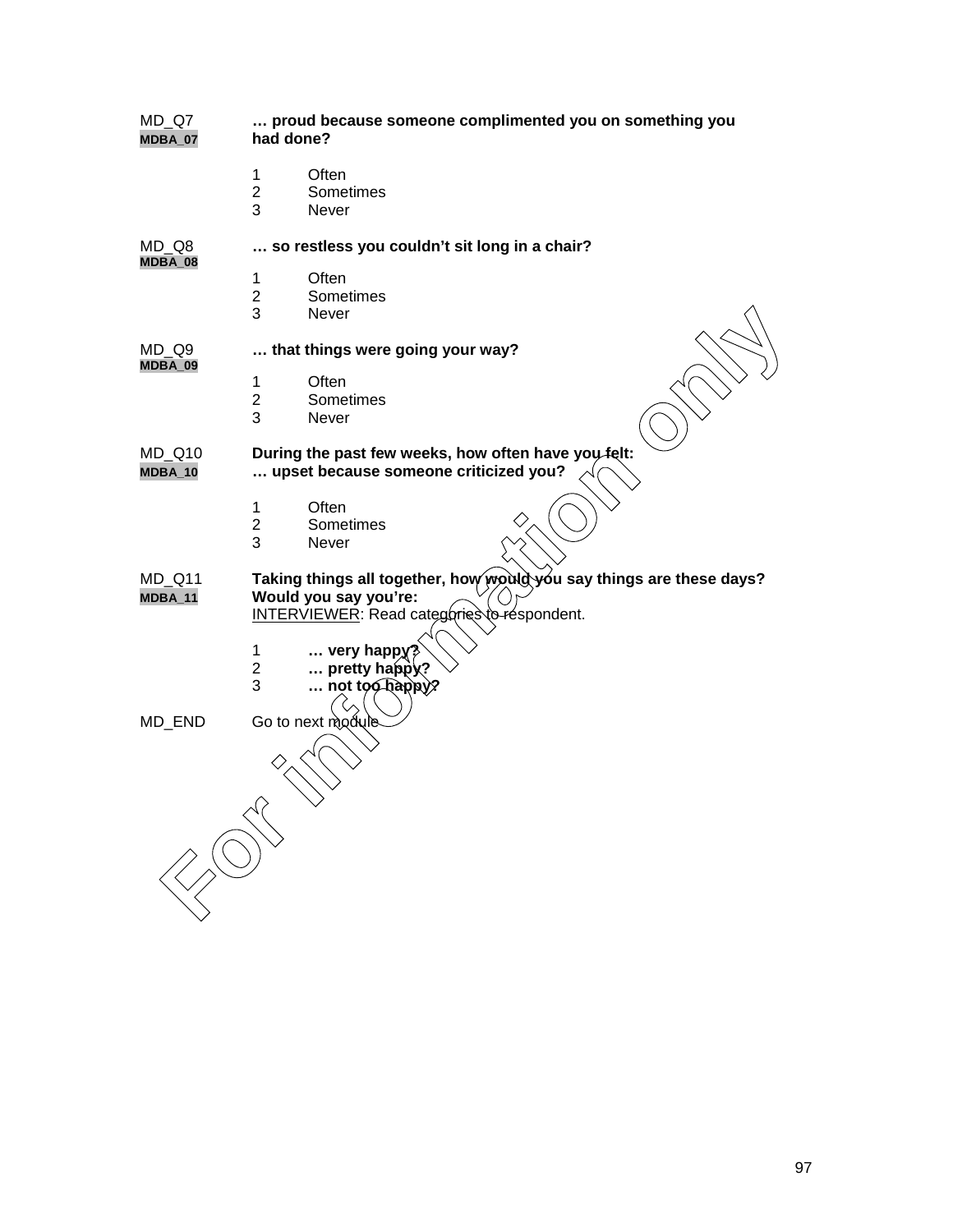#### **DISTRESS**

DI\_BEG Selection of the module is indicated using a Health Region number or province code. DI\_C01 If proxy interview, go to DI\_END. DI\_Q01A **During the past month, that is, from %date one month ago% to yesterday,** about how often did you feel **... so sad that nothing could cheer you up?** INTERVIEWER: Read categories to respondent. 1 **All of the time** 2 **Most of the time** 3 **Some of the time** 4 **A little of the time None of the time**<br>DK, R (C  $(Go to DIEND)$ DI\_Q01B **… nervous? INTERVIEWER: Read categories to responder** 1 **All of the time** 2 **Most of the time** 3 **Some of the time** 4 **A little of the time** 5 **None of the time** DK, R  $(\mathcal{G} \overline{\mathcal{G}} \text{ to } \mathcal{D})$   $\subseteq$  ND DI\_Q01C **... restless or fidgety?** DISA\_01C **INTERVIEWER: Read categories to respondent.** 1 **All of the time** 2 **Most of the time** 3 **Some of the time**  $4 \sqrt{\lambda}$  **A** little of the time 5 **None of the time**<br>  $\begin{array}{ccc} 5 & \mathsf{NA} \\ \mathsf{DK}, \mathsf{R} & \mathsf{OR} \end{array}$  $(Go to DI_END)$ DI\_Q01D **... hopeless? DISA\_01D**  $\left(\setminus\right)$  INTERVIEWER: Read categories to respondent. 1 **All of the time** 2 **Most of the time** 3 **Some of the time** 4 **A little of the time** 5 **None of the time** DK, R (Go to DI\_END) **FORTIFIEMER Read categories to respondent**<br> **For information** of the time<br> **For information of the time**<br> **For information of the time**<br> **For information**<br> **For information of the time**<br> **For information of the time**<br> **Fo**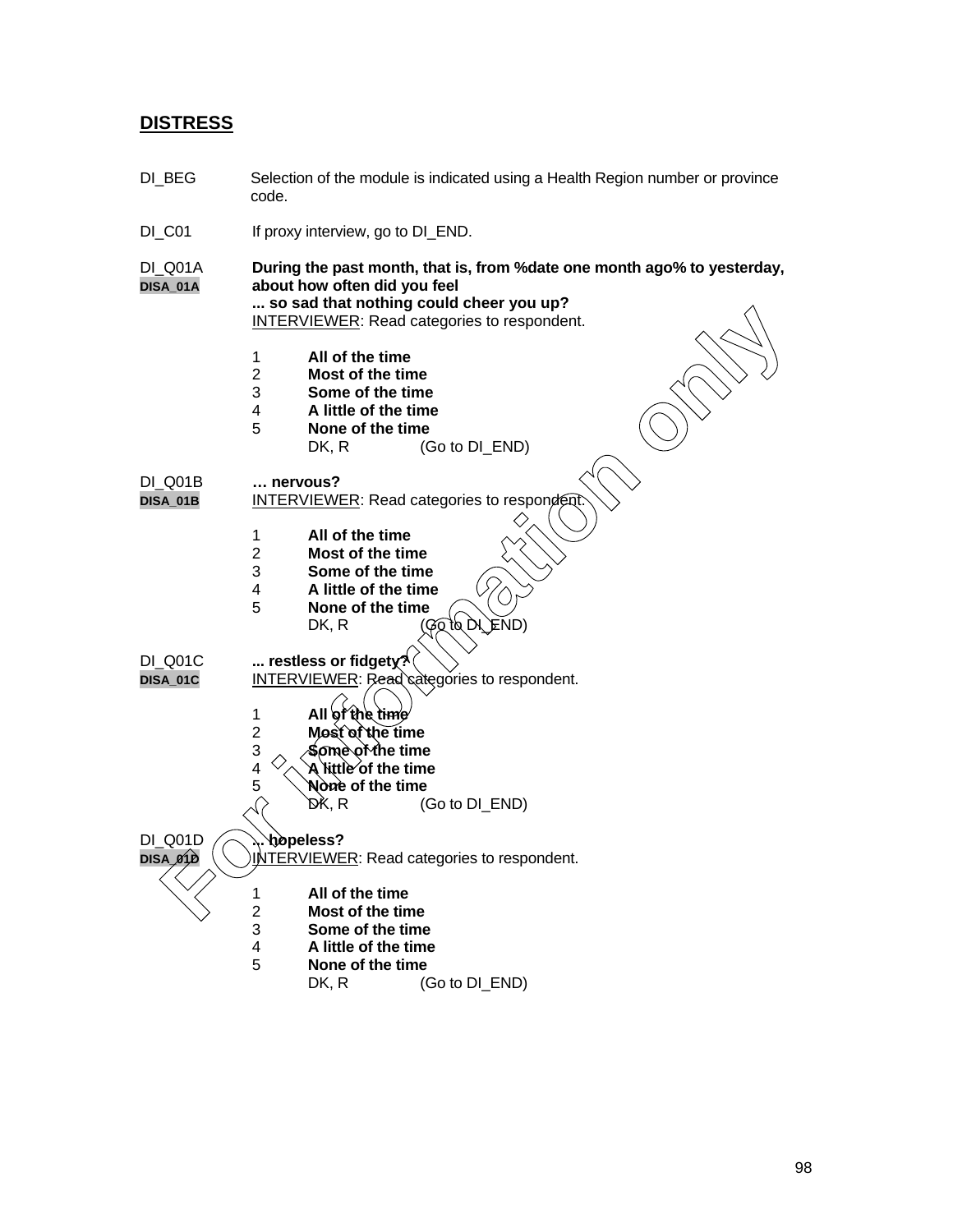| worthless?<br><b>INTERVIEWER:</b> Read categories to respondent.              |                                      |       |                                                                                                                                                                                                              |                                                                                                                  |                                                                                                                                                                                                                                                                                                                                                                                                                                                                       |
|-------------------------------------------------------------------------------|--------------------------------------|-------|--------------------------------------------------------------------------------------------------------------------------------------------------------------------------------------------------------------|------------------------------------------------------------------------------------------------------------------|-----------------------------------------------------------------------------------------------------------------------------------------------------------------------------------------------------------------------------------------------------------------------------------------------------------------------------------------------------------------------------------------------------------------------------------------------------------------------|
| 1<br>$\overline{2}$<br>3<br>4<br>5                                            | All of the time<br>DK, R             |       |                                                                                                                                                                                                              |                                                                                                                  |                                                                                                                                                                                                                                                                                                                                                                                                                                                                       |
| that everything was an effort?<br>INTERVIEWER: Read categories to respondent. |                                      |       |                                                                                                                                                                                                              |                                                                                                                  |                                                                                                                                                                                                                                                                                                                                                                                                                                                                       |
| 1<br>$\overline{2}$<br>3<br>4<br>5                                            | All of the time<br>DK, R             |       |                                                                                                                                                                                                              |                                                                                                                  |                                                                                                                                                                                                                                                                                                                                                                                                                                                                       |
| If DI_Q01A to DI_Q01F are all "None of the time"\"go to DI_END.               |                                      |       |                                                                                                                                                                                                              |                                                                                                                  |                                                                                                                                                                                                                                                                                                                                                                                                                                                                       |
| usual?<br>1                                                                   | More often<br>Less often             |       |                                                                                                                                                                                                              |                                                                                                                  |                                                                                                                                                                                                                                                                                                                                                                                                                                                                       |
| 3<br>4                                                                        | DK, R                                |       |                                                                                                                                                                                                              |                                                                                                                  |                                                                                                                                                                                                                                                                                                                                                                                                                                                                       |
|                                                                               |                                      |       |                                                                                                                                                                                                              |                                                                                                                  |                                                                                                                                                                                                                                                                                                                                                                                                                                                                       |
| 1<br>2<br>$\mathfrak{Z}_{\langle}$                                            | lot<br>Somewhat<br>Aेiittle<br>DK, R |       |                                                                                                                                                                                                              |                                                                                                                  |                                                                                                                                                                                                                                                                                                                                                                                                                                                                       |
| Go to DI_Q01J                                                                 |                                      |       |                                                                                                                                                                                                              |                                                                                                                  |                                                                                                                                                                                                                                                                                                                                                                                                                                                                       |
|                                                                               |                                      |       |                                                                                                                                                                                                              |                                                                                                                  |                                                                                                                                                                                                                                                                                                                                                                                                                                                                       |
| $\overline{c}$<br>3                                                           | Somewhat<br>A little<br>DK, R        |       |                                                                                                                                                                                                              |                                                                                                                  |                                                                                                                                                                                                                                                                                                                                                                                                                                                                       |
|                                                                               | 2<br>1                               | A lot | Most of the time<br>Some of the time<br>A little of the time<br>None of the time<br>Most of the time<br>Some of the time<br>A little of the time<br>None of the time<br>About the same<br>Never have had any | (Go to DI_END)<br>(Go to DI_END)<br>different degrees during the past month.<br>(Go to DI_END)<br>(Go to DI_END) | We have just been talking about feelings and experiences that occurred to<br>Taking them altogether, did these feetings occur more often in the past<br>month than is usual for you, less offen than usual or about the same as<br>Go to DI_Q01I)<br>(Go to $DI_Q$ 01J)<br>(Go to DI_END)<br>(Go to DI_END)<br>Is that a lot more, somewhat more or only a little more often than usual?<br>Is that a lot less, somewhat less or only a little less often than usual? |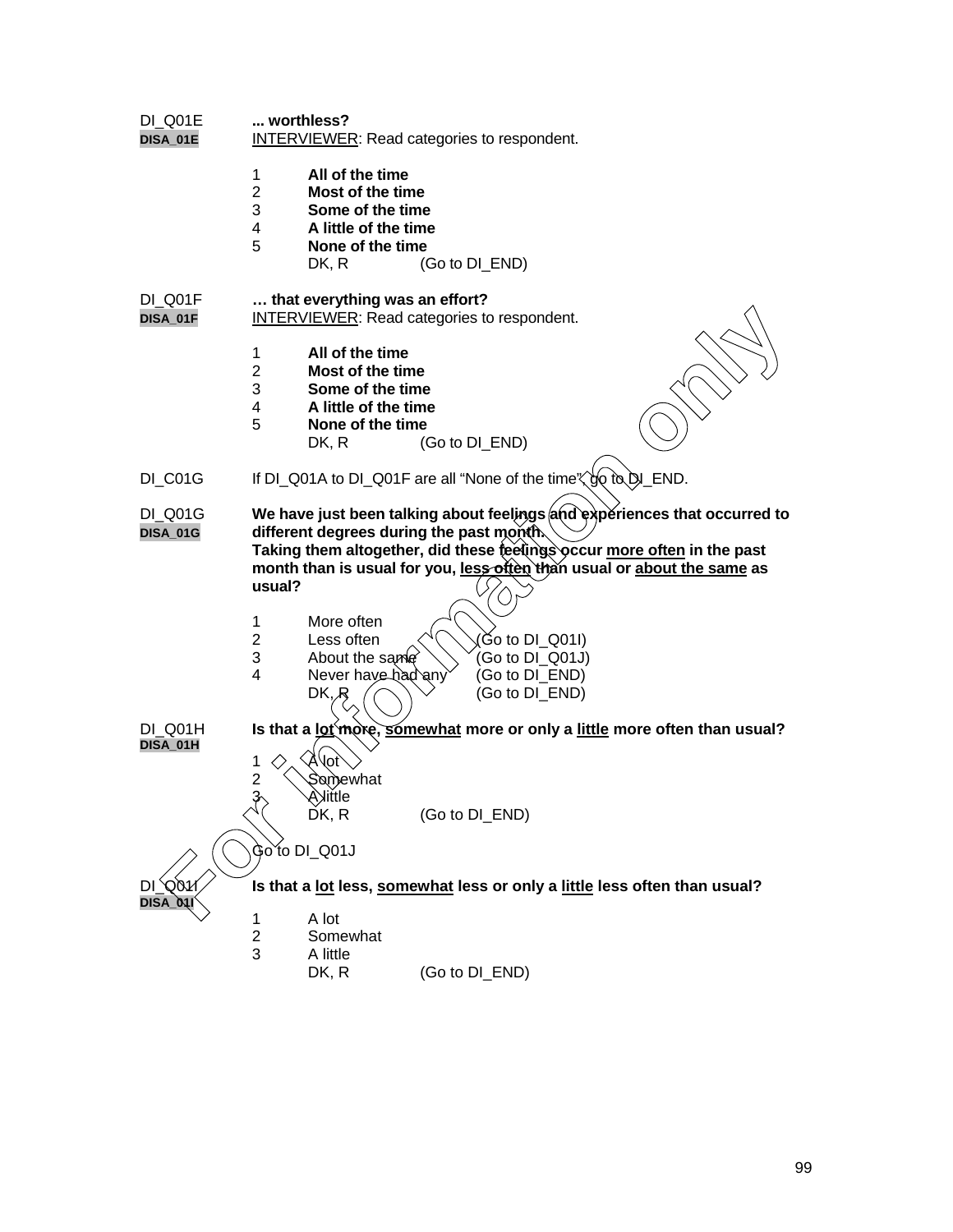#### DI\_Q01J **How much do these experiences usually interfere with your life or DISA\_01J activities?**

INTERVIEWER: Read categories to respondent.

- 1 **A lot**
- 2 **Some**
- 3 **A little**
- 4 **Not at all**
- DI\_END Go to next module

**For information only in the compact of the compact of the compact of the compact of the compact of the compact**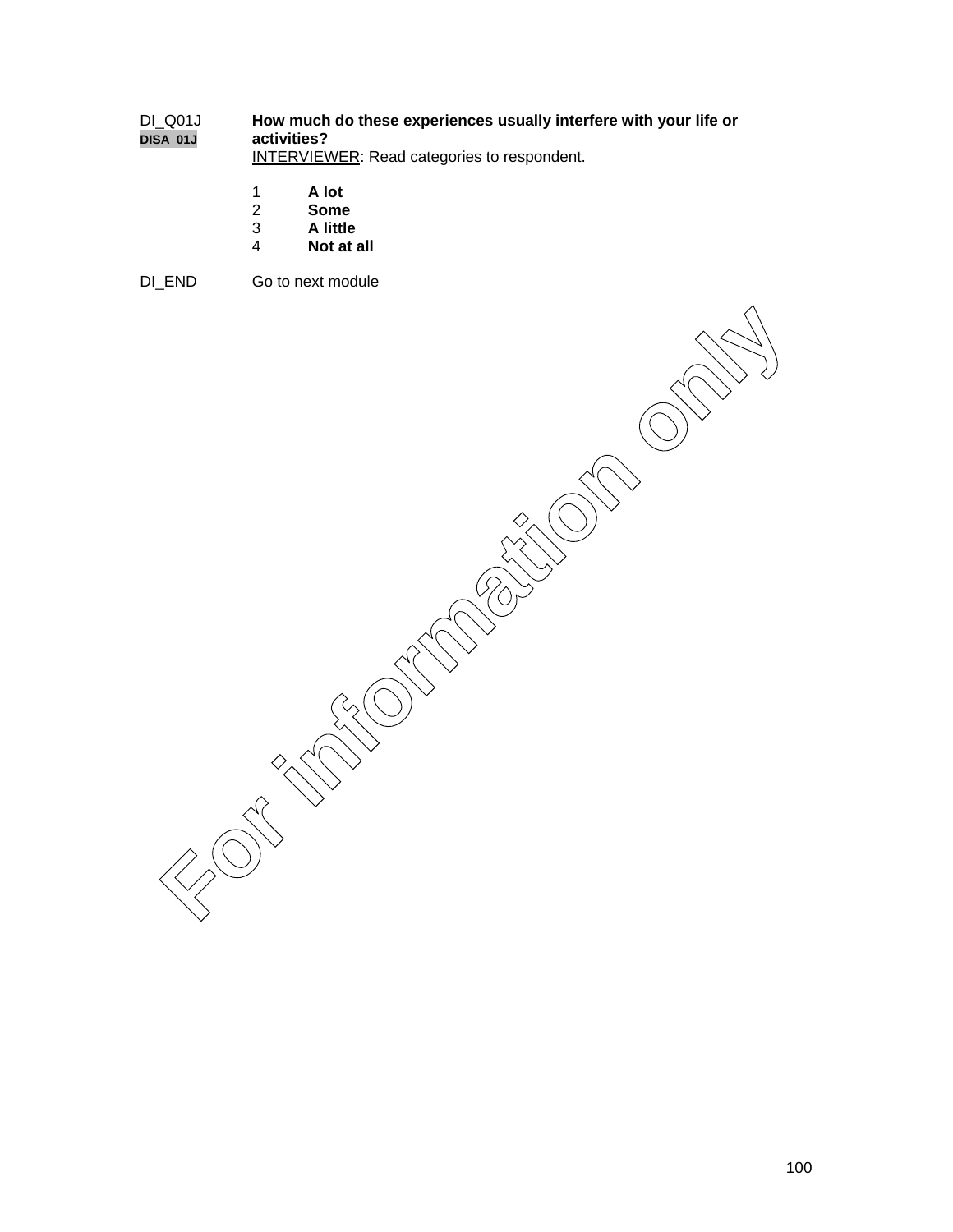#### **DEPRESSION**

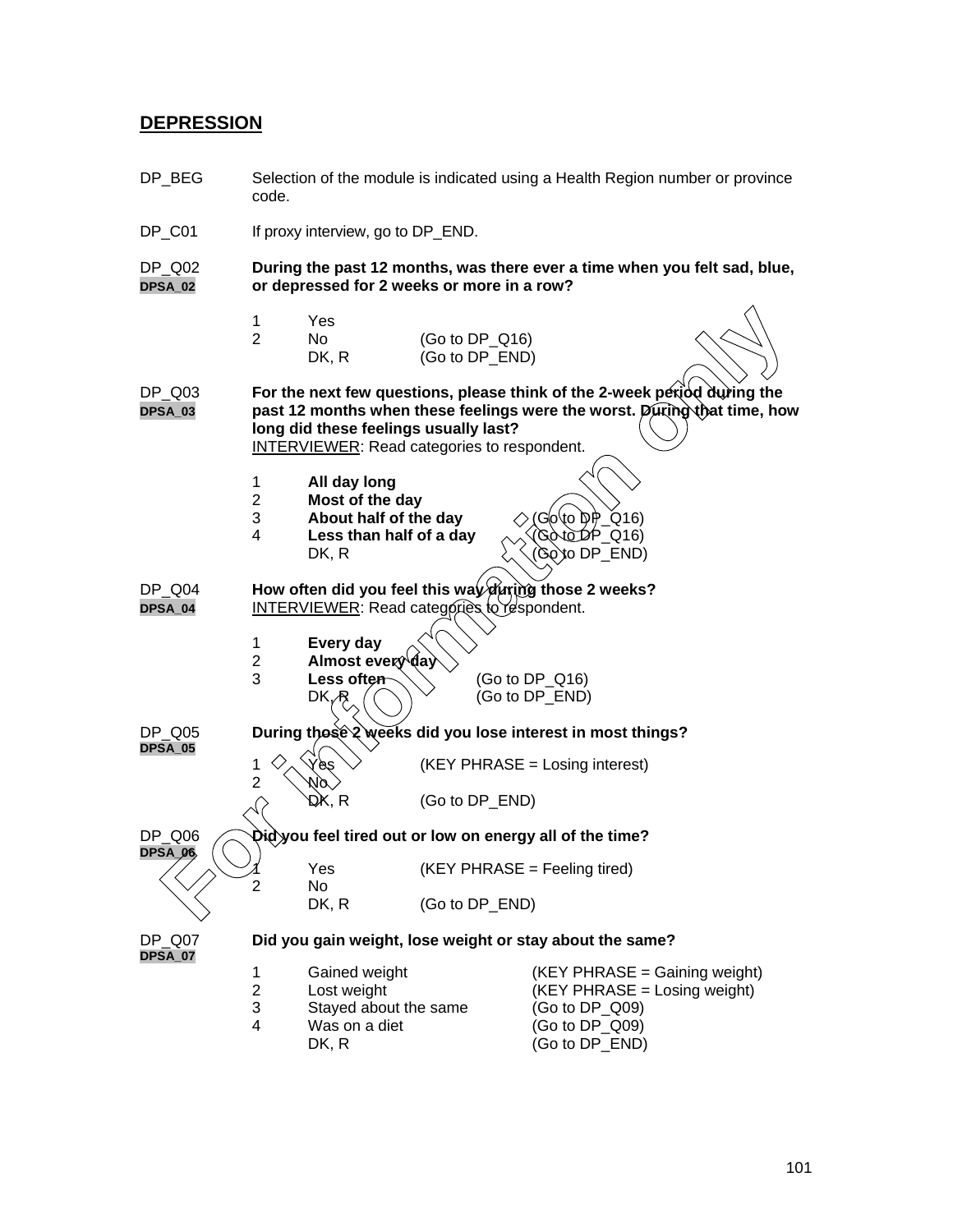| DP_Q08A<br>DPSA_08A           |                          | <b>INTERVIEWER: Enter amount only.</b>                                 | About how much did you %gain/lose%?                                                                                                                                           |
|-------------------------------|--------------------------|------------------------------------------------------------------------|-------------------------------------------------------------------------------------------------------------------------------------------------------------------------------|
|                               | DK, R                    | Weight                                                                 | (MIN: 1) (MAX: 99; warning after 20 pounds / 9 kilograms)<br>(Go to DP_Q09)                                                                                                   |
| DP Q08B                       |                          |                                                                        | <b>INTERVIEWER:</b> Was that in pounds or in kilograms?                                                                                                                       |
| DPSA_08B                      | 1<br>$\overline{2}$      | Pounds<br>Kilograms<br>(DK, R are not allowed)                         |                                                                                                                                                                               |
| DP_Q09<br>DPSA_09             |                          |                                                                        | Did you have more trouble falling asleep than you usually do?                                                                                                                 |
|                               | 1<br>$\overline{2}$      | Yes<br>No.<br>DK, R                                                    | (KEY PHRASE = Trouble falling asleep)<br>(Go to DP_Q11)<br>(Go to DP_END)                                                                                                     |
| DP Q10<br>DPSA_10             |                          | How often did that happen?                                             | INTERVIEWER: Read categories to respondent.                                                                                                                                   |
|                               | 1<br>$\overline{2}$<br>3 | <b>Every night</b><br><b>Nearly every night</b><br>Less often<br>DK, R | (Go to $D P \subseteq N C$                                                                                                                                                    |
| DP_Q11<br><b>DPSA_11</b>      |                          |                                                                        | Did you have a lot more trouble concentrating than usual?                                                                                                                     |
|                               | 1<br>$\overline{2}$      | Yes<br><b>No</b><br>DK, R                                              | (KEY RHRASE = Trouble concentrating)<br>(Go to DP_END)                                                                                                                        |
| DP Q12<br>DPSA_12             |                          | worthless. Did you feel this way?                                      | At these times, people sometimes feel down on themselves, no good or                                                                                                          |
|                               | 1<br>$\overline{2}$      |                                                                        | (KEY PHRASE = Feeling down on yourself)                                                                                                                                       |
|                               |                          | DK, R                                                                  | (Go to DP_END)                                                                                                                                                                |
| DP_Q13<br>$\mathsf{DPSA}'$ 13 | deneral?                 |                                                                        | ହାପି∕you think a lot about death - either your own, someone else's or death in                                                                                                |
|                               | 1<br>$\overline{2}$      | Yes<br>No                                                              | (KEY PHRASE = Thoughts about death)                                                                                                                                           |
|                               |                          | DK, R                                                                  | (Go to DP_END)                                                                                                                                                                |
| DP_C14                        |                          |                                                                        | If "Yes" in DP_Q5, DP_Q6, DP_Q9, DP_Q11, DP_Q12 or DP_Q13, or DP_Q7 is<br>"gain" or "lose", go to DP_Q14C. Otherwise, go to DP_END.                                           |
| DP_Q14C                       |                          | things like (KEY PHRASES).                                             | Reviewing what you just told me, you had 2 weeks in a row during the past<br>12 months when you were sad, blue or depressed and also had some other<br>INTENDUIFUMED: Dr. 2.5 |

INTERVIEWER: Press <Enter> to continue.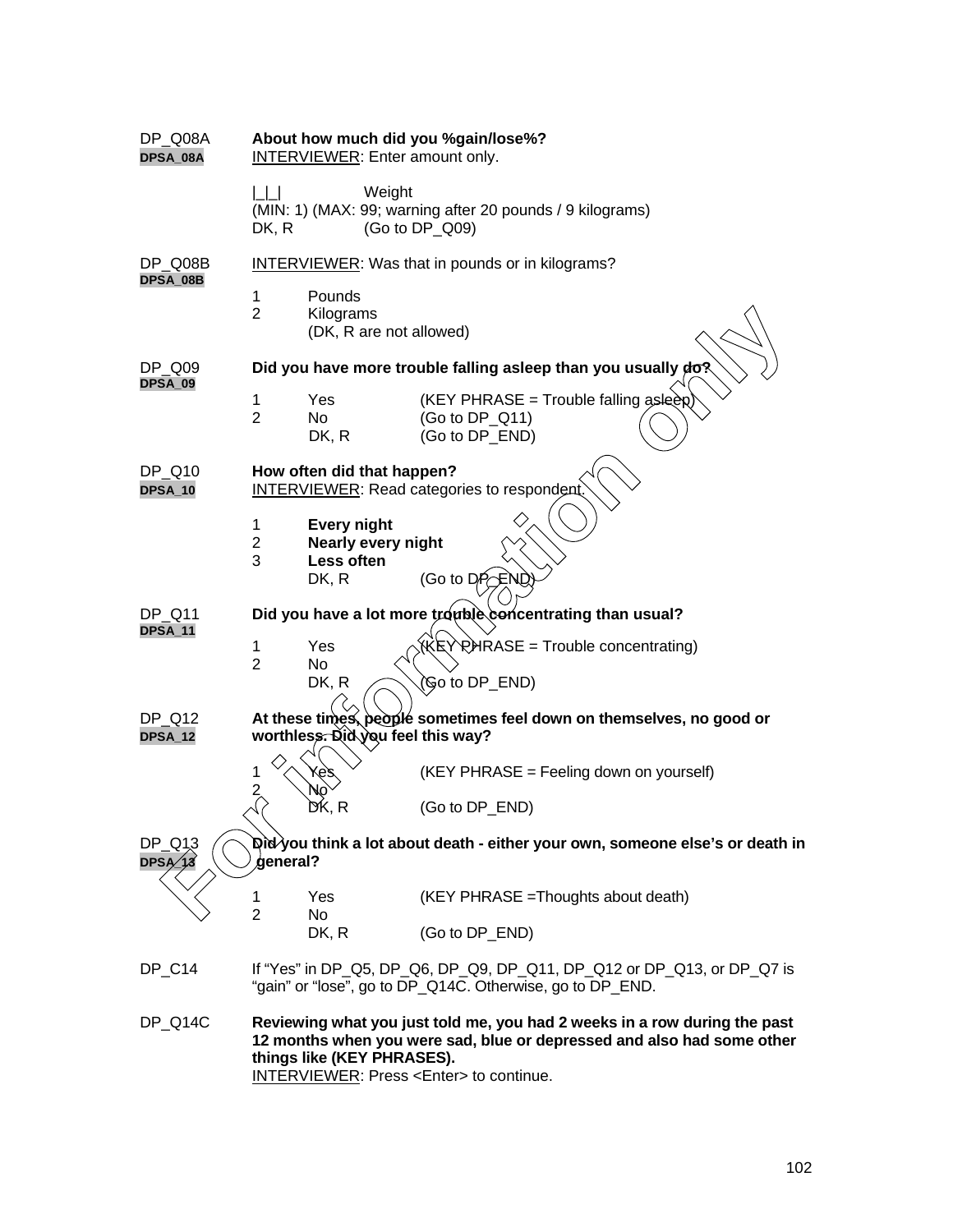#### DP\_Q14 **About how many weeks altogether did you feel this way during the past 12 DPSA\_14 months?**

|\_|\_| Weeks (MIN: 2 MAX: 53) (If > 51 weeks, go to DP\_END) DK, R (Go to DP\_END)

DP\_Q15 **Think about the last time you felt this way for 2 weeks or more in a row. In DPSA\_15 what month was that?**

|                                  | 1<br>$\overline{\mathbf{c}}$<br>3<br>$\overline{\mathbf{4}}$<br>5<br>6 | January<br>February<br>March<br>April<br>May<br>June<br>Go to DP_END                                                                                                                  | 7<br>8<br>9<br>10<br>11<br>12 | July<br>August<br>September<br>October<br>November<br>December |                                                                                                                                                             |
|----------------------------------|------------------------------------------------------------------------|---------------------------------------------------------------------------------------------------------------------------------------------------------------------------------------|-------------------------------|----------------------------------------------------------------|-------------------------------------------------------------------------------------------------------------------------------------------------------------|
| <sup>2</sup> Q16<br><b>SA_16</b> |                                                                        | During the past 12 months, was there ever a time lasting 2 weeks or more<br>when you lost interest in most things like hobbies, work or activities that<br>usually give you pleasure? |                               |                                                                |                                                                                                                                                             |
|                                  | 1<br>$\overline{2}$                                                    | Yes<br>(Go to DP END)<br>No<br>(Go to DP_END)<br>DK, R                                                                                                                                |                               |                                                                |                                                                                                                                                             |
| $^{\circ}$ _Q17<br><b>SA_17</b>  | 1                                                                      | that 2-week period, how long did the loss of interest usually last?<br><b>INTERVIEWER: Read categories to respondent.</b><br>All day long                                             |                               |                                                                | For the next few questions, please think of the 2-week period during the pase<br>12 months when you had the most complete loss of interest in things. Durin |
|                                  | $\overline{c}$<br>3<br>4                                               | Most of the day<br>About half of the day<br>Lèss`than half of a day<br>DK. R                                                                                                          |                               | (Go to DP_END)<br>(Go to DP_END)<br>(Go to DP END)             |                                                                                                                                                             |
| <sup>2</sup> Q18<br><b>SA_18</b> |                                                                        | How often did you feel this way during those 2 weeks?<br>NTERVIEWER: Read categories to respondent.<br>Every day                                                                      |                               |                                                                |                                                                                                                                                             |
|                                  | $\overline{2}$<br>3                                                    | Almost every day<br>Less often                                                                                                                                                        |                               | (Go to DP_END)                                                 |                                                                                                                                                             |

- DP\_Q16 **During the past 12 months, was there ever a time lasting 2 weeks or more DPSA\_16 when you lost interest in most things like hobbies, work or activities that usually give you pleasure?**
	- 1 Yes
	- 2 No (Go to DP\_END) DK, R (Go to DP\_END) $\sqrt$

DP\_Q17 **For the next few questions, please think of the 2-week period during the past DPSA\_17 12 months when you had the most complete loss of interest in things. During that 2-week period, how long did the loss of interest usually last?** INTERVIEWER: Read categories to respondent.

- 1 **All day long**
- 
- 2 **Most of the day About half of the day** (Go to DP\_END) 4 **Less than half of a day** (Go to DP\_END)
	- $\mathcal{R}$  (Go to DP\_END)

| 1<br>2 | Every day<br>Almost every day |                                  |
|--------|-------------------------------|----------------------------------|
| 3      | Less often<br>DK. R           | (Go to DP_END)<br>(Go to DP_END) |

**DPSA\_19**

- DP\_Q19 **During those 2 weeks did you feel tired out or low on energy all the time?** 1 Yes (KEY PHRASE = Feeling tired)
	- 2 No DK, R (Go to DP\_END)
		-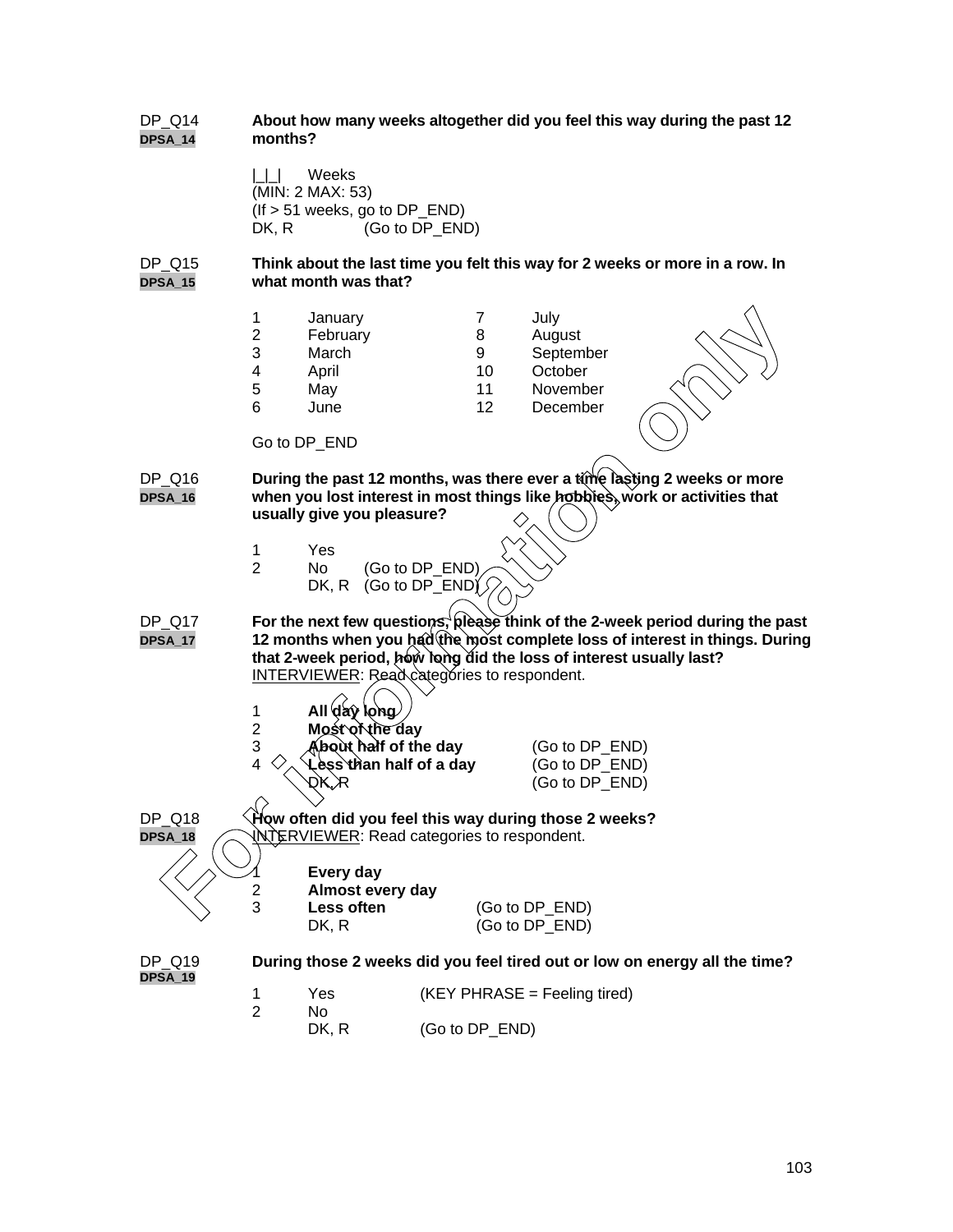| DP_Q20                   | Did you gain weight, lose weight, or stay about the same?                                         |                                                                                 |                                                     |                                                                                                                     |  |  |  |  |
|--------------------------|---------------------------------------------------------------------------------------------------|---------------------------------------------------------------------------------|-----------------------------------------------------|---------------------------------------------------------------------------------------------------------------------|--|--|--|--|
| <b>DPSA_20</b>           | 1<br>$\overline{2}$<br>3<br>4                                                                     | Gained weight<br>Lost weight<br>Stayed about the same<br>Was on a diet<br>DK, R |                                                     | (KEY PHRASE = Gaining weight)<br>(KEY PHRASE = Losing weight)<br>(Go to DP_Q22)<br>(Go to DP_Q22)<br>(Go to DP_END) |  |  |  |  |
| DP_Q21A<br>DPSA_21A      | About how much did you %gain/lose%?<br><b>INTERVIEWER:</b> Enter amount only.                     |                                                                                 |                                                     |                                                                                                                     |  |  |  |  |
|                          | Weight<br>(MIN: 1) (MAX: 99; warning after 20 pounds / 9 kilograms)<br>DK, R<br>(Go to $DP_Q22$ ) |                                                                                 |                                                     |                                                                                                                     |  |  |  |  |
| DP_Q21B<br>DPSA_21B      | <b>INTERVIEWER:</b> Was that in pounds or in kilograms?                                           |                                                                                 |                                                     |                                                                                                                     |  |  |  |  |
|                          | 1<br>$\overline{2}$                                                                               | Pounds<br>Kilograms<br>(DK, R are not allowed)                                  |                                                     |                                                                                                                     |  |  |  |  |
| DP_Q22<br><b>DPSA_22</b> | Did you have more trouble falling asleep than you usually do?                                     |                                                                                 |                                                     |                                                                                                                     |  |  |  |  |
|                          | 1<br>$\overline{2}$                                                                               | Yes<br>No.<br>DK, R                                                             | (Go to DP_ $\hat{Q}24$ )<br>(Go to $D P_{\leq}$ FND | (KEY PHRASE * Trouble falling asleep)                                                                               |  |  |  |  |
| DP_Q23<br>DPSA_23        | How often did that happen?<br><b>INTERVIEWER:</b> Read categories to respondent.                  |                                                                                 |                                                     |                                                                                                                     |  |  |  |  |
|                          | $\mathbf{1}$<br>$\overline{2}$<br>3                                                               | Every night <b>√</b><br>Nearly every night<br>Less often<br>DK.<br>۶R٠          | (Go to DP_END)                                      |                                                                                                                     |  |  |  |  |
| <b>DP Q24</b><br>DPSA_24 | Did you have a lot more trouble concentrating than usual?                                         |                                                                                 |                                                     |                                                                                                                     |  |  |  |  |
|                          | 1                                                                                                 | (KEY PHRASE = Trouble concentrating)<br>kes)<br>Nó                              |                                                     |                                                                                                                     |  |  |  |  |
|                          |                                                                                                   | DK, R                                                                           | (Go to DP_END)                                      |                                                                                                                     |  |  |  |  |
| DP.<br>DP\$AS25          |                                                                                                   | worthless. Did you feel this way?                                               |                                                     | At these times, people sometimes feel down on themselves, no good, or                                               |  |  |  |  |
|                          | $\mathbf 1$<br>$\overline{2}$                                                                     | Yes<br>No                                                                       | (KEY PHRASE = Feeling down on yourself)             |                                                                                                                     |  |  |  |  |
|                          |                                                                                                   | DK, R                                                                           | (Go to DP_END)                                      |                                                                                                                     |  |  |  |  |
| DP Q26<br>DPSA_26        | Did you think a lot about death - either your own, someone else's, or death<br>in general?        |                                                                                 |                                                     |                                                                                                                     |  |  |  |  |
|                          | 1<br>$\overline{2}$                                                                               | Yes<br>No                                                                       | (KEY PHRASE = Thoughts about death)                 |                                                                                                                     |  |  |  |  |
|                          |                                                                                                   | DK, R                                                                           | (Go to DP_END)                                      |                                                                                                                     |  |  |  |  |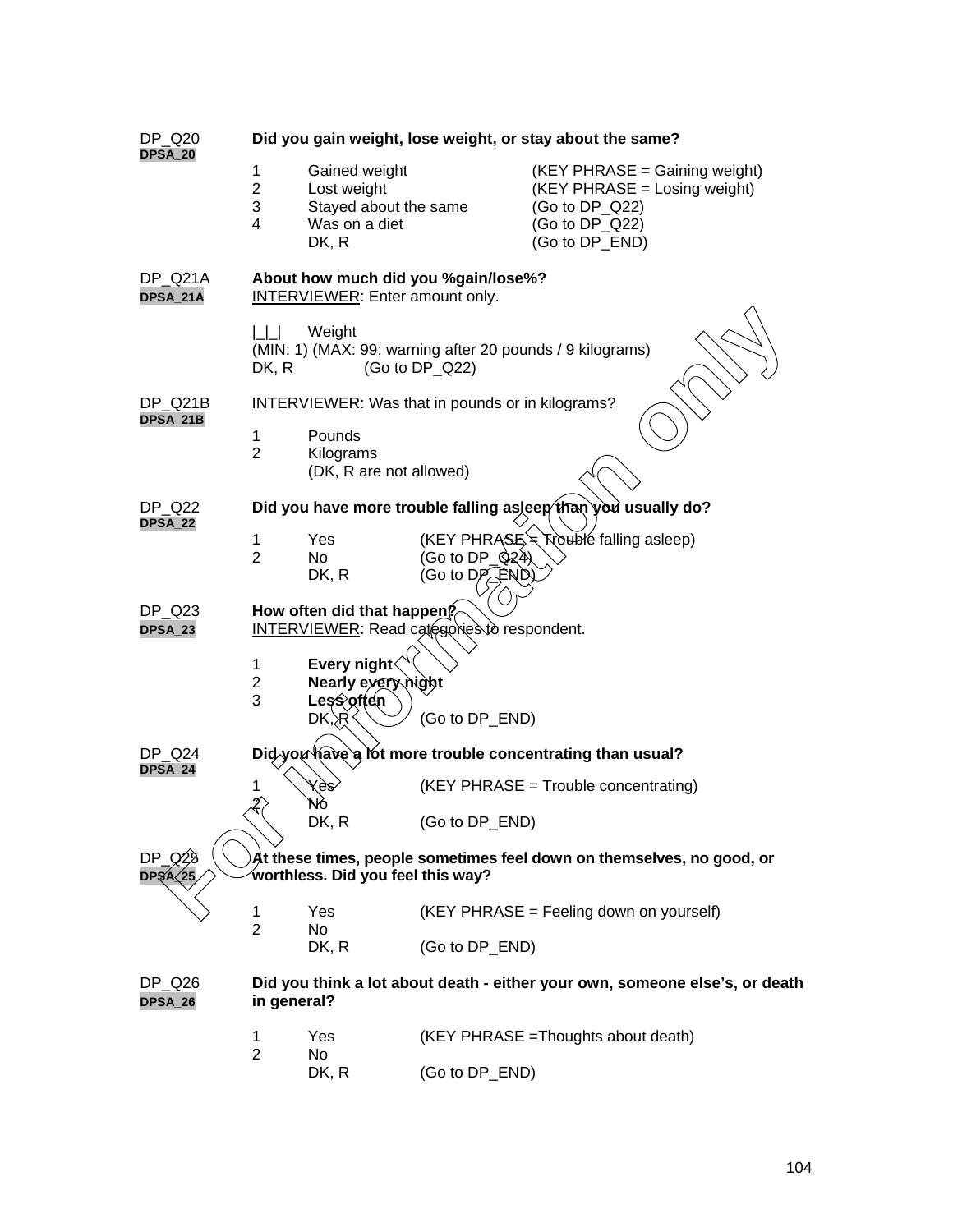- DP\_C27 If any "Yes" in DP\_Q19, DP\_Q22, DP\_Q24, DP\_Q25 or DP\_Q26, or DP\_Q20 is "gain" or "lose", go to DP\_Q27C. Otherwise, go to DP\_END.
- DP\_Q27C **Reviewing what you just told me, you had 2 weeks in a row during the past 12 months when you lost interest in most things and also had some other things like (KEY PHRASES).**

INTERVIEWER: Press <Enter> to continue.

#### DP\_Q27 **About how many weeks did you feel this way during the past 12 months? DPSA\_27**

|\_|\_| Weeks (MIN: 2 MAX: 53) (If > 51 weeks, go to DP\_END) DK, R (Go to DP\_END)

#### DP\_Q28 **Think about the last time you had 2 weeks in a row when you felt this way. In DPSA\_28 what month was that?**

1 January 7 July 2 February 8 August<br>3 March 9 Septem March 9 September 4 April 10 October 5 May 11  $\land$  November 6 June 12  $\searrow$ December DP\_END Go to next module (MN: 2 MAX: 53)<br> **For information only and the set time you had 2 weeks in a row when you for the set time you had 2 weeks in a row when you for the set time you had 2 weeks in a row when you for the set time you had 2 we**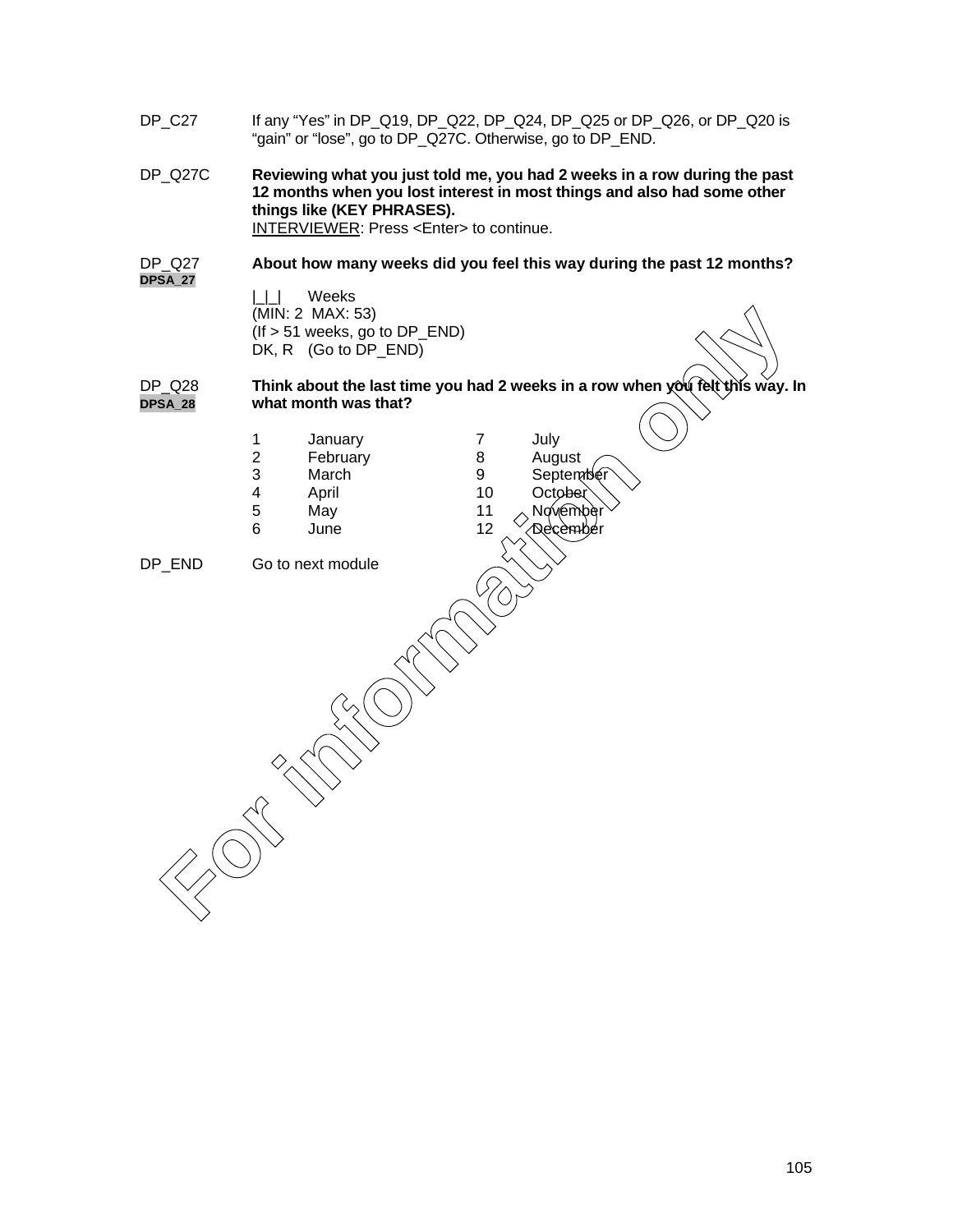## **SUICIDAL THOUGHTS AND ATTEMPTS**

| SU_BEG                        | Selection of the module is indicated using a Health Region number or province<br>code.                               |  |  |  |  |  |  |
|-------------------------------|----------------------------------------------------------------------------------------------------------------------|--|--|--|--|--|--|
| $SU_C 1$                      | If proxy interview or if age < 15, go to SU_END.                                                                     |  |  |  |  |  |  |
| SU_QINT                       | The following questions relate to the sensitive issue of suicide.<br>INTERVIEWER: Press <enter> to continue.</enter> |  |  |  |  |  |  |
| $SU_Q1$<br>SUIA_1             | Have you ever seriously considered committing suicide or taking your own<br>life?                                    |  |  |  |  |  |  |
|                               | 1<br>Yes<br>$\overline{2}$<br>No.<br>(Go to SU END)<br>DK, R<br>(Go to SU_END)                                       |  |  |  |  |  |  |
| SU Q2<br>SUIA_2               | Has this happened in the past 12 months?                                                                             |  |  |  |  |  |  |
|                               | 1<br>Yes<br>$\overline{2}$<br>No<br>(Go to SU_END)<br>(Go to SU_END)<br>DK, R                                        |  |  |  |  |  |  |
| SU Q3<br>SUIA_3               | Have you ever attempted to commit suicide or tried taking your own life?                                             |  |  |  |  |  |  |
|                               | $\mathbf 1$<br>Yes<br>$\overline{2}$<br>(Go to SU_END)<br>No<br>(Go to $SU_{\!\!\mathbb{C}}$ END)<br>DK, R           |  |  |  |  |  |  |
| SU_Q4<br>SUIA_4               | Did this happen in the past 12 months?                                                                               |  |  |  |  |  |  |
|                               | 1<br>Yes<br>(Go to)SŬ_END)<br>$\overline{2}$<br>No<br>Goto SU_END)<br>DK, R                                          |  |  |  |  |  |  |
| $SU_Q 5$<br>SUIA_5            | Did you see, or talk on the telephone, to a health professional following<br>your attempt to commit suicide?         |  |  |  |  |  |  |
|                               | Yes                                                                                                                  |  |  |  |  |  |  |
|                               | No<br>(Go to SU_END)<br>(Go to SU_END)<br>DK, R                                                                      |  |  |  |  |  |  |
| SU∕Q&                         | Whom did you see or talk to?<br>INTERVIEWER: Read categories to respondent. Mark all that apply.                     |  |  |  |  |  |  |
| SUIA_6A<br>SUIA_6B            | Family doctor or general practitioner<br>1<br>2<br><b>Psychiatrist</b>                                               |  |  |  |  |  |  |
| SUIA_6C                       | 3<br><b>Psychologist</b><br><b>Nurse</b><br>4                                                                        |  |  |  |  |  |  |
| SUIA_6D<br>SUIA_6E<br>SUIA_6F | 5<br>Social worker or counsellor<br>6<br><b>Other - Specify</b>                                                      |  |  |  |  |  |  |
| SU_END                        | Go to next module                                                                                                    |  |  |  |  |  |  |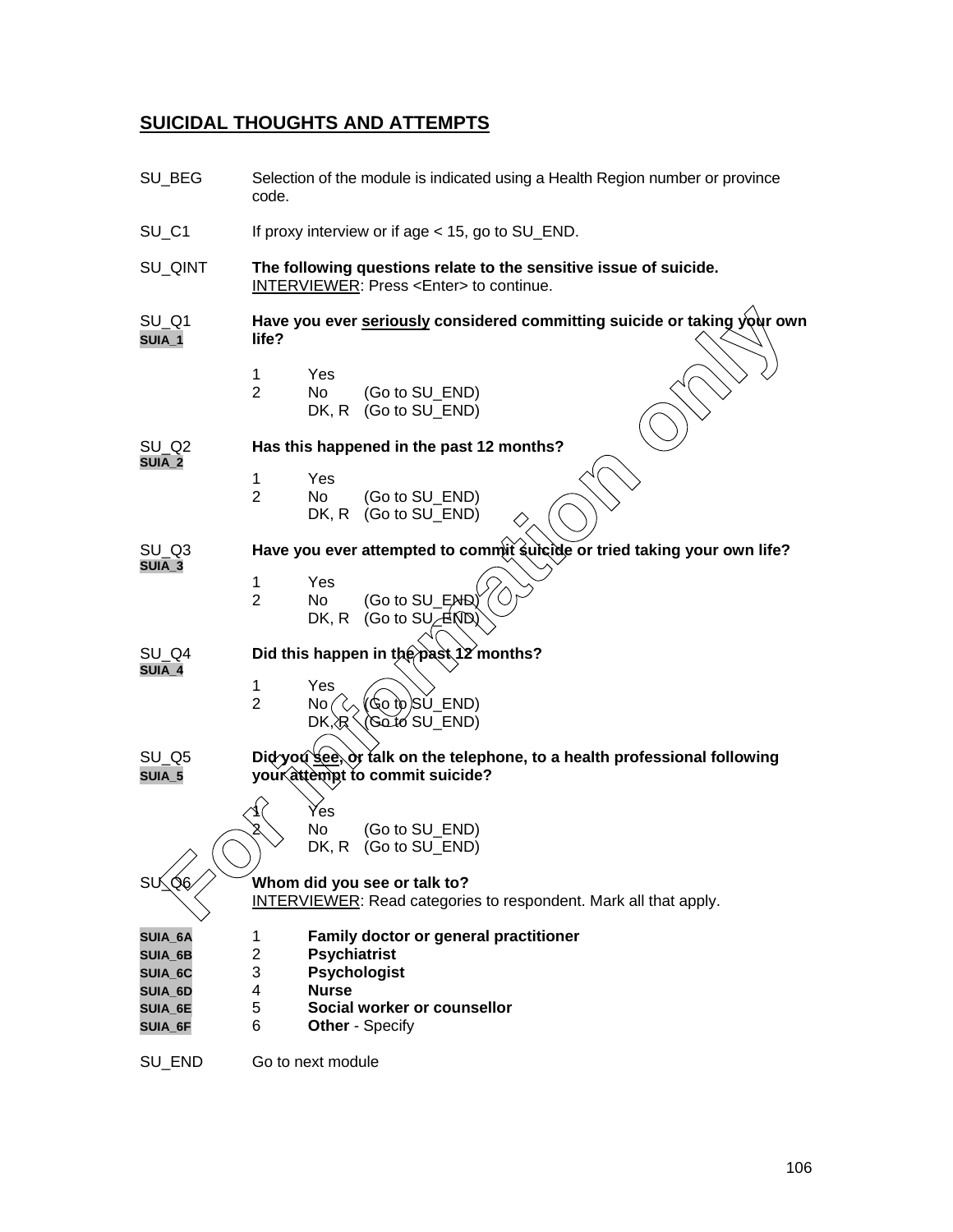## **SOCIO-DEMOGRAPHIC CHARACTERISTICS**

SD\_BEG

| SD_QINT                                     | Now some general background questions which will help us compare the<br>health of people in Canada.<br>INTERVIEWER: Press <enter> to continue.</enter> |                                                                                                                                                                                        |                                          |                                                    |                                                                                                                                                                                    |          |                                                                               |
|---------------------------------------------|--------------------------------------------------------------------------------------------------------------------------------------------------------|----------------------------------------------------------------------------------------------------------------------------------------------------------------------------------------|------------------------------------------|----------------------------------------------------|------------------------------------------------------------------------------------------------------------------------------------------------------------------------------------|----------|-------------------------------------------------------------------------------|
| SD Q1<br>SDCA_1                             | In what country %were/was% %you/FNAME% born?                                                                                                           |                                                                                                                                                                                        |                                          |                                                    |                                                                                                                                                                                    |          |                                                                               |
|                                             | 1<br>$\overline{2}$<br>3<br>4<br>5<br>6<br>$\overline{7}$<br>8<br>9<br>10                                                                              | Canada<br>China<br>France<br>Germany<br>Greece<br>Guyana<br>Hong Kong<br>Hungary<br>India<br>Italy<br>DK, R                                                                            | (Go to SD_Q4)<br>(Go to SD_Q4)           | 11<br>12<br>13<br>14<br>15<br>16<br>17<br>18<br>19 | Jamaica<br>Netherlands / Holland<br>Philippines<br>Poland<br>Portugal<br>United Kingdom<br><b>United States</b><br>Viet Nam<br>Other <specity< th=""><th></th><th></th></specity<> |          |                                                                               |
| SD <sub>Q2</sub><br>SDCA_2                  | %Were/Was% %you/he/she% born a Canadian citizen?                                                                                                       |                                                                                                                                                                                        |                                          |                                                    |                                                                                                                                                                                    |          |                                                                               |
|                                             | 1<br>$\overline{2}$                                                                                                                                    | Yes<br>No<br>DK, R                                                                                                                                                                     | (Go to $SD_4$ 4)<br>$(Go \text{ to } S)$ | `QA                                                |                                                                                                                                                                                    |          |                                                                               |
| SD <sub>Q3</sub><br>SDCA_3                  |                                                                                                                                                        | In what year did %you/FNAME% first come to Canada to live?                                                                                                                             |                                          |                                                    |                                                                                                                                                                                    |          | INTERVIEWER: Minimum is Wear of birth%; maximum is % current year%.           |
|                                             |                                                                                                                                                        | 'ear<br>(MIN: year of birth) (MAX: current year)                                                                                                                                       |                                          |                                                    |                                                                                                                                                                                    |          |                                                                               |
| SD_Q4                                       |                                                                                                                                                        | To which ethnic or cultural group(s) did %your/FNAME's% ancestors<br>belong? (For example: French, Scottish, Chinese)<br><b>INTER WEWER:</b> Mark all that apply.<br>suggest Canadian. |                                          |                                                    |                                                                                                                                                                                    |          | 片 "Canadian" is the only response, probe. If the respondent hesitates, do not |
| <b>SDCA</b><br>SDC⁄A                        |                                                                                                                                                        | Canadian<br>French                                                                                                                                                                     |                                          | SDCA_4L<br>SDCA_4M                                 |                                                                                                                                                                                    | 12<br>13 | Polish<br>Portuguese                                                          |
| <b>SDCA</b><br>$\texttt{SDCA}\_\texttt{4D}$ | 3<br>4                                                                                                                                                 | English<br>German                                                                                                                                                                      |                                          | SDCA_4N                                            |                                                                                                                                                                                    | 14       | South Asian (e.g. East<br>Indian, Pakistani, Punjabi,                         |
| SDCA_4E<br>SDCA_4F                          | 5<br>6<br>$\overline{7}$                                                                                                                               | Scottish<br>Irish<br>Italian                                                                                                                                                           |                                          | SDCA_40                                            |                                                                                                                                                                                    | 15<br>16 | Sri Lankan)<br><b>Black</b><br>North American Indian                          |
| SDCA_4G<br>SDCA_4H<br>SDCA_4I               | 8<br>9                                                                                                                                                 | Ukrainian<br>Dutch (Netherlands)                                                                                                                                                       |                                          | SDCA_4P<br>SDCA_4Q<br>SDCA_4R                      |                                                                                                                                                                                    | 17<br>18 | Métis<br>Inuit / Eskimo                                                       |
| SDCA_4J<br>SDCA_4K                          | 10<br>11                                                                                                                                               | Chinese<br>Jewish                                                                                                                                                                      |                                          | SDCA_4S                                            |                                                                                                                                                                                    | 19       | Other - Specify                                                               |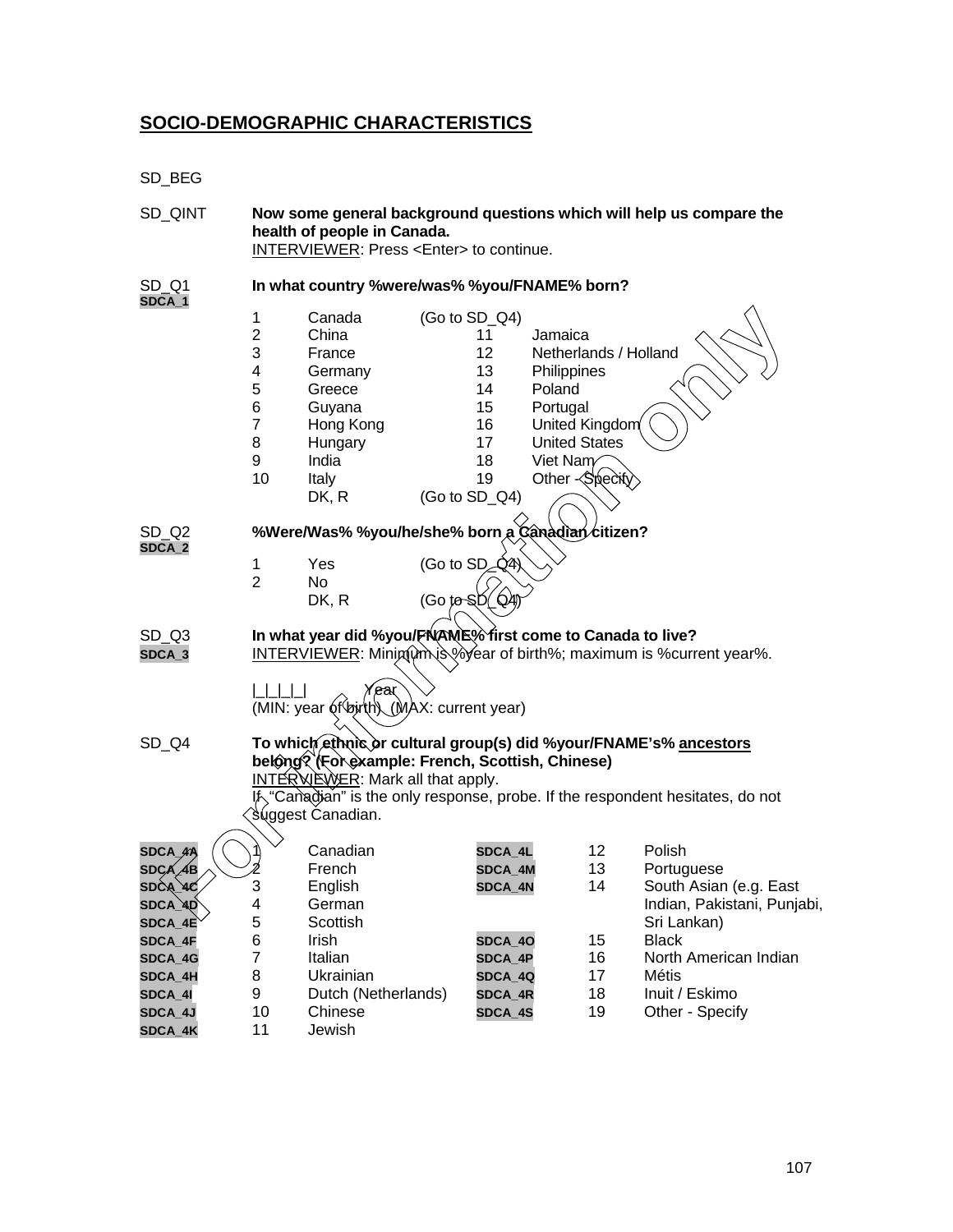| $SD_Q5$            | In what languages can %you/he/she% conduct a conversation?<br>INTERVIEWER: Mark all that apply. |                                                                                        |                                           |                 |                                                                                                                                                     |  |  |  |
|--------------------|-------------------------------------------------------------------------------------------------|----------------------------------------------------------------------------------------|-------------------------------------------|-----------------|-----------------------------------------------------------------------------------------------------------------------------------------------------|--|--|--|
| SDCA_5A            | $\mathbf 1$                                                                                     | English                                                                                | SDCA_5K                                   | 11              | Persian (Farsi)                                                                                                                                     |  |  |  |
| SDCA_5B            | $\overline{2}$                                                                                  | French                                                                                 | SDCA_5L                                   | 12 <sub>2</sub> | Polish                                                                                                                                              |  |  |  |
| SDCA_5C            | 3                                                                                               | Arabic                                                                                 | SDCA_5M                                   | 13              | Portuguese                                                                                                                                          |  |  |  |
| SDCA_5D            | 4                                                                                               | Chinese                                                                                | SDCA_5N                                   | 14              | Punjabi                                                                                                                                             |  |  |  |
| SDCA_5E            | 5                                                                                               | Cree                                                                                   | SDCA_50                                   | 15              | Spanish                                                                                                                                             |  |  |  |
| SDCA_5F            | 6                                                                                               | German                                                                                 | SDCA_5P                                   | 16              | Tagalog (Filipino)                                                                                                                                  |  |  |  |
| SDCA_5G            | $\overline{7}$                                                                                  | Greek                                                                                  | SDCA_5Q                                   | 17              | Ukrainian                                                                                                                                           |  |  |  |
| SDCA_5H            | 8                                                                                               | Hungarian                                                                              | SDCA_5R                                   | 18              | Vietnamese                                                                                                                                          |  |  |  |
| SDCA_5I            | 9                                                                                               | Italian                                                                                | SDCA_5S                                   | 19              | Other - Specify                                                                                                                                     |  |  |  |
| SDCA_5J            | 10                                                                                              | Korean                                                                                 |                                           |                 |                                                                                                                                                     |  |  |  |
| $SD_Q6$            | second.                                                                                         | and can still understand?<br><b>INTERVIEWER:</b> Mark all that apply.                  |                                           |                 | What is the language that %you/FNAME% first learned at home in childbood<br>If person can no longer understand the first language learned, mark the |  |  |  |
| SDCA_6A            | 1                                                                                               | English                                                                                | SDCA_6K                                   | 11              | Persian (Farsi)                                                                                                                                     |  |  |  |
| SDCA_6B            | $\overline{c}$                                                                                  | French                                                                                 | SDCA_6L                                   | 12              | Polish                                                                                                                                              |  |  |  |
| SDCA_6C            | 3                                                                                               | Arabic                                                                                 | SDCA_6M                                   | 13              | Portuguese                                                                                                                                          |  |  |  |
| SDCA_6D            | 4                                                                                               | Chinese                                                                                | SDCA_6N                                   | ্যৰ্            | , Punjabi                                                                                                                                           |  |  |  |
| SDCA_6E            | 5                                                                                               | Cree                                                                                   | SDCA_6O                                   | ोई,             | Spanish                                                                                                                                             |  |  |  |
| SDCA_6F            | 6                                                                                               | German                                                                                 | SDCA_6P                                   | 16,             | Tagalog (Filipino)                                                                                                                                  |  |  |  |
| SDCA_6G            | $\overline{7}$                                                                                  | Greek                                                                                  | $\mathsf{SDCA\_6Q}$                       | 17              | Ukrainian                                                                                                                                           |  |  |  |
| SDCA_6H            | 8                                                                                               | Hungarian                                                                              | <b>SDCA GR</b>                            | 18              | Vietnamese                                                                                                                                          |  |  |  |
| SDCA_6I            | 9                                                                                               | Italian                                                                                | <b>SPCA 6S</b>                            | 19              | Other - Specify                                                                                                                                     |  |  |  |
| SDCA_6J            | 10                                                                                              | Korean                                                                                 |                                           |                 |                                                                                                                                                     |  |  |  |
| $SD_Q7$            |                                                                                                 |                                                                                        |                                           |                 | People living in Canada come from many different cultural and racial                                                                                |  |  |  |
|                    |                                                                                                 | backgrounds. Are %youthe/she%:                                                         |                                           |                 |                                                                                                                                                     |  |  |  |
|                    |                                                                                                 |                                                                                        |                                           |                 | <b>INTERVIEWER: Read/categories to respondent. Mark all that apply.</b>                                                                             |  |  |  |
|                    |                                                                                                 |                                                                                        |                                           |                 |                                                                                                                                                     |  |  |  |
| SDCA_7A            | 1                                                                                               | :White?                                                                                |                                           |                 |                                                                                                                                                     |  |  |  |
| SDCA_7B<br>SDCA_7C | 3                                                                                               | $\overline{\mathbf{c}}$<br>Chinese?                                                    |                                           |                 |                                                                                                                                                     |  |  |  |
| SDCA_7D            |                                                                                                 | South Asian (e.g., East Indian, Pakistani, Sri Lankan, etc.)?<br>∕Black?               |                                           |                 |                                                                                                                                                     |  |  |  |
| SDCA_7E            | $\phi$<br>$\hat{P}$                                                                             | Filipino?                                                                              |                                           |                 |                                                                                                                                                     |  |  |  |
| SDCA_7F            |                                                                                                 | Latin American?                                                                        |                                           |                 |                                                                                                                                                     |  |  |  |
| SDCA <i>∕î)</i> G  |                                                                                                 |                                                                                        |                                           |                 |                                                                                                                                                     |  |  |  |
|                    |                                                                                                 | Southeast Asian (e.g., Cambodian, Indonesian, Laotian,<br>Vietnamese, etc.)?           |                                           |                 |                                                                                                                                                     |  |  |  |
| <b>SDCA_7H</b>     | 8                                                                                               | Arab?                                                                                  |                                           |                 |                                                                                                                                                     |  |  |  |
| SDCA_እ\            | 9                                                                                               |                                                                                        | West Asian (e.g., Afghan, Iranian, etc.)? |                 |                                                                                                                                                     |  |  |  |
| <b>SDCA_7J</b>     | 10                                                                                              | Japanese?                                                                              |                                           |                 |                                                                                                                                                     |  |  |  |
| SDCA_7K            | 11                                                                                              | Korean?                                                                                |                                           |                 |                                                                                                                                                     |  |  |  |
| SDCA_7L            | 12                                                                                              | Aboriginal Peoples of North America (North American Indian,<br>Métis, Inuit / Eskimo)? |                                           |                 |                                                                                                                                                     |  |  |  |
| SDCA_7M            | 13                                                                                              | Other - Specify                                                                        |                                           |                 |                                                                                                                                                     |  |  |  |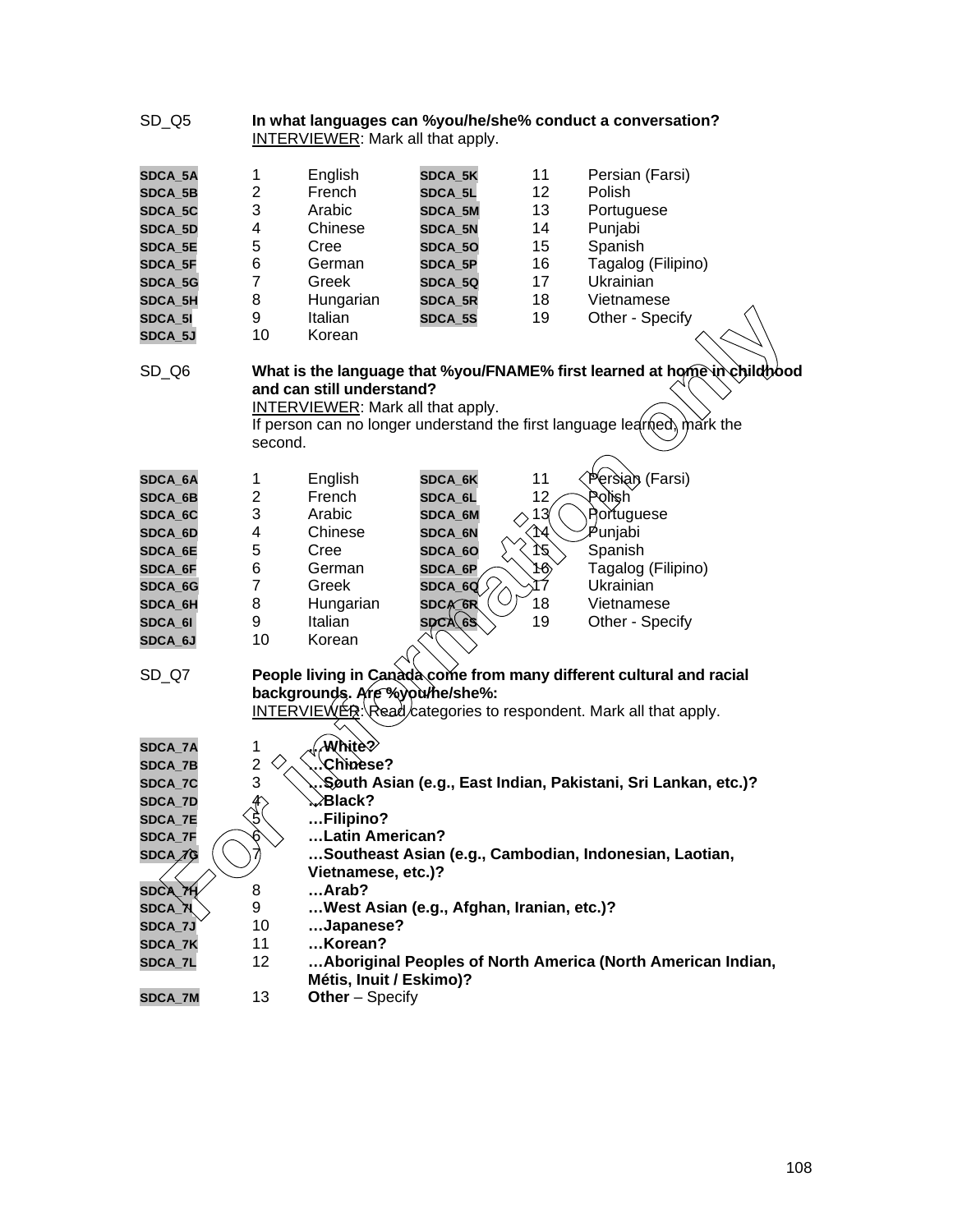### SD\_Q8 **%Are/Is% %you/FNAME% currently attending a school, college or SDCA\_8 university?**

- 1 Yes<br>2 No
	- No (Go to SD\_END) DK, R (Go to SD\_END)

### SD\_Q9 **%Are/Is% %you/he/she% enrolled as a full-time student or a part-time SDCA\_9 student?**

- 1 Full-time<br>2 Part-time
- Part-time
- SD\_END Go to next module Part-time<br>
Go to next module<br>
Concert module<br>
Concert module<br>
Concert module<br>
Concert module<br>
Concert module<br>
Concert module<br>
Concert module<br>
Concert module<br>
Concert module<br>
Concert module<br>
Concert module<br>
Concert module<br>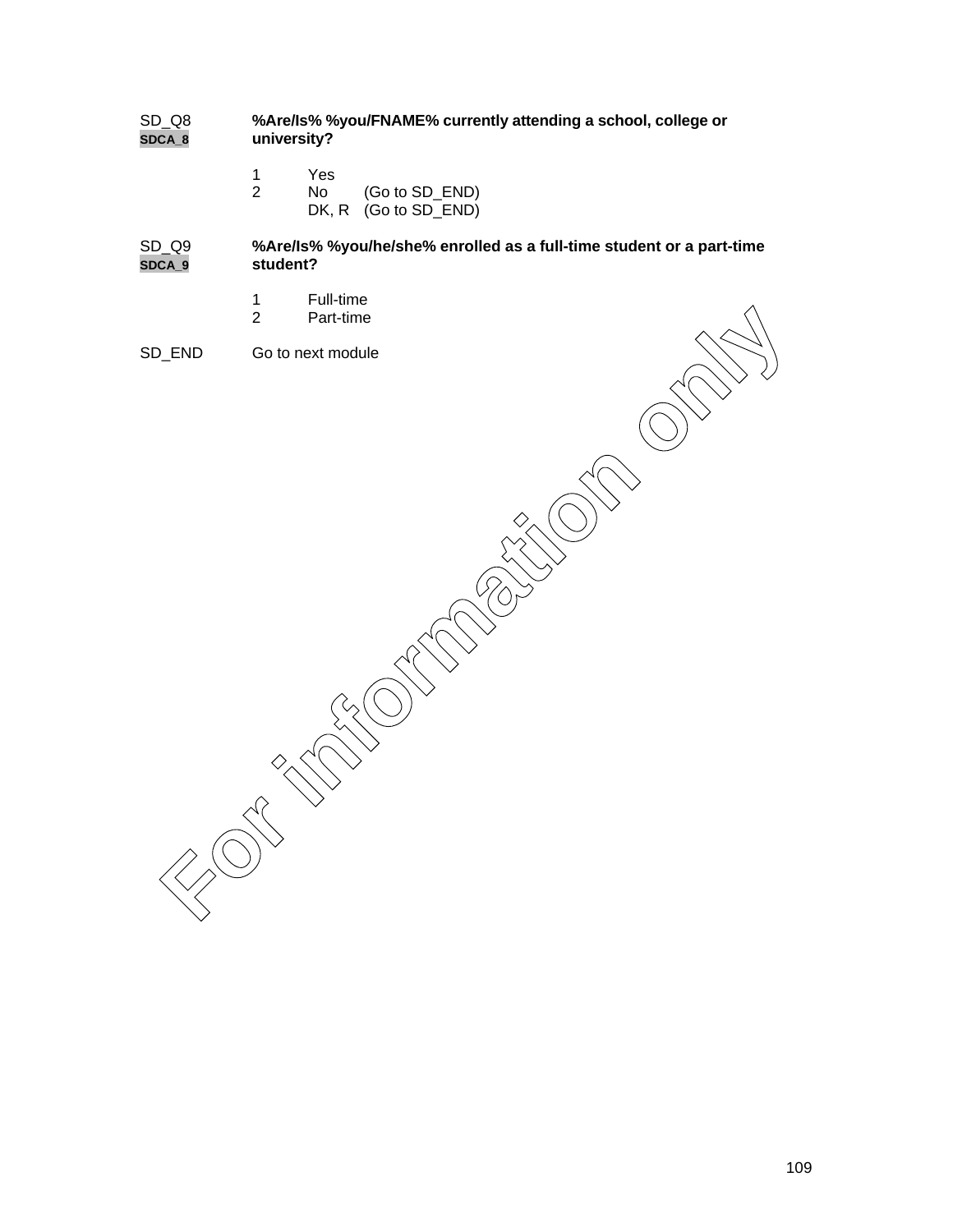# **LABOUR FORCE**

- LF\_BEG
- LF $\_CO1$  If age < 15 or if age > 75, go to LF $\_END$ .
- LF\_QINT1 **The next few questions concern %your/FNAME's% activities in the last 7 days. By the last 7 days, I mean beginning %date one week ago%, and ending %date yesterday%.** INTERVIEWER: Press <Enter> to continue.

**Job Attachment** 

- LF\_Q01 **Last week, did %you/FNAME% work at a job or a business? Please include LBFA\_01 part-time jobs, seasonal work, contract work, self-employment, baby-sitting and any other paid work, regardless of the number of hours worked.** DAttachment throw ends we work at a job or a business? Prease include the part-time jobs, seasonal work, contract work, self-employment, baby-sitting and any other pald work, regardless of the number of points worked.<br>
1
	- 1 Yes (Go to LF\_Q03)
	-
	- 2 No<br>3 Per Permanently unable to work (Go to LF QINT2)<br>DK. R (Go to LF END)  $(G\circ \Omega \times \text{END})$
- LF\_Q02 **Last week, did %you/FNAME% have a job or business from which LBFA\_02 %you/he/she% %were/was% absent?**
	- 1 Yes<br>2 No

No

No.



LF\_Q03 **Did %you/he/she% have more than one job or business last week?**

**LBFA\_03**

**LBFA\_11**

1 Yes<br>2 No<sup>(</sup>

Go to L Job Search - Last 4 Week

LF\_Q11 **In the past 4 weeks, did %you/FNAME% do anything to find work?**

Yes (Go to LF\_QINT2)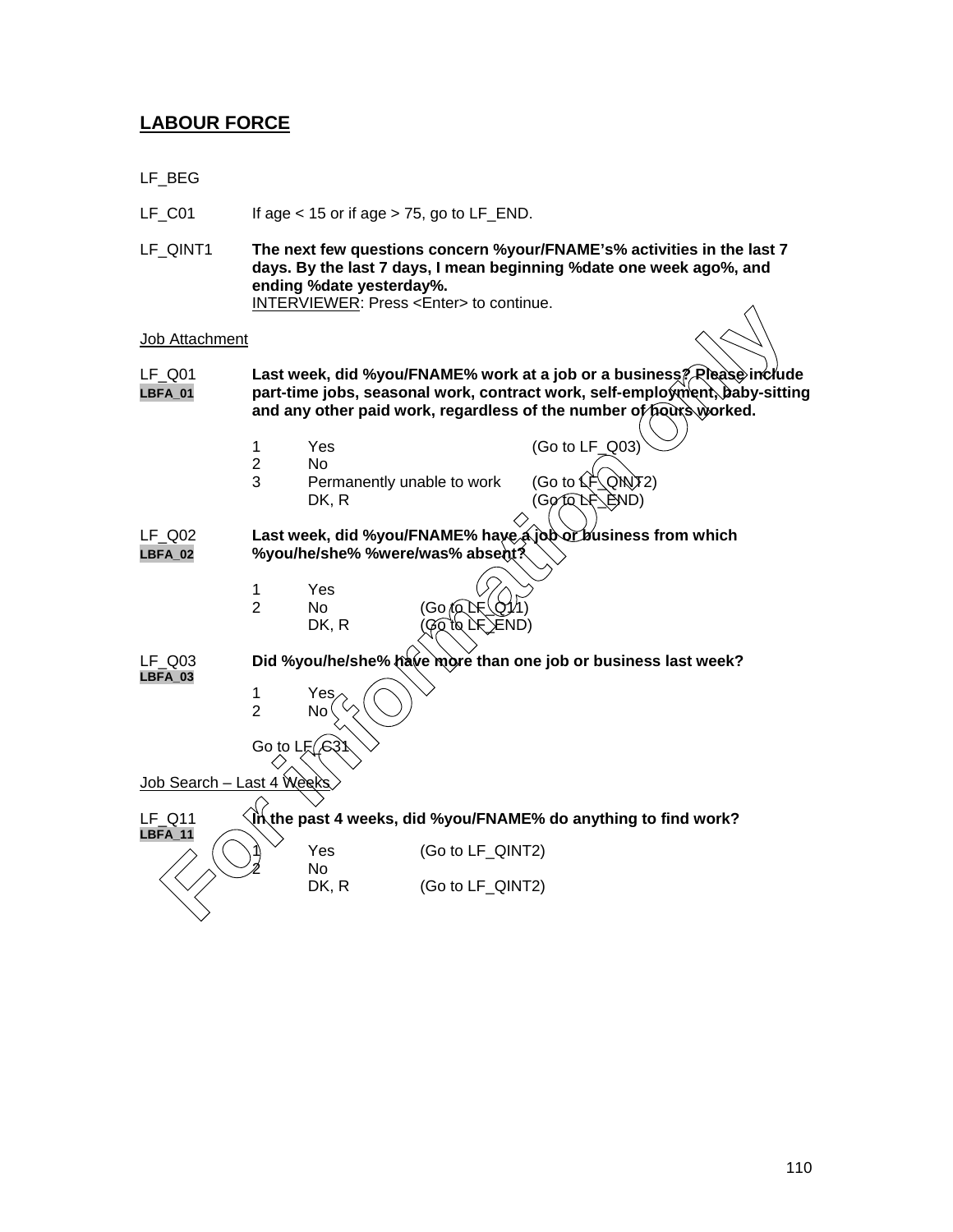### LF\_Q13 **What is the main reason that %you/FNAME% %are/is% not currently LBFA\_13 working at a job or business?**

- 1 Own illness or disability<br>2 Caring for own children
- 2 Caring for own children<br>3 Caring for elder relatives
- 3 Caring for elder relatives<br>4 Pregnancy (Females only)
- 4 Pregnancy (Females only)<br>5 Other personal or family real
- 5 Other personal or family responsibilities<br>6 Vacation
- 6 Vacation<br>7 School or
- 7 School or educational leave<br>8 Retired
- 8 Retired<br>9 Believes
- 9 Believes no work available (in area or suited to skills)<br>10 Other Specify
- Other Specify

### Past Job Attachment

|                          | 9<br>10                                                                                                                                                                                                            | Believes no work available (in area or suited to skills)<br>Other - Specify                                                                                                                                                                                                                                                                                         |  |
|--------------------------|--------------------------------------------------------------------------------------------------------------------------------------------------------------------------------------------------------------------|---------------------------------------------------------------------------------------------------------------------------------------------------------------------------------------------------------------------------------------------------------------------------------------------------------------------------------------------------------------------|--|
| Past Job Attachment      |                                                                                                                                                                                                                    |                                                                                                                                                                                                                                                                                                                                                                     |  |
| LF_QINT2                 | Now some questions about jobs or employment which byour FNAME%<br>%have/has% had during the past 12 months, that is, from % date one year<br>ago% to yesterday.<br>INTERVIEWER: Press <enter> to continue.</enter> |                                                                                                                                                                                                                                                                                                                                                                     |  |
| LF Q21<br><b>LBFA_21</b> |                                                                                                                                                                                                                    | Did %you/he/she% work at a job or a business at any time in the past 12<br>months? Please include part-time jobs, \$easonal work, contract work, self-<br>employment, baby-sitting and any other paid work, regardless of the<br>number of hours worked.                                                                                                            |  |
|                          | $\mathbf{1}$<br>$\overline{2}$                                                                                                                                                                                     | (Go to $Lf(2)$<br>Yes<br><b>No</b>                                                                                                                                                                                                                                                                                                                                  |  |
| $LF_C22$                 |                                                                                                                                                                                                                    | If LF_Q11 = 1, go to LF_@(1. Otherwise, go to LF_Q22.                                                                                                                                                                                                                                                                                                               |  |
| LF_Q22<br>LBFA 22        | $\mathbf{1}$<br>$\overline{2}$                                                                                                                                                                                     | During the past 12 months, did %you/he/she% do anything to find work?<br>Yes √<br>(Go to LF_Q71)<br>(Go to LF_END)<br>No<br>DK R<br>(Go to LF_END)                                                                                                                                                                                                                  |  |
| LF_Q23<br>LBFA_23        |                                                                                                                                                                                                                    | During that 12 months, did %you/he/she% work at more than one job or<br>business at the same time?                                                                                                                                                                                                                                                                  |  |
|                          |                                                                                                                                                                                                                    | Yes<br><b>No</b><br>Occupation, Smoking Restrictions at Work                                                                                                                                                                                                                                                                                                        |  |
| $LF_C31$                 |                                                                                                                                                                                                                    | If LF_Q01 = 1 or LF_Q02 = 1, then the following questions will be asked about<br>the current job. Otherwise, they will be asked about the most recent job.                                                                                                                                                                                                          |  |
| LF_QINT3                 |                                                                                                                                                                                                                    | The next questions are about %your/FNAME's% %current/most recent%<br>job or business.<br>(If person currently holds more than one job or if the last time he/she worked it<br>was at more than one job: INTERVIEWER: Report on the job for which the<br>number of hours worked per week is the greatest.)<br><b>INTERVIEWER: Press <enter> to continue.</enter></b> |  |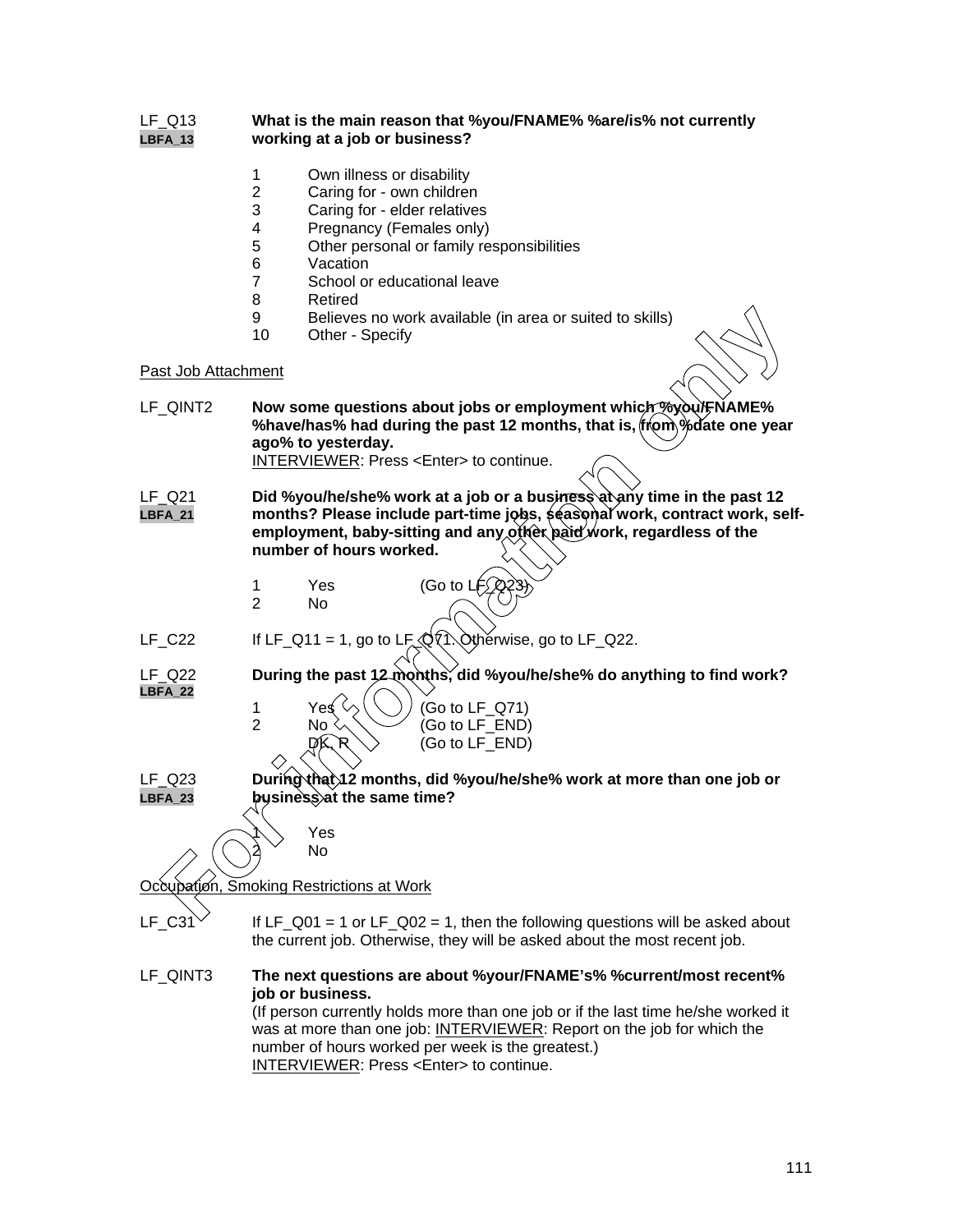- LF\_Q31 **%Are/Is/Were/Was% %you/he/she% an employee or self-employed? LBFA\_31**
	- 1 Employee<br>2 Self-emplo
	- 2 Self-employed<br>3 Working in a fa
	- Working in a family business without pay

LF\_Q31A **Which of the following best describes %your/his/her% occupation? LBFA\_31A** INTERVIEWER: Read categories to respondent.

- 1 **Management**
- 2 **Professional (including accountants)**
- 3 **Technologist, Technician or Technical occupation**
- 4 **Administrative, Financial or Clerical**
- 5 **Sales or Service**
- 6 **Trades, Transport or Equipment operator**
- **Occupation in Farming, Forestry, Fishing or Mining**
- 8 **Occupation in Processing, Manufacturing or Utilities**<br>9 Other Specify
- Other Specify

LF\_Q35 **At %your/his/her% place of work, what %are/were% the restrictions on LBFA\_35 smoking?**

INTERVIEWER: Read categories to respondent.

- 1 **Restricted completely**
- 2 **Allowed in designated areas**
- 3 **Restricted only in certain places**
- 4 **Not restricted at all**

Absence / Hours

LF C41 If LF  $Q02 = 1$ , go to LF $\geq$ Q41. Otherwise, go to LF Q42.

LF\_Q41 **What was the main reason %you/FNAME% %were/was% absent from work LBFA\_41 last week? For information of Technical occupation**<br> **For Sales or Service**<br> **For Sales or Service**<br> **For Internation of Technical occupation**<br> **For Internation in Farming, Forestry, Fishing or Minited Screen Concupation in Processi** 

- **Own illness or disability**
- $2 \left\langle \right\rangle$   $\left\langle$   $\right\rangle$   $\left\langle$   $\right\rangle$   $\left\langle \right\rangle$   $\left\langle \right\rangle$   $\left\langle \right\rangle$   $\left\langle \right\rangle$   $\left\langle \right\rangle$   $\left\langle \right\rangle$   $\left\langle \right\rangle$   $\left\langle \right\rangle$   $\left\langle \right\rangle$   $\left\langle \right\rangle$   $\left\langle \right\rangle$   $\left\langle \right\rangle$   $\left\langle \right\rangle$   $\left\langle \right\rangle$   $\left\langle \right\rangle$   $\left\langle \right\rangle$   $\left\langle$
- $3 \times \$ Caring for elder relatives
	- Maternity leave (Females only)
		- Other personal or family responsibilities
			- Vacation
	- Labour dispute (strike or lockout)

Temporary layoff due to business conditions (Employees only)

- 9 Seasonal layoff (Employees only)
- 10 Casual job, no work available (Employees only)
- 11 Work schedule (e.g. shift work, etc.) (Employees only)
- 12 Self-employed, no work available (Self-employed only)
- 13 Seasonal business (Excluding employees)<br>14 School or educational leave
- School or educational leave
- 15 Other Specify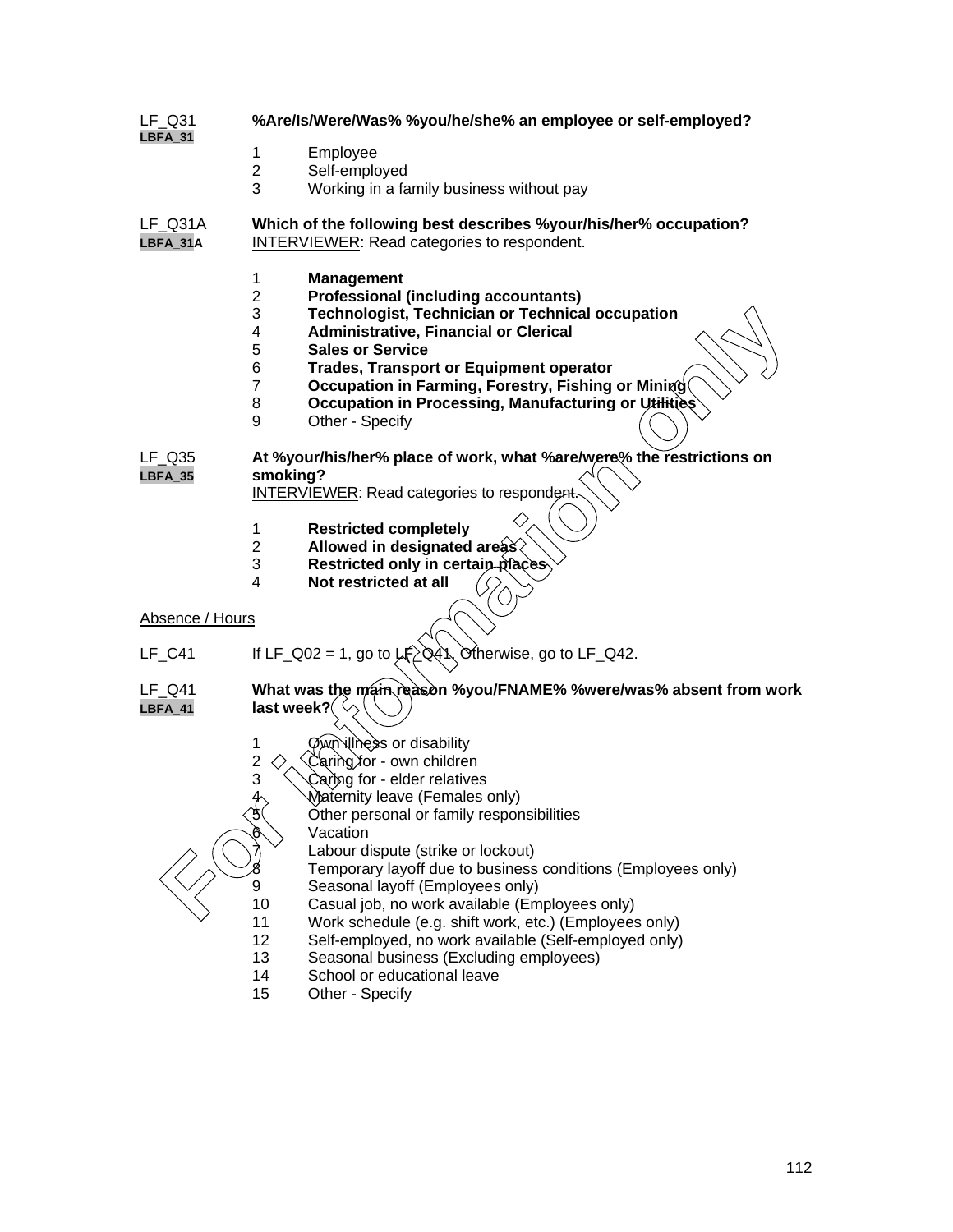| LF_Q42<br>LBFA_42   | About how many hours a week %do/does/did% %you/FNAME% usually<br>work at %your/his/her% %job/business%? If %you/he/she% usually<br>%work/works/worked% extra hours, paid or unpaid, please include these<br>hours.                                                                                                |  |  |
|---------------------|-------------------------------------------------------------------------------------------------------------------------------------------------------------------------------------------------------------------------------------------------------------------------------------------------------------------|--|--|
|                     | Hours<br>(MIN: 1) (MAX: 168; warning after 84)                                                                                                                                                                                                                                                                    |  |  |
| $LF_C43$            | If (LF_Q01=1 or LF_Q02=1) and LF_Q31=1, go to LF_Q43. Otherwise, go to<br>LF Q44.                                                                                                                                                                                                                                 |  |  |
| LF Q43<br>$LBFA_43$ | Given the choice, would %you/he/she% prefer to work:<br><b>INTERVIEWER:</b> Read categories to respondent.                                                                                                                                                                                                        |  |  |
|                     | fewer hours for less pay at this job?<br>$\mathbf 1$<br>$\overline{2}$<br>more hours for more pay (at this job)?<br>3<br>the same hours for the same pay?                                                                                                                                                         |  |  |
| LF Q44<br>LBFA_44   | Which of the following best describes the hours %you/he/she% usually<br>%work/works/worked% at %your/his/her% %job/business%?<br><b>INTERVIEWER: Read categories to respondent</b>                                                                                                                                |  |  |
|                     | Regular daytime schedule or shift<br>(Go to LF_Q46)<br>1<br><b>Regular evening shift</b><br>$\overline{2}$<br>Regular night shift<br>3<br>Rotating shift (change from days to evenings to nights)<br>4<br>5<br><b>Split shift</b><br>6<br>On call<br>$\overline{7}$<br>Irregular schedule<br>8<br>Other - Specify |  |  |
| LF Q45<br>$LBFA_45$ | DK, R<br>(Go to $LF_Q46$ )<br>What is the main reason that %you/he/she% %work/works/worked% this<br>schedule?                                                                                                                                                                                                     |  |  |
|                     | Requirement of job / no choice<br>1<br>Going to school<br>$\overline{\mathbf{c}}$<br>3<br>Caring for - own children<br>A<br>Caring for - other relatives<br>To earn more money<br>Likes to work this schedule<br>Other - Specify                                                                                  |  |  |
| O46                 | %Do/Does/Did% %you/he/she% usually work on weekends at this<br>%job/business%?                                                                                                                                                                                                                                    |  |  |
|                     | Yes<br>1<br>$\overline{2}$<br>No                                                                                                                                                                                                                                                                                  |  |  |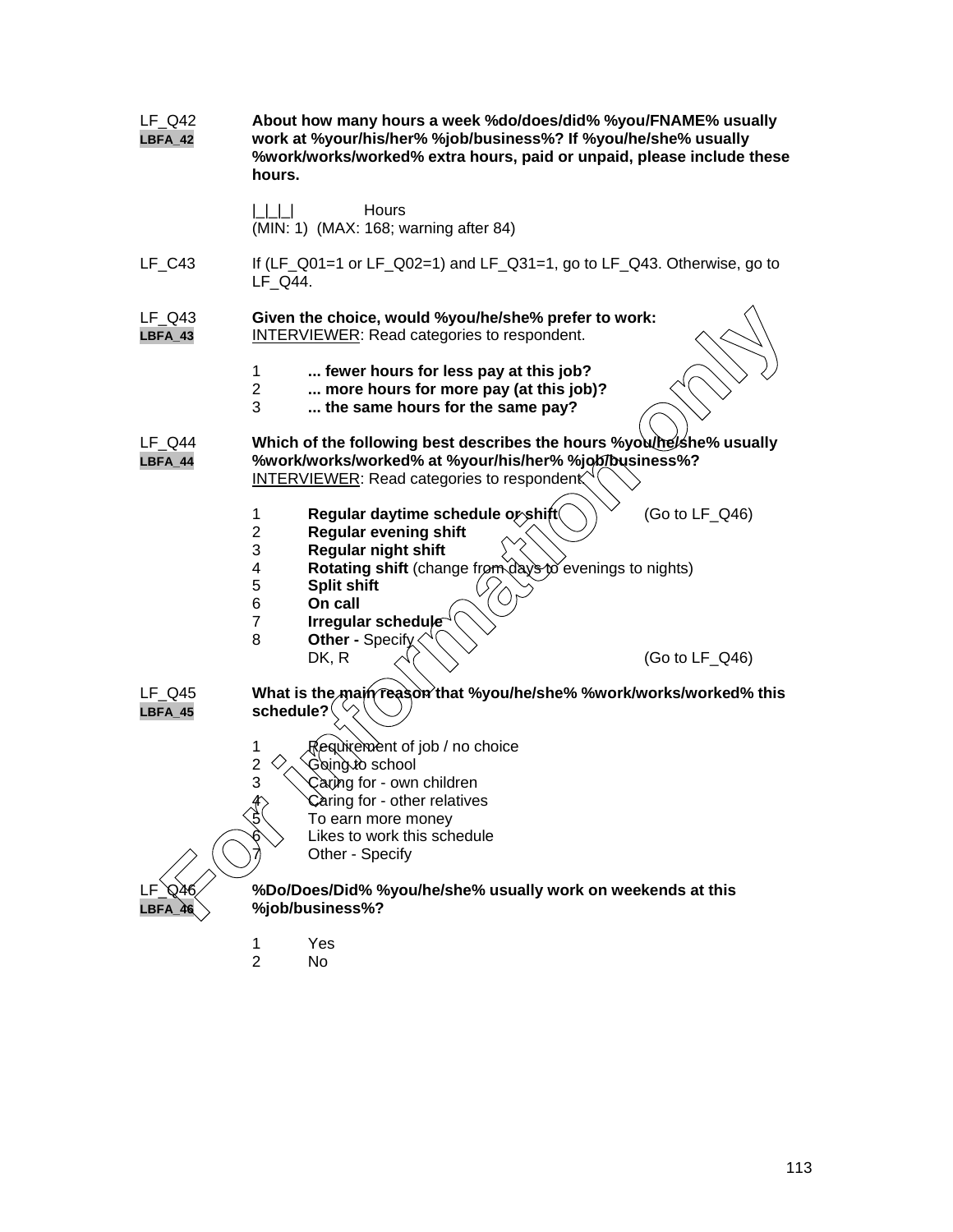#### Other Job

LF  $C51$  If LF  $Q03=1$  or LF  $Q23=1$ , go to LF  $Q51$ . Otherwise, go to LF  $Q61$ .

LF\_Q51 **You indicated that %you/FNAME% %have/has/had% more than one job. For LBFA\_51 how many weeks in a row %have/has/did% %you/he/she% %worked/work% at more than one job %(%in the past 12 months%)%?** INTERVIEWER: Obtain best estimate.

> |\_|\_| Weeks (MIN: 1) (MAX: 52)

#### LF\_Q52 **What is the main reason that %you/he/she% %work/works/worked% LBFA\_52 more than one job?**

- 1 To meet regular household expenses
- 2 To pay off debts
- 3 To buy something special
- 4 To save for the future
- 5 To gain experience<br>6 To build up a busine
- 6 To build up a business<br>7 Eniovs the work of the
- Enjoys the work of the second job
- 8 Other Specify
- LF\_Q53 **About how many hours a week %do/does/did% %you/he/she% usually work LBFA\_53 at %your/his/her% other job(s)? If %you/he/she% usually %work/works/worked% extra hours, paid or unpaid, please include these hours.** What is the main reason that %you/he/she% %work/works/works/works/<br>
more than one job?<br>
To meet regular household expenses<br>
2 To pay of relation special<br>
5 To gain experience<br>
6 To gain experience<br>
6 To gain experience<br>
6

|\_|\_|\_| Hours (MIN: 1) (MAX:  $168 \angle F$  Q42; warning after 30)

LF\_Q54 **%Do/Does/Did% %you/he/she% usually work on weekends at LBFA\_54 %your/his/her% other job(s)?**

> 1 Yes 2  $\leftrightarrow$ No

Weeks Worked

LF\_Q61 **During the past 52 weeks, how many weeks did %you/FNAME% do any LBFA\_61 work at a job or a business? (Include paid vacation leave, paid maternity leave, and paid sick leave.)**

> |\_|\_| Weeks (MIN: 1) (MAX: 52)

Looking For Work

LF $_C$ 71 IF LF $_Q$ 61 = 52, go to LF $_E$ END.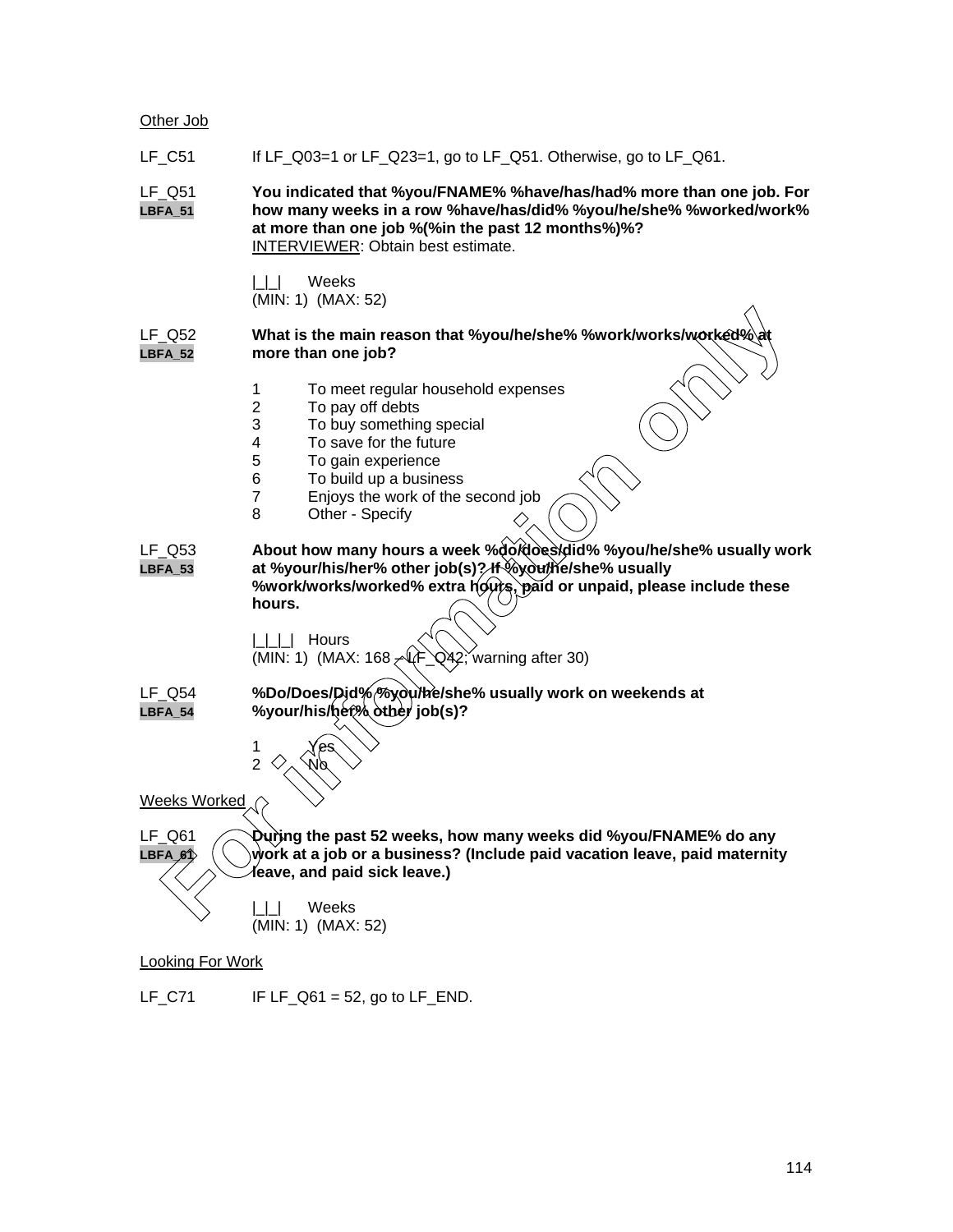| LF_Q71<br><b>LBFA_71</b> | If LF_Q61 was answered, use the second wording. Otherwise, use the first<br>wording.                                                                                                                                                                                                                                         |  |  |  |
|--------------------------|------------------------------------------------------------------------------------------------------------------------------------------------------------------------------------------------------------------------------------------------------------------------------------------------------------------------------|--|--|--|
|                          | During the past 52 weeks, how many weeks % were/was% % you/he/she%<br>looking for work?                                                                                                                                                                                                                                      |  |  |  |
|                          | That leaves %52 - LF_Q61% week%s%. During %those/that% %52 -<br>LF_Q61% week%s%, how many weeks %were/was% %you/he/she% looking<br>for work?                                                                                                                                                                                 |  |  |  |
|                          | Weeks<br>(MIN: 0) (MAX: 52 - LF_Q61)                                                                                                                                                                                                                                                                                         |  |  |  |
| <b>LF_C72</b>            | If either LF_Q61 or LF_Q71 are non-response, go to LF_END.<br>If the total number of weeks reported in LF_Q61 and LF_Q71 $\neq$ 52, go to<br>LF_END.<br>If LF_Q61 and LF_Q71 were answered, %WEEKS% = $[52-(\frac{1}{2})\sqrt{3} +$<br>$LF_Q71$ ].<br>If LF_Q61 was not answered, %WEEKS% = $(52 - LF_QX)$                   |  |  |  |
| $LF_Q72$<br>LBFA_72      | That leaves %WEEKS% week%s% during which %you/he/she%<br>%were/was% neither working nor looking for work? Is that correct?                                                                                                                                                                                                   |  |  |  |
|                          | (Go to LF_C7<br>Yes<br>1<br>$\overline{2}$<br>No<br>DK, R<br>(Go to LF_CY3)                                                                                                                                                                                                                                                  |  |  |  |
| $LF$ $E72$               | You have indicated that %you/he/she% worked for %LF_Q61% week%s%<br>and that %you/he/she% %were was% looking for work for %LF_Q71%<br>week%s%, leaving %WEERS% week%s% during which %you/he/she%<br>%were/was% neither working nor looking for work. The total number of<br>weeks must add to 52. Please return and correct. |  |  |  |
| $LF_C73$                 | If (LF_Q01 $\in$ 4xx) LE_Q02 = 1 or LF_Q11 = 1 or LF_Q12 = 1), go to LF_Q73.<br>Otherwise, go to LF END.                                                                                                                                                                                                                     |  |  |  |
| LF Q73<br>LBFA_73        | What is the main reason that %you/he/she% %were/was% not looking for                                                                                                                                                                                                                                                         |  |  |  |
|                          | work <sup>?</sup><br><u>llNTER WDWER</u> : If more than one reason, choose the one that explains the most                                                                                                                                                                                                                    |  |  |  |
|                          | ∖number of weeks.                                                                                                                                                                                                                                                                                                            |  |  |  |
|                          | Own illness or disability                                                                                                                                                                                                                                                                                                    |  |  |  |
|                          | Caring for - own children                                                                                                                                                                                                                                                                                                    |  |  |  |
|                          | 3<br>Caring for - elder relatives                                                                                                                                                                                                                                                                                            |  |  |  |
|                          | 4<br>Pregnancy (Females only)                                                                                                                                                                                                                                                                                                |  |  |  |
|                          | 5<br>Other personal or family responsibilities<br>6<br>Vacation                                                                                                                                                                                                                                                              |  |  |  |
|                          | $\overline{7}$<br>Labour dispute (strike or lockout)                                                                                                                                                                                                                                                                         |  |  |  |
|                          | 8<br>Temporary layoff due to business conditions                                                                                                                                                                                                                                                                             |  |  |  |
|                          | 9<br>Seasonal layoff                                                                                                                                                                                                                                                                                                         |  |  |  |
|                          | 10<br>Casual job, no work available                                                                                                                                                                                                                                                                                          |  |  |  |
|                          | 11<br>Work schedule (e.g., shift work, etc.)                                                                                                                                                                                                                                                                                 |  |  |  |
|                          | 12<br>School or educational leave                                                                                                                                                                                                                                                                                            |  |  |  |
|                          | 13<br>Retired                                                                                                                                                                                                                                                                                                                |  |  |  |
|                          | Believes no work available (in area or suited to skills)<br>14                                                                                                                                                                                                                                                               |  |  |  |
|                          | 15<br>Other - Specify                                                                                                                                                                                                                                                                                                        |  |  |  |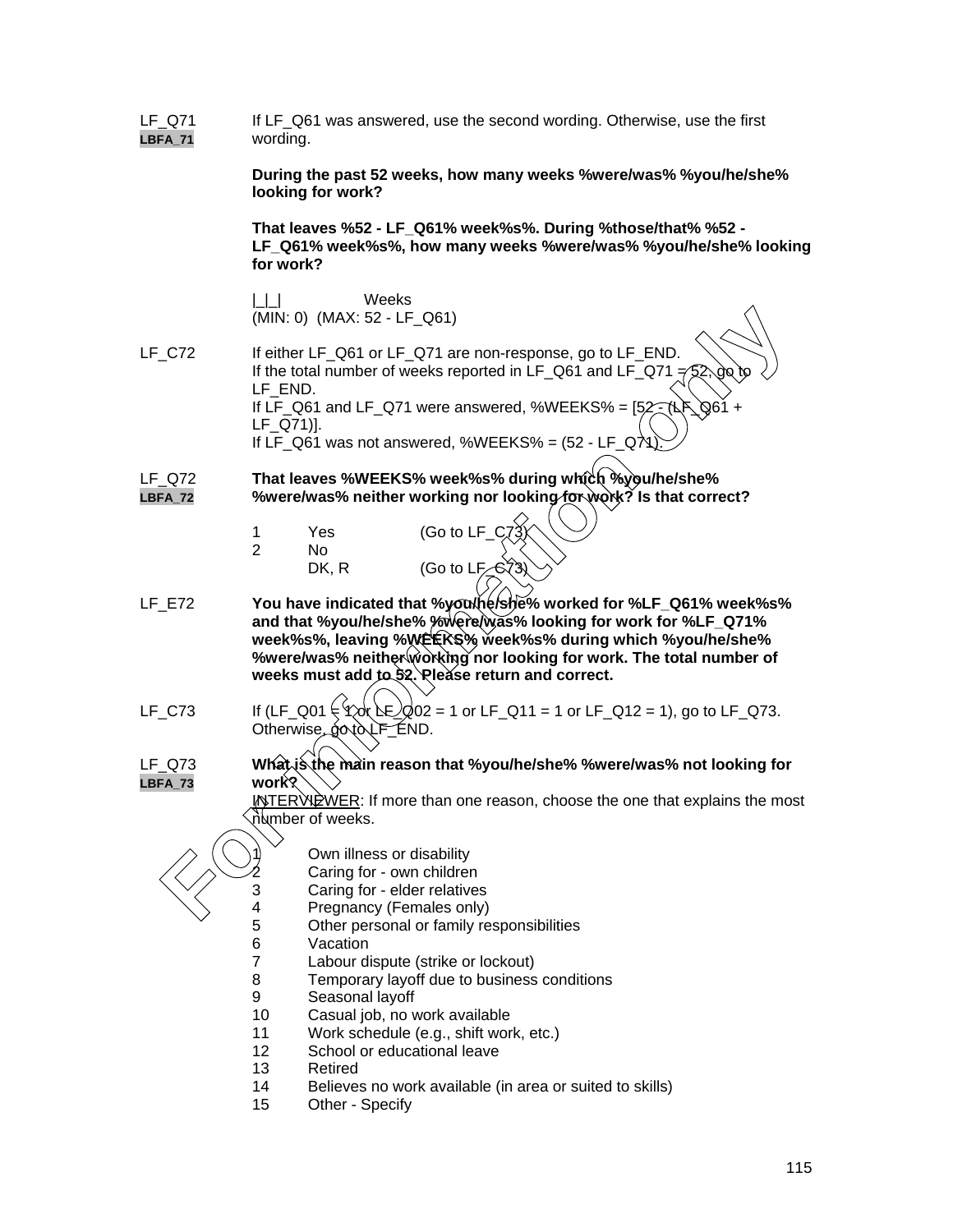LF\_C74 If LF\_Q71 > 1 and LF\_Q71 < 52, go to LF\_Q74. Otherwise, go to LF\_END.

# LF\_Q74 **Were those %LF\_Q71% weeks when %you/he/she% %were/was% without LBFA\_74 work but looking for work:**

INTERVIEWER: Read categories to respondent.

- 1 **… all in one period?**
- 2 **… in 2 separate periods?**
- 3 **… in 3 or more periods?**
- LF\_END Go to next module

Feriday Grace Intert module<br>
For information on the Contract of Contract Intertional Contract Intertional Contract Intertional Contract Intertional Contract Intertional Contract Intertional Contract Intertional Contract In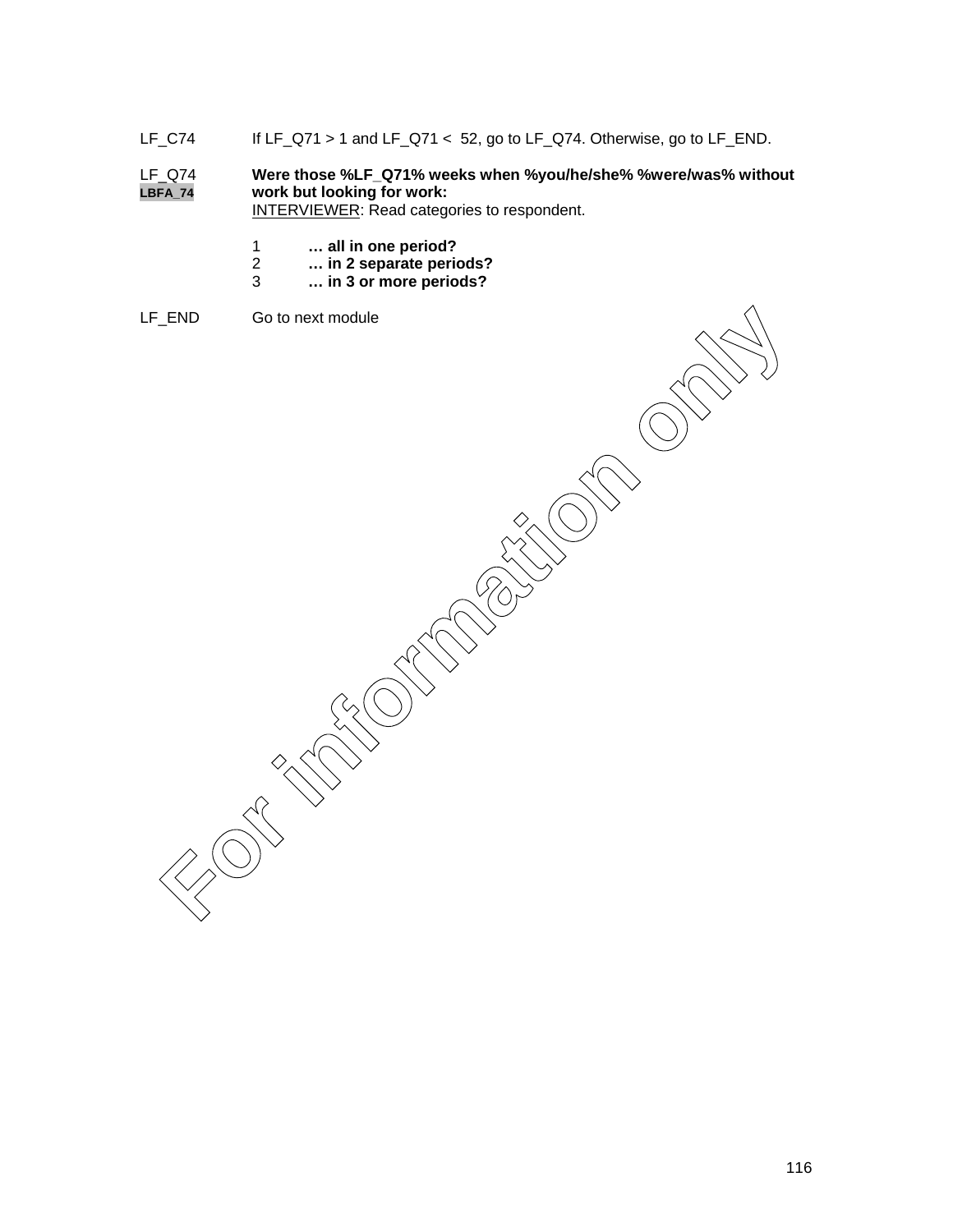## **INCOME**

IN\_BEG

- IN\_C1 If INFLAG = 1 (i.e. one Health Form has already been done for the household), go to IN\_C4.
- IN\_QINT **Although many health expenses are covered by health insurance, there is still a relationship between health and income. Please be assured that, like all other information you have provided, these answers will be kept strictly confidential.**

INTERVIEWER: Press <Enter> to continue.

IN\_Q1 **Thinking about the total income for all household members, from which of** the following sources did your household receive any income in the past 12 **months? FORMEWER:** Press <Enter> to continue.<br>
(1)<br> **For information** of the total income for all household members, from which of<br>
the following sources did your household receive any incomform.<br> **FORMEWER:** Read categories to r

INTERVIEWER: Read categories to respondent. Mark all that apply.

**INCA\_1A** 1 **Wages and salaries**

| INCA 1B |  | Income from self-employment |
|---------|--|-----------------------------|

- **INCA\_1C** 3 **Dividends and interest (e.g. on bonds, savings)**
- **INCA\_1D** 4 **Employment insurance**
- **INCA\_1E** 5 **Worker's compensation**
- **INCA\_1F** 6 **Benefits from Canada or Quebec Pension Plan**
- **INCA\_1G** 7 **Retirement pensions, superannuation and annuities**
- **INCA\_1H** 8 **Old Age Security and Guaranteed Income Supplement**<br>INCA\_1I 9 Child Tax Benefit
- **INCA\_1I** 9 **Child Tax Benefit**
- **INCA\_1J** 10 **Provincial or municipal social assistance or welfare**
- **INCA\_1K** 11 **Child support**
- **INCA\_1L** 12 **Alimony**
- **INCA\_1M** 13 **Other (e.g. rental income, scholarships)**
- **INCA\_1N** 14 None  $\bigwedge$  (Go to IN\_Q3)

$$
DK_{\text{th}}(C) \text{ (Go to IN\_END)}
$$

IN\_C2 If more than one source of income is indicated, ask IN\_Q2. Otherwise, ask  $IN_Q3$ . (IN\_Q2 will be filled with IN\_Q1 during processing.)



## IN\_Q2 **What was the main source of income?**

Wages and salaries

Income from self-employment

- Dividends and interest (e.g. on bonds, savings)
- **Employment insurance**
- 5 Worker's compensation<br>6 Benefits from Canada of
- 6 Benefits from Canada or Quebec Pension
	- Retirement pensions, superannuation and annuities
- 8 Old Age Security and Guaranteed Income Supplement
- 9 Child Tax Benefit
- 10 Provincial or municipal social assistance or welfare
- 11 Child support
- 12 Alimony
- 13 Other (e.g. rental income, scholarships)
- 14 None (category created during processing)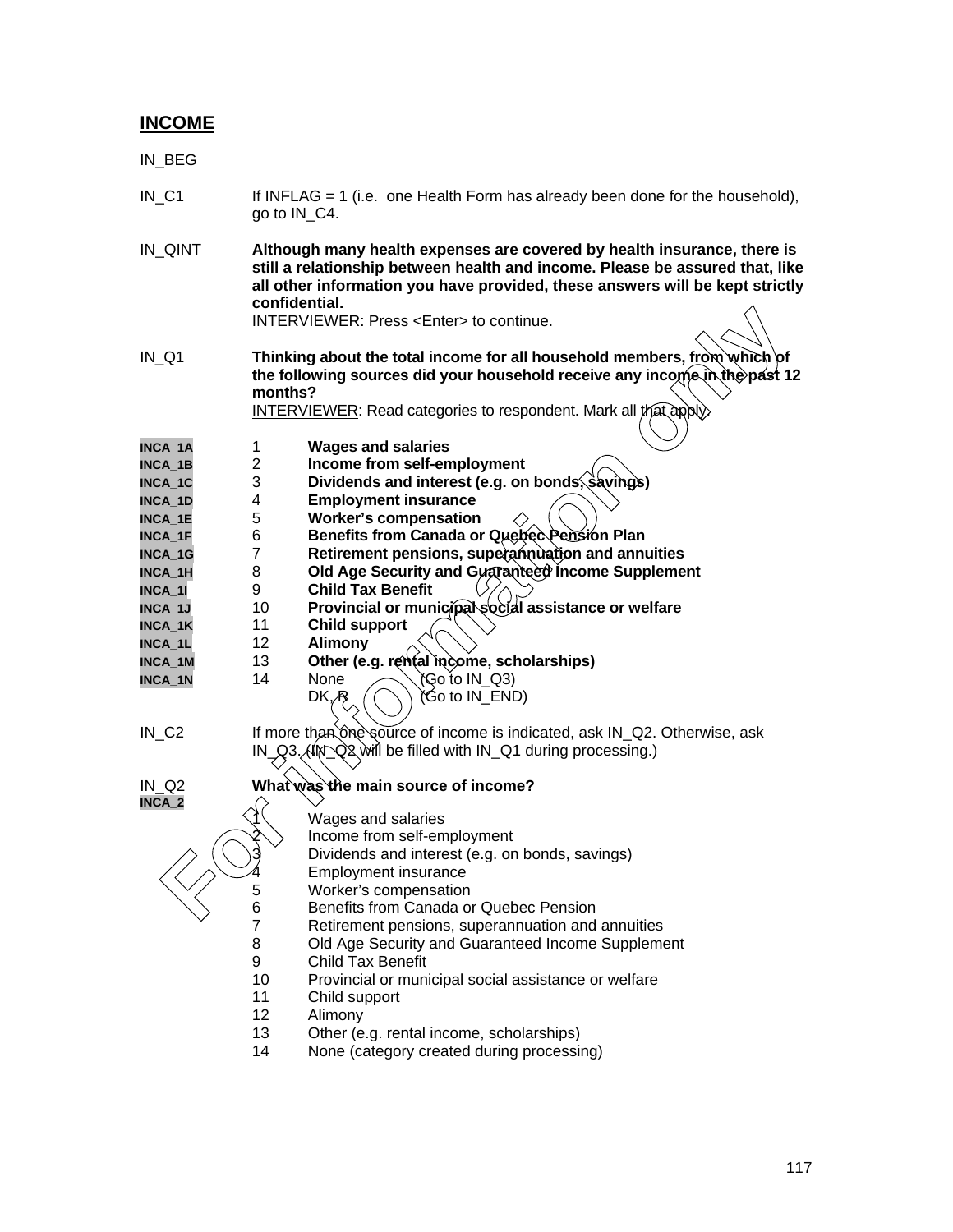| $IN_Q3$<br>INCA_3                                                                                               | What is your best estimate of the total income, before taxes and deductions,<br>of all household members from all sources in the past 12 months? |                                                               |                                                                                                                                                                            |  |
|-----------------------------------------------------------------------------------------------------------------|--------------------------------------------------------------------------------------------------------------------------------------------------|---------------------------------------------------------------|----------------------------------------------------------------------------------------------------------------------------------------------------------------------------|--|
|                                                                                                                 |                                                                                                                                                  | Income<br>(MIN: 0) (MAX: 500,000; warning after 150,000)<br>0 | (Go to $IN_C4$ )<br>(Go to IN_END)                                                                                                                                         |  |
| IN_Q3A<br>INCA_3A                                                                                               |                                                                                                                                                  | DK, R                                                         | (Go to IN_Q3A)<br>Can you estimate in which of the following groups your household income<br>falls? Was the total household income less than \$20,000 or \$20,000 or more? |  |
|                                                                                                                 | 1<br>$\overline{c}$<br>3                                                                                                                         | Less than \$20,000<br>\$20,000 or more<br>No income<br>DK, R  | (Go to IN_Q3E)<br>(Go to IN_END)<br>(Go to IN_END)                                                                                                                         |  |
| $IN_Q3B$<br>INCA_3B                                                                                             |                                                                                                                                                  | \$10,000 or more?                                             | Was the total household income from all sources less than \$10,000 or                                                                                                      |  |
|                                                                                                                 | 1<br>$\overline{2}$                                                                                                                              | Less than \$10,000<br>\$10,000 or more<br>DK, R               | (Go to IN_Q3D)<br>(Go to $IN_C4$ )                                                                                                                                         |  |
| IN Q3C<br>INCA_3C                                                                                               |                                                                                                                                                  | \$5,000 or more?                                              | Was the total household income from all sources less than \$5,000 or                                                                                                       |  |
|                                                                                                                 | 1<br>$\overline{2}$                                                                                                                              | Less than \$5,000<br>\$5,000 or more                          |                                                                                                                                                                            |  |
|                                                                                                                 | Go to IN_C4                                                                                                                                      |                                                               |                                                                                                                                                                            |  |
| IN_Q3D<br>INCA_3D                                                                                               |                                                                                                                                                  | \$15,000 or more?                                             | Was the total household income from all sources less than \$15,000 or                                                                                                      |  |
|                                                                                                                 | 1<br>$\overline{2}$                                                                                                                              | ess than \$15,000.<br>15,000 or more                          |                                                                                                                                                                            |  |
|                                                                                                                 | Go t∂∖lN                                                                                                                                         | G4                                                            |                                                                                                                                                                            |  |
| Was the total household income from all sources less than \$40,000 or<br>IN_Q3E<br>\$40,000 or more?<br>INCA_3E |                                                                                                                                                  |                                                               |                                                                                                                                                                            |  |
|                                                                                                                 | 2                                                                                                                                                | Less than \$40,000<br>\$40,000 or more<br>DK, R               | (Go to IN_Q3G)<br>(Go to IN C4)                                                                                                                                            |  |
| IN Q3F<br>INCA_3F                                                                                               |                                                                                                                                                  | \$30,000 or more?                                             | Was the total household income from all sources less than \$30,000 or                                                                                                      |  |
|                                                                                                                 | 1<br>$\overline{2}$                                                                                                                              | Less than \$30,000<br>\$30,000 or more                        |                                                                                                                                                                            |  |
|                                                                                                                 | Go to IN_C4                                                                                                                                      |                                                               |                                                                                                                                                                            |  |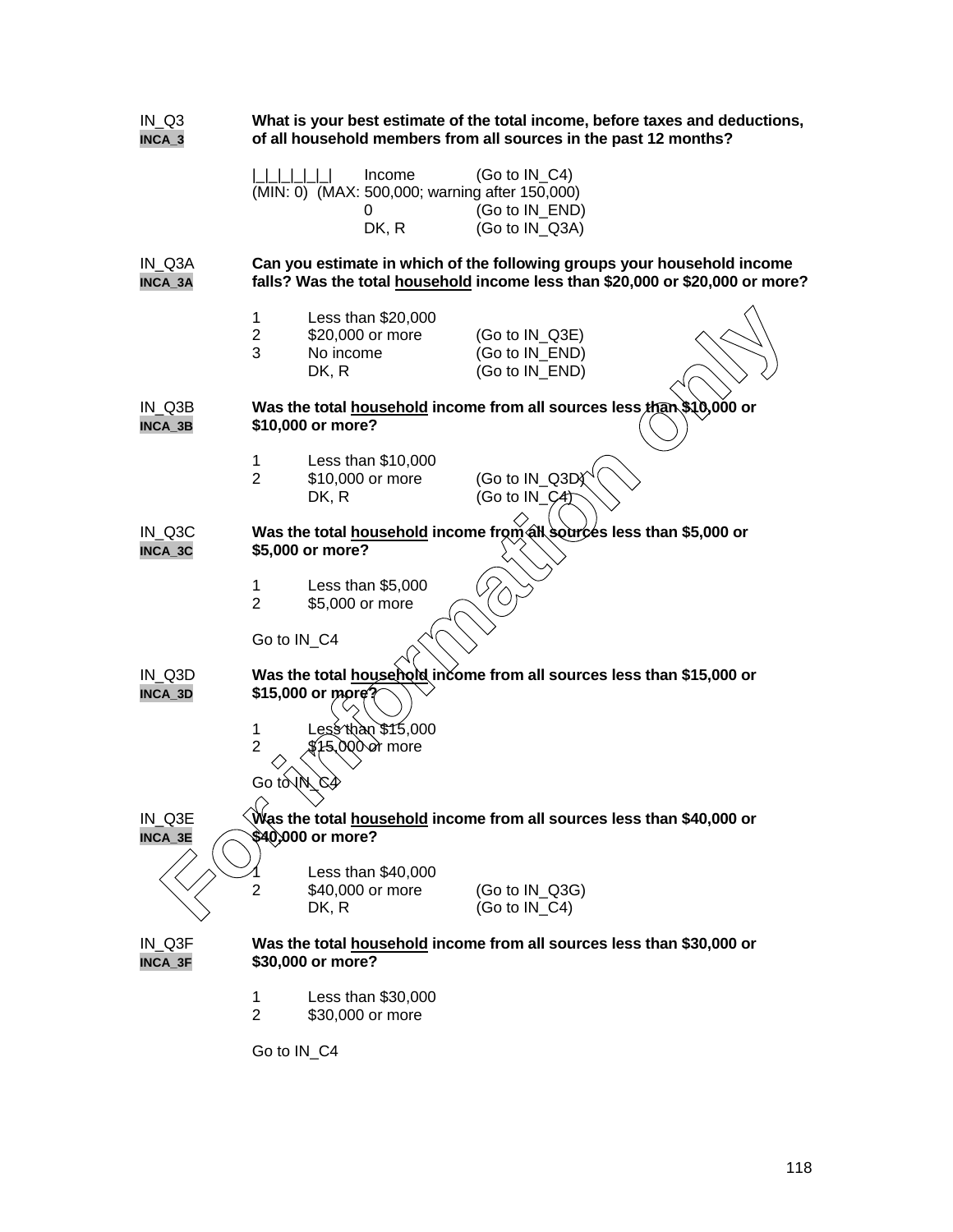| IN_Q3G<br>INCA_3G   | Was the total household income from all sources:<br>INTERVIEWER: Read categories to respondent.                                             |                                                                                                                |                                                                                                                                               |  |
|---------------------|---------------------------------------------------------------------------------------------------------------------------------------------|----------------------------------------------------------------------------------------------------------------|-----------------------------------------------------------------------------------------------------------------------------------------------|--|
|                     | 1<br>$\overline{2}$<br>3<br>4                                                                                                               | less than \$50,000?<br>\$50,000 to less than \$60,000?<br>\$60,000 to less than \$80,000?<br>\$80,000 or more? |                                                                                                                                               |  |
| $IN_C4$             |                                                                                                                                             | If age $>= 15$ , ask IN_Q4. Otherwise, go to IN_END.                                                           |                                                                                                                                               |  |
| $IN_Q4$<br>INCA_4   | What is your best estimate of %your/FNAME's% total personal income,<br>before taxes and deductions, from all sources in the past 12 months? |                                                                                                                |                                                                                                                                               |  |
|                     |                                                                                                                                             | Income<br>(MIN: 0) (MAX: 500,000; warning after 150,000)<br>0<br>DK, R                                         | (Go to IN_END)<br>(Go to IN_END)<br>(Go to IN_Q4A)                                                                                            |  |
| IN Q4A<br>INCA_4A   |                                                                                                                                             | \$20,000 or \$20,000 or more?                                                                                  | Can you estimate in which of the following groups %your/FNAME's%<br>personal income falls? Was %your/his/her% total personal income less than |  |
|                     | 1<br>$\overline{2}$<br>3                                                                                                                    | Less than \$20,000<br>\$20,000 or more<br>No income<br>DK, R                                                   | (Go,to MVQ4E<br>(Go\to`{N\_END)<br>(Gotô\N^END)                                                                                               |  |
| IN Q4B<br>INCA_4B   | more?                                                                                                                                       |                                                                                                                | Was %your/his/her% total personal income less than \$10,000 or \$10,000 or                                                                    |  |
|                     | 1<br>$\overline{2}$                                                                                                                         | Less than $$10,000$<br>\$10,000 or more<br>DK, R                                                               | (Go to IN_Q4D)<br>(Go to IN_END)                                                                                                              |  |
| $IN_Q4C$<br>INCA_4C | more?                                                                                                                                       |                                                                                                                | Was %your/his/her% total personal income less than \$5,000 or \$5,000 or                                                                      |  |
|                     | 1<br>$\overline{\mathcal{E}}$                                                                                                               | ess than \$5,000,<br>\$8,000 or more                                                                           |                                                                                                                                               |  |
|                     | more?                                                                                                                                       | Ğo`to IN_END                                                                                                   | Was %your/his/her% total <u>personal</u> income less than \$15,000 or \$15,000 or                                                             |  |
|                     | 1<br>$\overline{2}$                                                                                                                         | Less than \$15,000<br>\$15,000 or more                                                                         |                                                                                                                                               |  |
|                     | Go to IN_END                                                                                                                                |                                                                                                                |                                                                                                                                               |  |
| IN_Q4E<br>INCA_4E   | more?                                                                                                                                       |                                                                                                                | Was %your/his/her% total personal income less than \$40,000 or \$40,000 or                                                                    |  |
|                     | 1<br>$\overline{2}$                                                                                                                         | Less than \$40,000<br>\$40,000 or more<br>DK, R                                                                | (Go to IN_Q4G)<br>(Go to IN_END)                                                                                                              |  |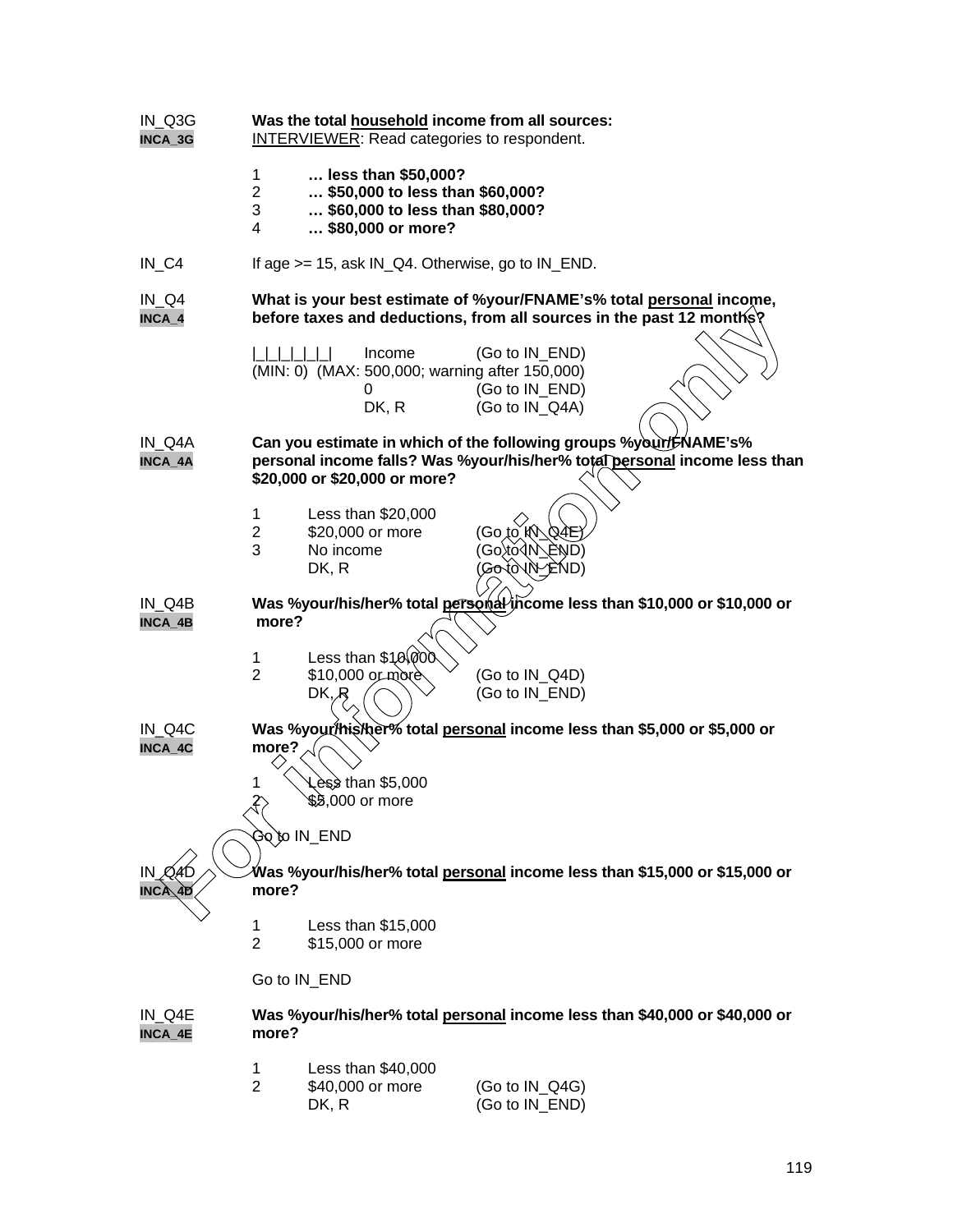### IN\_Q4F **Was %your/his/her% total personal income less than \$30,000 or \$30,000 or INCA\_4F**

- 1 Less than \$30,000<br>2 \$30,000 or more
- \$30,000 or more

Go to IN\_END

- IN\_Q4G **Was %your/his/her% total personal income: INCA\_4G** INTERVIEWER: Read categories to respondent.
	- 1 **… less than \$50,000?**
	- 2 **… \$50,000 to less than \$60,000?**
	- 3 **… \$60,000 to less than \$80,000?**
	- 4 **… \$80,000 or more?**

IN\_END Go to next module

**For information only**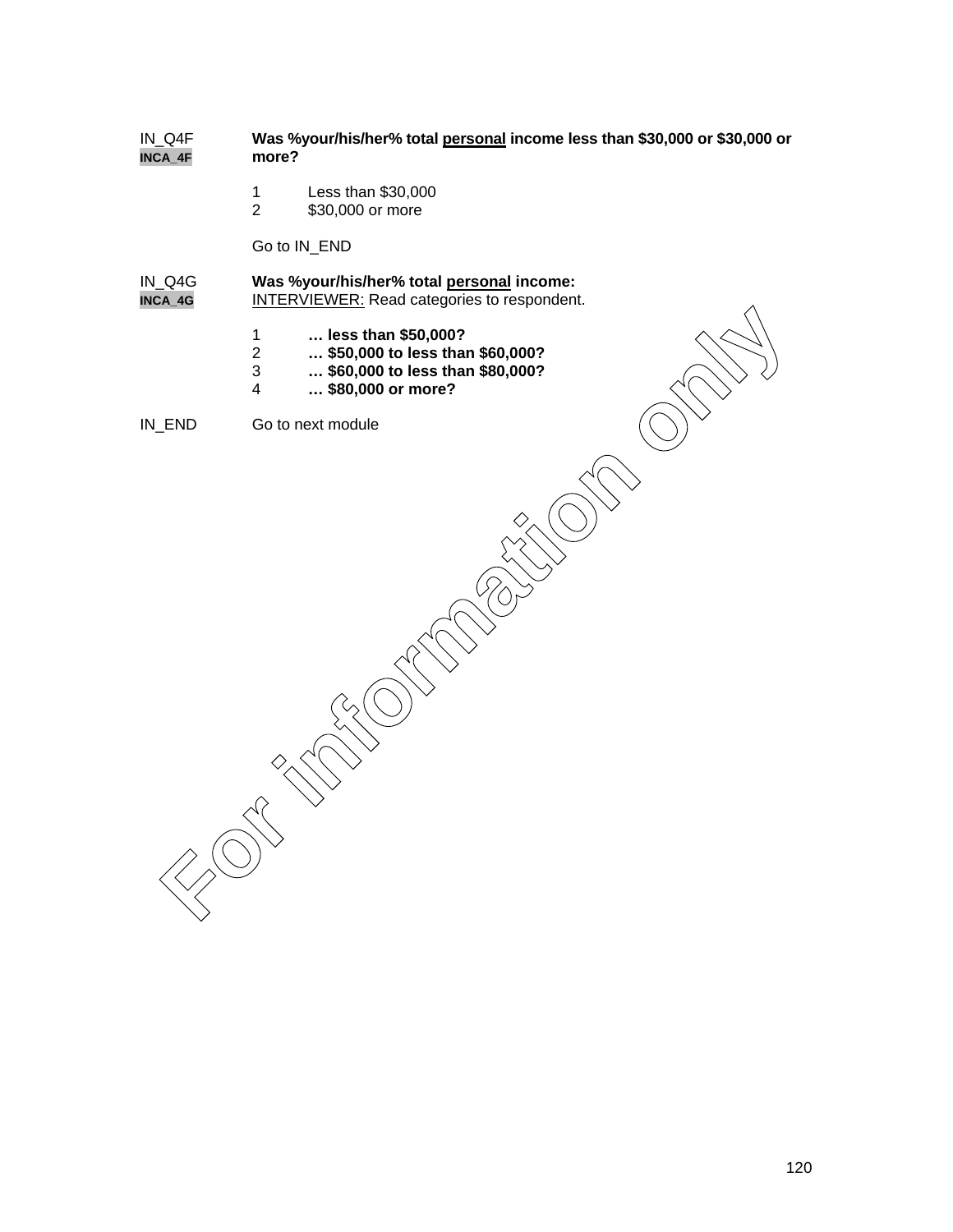# **FOOD INSECURITY**

FI\_BEG

- FI\_C1 If FIFLAG = 1 (i.e. the Food Insecurity module has already been done for the household), go to FI\_END.
- FI\_Q1 **In the past 12 months, how often did you or anyone else in your household: FINA\_1 … worry that there would not be enough to eat because of a lack of money?** INTERVIEWER: Read categories to respondent.
	- 1 **Often**
	- 2 **Sometimes**
	- 3 **Never**
		- DK, R (Go to FI\_END)
- **FINA\_2**
- FI\_Q2 **1... not have enough food to eat because of a lack of money** 
	-
	- 1 Often<br>2 Some 2 Sometimes<br>3 Never
	- **Never** 
		- DK, R
- FI\_Q3 **… not eat the quality or variety of foods that you wanted to eat because of a FINA\_3 lack of money? For Instantines**<br>
1 **Chen**<br>
2 **Sometimes**<br> **For instantines**<br>
DK, R (Go to FI\_END)<br>
.... not have enough food to eat because of a lack of money?<br>
1 Often<br>
2 Sometimes<br>
BK, R<br>
CG3<br>
.... not eat the quality or variety of fo
	- 1 Often
	-
	- 2 Sometimes<br>3 Never **Never**
	- DK,R

FI\_END Go to next mode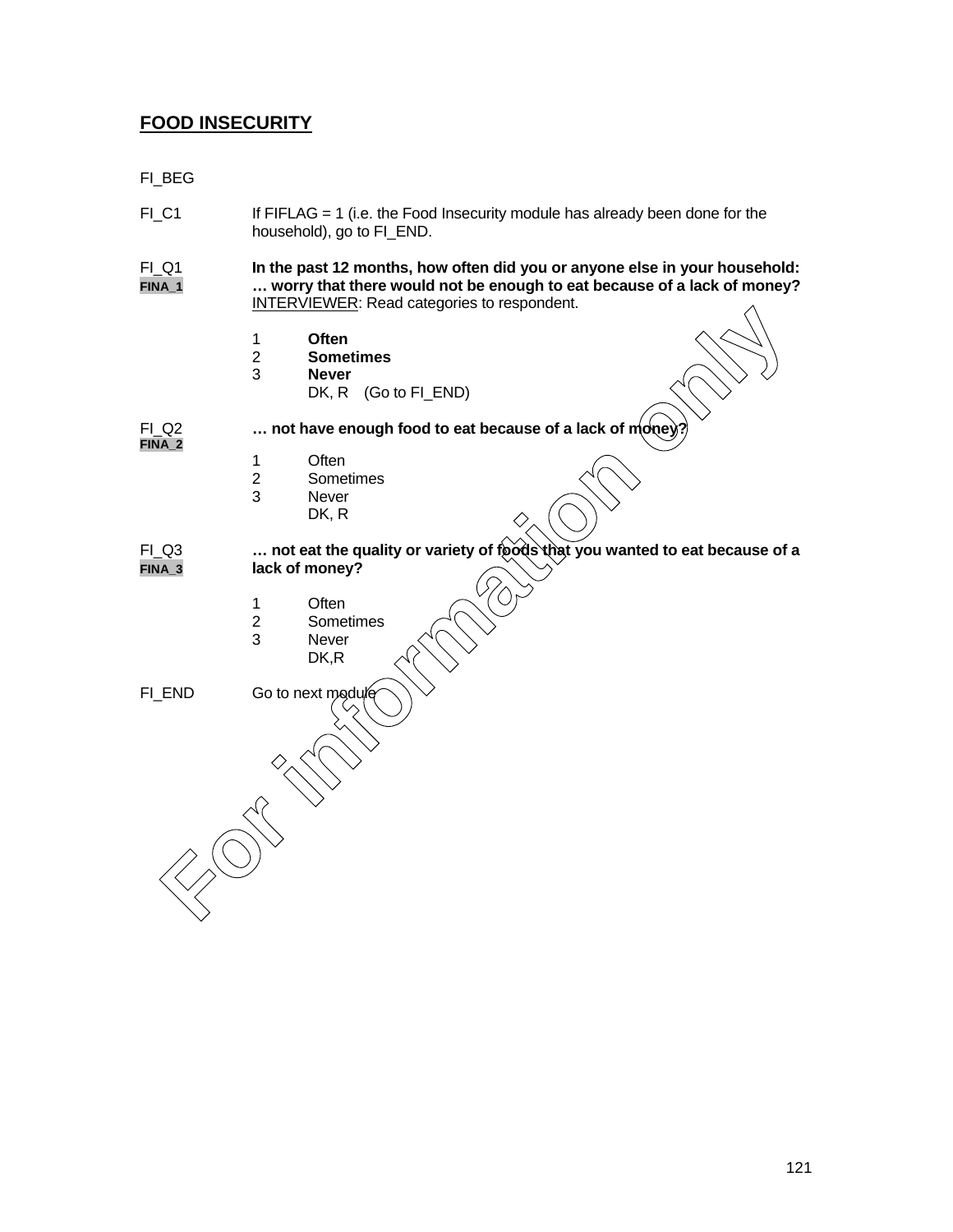## **PATIENT SATISFACTION**

- ST BEG For Quarters 1, 2, and 3 sample, the module was not included. For Quarter 4 sample, the module was included as common content.
- ST\_C10 If proxy interview, or if age < 15, go to ST\_END.
- ST\_QINT1 **Earlier, I asked about your use of health care services in the past 12 months. Now I'd like to get your opinion on the quality of the care you received.**

INTERVIEWER: Press <Enter> to continue.

ST\_Q11 **In the past 12 months, have you received any health care ser SATA\_11**

- 1 Yes
- 2 No (Go to ST\_END)
- DK, R (Go to ST\_END)

ST\_Q12 **Overall, how would you rate the quality of health care you received? Would**<br>SATA\_12 **Digity of the vast** twas: **you say it was:** 

INTERVIEWER: Read categories to respondent

- 1 **… excellent?**
- 2 **… good?**
- 3 **… fair?**
- 4 **… poor?**
	- DK, R

ST\_Q13 **Overall, how satisfied were you with the way health care services were SATA\_13 provided? Were you:**

 $INTERVIEWER: Read/categories to respondent.$ 

- 1 **…very satisfied?**
- 2 **…somewhat satisfied?**
- 3 **…neither satisfied nor dissatisfied?**
- 4 **…somewhat dissatisfied?**
	- 5 **…very dissatisfied?**

DK, R

In the past 12 months, have you received any health care services <u>at a</u> hospital, either as an inpatient, an outpatient or an emergency room **patient? FORMER:** Press <Enter> to continue.<br> **FACES**<br>
In the past 12 months, have you received any health care services?<br>
1 Yes<br>
2 No. R (Go to ST\_END)<br>
DK, R (Go to ST\_END)<br>
You say it was:<br> **FACES**<br>
2 ... tail you say it was:<br>

- 1 Yes
- 2 No (Go to ST\_31A)
	- DK, R (Go to ST\_31A)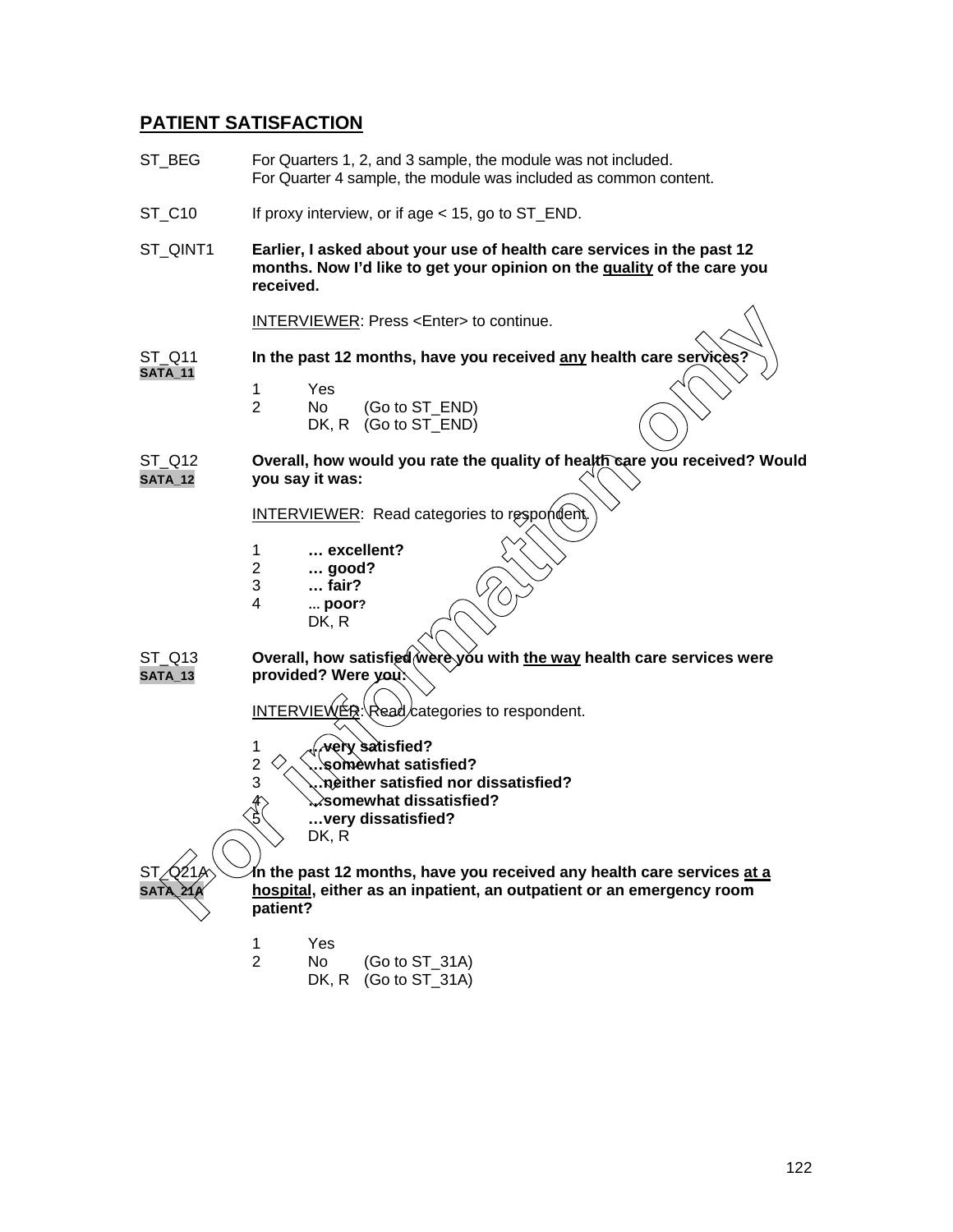| ST Q21B                  | Thinking of your most recent hospital visit, were you:                                                                                      |  |  |  |
|--------------------------|---------------------------------------------------------------------------------------------------------------------------------------------|--|--|--|
| <b>SATA_21B</b>          | <b>INTERVIEWER:</b> Read categories to respondent.                                                                                          |  |  |  |
|                          | $\mathbf{1}$<br>an inpatient?<br>$\overline{2}$<br>an outpatient?<br>3<br>an emergency room patient?<br>DK, R (Go to ST_31A)                |  |  |  |
| ST Q22<br><b>SATA 22</b> | (Thinking of this most recent hospital visit:)                                                                                              |  |  |  |
|                          | how would you rate the quality of the care you received? Would you say<br>it was:                                                           |  |  |  |
|                          | <b>INTERVIEWER:</b> Read categories to respondent.                                                                                          |  |  |  |
|                          | excellent?<br>1<br>$\overline{2}$<br>good?<br>3<br>fair?<br>4<br>$\ldots$ poor?<br>DK, R                                                    |  |  |  |
| ST Q23<br><b>SATA_23</b> | (Thinking of this most recent hospital visit.)                                                                                              |  |  |  |
|                          | how satisfied were you with the way hospital services were provided?<br>Were you:                                                           |  |  |  |
|                          | INTERVIEWER: Read categories to respondent.                                                                                                 |  |  |  |
|                          | very satisfied?<br>1<br>$\overline{2}$<br>somewhat satisfied?                                                                               |  |  |  |
|                          | neither satisfied nor dissatisfied?<br>3<br>somewhat dissatisfied?<br>4                                                                     |  |  |  |
|                          | yery dissatisfied?<br>5<br>DK, R                                                                                                            |  |  |  |
| ST_Q31A<br>SATA_31A      | In the past 12 months, not counting hospital visits, have you received any<br>health care services from a family doctor or other physician? |  |  |  |
|                          | $\curvearrowleft$<br>Yes<br>No<br>(Go to ST_QINT2)<br>(Go to ST_QINT2)<br>DK, R                                                             |  |  |  |
| ST∑Q3∕1B`                | Thinking of the most recent time, was care provided by:                                                                                     |  |  |  |
| SATA 318                 | <b>INTERVIEWER:</b> Read categories to respondent.                                                                                          |  |  |  |
|                          | $\mathbf{1}$<br>a family doctor (general practitioner)?<br>$\overline{2}$<br>a medical specialist?                                          |  |  |  |

DK, R (Go to ST\_QINT2)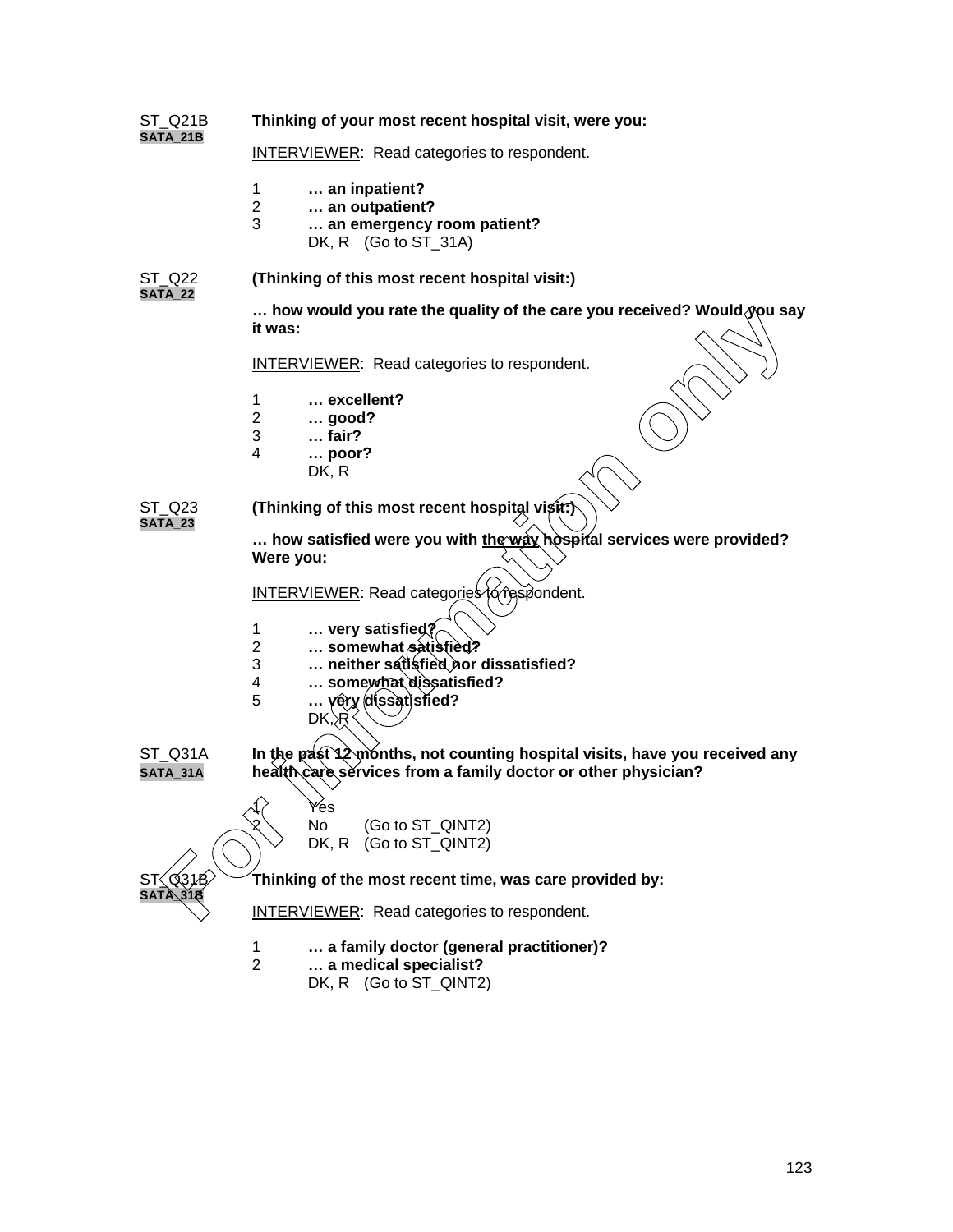ST\_Q32 **(Thinking of this most recent care from a physician:) SATA\_32**

> **… how would you rate the quality of the care you received? Would you say it was:**

INTERVIEWER: Read categories to respondent.

- 1 **… excellent?**
- 2 **… good?**
- 3 **… fair?**
- 4 **… poor?**
	- DK, R

ST\_Q33 **(Thinking of this most recent care from a physician:) SATA\_33**

> **... how satisfied were you with the way physician care was proνided? Were you:**

INTERVIEWER: Read categories to respondent.

- 1 **… very satisfied?**
- 2 **… somewhat satisfied?**
- 3 **… neither satisfied nor dissatisfied?**
- 4 **… somewhat dissatisfied?**
- 5 **… very dissatisfied?**
	- DK, R

ST\_QINT2 **Community-based health care includes any health care received outside of a hospital or doctor's office.** DK, R<br>
TA33<br> **For interval only and the state of the state of the state of the state of the state of the state of the state of the state of the state of the state of the state of the state of the state of the state of the** 

Examples are: home nursing care, home-based counselling or therapy, **personal care and community walk-in clinics.**

INTERVIEWER: (Press)<Enter> to continue.

ST\_Q41 **In the past 12 months, have you received any community-based care?**

1  $\sqrt{\left(\right)}$  Yes 2  $\mathcal{N}$  (Go to ST\_END) DK, R (Go to ST\_END)

**SATA\_41**

ST\_Q42 **Overall, how would you rate the quality of the community-based care you** received? Would you say it was:

INTERVIEWER: Read categories to respondent.

- 1 **… excellent?**
	-
- 2 **… good?** 3 **… fair?**
- 4 **… poor?**
	- DK, R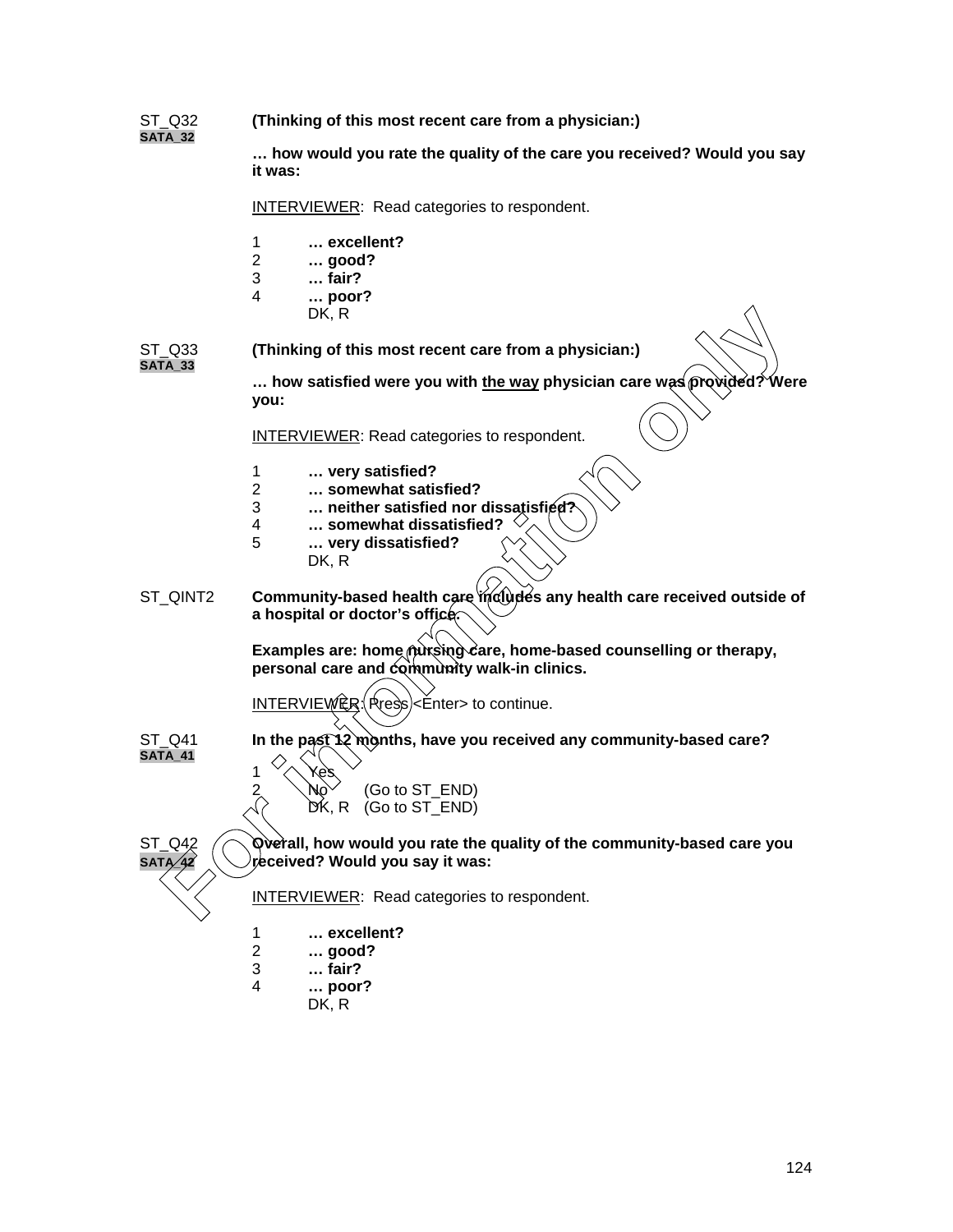## ST\_Q43 **Overall, how satisfied were you with the way community-based care was SATA\_43 provided? Were you:**

INTERVIEWER: Read categories to respondent.

- 1 **… very satisfied?**
- 2 **… somewhat satisfied?**
- 3 **… neither satisfied nor dissatisfied?**
- 4 **… somewhat dissatisfied?**
- 5 **… very dissatisfied?**
	- DK, R

```
ST_END Go to next module
```
FRID GO to heat module<br>
FORCES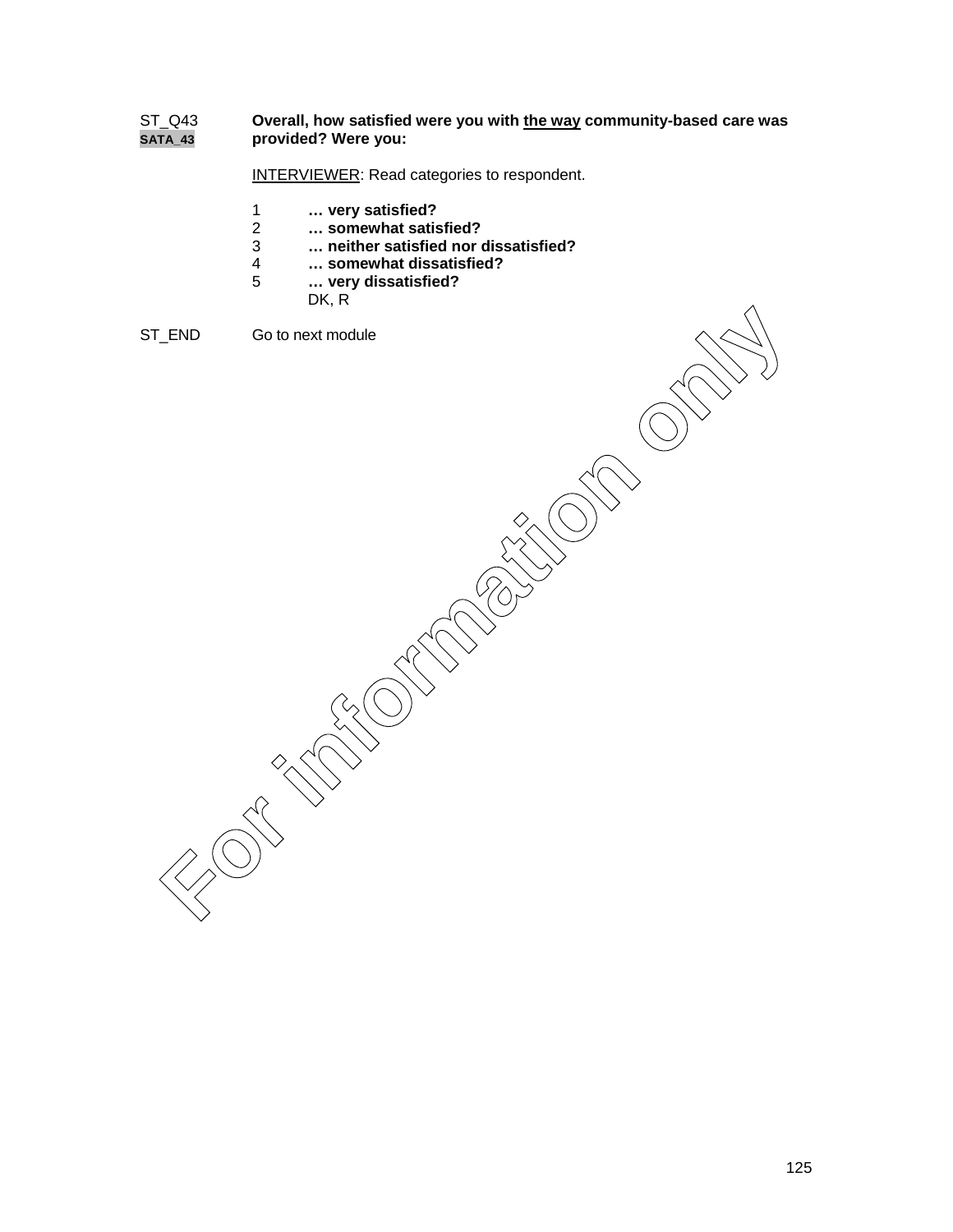# **ADMINISTRATION**

AM\_BEG

### Health Number

- AM\_Q01A **We are seeking your permission to link information collected during this interview with provincial health information. This would include information on past and continuing use of services such as visits to hospitals, clinics, doctor's offices or other services provided by the province.** INTERVIEWER: Press <Enter> to continue.
- AM\_Q01B **This information will be used for statistical purposes only. Do we have your ADMA\_01 permission?** (8 – 12 spaces)<br>
(8 – 12 spaces)<br>
(8 – 12 spaces)<br>
(8 – 12 spaces)<br>
(8 – 12 spaces)<br>
(8 – 12 spaces)<br>
(8 – 12 spaces)<br>
(8 – 12 spaces)<br>
(8 – 12 spaces)<br>
(8 – 12 spaces)<br>
(8 – 12 spaces)<br>
(8 – 12 spaces)<br>
(8 – 12 spaces)<br>
(
	- 1 Yes
	- 2 No (Go to AM\_Q04A) DK, R (Go to AM\_Q04A)

AM\_Q03A **%Do/Does% %you/she/he% have a(n) %province% health number? ADMA\_3A**

- 1 Yes (Go to AM\_HN)
- 2 No
	- DK, R (Go to AM\_Q04A)

**ADMA\_3B**

### AM\_Q03B **For which province is %your/FNAME's% health number?**

- 10 Newfoundland  $\sim$   $\sqrt{70/47}$  Saskatchewan
	- 11 Prince Edward Island 1948 Alberta
	- 12 Nova Scotia  $\sqrt{2}$  59 British Columbia
	- 13 New Brunswick  $\vee \vee$  60 Yukon
- 
- 
- $35$  Ontario  $\bigcirc$   $\searrow$  62 Nunavut<br>46 Manitaba 88 No provin
	- DK, R (Go to AM\_Q04A)
- 
- 
- 
- 24 Quebec  $\searrow\searrow\searrow$  61 Northwest Territories
	-
- A6 Manitoba  $\setminus$  / 88 No provincial health number (Go to AM\_Q04A)
- 

### AM\_HN **What is %your/FNAME's% provincial health number?**

IINTERVIEWER: Enter a health number for %province%. Do not insert blanks, hyphens or commas between the numbers.

**\_\_\_\_\_\_\_\_\_\_\_\_\_\_\_**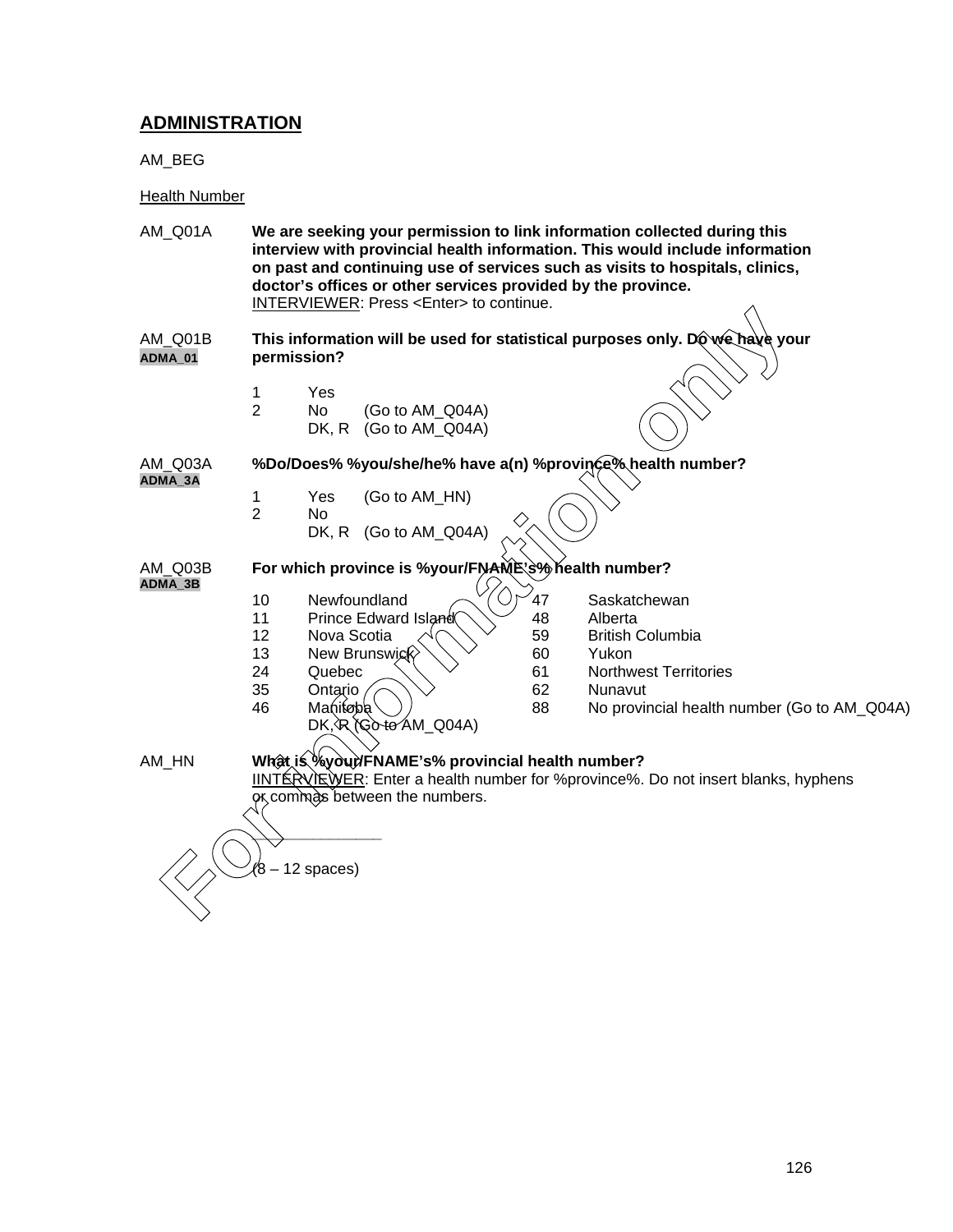# Data Sharing – All Provinces (excluding Québec and the territories)

| AM_Q04A               | Statistics Canada would like to share the information collected in this survey with<br>Health Canada and provincial and territorial ministries of health.<br>Your provincial ministry of health may make some of this information available to<br>your local health region, but names, addresses, telephone numbers and health<br>numbers will not be provided.<br>INTERVIEWER: Press <enter> to continue.</enter> |
|-----------------------|--------------------------------------------------------------------------------------------------------------------------------------------------------------------------------------------------------------------------------------------------------------------------------------------------------------------------------------------------------------------------------------------------------------------|
| AM_Q04B               | All information will be kept confidential and used only for statistical purposes.                                                                                                                                                                                                                                                                                                                                  |
|                       | Do you agree to share the information provided?                                                                                                                                                                                                                                                                                                                                                                    |
|                       | Yes<br>1<br>$\overline{2}$<br>N <sub>o</sub>                                                                                                                                                                                                                                                                                                                                                                       |
|                       | Data Sharing - NWT, Yukon, Nunavut                                                                                                                                                                                                                                                                                                                                                                                 |
| AM_Q04A               | Statistics Canada would like to share the information collected in this survey with<br>Health Canada and provincial and territorial ministries of health.<br>INTERVIEWER: Press <enter> to continue.</enter>                                                                                                                                                                                                       |
| AM_Q04B               | All information will be kept contidential and used only for statistical purposes.                                                                                                                                                                                                                                                                                                                                  |
|                       | Do you agree to share the hiformation provided?                                                                                                                                                                                                                                                                                                                                                                    |
|                       | Yes<br>1<br>$\overline{2}$<br>No                                                                                                                                                                                                                                                                                                                                                                                   |
| Data Sharing - Québec |                                                                                                                                                                                                                                                                                                                                                                                                                    |
| AM_Q04A               | Statistics Canada would like to share the information collected in this survey with<br>provincial and territorial ministries of health, the «I'Institut de la Statistique du<br>ୟuébecे <b>≫and Health Canada.</b><br>The «I'Institut de la Statistique du Québec» may make some of this information                                                                                                               |
|                       | बेvàilable to your local health region, but names, addresses, telephone numbers<br>and health numbers will not be provided.<br><b>INTERVIEWER: Press <enter> to continue.</enter></b>                                                                                                                                                                                                                              |
| AM_Q04B               | All information will be kept confidential and used only for statistical purposes.                                                                                                                                                                                                                                                                                                                                  |
|                       | Do you agree to share the information provided?                                                                                                                                                                                                                                                                                                                                                                    |
|                       | Yes<br>1                                                                                                                                                                                                                                                                                                                                                                                                           |

- 
- 2 No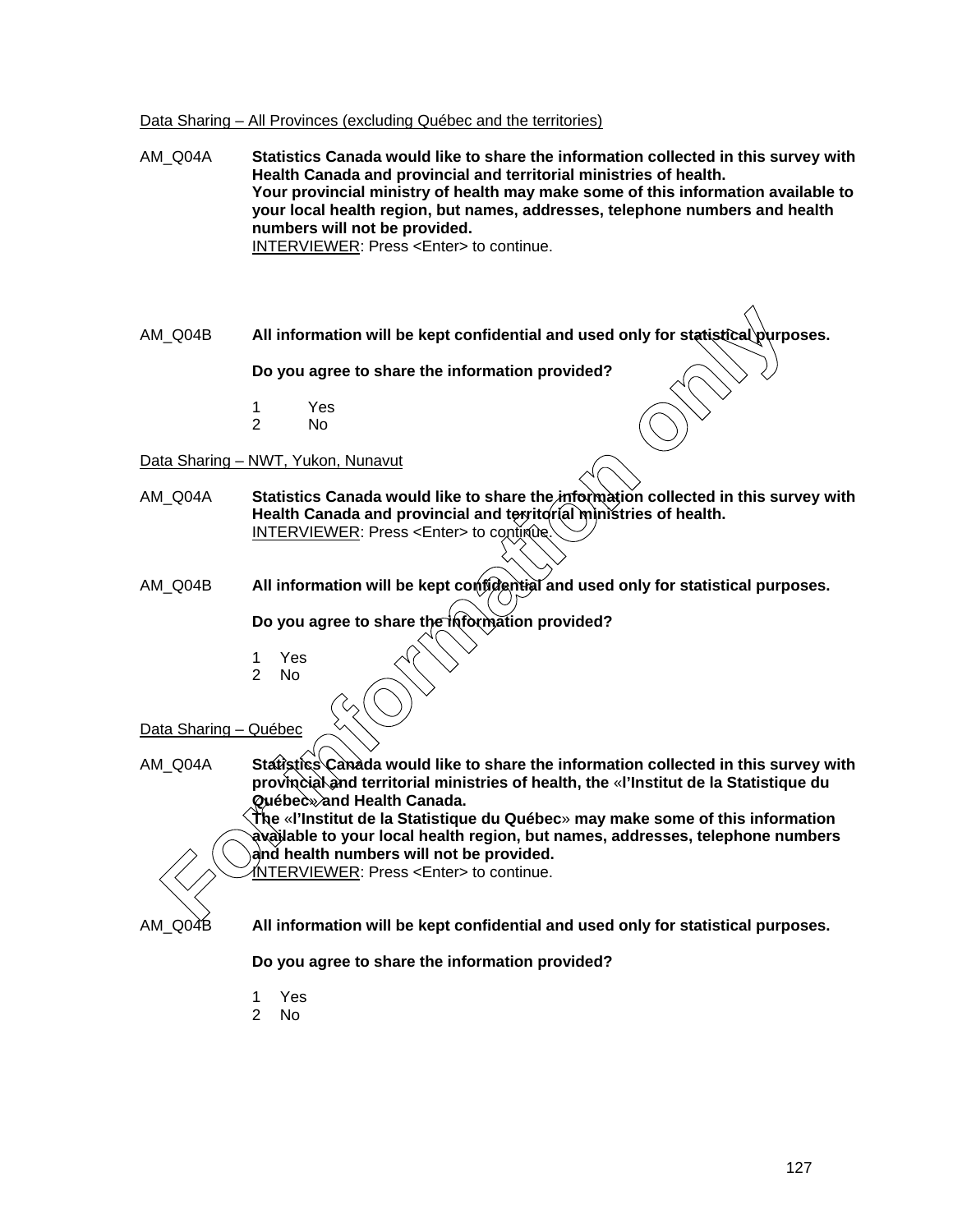#### **Frame Evaluation**

- FE C1 If RDD or if FEFLAG = 1 (i.e. the frame evaluation questions have been done for the household), go to AM\_N05.
- FE\_QINT **And finally, a few questions to evaluate the way households were selected for this survey.**

INTERVIEWER: Press <Enter> to continue.

FE\_Q1 **How many different telephone numbers are there for your household, not counting ADMA\_FE1 cellular phone numbers and phone numbers used strictly for business purposes?**

- 1 1
- 
- $\begin{array}{ccc}\n2 & 2 \\
3 & 3\n\end{array}$ 3 3 or more
- 4 None (Go to AM\_N05) DK, R (Go to AM\_N05)
- FE\_Q2 **What is %your/your main% phone number, including the area code?** INTERVIEWER: Do not include cellular or business phone numbers. Telephone number: %telnum%. For interaction of the MATRON (Go to AM\_N05)<br> **For information** on the Context of Context of Context of Context of Context of Context of Context of Context of Context of Context of Telephone number; %telnum%.<br> **For infor**
- **ADMA\_F2C** CODE1 INTERVIEWER: Enterthe area code.
	- ADMA\_F2T TEL1 INTERVIEWER: Enter the telephone number.

Go to FE\_C3

DK (Go to AM\_N05)

FE\_Q2A **Could you tell me the area code and the first 5 digits of your phone number? Even ADMA\_F2A that will help evaluate the way households were selected.**

- $1$   $1$   $1$   $1$ DK, R  $(GQ$  to  $AM_M$  105)
- FE C3 If  $F\oplus_{\alpha} Q_1 = 1 \$  if  $\oplus_{\alpha} Q_2$  if  $\oplus$  1 (1 phone), go to AM\_N05.

FE\_Q3 **What is %your other phone number/another of your phone numbers%, including the area code?**

INTERVIEWER: Do not include cellular or business phone numbers. Telephone number: %telnum%.

| ADMA F3C     | CODE <sub>2</sub> | INTERVIEWER: Enter the area code.               |
|--------------|-------------------|-------------------------------------------------|
| $ADMA$ $R3T$ | TEL 2             | <b>INTERVIEWER:</b> Enter the telephone number. |

(Go to AM\_N05)

DK (Go to AM\_N05)

FE\_Q3A **Could you tell me the area code and the first 5 digits of %your other phone ADMA\_F3A number/another of your phone numbers%? (Even that will help evaluate the way households were selected.)**

I\_I\_I\_I\_I\_I\_I\_I\_I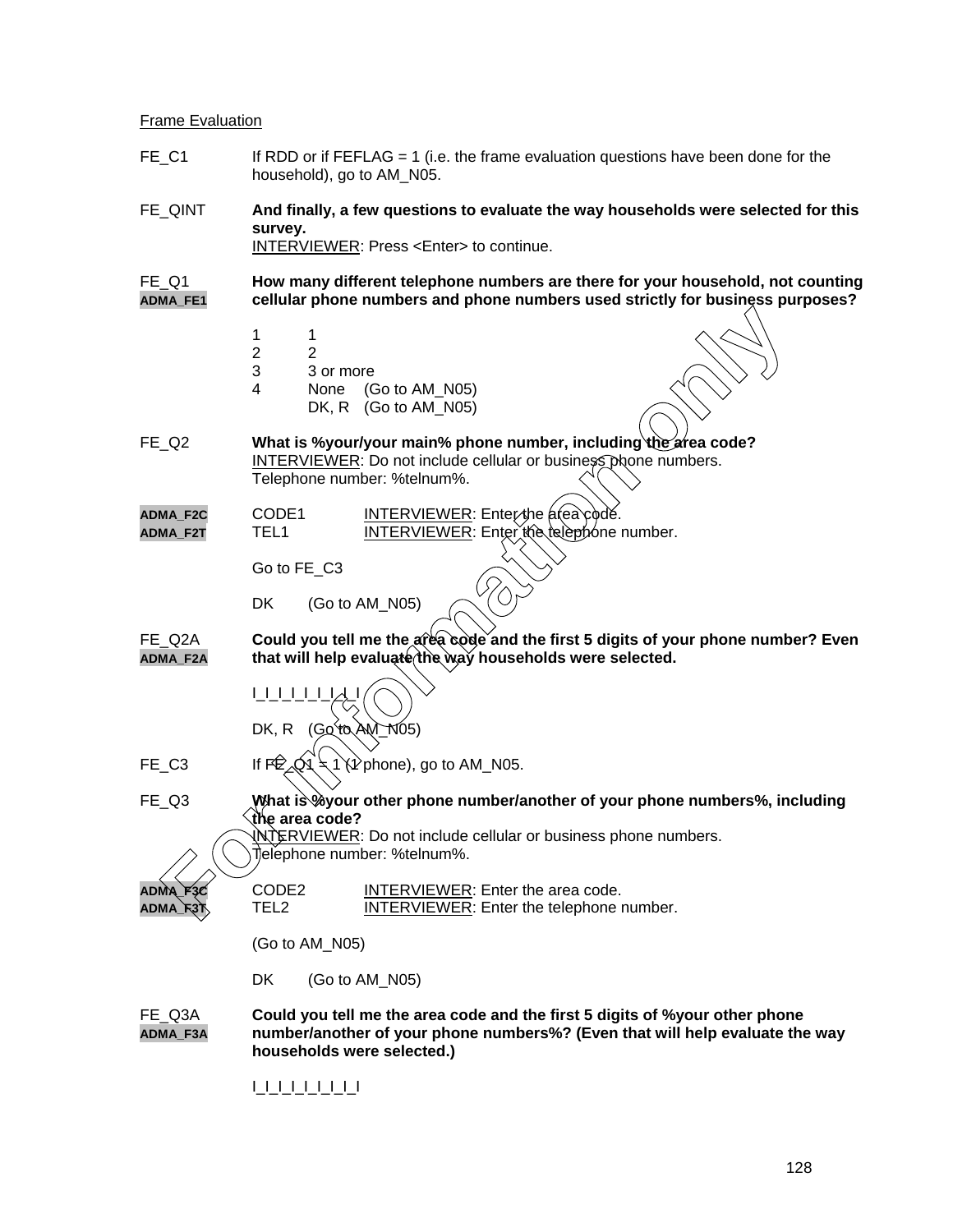# **Administration**

| AM N05                    | <b>INTERVIEWER:</b> Is this a fictitious name for the respondent?                                                                                                                |  |  |  |
|---------------------------|----------------------------------------------------------------------------------------------------------------------------------------------------------------------------------|--|--|--|
| ADMA_N05                  | Yes<br>1<br>$\overline{2}$<br>No.<br>(Go to AM_C09)<br>DK, R<br>(Go to AM_C09)                                                                                                   |  |  |  |
| AM_N06<br>ADMA_N06        | <b>INTERVIEWER:</b> Remind respondent of the importance of getting correct names.<br>Do you want to make corrections to:                                                         |  |  |  |
|                           | first name only?<br>1<br>$\overline{c}$<br>(Go to AM_N08)<br>last name only?<br>$\mathbf{3}$<br>both names?<br>4<br>no corrections?<br>(Go to AM_C09)<br>(Go to AM_C09)<br>DK, R |  |  |  |
| AM N07<br>ADMA_N07        | <b>INTERVIEWER:</b> Enter the first name only.                                                                                                                                   |  |  |  |
|                           | (25 spaces)                                                                                                                                                                      |  |  |  |
| AM_C08                    | If AM_N06 <> "both names", go to $\angle$ AM_COQ                                                                                                                                 |  |  |  |
| <b>AM_N08</b><br>ADMA_N08 | <b>INTERVIEWER:</b> Enter the last name only                                                                                                                                     |  |  |  |
|                           | (25 spaces)                                                                                                                                                                      |  |  |  |
| AM_C09                    | If RDD, go to AM N10                                                                                                                                                             |  |  |  |
| AM_N09<br>ADMA_N09        | INTERVIEWER: Was this interview conducted on the telephone or in person?                                                                                                         |  |  |  |
|                           | m telephone<br>1<br>$\frac{2}{3}$<br>kn bersou<br>Both                                                                                                                           |  |  |  |
| <b>AM N10</b>             | <b>INTERVIEWER:</b> Was the respondent alone when you asked this health questionnaire?                                                                                           |  |  |  |
| ADMA_N10                  | Yes<br>(Go to AM_N12)                                                                                                                                                            |  |  |  |
|                           | No<br>DK, R (Go to AM_N12)                                                                                                                                                       |  |  |  |
| <b>AM_N11</b><br>ADMA_N11 | <b>INTERVIEWER:</b> Do you think that the answers of the respondent were affected by<br>someone else being there?                                                                |  |  |  |
|                           | Yes<br>1<br>$\overline{2}$<br>No                                                                                                                                                 |  |  |  |